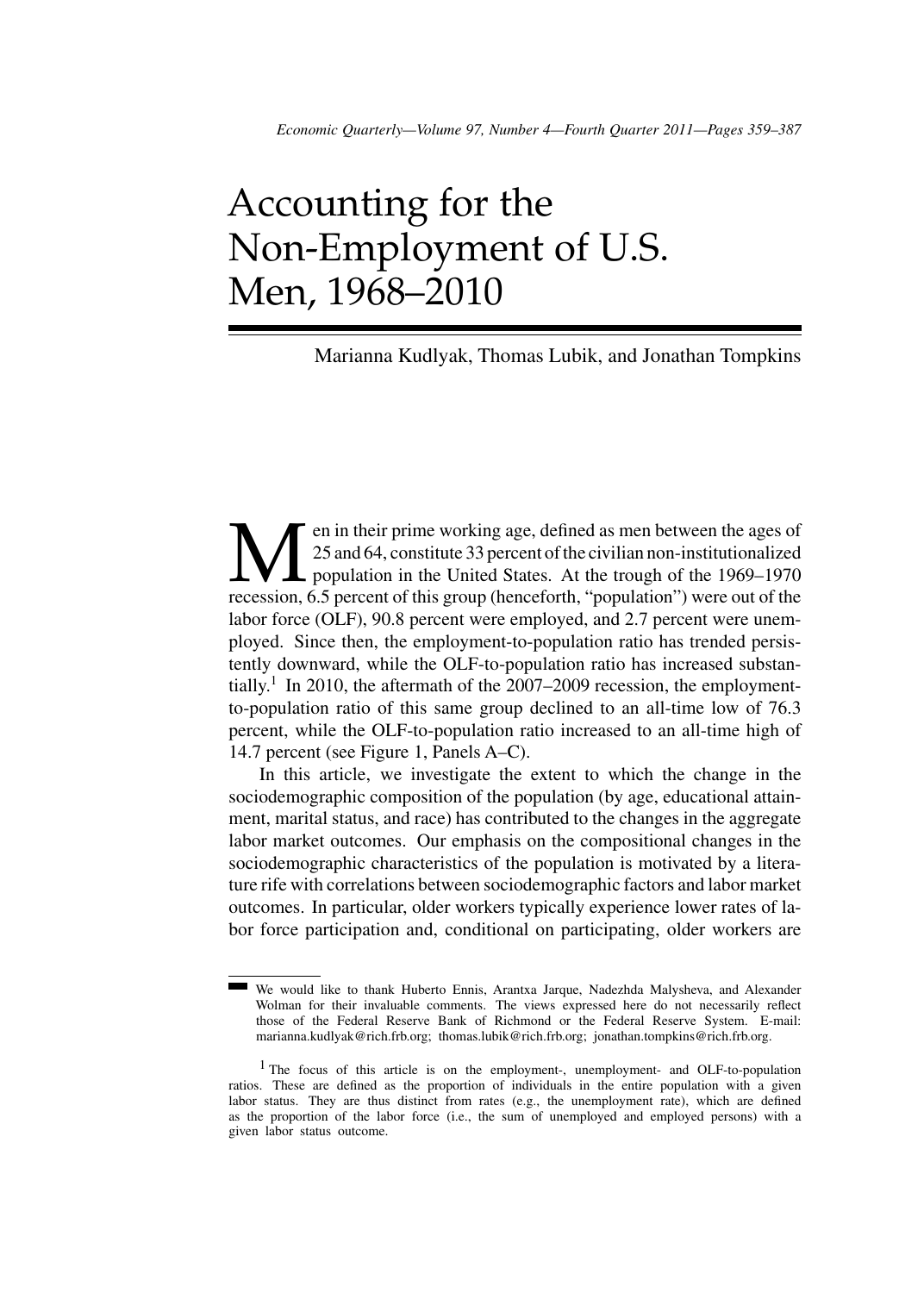



Notes: Authors' own calculations from the IPUMS-CPS data. Shaded areas on this and subsequent graphs represent National Bureau of Economic Research (NBER)-dated recessions.

less likely to be unemployed than younger workers (see, for example, Shimer 1999). The literature also finds that (i) more highly educated workers have a higher opportunity cost of not working; (ii) married men are more likely to participate in the labor force and, conditional on participation, more likely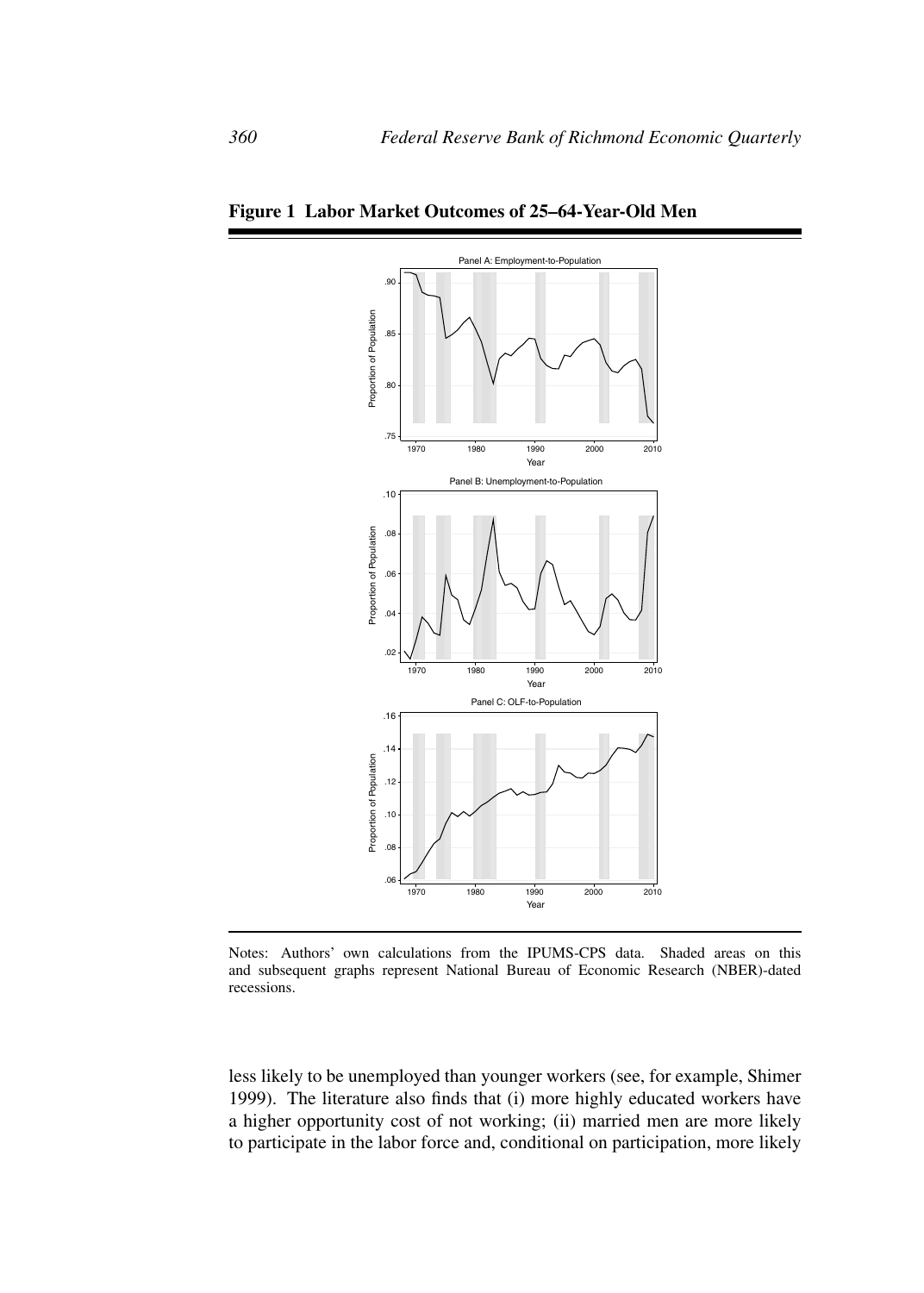to be employed; and (iii) non-white persons are usually underrepresented in the labor force and employment. Thus, one expects a strong association between labor market outcomes and the demographic composition of the labor force, which serves as a reduced-form representation of underlying structural relationships.

In this article, we decompose the observed changes in aggregate labor market outcomes into changes in the sociodemographic composition of the population and changes in the labor market outcomes of different sociodemographic groups. For each year we generate two sets of counterfactual aggregate labor market outcomes. The first set is generated by using the sociodemographic composition of the population from all the years in the sample and holding the labor market outcomes of different sociodemographic groups constant at the actual level of the reference year. The second set is generated by holding the sociodemographic composition constant instead. We then use these counterfactuals to perform the decomposition of the changes in the aggregate labor market outcomes. Finally, we use the most recent sociodemographic composition of the population to forecast the aggregate OLF-to-population ratio in 2015.

Given the similarities between the 1980–1982 and 2007–2009 recessions in terms of severity, we emphasize, throughout this article, comparisons between the labor market outcomes in 1983 and 2010. We find that the changes in the demographic composition of the population explain much of the historical upward trend in the OLF ratio. The OLF ratio increased from 11.1 percent in 1983 to 14.7 percent in 2010. Of this increase, 1.9 percentage points (49 percent of the total change) are attributable to changes in the sociodemographic composition of the population. The employment-to-population ratio fell from 80.2 percent in 1983 to 76.3 percent in 2010. We find that changes in the sociodemographic composition of the population account for 1.7 percentage points (44 percent) of this decline. The unemployment-to-population ratio increased from 8.7 percent in 1983 to 8.9 percent in 2010, but none of this increase can be accounted for by changes in the demographic composition of the population. Finally, using predicted changes in the age distribution of the population, we estimate that the OLF-to-population ratio will increase to more than 16 percent in 2015 as compared to 14.7 percent in 2010.

When interpreting our results we need to be wary that changes in the sociodemographic composition might cause changes in the labor market outcomes of different sociodemographic groups. Alternatively, changes in the labor market outcomes of some sociodemographic groups might cause changes in the sociodemographic composition of the population. For example, an increase in the employment probability for higher educated workers relative to other education levels might contribute to an increase in the educational attainment of the population. Alternatively, an increase in educational attainment of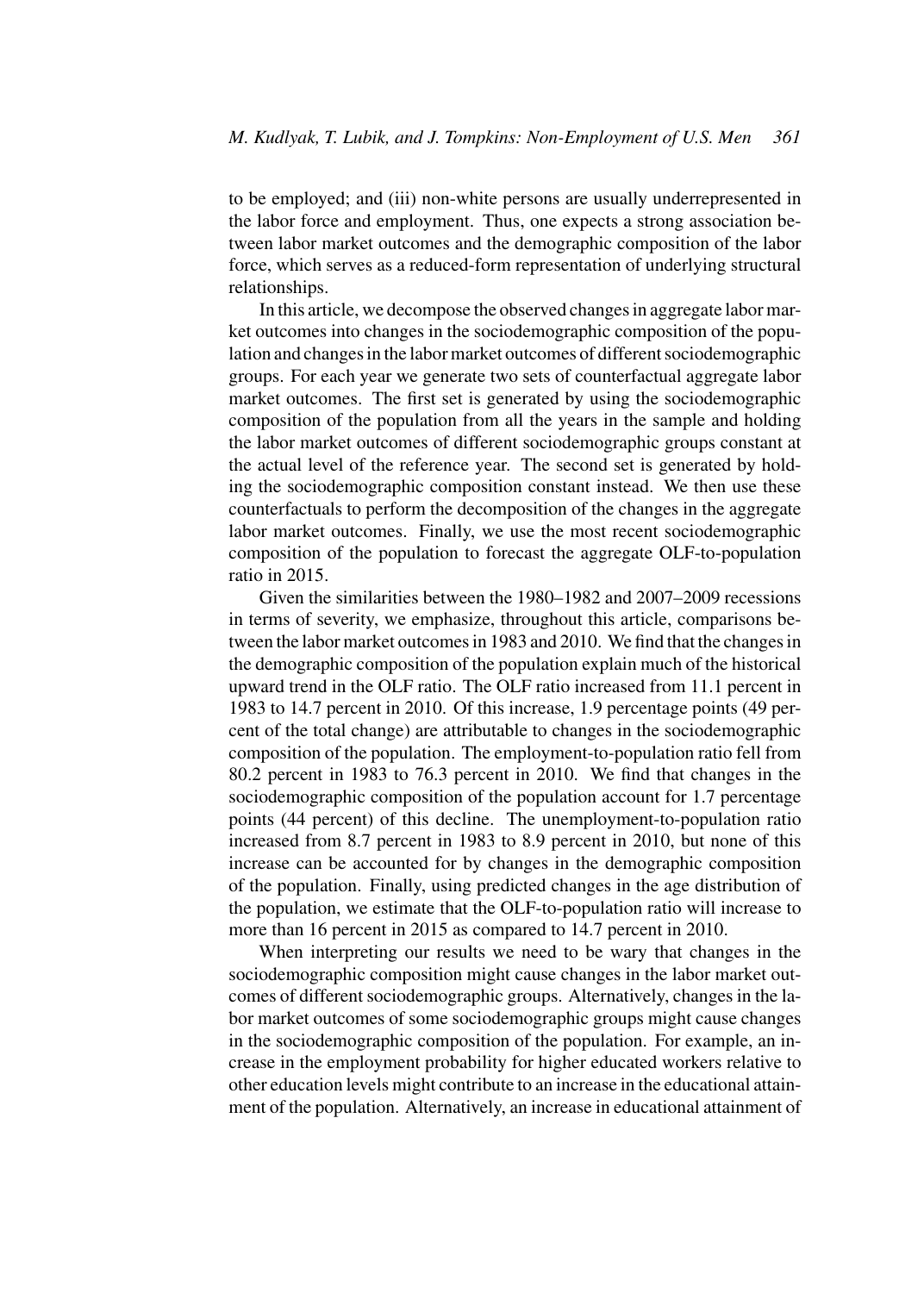the population can change the employment probabilities of different groups. Our accounting exercise does not account for these effects.

This article is related to the existing literature that documents a secular decline in the labor force participation of prime working age men. Autor and Duggan (2003) document a substantial fall in labor force participation among men. Using data from the Current Population Survey (CPS), Juhn, Murphy, and Topel (1991, 2002) find that falling unemployment rates among men in the 1990s greatly exaggerated the improvements of the labor outcomes for this population because the period was also characterized by a fall in the labor force participation rate. We update their analyses by focusing on the decomposition of the changes in the labor outcomes into changes in the sociodemographic characteristics of the population and by adding data from the most recent decade. Our work is also closely related to Little and Bradley (2007), who use a multinomial logistic model to study the sociodemographic determinants of labor market outcomes, distinguishing employment, unemployment, peripheral inactivity (marginally attached to labor force), and OLF, in Great Britain. Finally, our work expands on that of Fallick and Pingle (2006), who decompose movements in U.S. labor force participation into aging of the population and labor force trends within age groups. Whereas these authors focus solely on changes in the OLF-to-population ratio caused by aging of the population, we consider changes in each employment status caused by changes in four different sociodemographic factors.

The article is structured as follows. Section 1 describes the data. Section 2 summarizes the changes in the demographic composition of the population of working age men between 1968–2010 and documents trends in labor market outcomes by sociodemographic groups. Section 3 describes the decomposition exercise and presents results of the decomposition of changes in labor outcomes between 2010 and the earlier years. Section 4 presents the forecast of the 2015 OLF-to-population ratio. Section 5 concludes.

# **1. DATA**

We use data from the Integrated Public Use Microdata Series CPS (IPUMS-CPS), which comprises data from the March Supplement of the Current Population Survey (hereafter referred to as the March CPS). The CPS is a monthly survey of U.S. households' activities, conducted by the Census Bureau and the Bureau of Labor Statistics and designed to measure unemployment. The basic survey is conducted every month; over time various supplementary surveys have been conducted to study different social and economic questions. The March CPS contains in-depth information on sociodemographic characteristics of the population and income. The variables in IPUMS-CPS are coded identically or "harmonized" over the years.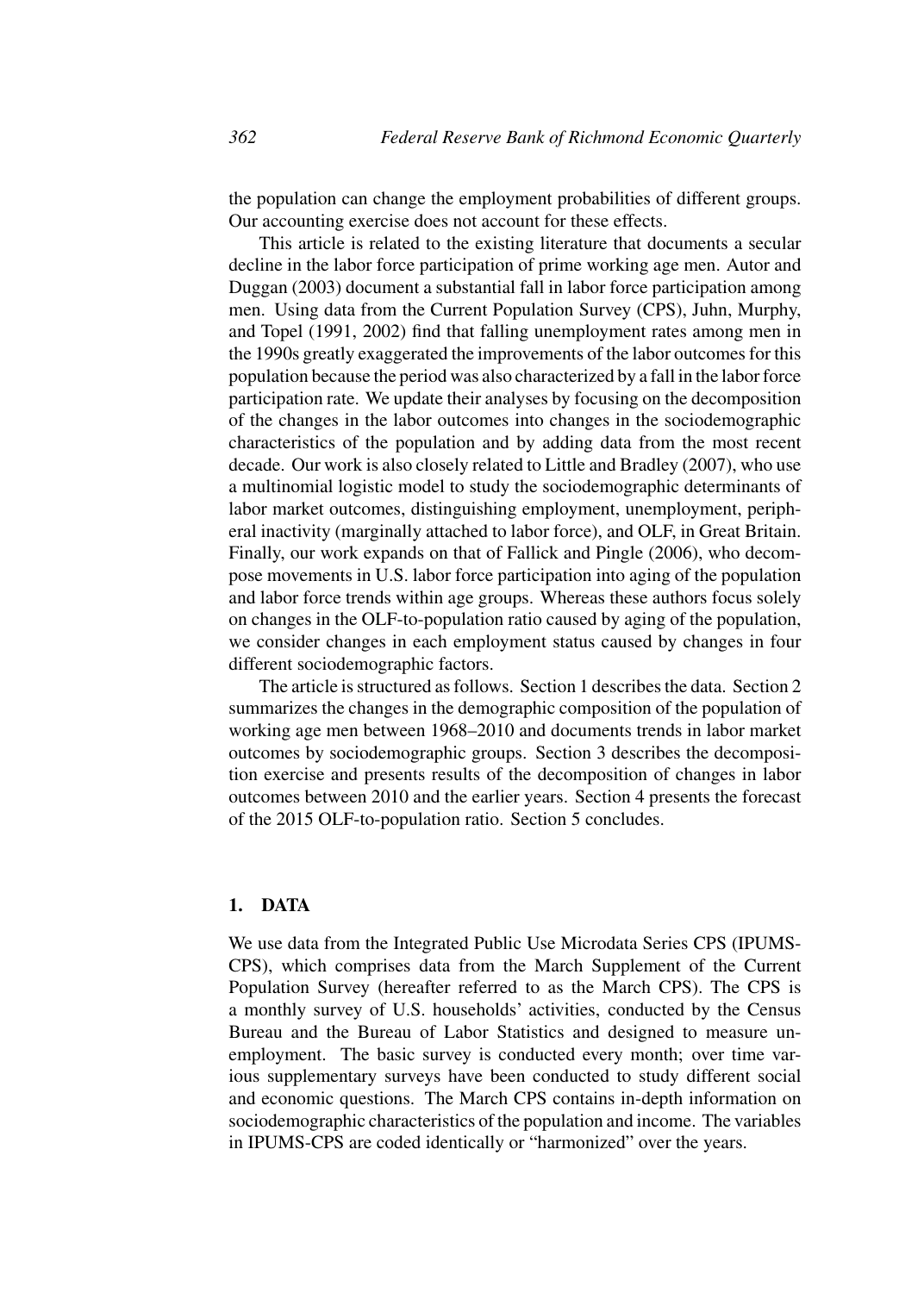The CPS is a collection of individual-level data obtained from the interviewed households. We focus on males between the ages of 25 and  $64<sup>2</sup>$ . Throughout the analysis we use the March CPS sampling weights that account for a complex survey design. The aggregate annual statistics that we report thus correspond to March of a respective year.

It should be noted that in 1994 the CPS underwent a major redesign both in the wording of its questions and in the methodology of the data collection process, which led to some discrepancies between the aggregate series constructed from the microdata prior to the redesign and post-redesign. However, it is not a concern of our analysis because the inconsistencies associated with the aggregate labor statistics for the sample of 25–64-year-old men are minor and not statistically significant (see Polivka and Miller [1995]).

# **2. SOCIODEMOGRAPHIC COMPOSITION OF THE POPULATION AND LABOR OUTCOMES BY DIFFERENT GROUPS**

Between 1968–2010 there have been considerable changes in the distribution of 25–64-year-old civilian, non-institutionalized men by age and education, and some noticeable changes by marital status and race (Figure 2). Figures 3–5 display the time series of labor outcomes by different sociodemographic groups. In general, across different groups the employment-to-population ratio has been trending down, while the OLF-to-population has been gradually increasing. We now describe each figure in detail.

## **Sociodemographic Composition**

Panel A of Figure 2 shows the changes in the shares of 25–34, 35–44, 45– 54, and 55–64-year-old men in the population. From 1968–1986, the share of 25–34-year-old men grew steadily, reaching its largest fraction of 35.6 percent in 1986, and declined thereafter. The share of 55–64-year-old men fell from 1968–1995, reaching its smallest fraction of 15 percent in 1995, and has increased steadily since. From 2000 to present, the shares of older workers (45–54 and 55–64-year-olds) have been increasing, while the shares of younger workers (25–34 and 35–44-year-olds) have been decreasing. This shift in the age distribution toward older workers is largely because of the

<sup>2</sup> This article focuses on the male population. The OLF-to-population ratio for women fell drastically from 1968 to the mid-1990s as females entered employment, while that of males trended upward. Since the mid-1990s, the OLF-to-population ratios for males and females have experienced similar trends, though the OLF-to-population ratio for females remains approximately 10 percentage points higher. While studying aggregate employment outcomes for both genders would be an interesting exercise, doing so is beyond the scope of this article.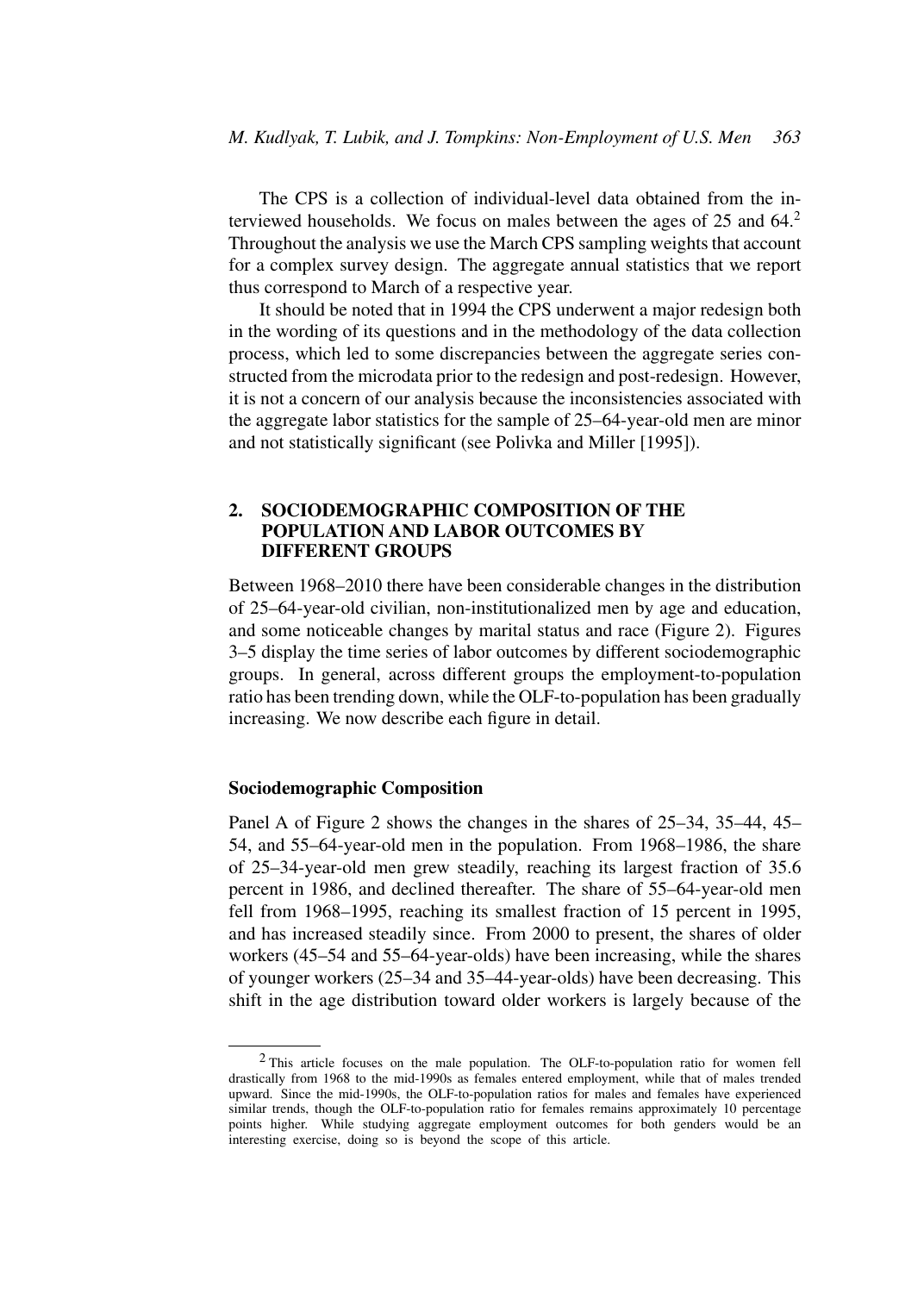

**Figure 2 Distribution by Age, Education, Marital Status, and Race**

Notes: Authors' own calculations from the IPUMS-CPS data. In this graph, "population" refers to the population of 25–64-year-old civilian, non-institutionalized men.

aging of the Baby Boom generation. In 2010, the shares of 25–34, 35–44, 45–54, and 55–64-year-olds were 25.8, 25.2, 27.5, and 21.5, respectively.

Panel B of Figure 2 shows the upward trend in the educational attainment of the population and reveals that the shares of men with some college, college, or higher than college education have been increasing at the expense of men with at most a high school degree. The share of the latter has declined from 74.6 percent in 1969 to 44.0 percent in 2010. Panel C shows that the population distribution by marital status has shifted toward divorced or separated and single men at the expense of married men. In 1968, 84.8 percent of the 25– 64-year-old men were married, while only 61.1 percent were married in 2010. Finally, Panel D shows that the share of white men in the population has been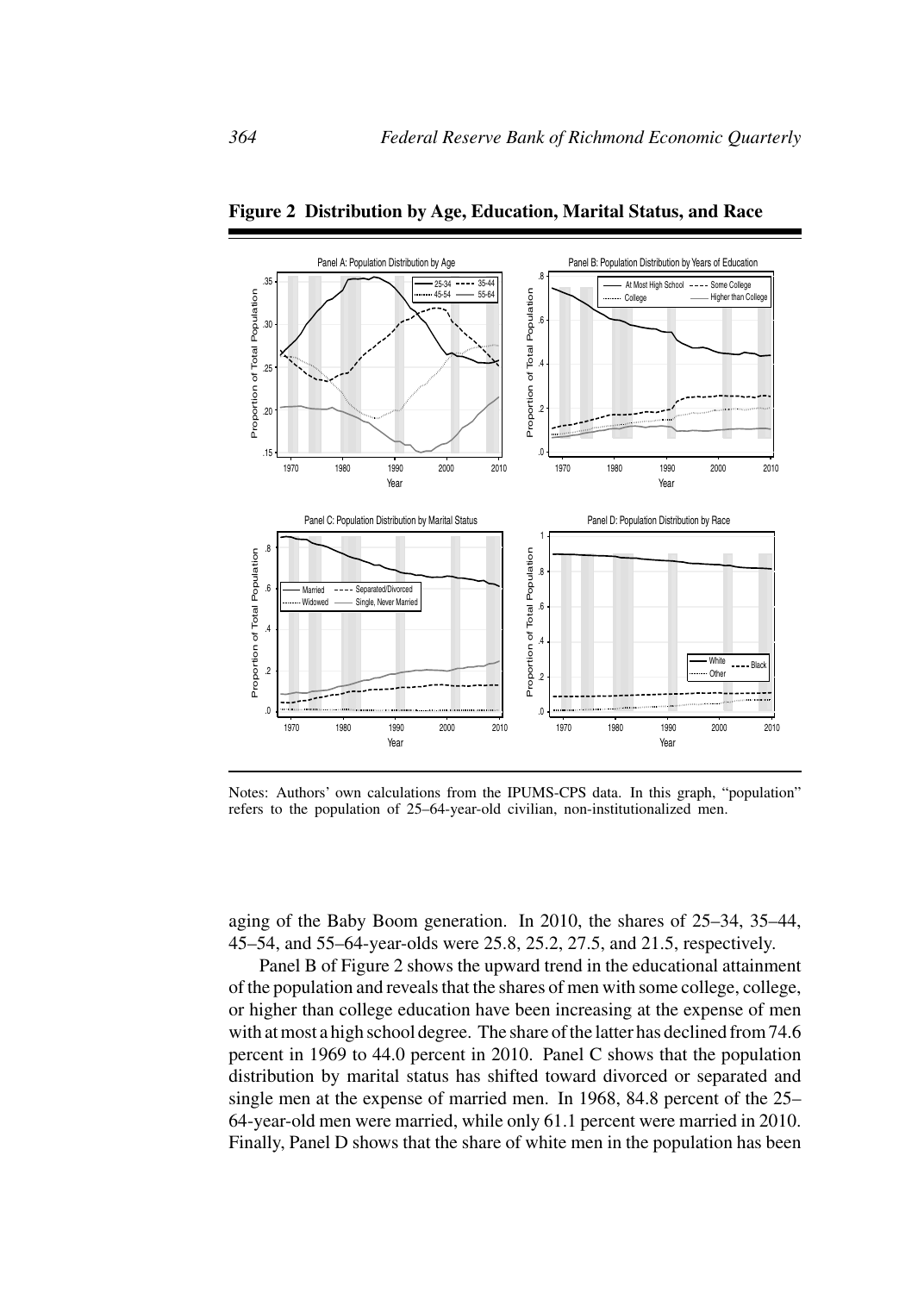

**Figure 3 Employment-to-Population Ratio by Sociodemographic Group, 25–64-Year-Old Males**

Notes: Authors' own calculations from the IPUMS-CPS data.

steadily falling over the last 40 years while the shares of black men and men of other races have been increasing.

## **Employment-to-Population Ratio**

Employment-to-population ratios by age are shown in Figure 3, Panel A. The figure shows that the proportion of employed workers for the 25–34, 35–44, and 45–54 age groups move in sync over the years, declining from roughly .95 in 1968 to approximately .80 in 2010. The 55–64 age group has displayed markedly different behavior, declining from approximately .82 in 1968 to an all-time low of .60 in 1994 before trending back up to .65 in 2010.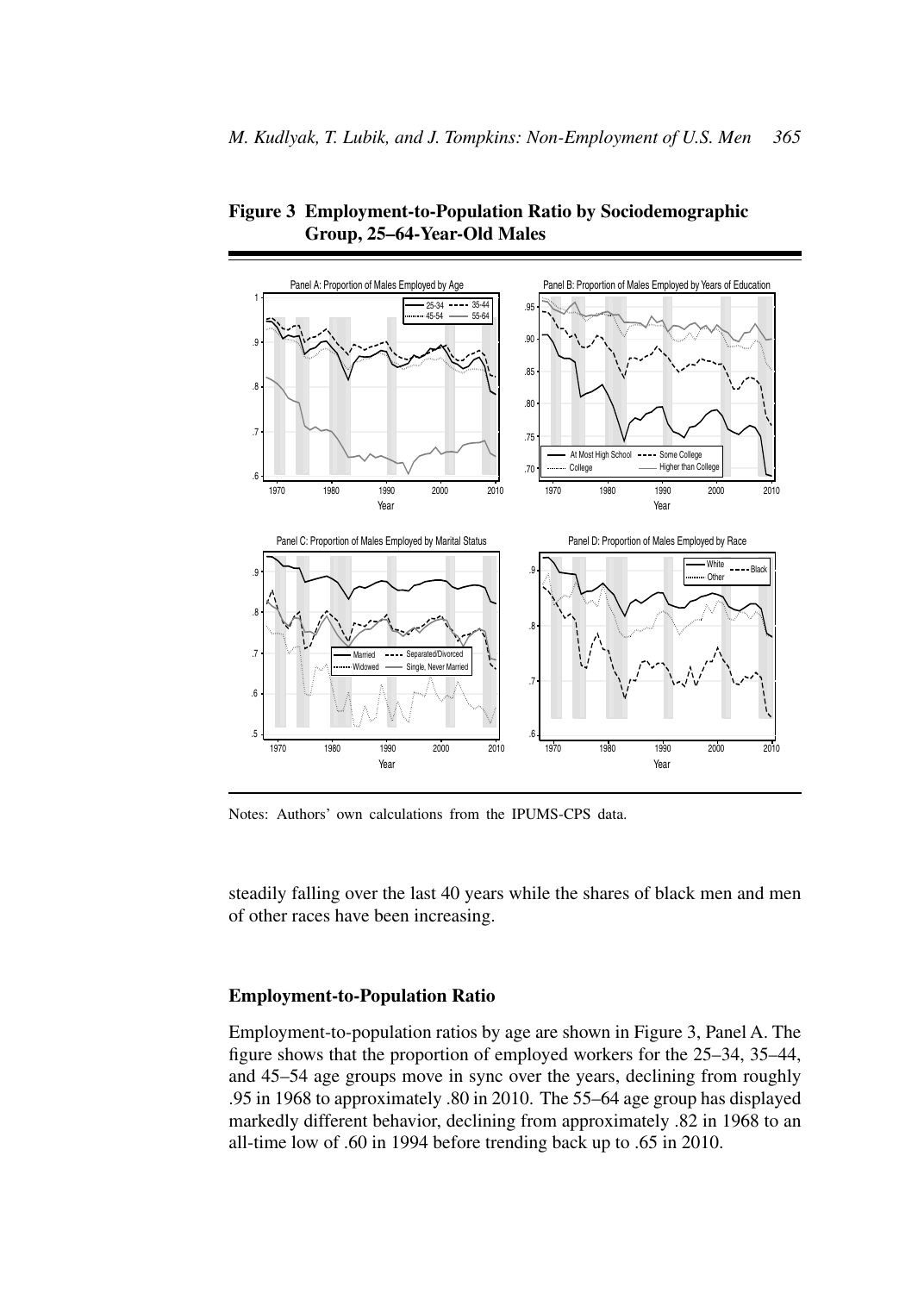Figure 3, Panel B displays the employment-to-population ratio by educational attainment. For each group there is a clear decline in the employmentto-population ratio over time, with the severity of this decline decreasing in years of schooling. From 1968–2010, those with more than a college education and those with just a college degree have seen moderate declines of .06 and .11, respectively, while those with some college experience and those with at most a high school degree have experienced larger declines of .18 and .21, respectively.

The employment-to-population ratio trends by marital status are displayed in Figure 3, Panel C. Though there have been decreases in the employmentto-population ratio across marital status groups from 1968–2010, we observe that much of these declines came prior to 1980 and after 2007. Between these two dates, the employment-to-population ratio across marital status groups shows little or no trend.

Panel D of Figure 3 shows the employment-to-population ratio for each race. We observe declines in the employment-to-population ratio for whites, blacks, and others over the sample period, with this decline being most pronounced for blacks. The employment-to-population ratio fell by approximately .24 for this group from 1968–2010, whereas the employment-topopulation ratio for whites and others declined by .14 and .10, respectively.

### **Unemployment-to-Population Ratio**

The unemployment-to-population ratio shows a clear cyclical pattern, rising during economic contractions and falling during expansions. As can be seen from Panel A of Figure 4, the unemployment-to-population ratio is decreasing with age. The rise in the unemployment-to-population ratio across age groups from 2007–2010 is comparable to the increase from 1980–1983, though the increase for the 25–34 age group was more pronounced in the 1980–1983 recession, and the increases for the 35–44 and 45–54 age groups are more pronounced in the 2007–2009 recession.

The unemployment-to-population ratios for educational attainment groups are displayed in Figure 4, Panel B, which shows that more years of schooling are associated with lower unemployment. Figure 4, Panel C shows the unemployment-to-population ratio by marital status and shows that single, never married and separated/divorced individuals have consistently higher unemployment-to-population ratios than those who are married. Finally, as can be seen from Panel D of Figure 4, the unemployment-to-population ratio for blacks is consistently higher than the unemployment-to-population ratio for whites and others. Between 2007 and 2010, the unemployment-topopulation ratio for blacks increased by .08, whereas the ratios of whites and others increased by approximately .04.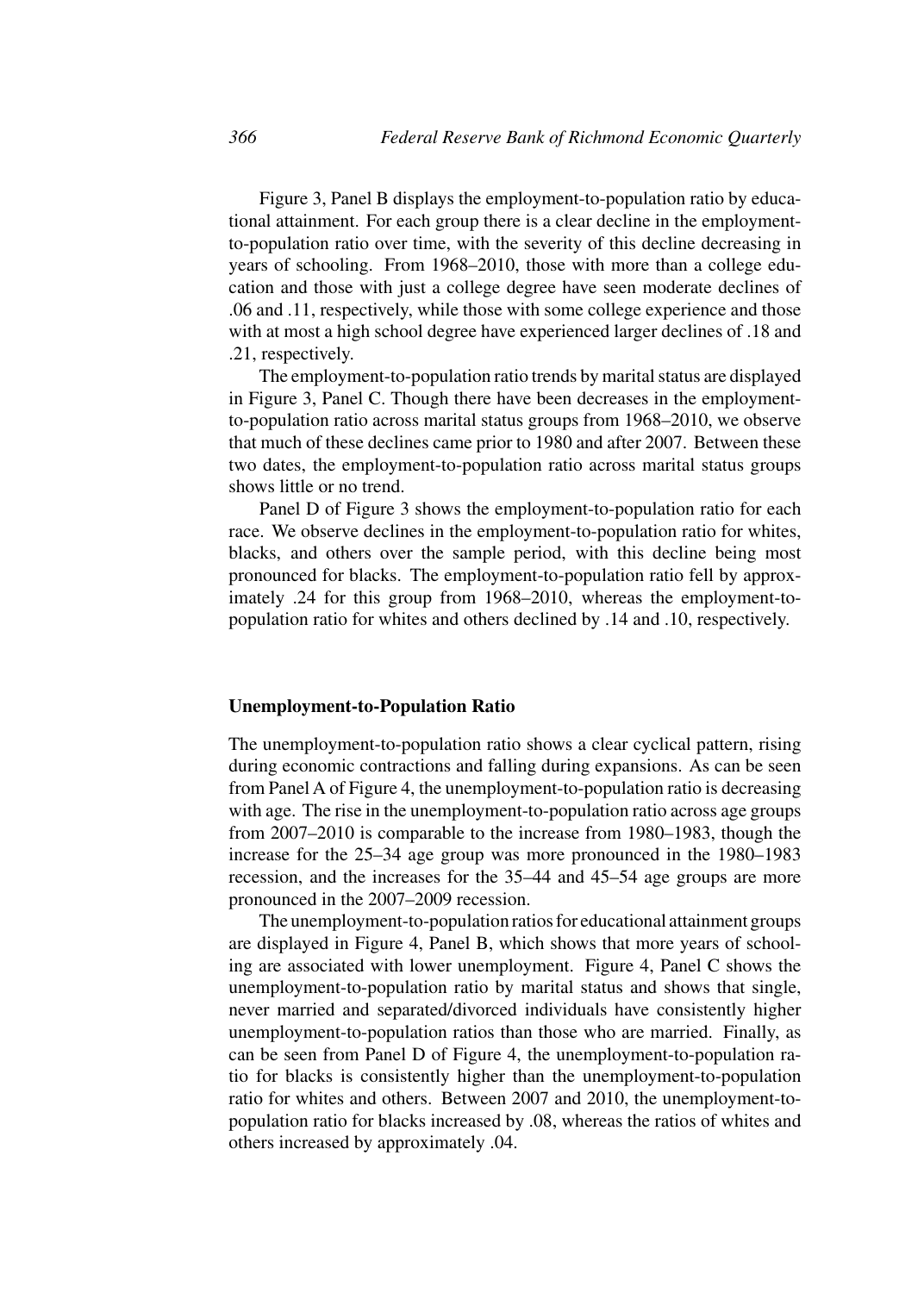

**Figure 4 Unemployment-to-Population Ratio by Sociodemographic Group, 25–64-Year-Old Males**

Notes: Authors' own calculations from the IPUMS-CPS data.

# **OLF-to-Population Ratio**

Figure 5, Panel A displays the OLF-to-population ratio for each age group. We note that each time series has a distinct upward trend from 1968–2010, with the upward trend for the 55–64 age group from 1968–1985 being particularly severe. However, the OLF-to-population ratio for the 35–44 age group has been relatively stable since 1994 and that of the 55–64 age group has actually declined moderately since 1994. The most notable feature of this figure is the disparity between the 55–64 age group and the other age groups. Historically, the OLF-to-population ratio of the 55–64 age group has dwarfed that of the younger age groups. In 2010, the OLF-to-population ratio for the 55–64 age group was .30, whereas the ratios of the other age groups ranged from .09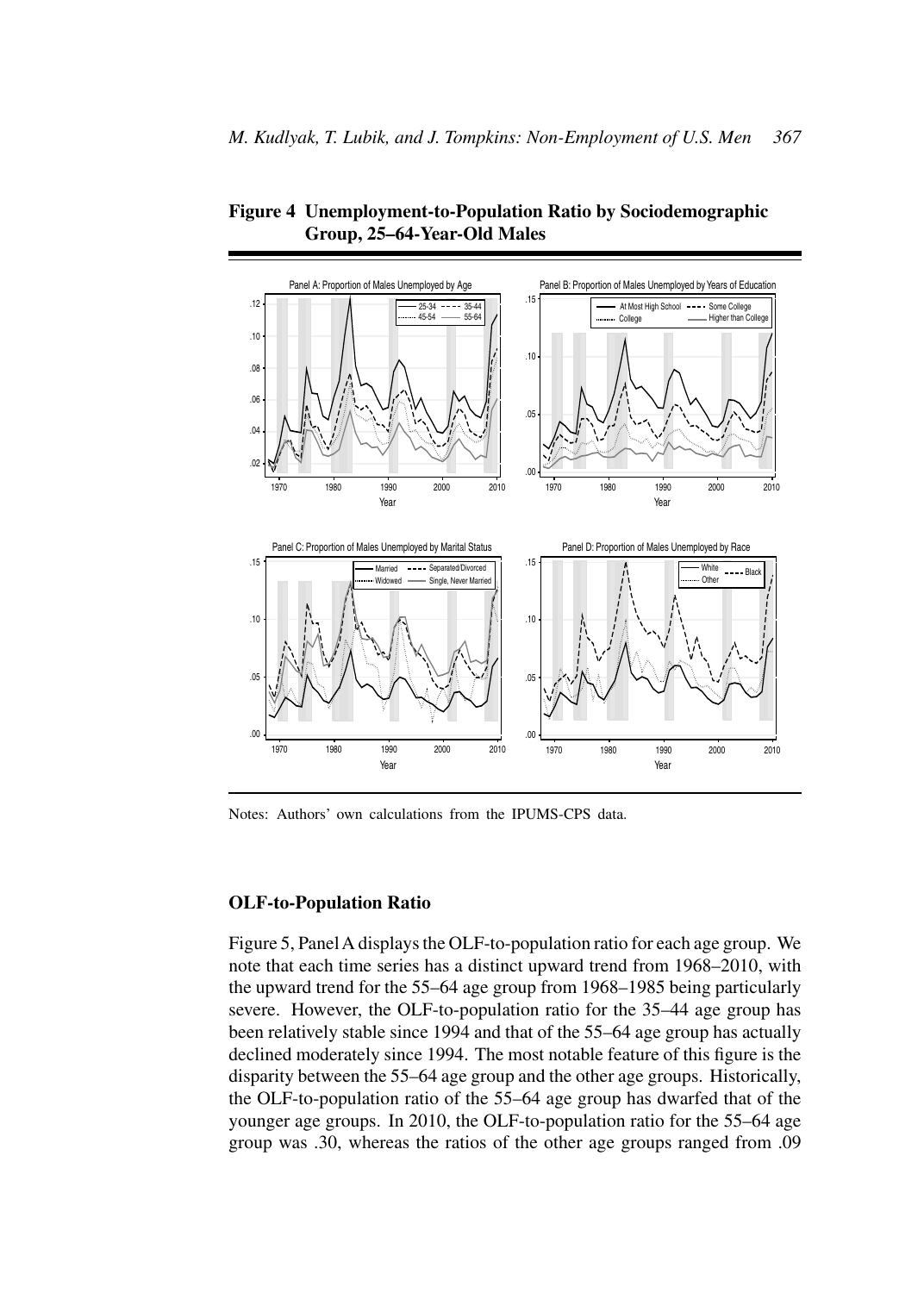

**Figure 5 OLF-to-Population Ratio by Sociodemographic Group, 25–64-Year-Old Males**

Notes: Authors' own calculations from the IPUMS-CPS data.

to .13. We also observe that the OLF-to-population ratio of the 45–54 group tends to be higher than the 25–34 and 35–44 age groups by approximately .02.

The OLF-to-population ratios for different educational attainment groups are shown in Panel B of Figure 5. There are upward trends since 1968 for each group, with the largest increases occurring for those with at most a high school education and those with some college education. The figure shows that those with a college degree and those with more than a college education have experienced similar OLF-to-population ratios across time, though since 2005 these series have diverged, with the OLF-to-population ratio for those with a college degree continuing to trend upward while the ratio for those with more than a college education has fallen. Finally, we observe that fewer years of education are associated with a larger OLF-to-population ratio: In 2010,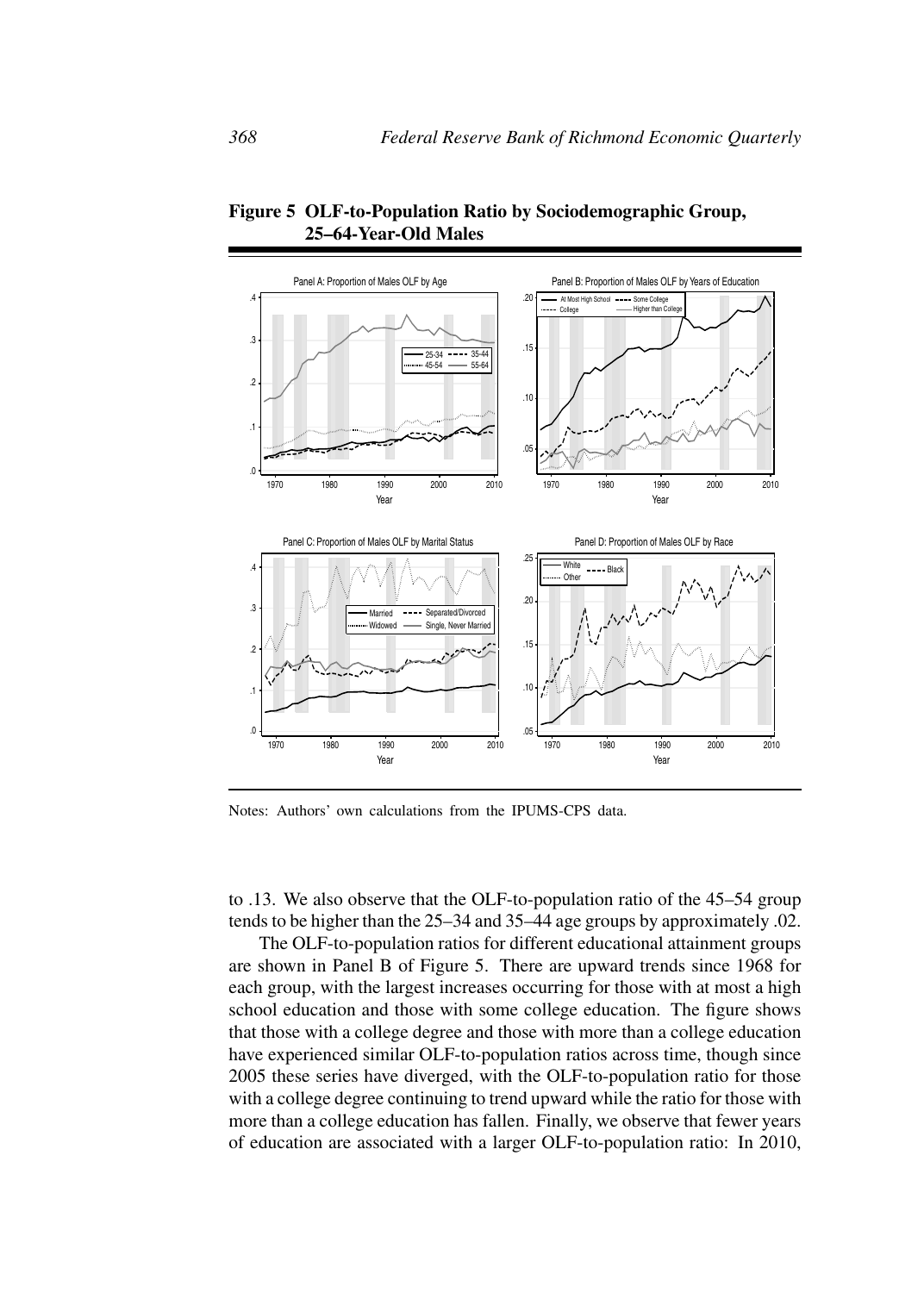the OLF-to-population ratios were .19, .15, .09, and .07 for those with at most a high school degree, some college education, a college degree, and more than a college degree, respectively.

Panel C of Figure 5 gives the OLF-to-population ratio by marital status. There is a notable upward trend in the OLF-to-population ratio for each marital status group. Those in the married group have the lowest OLF-to-population ratio throughout the observation period, while the separated/divorced and single, never married groups have an OLF-to-population ratio that is between .05 and .1 higher. The widowed group has had the highest OLF-to-population ratio historically, occasionally exceeding .40.

Figure 5, Panel D breaks down the OLF-to-population ratio by race. The most notable feature of this figure is the large difference in the growth of the OLF-to-population ratio between blacks and the other groups. The OLF-topopulation ratio for blacks has increased from .09 in 1968 to .24 in 2010, whereas the OLF-to-population ratios for the other and white groups have increased from .09 and .06 to .15 and .14, respectively. Thus, while each series has trended upward, that of blacks has done so more rapidly.

# **3. ACCOUNTING FOR CHANGES IN AGGREGATE LABOR OUTCOMES**

# **Method**

In this subsection we discuss the methods by which we create counterfactual labor outcomes and decompose the changes in actual labor market outcomes.

The aggregate share of persons with labor outcome  $LO$ , where  $LO =$  ${Emploved, Unemployed, OLF}, in year *t* can be described by the following.$ equation:

$$
\frac{LO_t}{pop_t} = \sum_i \left( \frac{LO_{i,t}}{g_{i,t}} \times \frac{g_{i,t}}{\sum_i g_{i,t}} \right),\tag{1}
$$

where  $i \in A \times E \times M \times R$  corresponds to a vector of demographic characteristics consisting of age (A), educational attainment (E), marital status (M), and race (R);  $g_{i,t}$  is the number of persons in group i;  $LO_{i,t}$  is the number of persons with the labor status  $LO$  in group *i*; and  $pop<sub>t</sub>$  is the size of the population.

In essence, we divide the population into mutually exclusive groups (e.g., married, college-educated white males between the ages of 25–34). Equation (1) describes the aggregate proportion as the sum of the labor outcomes by group (the first term in the equation) weighted by the size of the groups in the population (the second term in the equation). For example, fixing either term for all  $i$  at its 2010 level while allowing the other to take on historical values allows us to construct counterfactual aggregate labor outcomes for 2010. By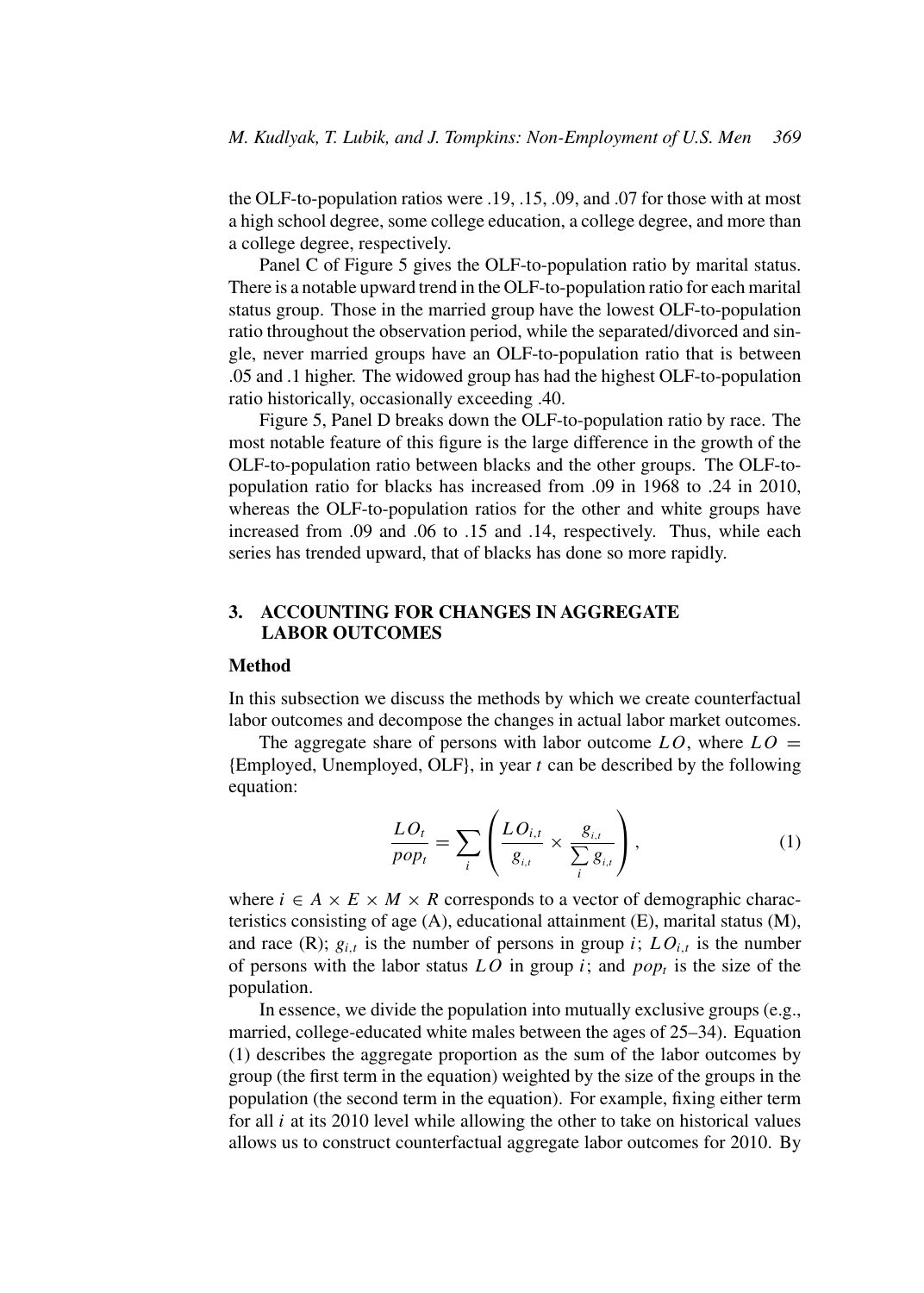creating and comparing time series of these counterfactuals, we can observe the degree to which these two terms are driving changes in aggregate labor outcomes in 2010.

One concern when creating these counterfactuals is that the changing sociodemographic composition of the population could affect the labor outcomes of different groups. Alternatively, changes in the labor outcomes of a sociodemographic group could change the sociodemographic composition of the population. For example, if college-educated individuals are more likely to be employed relative to other educational attainment subgroups, there will likely be an influx of individuals into the college-educated demographic group. By simply fixing either of these terms while varying the other, we do not account for these endogeneity effects.

To analyze the change in labor outcomes, we perform the following decomposition:

$$
\frac{LO_{t_2}}{pop_{t_2}} - \frac{LO_{t_1}}{pop_{t_1}} = \left[ \sum_i s_{i,t_2,t_1} - \sum_i s_{i,t_1,t_1} \right] + \left[ \sum_i s_{i,t_2,t_2} - \sum_i s_{i,t_2,t_1} \right], (2)
$$
  
where  $s_{i,t_x,t_y} = \frac{LO_{i,t_x}}{q_{i,t_x}} \times \frac{g_{i,t_y}}{\sum_i q_{i,t_x}}.$ 

where  $s_{i,t_x,t_y} = \frac{LO_{i,t_x}}{g_{i,t_x}}$  $g_{i,t_X}$  $\times \frac{g_{i,ty}}{\sum\limits_{i} g_{i,ty}}$ 

The component in the first set of brackets in equation (2) measures the effect of changes in the labor outcomes of different groups from year  $t_1$  to  $t_2$ , given the sociodemographic composition of the population in year  $t_1$ . The second term captures the effect of changes in the sociodemographic composition of the population, given the labor outcomes of different groups in year  $t_2$ .

Alternatively, we can write

$$
\frac{LO_{t_2}}{pop_{t_2}} - \frac{LO_{t_1}}{pop_{t_1}} = \left[ \sum_i s_{i,t_1,t_2} - \sum_i s_{i,t_1,t_1} \right] + \left[ \sum_i s_{i,t_2,t_2} - \sum_i s_{i,t_1,t_2} \right].
$$
 (3)

The component in the first set of brackets in equation (3) measures the effect of changes in the sociodemographic composition of the population, given the labor outcomes of different groups in year  $t_1$ . The second term captures the effect of changes in the labor outcomes of different groups from year  $t_1$  to  $t_2$ , given the sociodemographic composition of the population in year  $t_2$ . The difference between these two decompositions is the base year, i.e., the year at which the component, other than the component of interest, is held constant. For example, the change as a result of a change in the labor outcomes of different groups in equation (2) is calculated using  $t_1$  as the base year, while in equation (3) it is calculated using  $t_2$  as the base year. Because of the endogeneity issues mentioned above, these two decompositions do not necessarily deliver the same results. It is also unclear that one is theoretically better than the other. We perform both decompositions and, despite some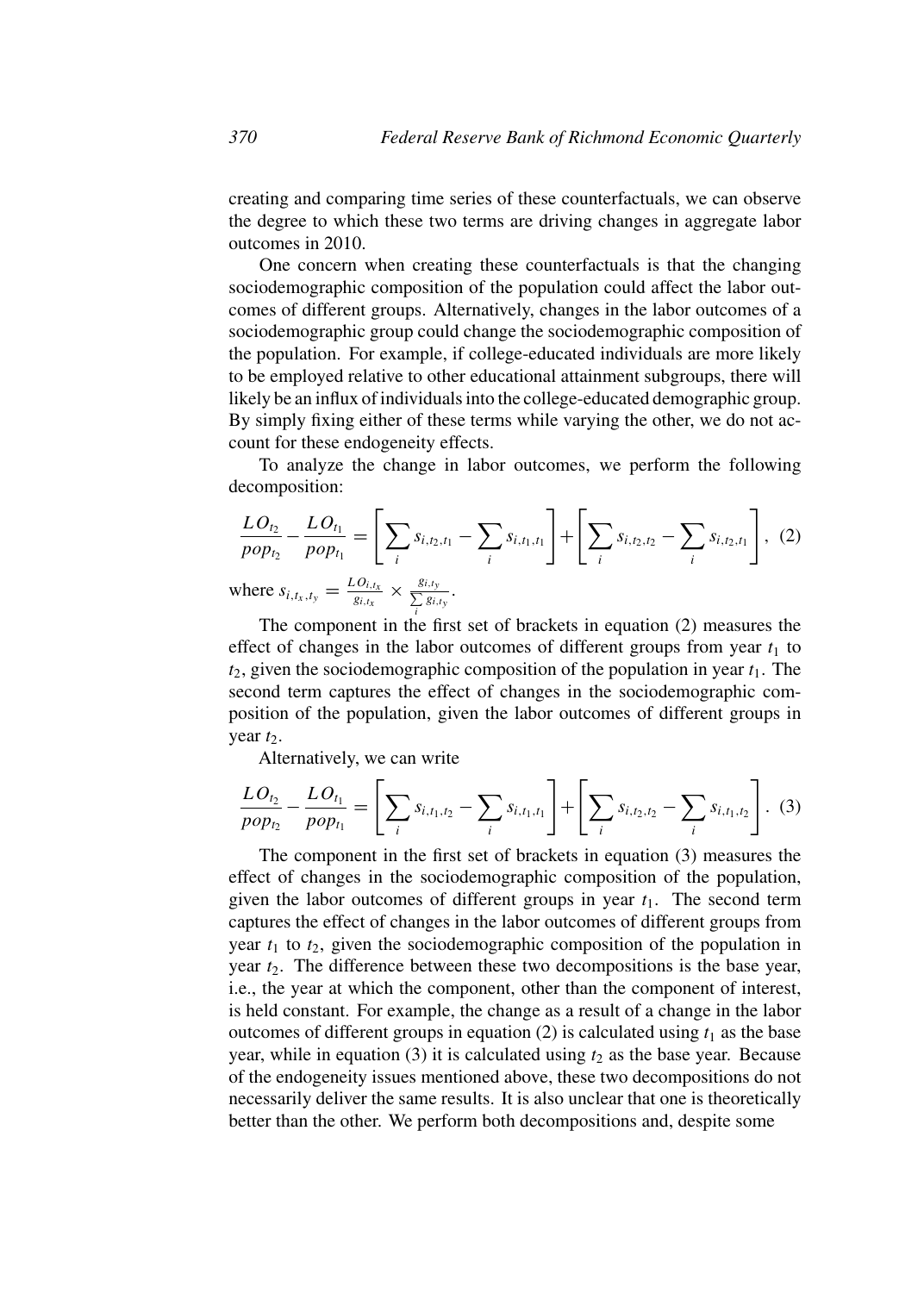# **Table 1 Counterfactual Predictions of the Employment-to-Population**

|                     |         |                                                                                                                                                                     |  |  |  |  |  |  | Labor Outcomes |  |  |  |  |  |                                                                                                                                                                                                                                                                                                                                                                                                                                       |  |  |
|---------------------|---------|---------------------------------------------------------------------------------------------------------------------------------------------------------------------|--|--|--|--|--|--|----------------|--|--|--|--|--|---------------------------------------------------------------------------------------------------------------------------------------------------------------------------------------------------------------------------------------------------------------------------------------------------------------------------------------------------------------------------------------------------------------------------------------|--|--|
|                     |         |                                                                                                                                                                     |  |  |  |  |  |  |                |  |  |  |  |  |                                                                                                                                                                                                                                                                                                                                                                                                                                       |  |  |
| <b>TARR</b><br>1969 |         |                                                                                                                                                                     |  |  |  |  |  |  |                |  |  |  |  |  | 919 917 90.7 89.0 88.7 88.5 84.5 84.8 85.1 85.9 85.4 85.2 83.8 817 79.5 819 82.4 82.0 82.5 83.3 83.7 83.3 816 80.5 80.5 79.9 812 817 82.4 83.0 83.4 83.3 82.8 812 811 813 819 82.7 82.5 816 772 76.9<br>918 919 908 890 888 888 886 846 848 852 859 854 853 839 818 796 820 825 821 826 834 837 833 818 806 806 801 813 818 825 831 834 834 829 813 812 814 821 826 826 818 773 770                                                   |  |  |
| 1970                |         | 918 918 908 890 888 887 886 846 849 852 859 864 853 839 818 796 820 825 821 827 834 838 833 818 806 806 801 814 818 825 831 835 834 829 814 812 814 821 828 826 818 |  |  |  |  |  |  |                |  |  |  |  |  |                                                                                                                                                                                                                                                                                                                                                                                                                                       |  |  |
| 1971                |         |                                                                                                                                                                     |  |  |  |  |  |  |                |  |  |  |  |  | 918 917 907 891 887 886 885 845 848 852 859 864 853 839 818 796 820 825 821 827 834 838 834 818 807 806 801 814 819 826 832 835 835 835 829 814 812 814 821 826 826 818 774 771                                                                                                                                                                                                                                                       |  |  |
| 1972                | 918 917 |                                                                                                                                                                     |  |  |  |  |  |  |                |  |  |  |  |  |                                                                                                                                                                                                                                                                                                                                                                                                                                       |  |  |
| 1973                |         |                                                                                                                                                                     |  |  |  |  |  |  |                |  |  |  |  |  | 90.7 89.1 88.8 88.7 88.6 84.7 84.9 85.4 86.1 86.5 85.4 84.1 82.0 79.8 82.2 82.8 82.4 82.9 83.7 84.0 83.6 82.0 80.9 80.9 80.4 81.7 82.1 82.8 83.4 83.6 83.7 83.2 81.6 81.4 81.7 82.3 83.0 82.9 82.0 77.6 77.8                                                                                                                                                                                                                          |  |  |
| 1974                |         |                                                                                                                                                                     |  |  |  |  |  |  |                |  |  |  |  |  | 90.5 88.9 88.5 88.5 88.6 84.8 85.2 86.0 86.4 85.4 84.0 819 79.7 82.1 82.7 82.8 83.6 83.9 83.5 819 80.8 80.8 80.4 816 82.0 82.8 83.3 83.6 83.5 83.5 83.1 816 813 816 82.2 82.9 82.8 82.0 77.5 77.3                                                                                                                                                                                                                                     |  |  |
| 1975                |         |                                                                                                                                                                     |  |  |  |  |  |  |                |  |  |  |  |  | 90.5 88.7 88.5 88.5 88.4 84.6 84.8 85.2 86.0 86.5 85.4 84.1 818 79.8 822 82.7 82.4 82.9 83.6 83.9 83.5 82.0 80.9 80.9 80.9 80.4 816 82.0 82.8 83.4 83.7 83.7 83.7 83.2 817 814 816 822 83.0 82.9 820 77.6 77.4                                                                                                                                                                                                                        |  |  |
| 1976                |         |                                                                                                                                                                     |  |  |  |  |  |  |                |  |  |  |  |  | 90.6 88.9 88.6 88.5 84.7 84.9 85.3 86.1 86.6 85.5 84.3 82.1 80.0 82.4 82.9 82.6 83.1 83.8 84.1 83.7 82.2 811 811 80.6 81.8 822 83.0 83.6 83.9 83.9 83.3 819 816 818 824 83.2 83.1 82.2 77.8 77.6                                                                                                                                                                                                                                      |  |  |
| 1977                | 917 916 |                                                                                                                                                                     |  |  |  |  |  |  |                |  |  |  |  |  | 905 888 885 885 885 847 849 854 862 866 855 843 821 800 824 830 826 831 838 841 838 822 812 812 812 814 834 834 839 840 834 819 816 818 825 832 831 823 779 777<br>904 886 884 884 883 845 847 852 861 865 854 842 821 800 823 829 825 830 837 840 837 821 811 811 810 823 830 833 839 839 839 833 819 815 817 824 831 822 779 776                                                                                                    |  |  |
| 1978<br>1979        |         |                                                                                                                                                                     |  |  |  |  |  |  |                |  |  |  |  |  | 904 887 884 883 884 846 848 853 862 866 855 843 821 800 824 829 826 831 837 841 838 823 813 812 808 820 824 831 837 840 840 835 820 816 818 825 832 832 823 780 777                                                                                                                                                                                                                                                                   |  |  |
| 1980                |         |                                                                                                                                                                     |  |  |  |  |  |  |                |  |  |  |  |  |                                                                                                                                                                                                                                                                                                                                                                                                                                       |  |  |
| 1981                |         |                                                                                                                                                                     |  |  |  |  |  |  |                |  |  |  |  |  | 902 885 882 882 882 844 846 852 861 865 855 842 820 799 823 829 826 831 837 842 839 823 813 812 808 821 824 832 838 840 841 836 820 817 818 825 833 823 779 777                                                                                                                                                                                                                                                                       |  |  |
| 1982                | 915 914 |                                                                                                                                                                     |  |  |  |  |  |  |                |  |  |  |  |  | 902 885 882 882 882 845 847 852 861 865 855 843 822 800 825 830 827 832 838 842 840 823 814 814 810 822 825 833 839 842 843 837 822 818 819 826 834 834 824 780 778                                                                                                                                                                                                                                                                   |  |  |
| 1983                |         |                                                                                                                                                                     |  |  |  |  |  |  |                |  |  |  |  |  | 902 885 883 883 883 847 848 853 862 867 856 844 823 802 826 832 829 833 840 844 842 825 815 815 811 824 827 835 841 843 844 838 823 819 820 828 835 836 826 779                                                                                                                                                                                                                                                                       |  |  |
| 1984                |         |                                                                                                                                                                     |  |  |  |  |  |  |                |  |  |  |  |  | 903 886 882 883 882 846 848 853 862 867 856 843 822 801 826 831 828 833 840 843 842 825 816 815 811 824 827 834 847 843 844 838 823 819 820 827 835 836 826 779                                                                                                                                                                                                                                                                       |  |  |
| 1985                |         |                                                                                                                                                                     |  |  |  |  |  |  |                |  |  |  |  |  | 90.1 88.5 88.2 88.2 88.1 84.5 84.8 85.3 86.2 86.7 85.5 84.3 82.2 80.1 82.6 83.1 82.8 83.3 83.9 84.3 84.2 82.5 816 815 811 82.4 82.7 83.4 84.1 84.3 84.4 83.8 82.3 81.9 82.0 82.7 83.5 83.6 82.6 82.6 82.6 82.6 82.6 82.6 82.6 8                                                                                                                                                                                                       |  |  |
| 1986<br>1987        |         |                                                                                                                                                                     |  |  |  |  |  |  |                |  |  |  |  |  | 90.1 884 88.1 88.2 88.1 84.5 84.7 85.2 86.1 86.7 85.5 84.3 82.2 80.1 82.6 83.1 82.9 83.3 83.9 84.4 84.2 82.5 815 815 815 82 82.5 82.4 83.4 84.4 83.9 82.3 81.9 82.0 82.8 83.5 83.6 82.6 78.2 77.9<br>.<br>901 884 881 883 882 846 848 853 852 858 857 844 824 802 837 832 830 835 841 845 844 827 818 825 829 836 843 845 847 845 847 841 825 821 822 829 837 838 828 780                                                             |  |  |
| 1988                |         |                                                                                                                                                                     |  |  |  |  |  |  |                |  |  |  |  |  | 900 883 880 882 882 845 846 852 862 868 856 844 823 801 826 832 829 834 840 844 846 817 815 813 825 828 835 842 844 846 840 824 820 821 828 836 836 826 779                                                                                                                                                                                                                                                                           |  |  |
| 1989                |         |                                                                                                                                                                     |  |  |  |  |  |  |                |  |  |  |  |  | 900 883 880 881 881 845 847 852 862 863 857 844 824 802 827 833 830 834 841 846 844 827 819 816 814 827 828 836 843 845 845 845 841 825 821 821 829 837 837 838 780                                                                                                                                                                                                                                                                   |  |  |
| 1990                |         |                                                                                                                                                                     |  |  |  |  |  |  |                |  |  |  |  |  | 900 883 880 882 882 845 847 853 863 869 857 844 824 802 828 833 830 835 841 846 845 828 819 817 815 827 829 836 844 845 847 842 826 821 822 830 837 838 828 780                                                                                                                                                                                                                                                                       |  |  |
| 1991                |         |                                                                                                                                                                     |  |  |  |  |  |  |                |  |  |  |  |  | 89.9 88.2 87.9 88.0 88.0 84.5 84.6 85.1 86.2 86.7 85.6 84.2 82.2 80.0 82.6 83.1 82.8 83.3 83.8 84.3 84.3 84.5 81.9 82.6 83.4 84.2 84.3 84.5 84.0 82.4 81.9 81.9 82.8 83.5 83.6 82.6 78.1 77.8                                                                                                                                                                                                                                         |  |  |
| 1992                |         |                                                                                                                                                                     |  |  |  |  |  |  |                |  |  |  |  |  | 899 882 879 881 880 846 852 863 869 857 844 824 802 828 832 830 835 840 846 845 829 819 816 815 827 828 836 843 845 847 842 826 821 821 829 836 838 828 783 779                                                                                                                                                                                                                                                                       |  |  |
| 1993                |         |                                                                                                                                                                     |  |  |  |  |  |  |                |  |  |  |  |  | 89.9 88.2 87.9 88.2 88.0 84.7 84.7 85.2 86.3 86.9 85.8 84.4 82.5 80.3 82.9 83.3 83.0 83.5 84.0 84.6 84.9 82.9 82.0 816 815 82.7 82.8 83.6 84.3 84.5 84.7 84.2 82.6 82.1 82.1 82.9 83.6 83.9 829 78.4 78.0                                                                                                                                                                                                                             |  |  |
| 1994                |         |                                                                                                                                                                     |  |  |  |  |  |  |                |  |  |  |  |  | 899 881 879 881 880 848 853 864 870 859 845 825 803 830 833 831 835 841 847 846 830 821 817 816 828 828 837 844 846 848 843 827 821 820 837 839 830 785 781                                                                                                                                                                                                                                                                           |  |  |
| 1995<br>1996        |         |                                                                                                                                                                     |  |  |  |  |  |  |                |  |  |  |  |  | 90.0 88.2 88.0 88.3 88.0 85.0 85.5 86.6 87.2 86.0 84.6 82.7 80.5 83.1 83.5 83.2 83.7 84.2 84.8 84.8 84.2 82.9 81.9 83.0 83.9 84.5 84.8 84.9 84.5 84.9 84.5 82.9 82.3 82.3 83.2 83.9 84.1 83.2 78.3<br>89.8 88.0 87.9 88.0 87.9 84.7 84.8 85.3 86.4 86.9 85.8 845 82.6 80.4 83.0 83.3 83.1 83.5 84.0 84.7 84.6 82.7 82.8 83.7 84.3 84.6 84.7 84.3 84.5 84.7 84.3 84.7 84.3 84.7 84.3 84.7 84.3 84.7 84.3 84.7 84.3 84.7 84.3 84.7 84.3 |  |  |
| 1997                |         |                                                                                                                                                                     |  |  |  |  |  |  |                |  |  |  |  |  | 89.7 87.8 87.8 87.9 87.8 84.6 84.7 85.1 86.3 86.8 85.7 84.4 82.5 80.3 82.9 83.2 83.0 83.4 83.9 84.5 83.0 82.0 81.5 81.5 82.6 82.7 83.6 84.3 84.4 84.5 84.2 82.6 81.9 81.9 82.9 83.6 83.8 82.9 78.4                                                                                                                                                                                                                                    |  |  |
| 1998                |         |                                                                                                                                                                     |  |  |  |  |  |  |                |  |  |  |  |  | 897 878 877 879 876 846 846 852 863 869 857 844 825 803 829 832 830 833 838 845 844 829 815 815 814 825 826 835 842 844 845 841 825 819 819 828 834 837 829 784 780                                                                                                                                                                                                                                                                   |  |  |
| 1999                |         |                                                                                                                                                                     |  |  |  |  |  |  |                |  |  |  |  |  | 89.7 87.8 87.7 87.9 87.7 84.6 85.2 86.3 86.9 85.8 84.4 82.6 80.3 83.0 83.2 82.9 83.4 83.8 84.4 84.9 83.0 81.4 81.4 81.8 82.5 83.4 84.4 84.4 84.5 84.1 84.4 84.5 84.1 82.5 81.9 81.9 82.8 83.5 83.7 82.9 78.5 78.1                                                                                                                                                                                                                     |  |  |
| 2000                |         |                                                                                                                                                                     |  |  |  |  |  |  |                |  |  |  |  |  | 89.6 88.0 87.8 88.0 87.8 84.8 84.6 85.2 86.5 87.0 85.9 84.5 82.8 80.5 83.1 83.2 83.0 83.5 83.9 84.6 84.5 83.0 82.1 81.5 81.5 82.6 82.6 83.6 84.2 84.4 84.6 84.1 82.6 81.9 82.0 82.9 83.6 83.8 83.0 78.6 78.2                                                                                                                                                                                                                          |  |  |
| 2001                |         |                                                                                                                                                                     |  |  |  |  |  |  |                |  |  |  |  |  | 89.5 87.8 87.6 87.8 87.6 84.5 84.4 85.0 86.3 86.7 85.7 84.4 82.5 80.4 82.9 83.1 82.9 83.3 83.7 84.4 84.3 82.9 81.9 81.3 82.4 83.4 84.4 83.4 84.0 84.2 84.3 84.0 82.4 81.8 81.8 81.8 82.8 83.4 83.6 82.9 78.4 78.1                                                                                                                                                                                                                     |  |  |
| 2002                |         |                                                                                                                                                                     |  |  |  |  |  |  |                |  |  |  |  |  | 893 875 875 876 874 845 843 848 851 855 849 849 849 849 849 849 841 846 849 840 847 811 821 822 849 849 840 841 837 822 815 816 825 832 844 825 834 825 834 835 836 837 8                                                                                                                                                                                                                                                             |  |  |
| 2003<br>2004        |         |                                                                                                                                                                     |  |  |  |  |  |  |                |  |  |  |  |  | 89.0 87.4 87.2 87.4 87.2 84.2 84.0 84.7 85.9 86.4 85.4 84.0 82.2 80.0 82.4 82.5 82.8 83.3 83.9 83.9 82.5 816 80.9 80.9 82.0 83.0 83.6 83.9 83.5 83.9 83.5 82.0 814 815 82.4 83.0 83.2 82.5 78.1 77.7<br>88.9 87.2 87.1 87.3 87.0 84.0 83.8 84.5 85.7 86.2 85.3 83.8 82.0 79.7 82.1 82.4 82.2 82.6 83.0 83.7 83.7 82.2 813 80.7 80.7 81.8 817 82.8 83.4 83.6 83.7 83.3 81.8 81.2 81.2 82.2 82.8 83.0 82.3 78.0 77.6                    |  |  |
| 2005                |         |                                                                                                                                                                     |  |  |  |  |  |  |                |  |  |  |  |  | 88.6 86.9 86.9 87.1 86.8 83.8 83.5 84.2 85.5 86.0 85.0 83.5 817 79.5 819 82.2 819 82.3 82.7 83.4 83.3 82.0 811 80.4 80.4 80.4 814 824 83.1 83.4 83.5 83.1 816 80.9 810 819 82.5 82.8 82.1 77.7 77.3                                                                                                                                                                                                                                   |  |  |
| 2006                |         |                                                                                                                                                                     |  |  |  |  |  |  |                |  |  |  |  |  | 88.5 86.8 86.7 86.9 86.6 83.6 83.3 84.0 85.3 85.8 84.8 83.2 816 79.3 816 817 822 82.6 83.1 831 810 80.9 80.2 80.1 812 812 82.2 82.9 83.1 83.2 82.8 813 80.7 80.8 817 82.3 82.6 819 77.4 77.1                                                                                                                                                                                                                                          |  |  |
| 2007                |         |                                                                                                                                                                     |  |  |  |  |  |  |                |  |  |  |  |  | 88.4 86.8 86.8 86.8 86.7 83.7 83.4 84.0 85.2 85.8 84.8 83.3 816 79.3 816 819 816 82.1 82.5 83.1 831 80.2 80.1 812 812 82.1 82.3 82.3 83.1 83.2 82.7 81.3 80.6 80.8 817 82.3 82.5 818 77.4 77.1                                                                                                                                                                                                                                        |  |  |
| 2008                |         |                                                                                                                                                                     |  |  |  |  |  |  |                |  |  |  |  |  | 882 866 864 866 863 834 830 837 850 855 846 830 813 791 813 816 813 818 822 828 828 814 806 799 798 809 808 819 825 828 829 825 810 803 805 815 820 823 816 772 768                                                                                                                                                                                                                                                                   |  |  |
| 2009                |         |                                                                                                                                                                     |  |  |  |  |  |  |                |  |  |  |  |  | 89.3 89.7 88.0 86.3 86.1 86.4 86.1 83.2 82.8 83.6 84.9 85.4 84.4 82.8 812 78.9 811 815 812 816 82.0 82.6 82.6 813 80.4 79.7 79.7 80.7 80.7 80.7 817 82.4 82.7 82.7 82.3 80.9 80.2 80.3 813 818 82.1 814 77.0 76.6                                                                                                                                                                                                                     |  |  |
| 2010                |         |                                                                                                                                                                     |  |  |  |  |  |  | Actual         |  |  |  |  |  | 89.1 89.4 87.8 86.1 85.9 86.2 85.8 82.9 82.5 83.3 84.6 85.1 84.1 82.5 80.9 78.6 80.8 812 80.9 814 817 824 823 810 80.1 79.4 79.3 80.4 80.3 814 82.1 82.4 82.1 80.5 79.9 80.0 810 815 818 811 76.7 76.3                                                                                                                                                                                                                                |  |  |
|                     |         |                                                                                                                                                                     |  |  |  |  |  |  |                |  |  |  |  |  | 919 919 908 89.1 88.8 88.7 88.6 84.6 84.9 85.4 86.1 86.6 85.5 84.2 82.2 80.2 82.6 83.1 82.9 83.5 84.0 84.6 84.6 816 810 82.8 83.6 84.9 83.8 84.4 84.6 84.0 82.2 814 812 819 82.3 82.5 816 77.0 76.3                                                                                                                                                                                                                                   |  |  |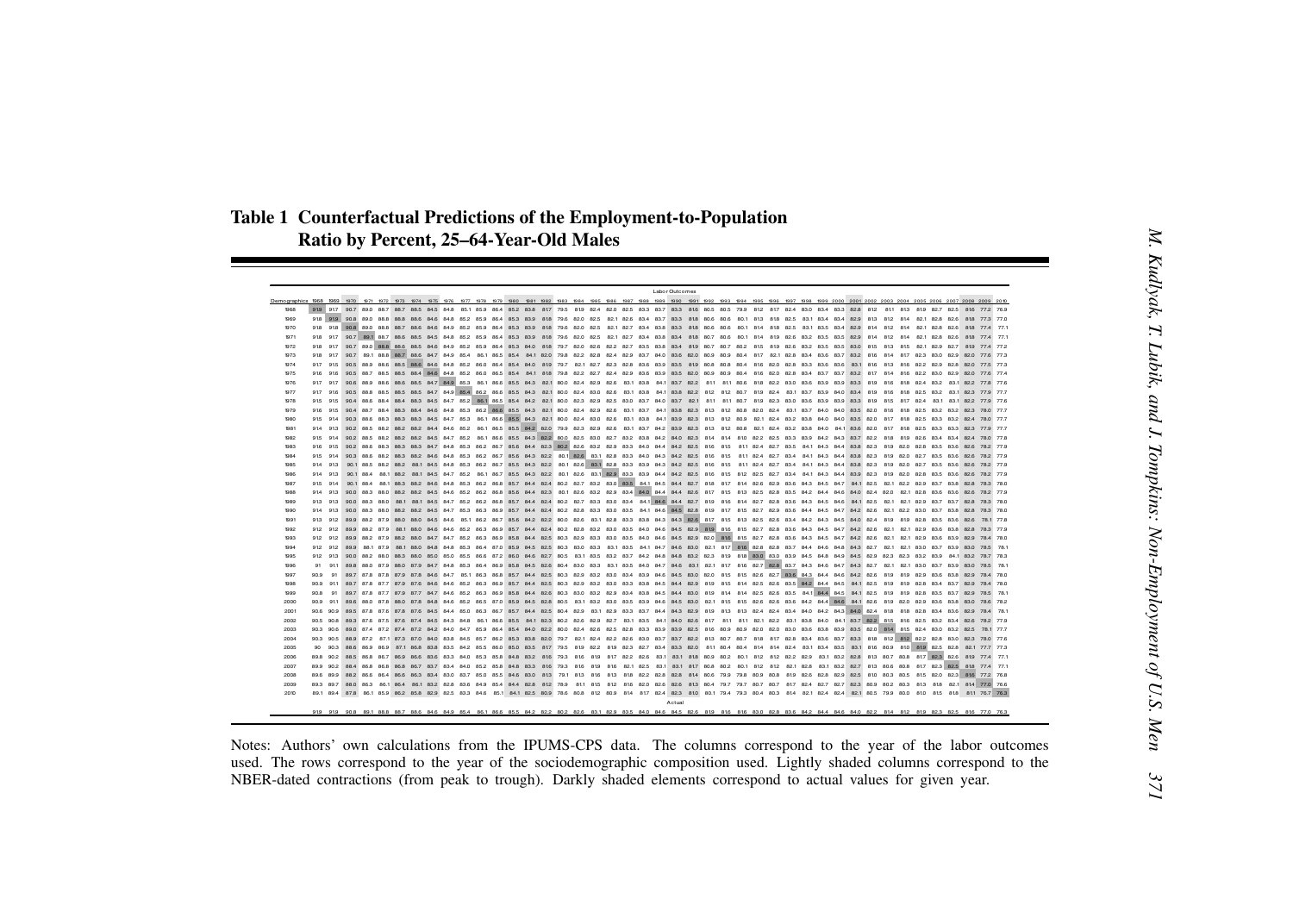**Table 2 Counterfactual Predictions of the Unemployment-to-Population Ratio by Percent, 25–64-Year-Old Males**

| Labor Outcomes<br>Demographics 1968<br>1969<br>1970<br>1971 1972 1973 1974 1975<br>1979 1980 1981 1982 1983 1984 1985 1986 1987 1988 1989 1991 1992 1993 1994 1995 1998 1997 1998 1999 2000 2001 2002 2003 2004 2005 2006 2007 2008 2009 2010<br>1976<br>1977 1978<br>2.1<br>17<br>2.7<br>3.8<br>3.5<br>3.0<br>2.9<br>4.6<br>3.7<br>3.5<br>5.2<br>8.8<br>6.1<br>3.9<br>4.0<br>5.7<br>6.5<br>6.2<br>5.1<br>4.2<br>4.5<br>3.8<br>3.0<br>2.8<br>4.3<br>3.9<br>3.3<br>3.6<br>9.1<br>THER<br>60<br>49<br>43<br>69<br>53<br>成長<br>52<br>45<br>35<br>33<br>48<br>47<br>82<br>1969<br>2.0<br>17<br>27<br>38<br>3.5<br>3.0<br>2.9<br>4.6<br>3.7<br>3.4<br>5.2<br>8.7<br>6.1<br>4.2<br>4.4<br>3.8<br>3.0<br>4.3<br>3.9<br>3.3<br>60<br>4.8<br>4.2<br>6.8<br>5.3<br>5.5<br>5.1<br>4.4<br>3.9<br>4.0<br>5.6<br>6.5<br>6.2<br>5.1<br>3.5<br>2.8<br>3.3<br>4.8<br>47<br>3.5<br>4.3<br>82<br>90<br>1970<br>2.0<br>17<br>2.7<br>3.8<br>3.5<br>3.0<br>2.9<br>4.9<br>3.7<br>4.3<br>5.1<br>8.7<br>4.4<br>4.0<br>5.6<br>6.2<br>5.1<br>4.1<br>4.4<br>3.8<br>3.0<br>2.7<br>3.3<br>4.3<br>3.9<br>3.3<br>3.5<br>4.3<br>8.1<br>9.0<br>60<br>46<br>34<br>68<br>60<br>53<br>成長<br>5.1<br>39<br>兵兵<br>35<br>4R<br>47<br>1971<br>2.0<br>17<br>2.7<br>3.8<br>2.9<br>5.2<br>8.7<br>4.4<br>4.0<br>4.2<br>4.4<br>3.8<br>3.0<br>3.9<br>4.3<br>35<br>30<br>49<br>47<br>37<br>3.5<br>43<br>68<br>60<br>53<br>成成<br>5.1<br>39<br>5.7<br>6.5<br>6.2<br>51<br>35<br>27<br>33<br>4R<br>47<br>43<br>33<br>35<br>81<br>90<br>60<br><b>1972</b><br>2.7<br>3.9<br>3.0<br>20<br>17<br>3.5<br>2.9<br>6.0<br>4.9<br>4.6<br>3.7<br>3.4<br>42<br>5.1<br>6.8<br>8.7<br>6.0<br>52<br>5.4<br>5.1<br>44<br>3.9<br>4.0<br>5.6<br>6.4<br>61<br>5.1<br>41<br>4.4<br>3.8<br>35<br>3.0<br>27<br>3.3<br>4R<br>47<br>4.3<br>39<br>33<br>35<br>42<br>8.1<br>90<br>3.8<br>3.5<br>1973<br>2.0<br>17<br>2.7<br>3.0<br>2.9<br>4.9<br>4.6<br>3.7<br>3.4<br>4.2<br>5.1<br>6.8<br>8.7<br>5.9<br>5.2<br>5.1<br>4.4<br>3.9<br>4.0<br>5.6<br>6.4<br>6.1<br>5.0<br>4.1<br>4.4<br>3.8<br>3.5<br>3.0<br>2.7<br>3.2<br>4.8<br>4.2<br>3.9<br>3.2<br>3.5<br>4.2<br>8.1<br>8.9<br>59<br>5.4<br>46<br>1974<br>2.0<br>17<br>2.7<br>3.9<br>3.6<br>3.0<br>2.9<br>4.9<br>4.7<br>3.7<br>3.4<br>4.2<br>5.1<br>6.8<br>8.6<br>5.2<br>5.0<br>4.4<br>3.9<br>4.0<br>6.4<br>5.0<br>4.4<br>3.8<br>3.0<br>2.7<br>3.3<br>4.8<br>4.3<br>3.9<br>3.3<br>3.5<br>4.2<br>59<br>59<br>5.4<br>馬森<br>6.1<br>41<br>35<br>46<br>81<br>89<br>1975<br>2.0<br>17<br>2.7<br>3.9<br>3.6<br>3.0<br>2.9<br>4.9<br>4.7<br>3.7<br>3.4<br>4.2<br>5.0<br>6.8<br>8.6<br>5.2<br>5.3<br>5.0<br>4.3<br>3.8<br>3.9<br>6.4<br>5.0<br>4.4<br>3.8<br>2.9<br>2.7<br>3.2<br>4.7<br>4.2<br>3.9<br>3.3<br>59<br>5.9<br>5.6<br>61<br>41<br>34<br>46<br>35<br>42<br>8.1<br>88<br>1976<br>2.0<br>17<br>2.7<br>3.1<br>2.9<br>5.9<br>4.9<br>4.7<br>3.7<br>3.4<br>4.2<br>5.0<br>6.7<br>8.6<br>39<br>36<br>5.9<br>52<br>5.3<br>5.0<br>4.3<br>3.8<br>3.9<br>5.5<br>6.3<br>6.1<br>5.0<br>41<br>4.4<br>3.8<br>3.4<br>2.9<br>27<br>3.2<br>47<br>4.3<br>3.8<br>3.3<br>35<br>41<br>8.0<br>8.8<br>4.6<br>1977<br>17<br>4.9<br>4.7<br>3.7<br>5.0<br>2.0<br>2.7<br>3.9<br>3.1<br>3.0<br>3.4<br>4.2<br>6.7<br>8.5<br>5.3<br>6.3<br>2.9<br>3.2<br>4.3<br>3.3<br>3.5<br>8.0<br>急病<br>59<br>59<br>52<br>50<br>43<br>3.8<br>3.9<br>5.5<br>6.0<br>5.0<br>41<br>4.3<br>38<br>34<br>27<br>47<br>46<br>38<br>41<br>87<br>49<br>4.7<br>3.7<br>4.2<br>5.0<br>3.9<br>1978<br>20<br>17<br>27<br>4.0<br>3.6<br>3.1<br>3.0<br>59<br>3.4<br>6.7<br>8.5<br>5.9<br>5.2<br>5.3<br>5.0<br>4.3<br>3.9<br>5.5<br>6.3<br>6.0<br>5.0<br>41<br>4.4<br>3.8<br>3.4<br>2.9<br>2.8<br>3.2<br>4.7<br>4.6<br>4.3<br>3.8<br>3.3<br>3.5<br>41<br>8.0<br>87<br>5.0<br>1979<br>2.0<br>17<br>2.7<br>4.0<br>3.1<br>3.0<br>5.9<br>5.0<br>4.8<br>3.7<br>3.4<br>4.2<br>6.8<br>8.5<br>5.9<br>5.2<br>5.3<br>5.0<br>4.3<br>3.9<br>3.9<br>5.5<br>6.3<br>6.1<br>5.0<br>4.1<br>4.4<br>3.8<br>3.4<br>2.9<br>2.8<br>3.2<br>4.7<br>4.3<br>3.8<br>3.3<br>3.5<br>4.1<br>8.0<br>急病<br>47<br>87<br>1980<br>2.0<br>17<br>3.0<br>5.0<br>4.9<br>3.7<br>3.5<br>4.3<br>5.1<br>8.6<br>4.3<br>4.0<br>4.4<br>3.8<br>2.9<br>4.7<br>3.9<br>3.3<br>3.5<br>4.2<br>8.0<br>27<br>40<br>36<br>31<br>59<br>6.8<br>59<br>52<br>5.3<br>5.1<br>39<br>馬森<br>64<br>61 50<br>41<br>34<br>28<br>33<br>47<br>44<br>88<br>1981<br>17<br>3.8<br>3.6<br>5.2<br>8.7<br>21<br>2R<br>37<br>3.2<br>3.1<br>60<br>5.1<br>5.0<br>44<br>7.0<br>6.0<br>5.3<br>5.4<br>5.1<br>4.4<br>4.0<br>4.1<br>5.7<br>6.4<br>6.2<br>4.2<br>4.5<br>3.9<br>3.5<br>3.0<br>29<br>3.3<br>4.8<br>44<br>4.0<br>3.4<br>3.6<br>43<br>8.2<br>89<br>41<br>5.1<br>4R<br>1982<br>2.1<br>17<br>4.1<br>3.7<br>3.2<br>3.1<br>6.1<br>5.1<br>5.0<br>3.8<br>3.6<br>4.4<br>5.2<br>7.1<br>8.8<br>6.1<br>5.3<br>5.4<br>5.2<br>4.4<br>4.0<br>4.1<br>5.7<br>6.4<br>6.2<br>5.1<br>4.2<br>4.5<br>3.9<br>3.5<br>3.0<br>2.9<br>3.3<br>4.9<br>4.5<br>4.0<br>3.4<br>3.6<br>4.3<br>8.2<br>8.9<br>2R<br>48<br>1983<br>2.1<br>17<br>3.7<br>3.2<br>3.2<br>5.1<br>5.0<br>3.8<br>3.6<br>4.4<br>5.2<br>7.0<br>8.7<br>6.1<br>5.3<br>5.4<br>5.2<br>4.4<br>4.0<br>4.1<br>5.7<br>6.4<br>6.2<br>5.1<br>4.2<br>4.5<br>3.9<br>3.5<br>3.0<br>2.9<br>3.3<br>4.9<br>4.5<br>4.0<br>3.4<br>3.6<br>4.2<br>8.1<br>2R<br>41<br>60<br>48<br>89<br>8.8<br>1984<br>17<br>3.2<br>5.3<br>7.1<br>6.1<br>5.2<br>4.1<br>6.5<br>3.0<br>21<br>28<br>4.1<br>3.8<br>3.1<br>6.1<br>5.1<br>5.1<br>3.9<br>3.6<br>4.4<br>5.4<br>5.5<br>4.5<br>4.1<br>5.8<br>6.3<br>5.2<br>4.3<br>4.5<br>4.0<br>3.5<br>2.9<br>3.3<br>4.9<br>4R<br>4.5<br>4.0<br>3.5<br>3.6<br>4.3<br>8.2<br>90<br>7.1<br>6.1<br>5.4<br>1985<br>2.1<br>17<br>3.2<br>3.2<br>5.2<br>5.1<br>3.9<br>5.3<br>8.8<br>5.5<br>5.2<br>4.5<br>4.1<br>4.1 5.8<br>6.5<br>6.3<br>5.2<br>4.0<br>3.0<br>4.3<br>29<br>41<br>38<br>61<br>36<br>44<br>43<br>46<br>3.5<br>29<br>3.4<br>49<br>4R<br>46<br>40<br>35<br>36<br>B2<br>90<br>1986<br>2.1<br>17<br>8.9<br>6.2<br>5.5<br>5.3<br>4.2 5.8<br>2.9<br>42<br>3.8<br>3.3<br>3.2<br>5.2<br>5.2<br>4.0<br>3.6<br>5.3<br>7.2<br>5.5<br>4.6<br>4.1<br>6.5<br>6.3<br>5.2<br>3.1<br>3.4<br>3.5<br>3.7<br>4.4<br>8.3<br>9.1<br>61<br>45<br>43<br>46<br>41<br>36<br>30<br>50<br>49<br>46<br>41<br>5.5<br>5.3<br>1987<br>2.1<br>5.3<br>7.2<br>8.9<br>6.2<br>5.5<br>4.6<br>4.1<br>4.2<br>6.6<br>18<br>29<br>42<br>39<br>33<br>3.2<br>6.1<br>52<br>5.2<br>3.9<br>3.6<br>4.5<br>5.9<br>6.4<br>5.3<br>4.3<br>4.6<br>41<br>3.6<br>3.1<br>3.0<br>3.4<br>50<br>4.9<br>4.6<br>41<br>3.5<br>3.7<br>44<br>83<br>91<br>9.0<br>1988<br>22<br>18<br>3.0<br>42<br>3.9<br>3.3<br>3.3<br>6.2<br>5.3<br>5.3<br>4.0<br>3.7<br>4.5<br>5.4<br>7.3<br>6.2<br>5.6<br>5.6<br>5.4<br>4.6<br>4.2<br>4.2<br>5.9<br>6.6<br>6.4<br>5.3<br>4.4<br>4.6<br>4.1<br>3.6<br>3.1<br>3.0<br>3.4<br>5.0<br>4.9<br>4.7<br>4.1<br>3.6<br>3.7<br>4.4<br>8.4<br>9.1<br>1989<br>2.2<br>17<br>42 3.8<br>3.3<br>3.3<br>5.3<br>4.0<br>3.7<br>4.5<br>5.4<br>7.3<br>8.9<br>6.2<br>5.5<br>5.6<br>5.4<br>4.6<br>4.2<br>4.2<br>5.9<br>6.6<br>6.4<br>5.3<br>3.1<br>3.0<br>3.4<br>4.1<br>3.6<br>3.7<br>4.4<br>9.1<br>30<br>61<br>52<br>44<br>47<br>41<br>37<br>50<br>49<br>47<br>84<br>n <sub>90</sub><br>22<br>17<br>8.9<br>6.2<br>46<br>4.2<br>30 <sub>0</sub><br>43<br>39<br>33<br>33<br>52<br>53<br>40<br>3.7<br>45<br>54<br>7.3<br>馬馬<br>5.6<br>64<br>4.2<br>5.9<br>6.6<br>6.5<br>53<br>47<br>4.2<br>37<br>31<br>3.0<br>3.4<br>5.0<br>47<br>41<br>3.6<br>3.7<br>44<br>RA<br>92<br>61<br>44<br>50<br>4.3<br>1991<br>23<br>18<br>4.3 3.9<br>3.3<br>3.3<br>5.3<br>4.0<br>3.7<br>4.5<br>5.4<br>7.4<br>9.0<br>6.3<br>5.6<br>4.7<br>4.3<br>6.0<br>6.7<br>6.6<br>4.7<br>4.2<br>3.7<br>3.2<br>3.1<br>3.5<br>4.1<br>3.7<br>3.8<br>4.5<br>8.5<br>30<br>62<br>53<br>5.7<br>馬馬<br>54<br>45<br>50<br>50<br>48<br>92<br>5.9<br>1992<br>2.3<br>17<br>3.0<br>4.3<br>3.9<br>3.3<br>3.3<br>6.1<br>5.3<br>5.3<br>4.0<br>3.6<br>4.5<br>5.3<br>7.3<br>8.9<br>6.2<br>5.6<br>5.6<br>5.4<br>4.7<br>4.2<br>4.3<br>6.7<br>6.5<br>5.3<br>4.4<br>4.7<br>4.2<br>3.7<br>3.1<br>3.0<br>3.4<br>5.0<br>4.8<br>4.1<br>3.7<br>3.8<br>4.4<br>8.4<br>92<br>50<br>1993<br>2.2<br>17<br>4.3<br>3.3<br>5.2<br>3.9<br>5.2<br>7.2<br>8.8<br>6.1<br>4.6<br>4.2<br>4.2<br>5.9<br>6.6<br>6.5<br>5.3<br>4.1<br>3.6<br>3.1<br>3.0<br>3.4<br>4.9<br>3.7<br>3.7<br>8.3<br>9.1<br>30<br>39<br>3.3<br>60<br>5.2<br>3.6<br>44<br>5.5<br>5.5<br>5.4<br>44<br>4.6<br>50<br>4.8<br>4.1<br>43<br>4.2<br>6.6<br>6.5<br>5.4<br>1994<br>2.3<br>17<br>30<br>4.3<br>3.9<br>3.3<br>3.3<br>6.0<br>5.2<br>5.2<br>3.9<br>3.6<br>4.4<br>5.3<br>7.2<br>8.8<br>6.1<br>5.6<br>5.6<br>5.5<br>4.6<br>4.2<br>5.9<br>4.4<br>4.7<br>4.2<br>3.7<br>3.2<br>3.0<br>3.4<br>4.9<br>5.1<br>4.8<br>4.1<br>3.7<br>3.7<br>4.4<br>8.4<br>92<br>5.3<br>1995<br>2.2<br>17<br>4.3<br>3.9<br>3.2<br>3.3<br>3.9<br>3.6<br>5.2<br>7.2<br>8.7<br>6.1<br>- 5.5<br>5.4<br>4.6<br>4.2<br>4.2<br>5.9<br>6.5<br>6.5<br>4.4<br>4.6<br>4.1<br>3.7<br>3.1<br>3.0<br>3.4<br>4.9<br>4.8<br>4.1<br>3.7<br>3.7<br>4.3<br>8.3<br>9.1<br>30<br>59<br>5.1<br>51<br>44<br>5.5<br>5.1<br>1996<br>2.3<br>17<br>5.2<br>7.2<br>8.7<br>6.1<br>5.5<br>5.4<br>4.2<br>6.6<br>6.5<br>5.3<br>4.5<br>4.6<br>3.7<br>$3.1\quad 3.0$<br>30 <sub>0</sub><br>43 39<br>33<br>3.3<br>59<br>52<br>52<br>39<br>3.6<br>44<br>5.5<br>4.6<br>4.2<br>5.9<br>41<br>3.4<br>4.9<br>5.1<br>4.8<br>41<br>3.7<br>-37<br>43<br>83<br>91<br>1997<br>17<br>5.2<br>8.7<br>6.6<br>4.6<br>3.1<br>23<br>3.0<br>43<br>3.9<br>3.2<br>3.3<br>5.8<br>5.1<br>5.1<br>3.9<br>3.6<br>4.4<br>7.2<br>6.1<br>5.5<br>5.5<br>5.4<br>4.6<br>4.2<br>4.2<br>5.9<br>6.5<br>5.3<br>4.4<br>4.1<br>3.6<br>3.0<br>3.4<br>4.9<br>5.1<br>4.8<br>4.1<br>3.7<br>3.7<br>4.3<br>8.3<br>9.1<br>1998<br>2.3<br>17<br>3.0<br>43<br>3.9<br>3.2<br>3.3<br>5.1<br>5.1<br>3.8<br>3.6<br>4.3<br>5.1<br>7.1<br>8.6<br>6.0<br>5.4<br>5.5<br>5.4<br>4.6<br>4.1<br>4.2<br>5.8<br>6.6<br>6.5<br>5.3<br>4.4<br>4.6<br>4.1<br>3.6<br>3.1<br>3.0<br>3.4<br>4.9<br>5.1<br>4.7<br>4.1<br>3.7<br>3.7<br>4.3<br>8.3<br>9.1<br>5.8<br>1999<br>23<br>17<br>50<br>85<br>4.1 5.8<br>3.1<br>3.0<br>3.7<br>30 <sub>0</sub><br>42.39<br>32<br>33<br>50<br>50<br>38<br>35<br>42<br>7.0<br>59<br>64<br>5.3<br>45<br>41<br>6.5<br>64<br>53<br>4.6<br>41<br>36<br>3.4<br>4.8<br>47<br>41<br>3.7<br>42<br>82<br>90<br>57<br>54<br>44<br>50<br>2000<br>17<br>3.1<br>2.9<br>22<br>3.1<br>3.3<br>4.9<br>3.7<br>3.5<br>4.2<br>4.9<br>6.9<br>8.4<br>4.1<br>6.4<br>6.4<br>4.0<br>3.5<br>3.3<br>4.8<br>4.0<br>3.6<br>3.7<br>4.2<br>30<br>41<br>39<br>57<br>50<br>59<br>54<br>64<br>53<br>45<br>41<br>5.8<br>52<br>44<br>4.5<br>50<br>47<br>81<br>89<br>2001<br>2.2<br>17<br>42 3.9<br>3.2<br>3.7<br>4.9<br>6.3<br>3.5<br>3.1<br>2.9<br>3.3<br>4.8<br>4.2<br>30 <sub>0</sub><br>31<br>50<br>49<br>3.5<br>42<br>6.8<br>RA<br>5.8<br>53<br>5.4<br>53<br>45<br>4.0<br>4.1<br>5.7<br>6.4<br>5.2<br>4.3<br>4.5<br>40<br>5.0<br>4.6<br>40<br>36<br>3.6<br>8.1<br>89<br>56<br>2002<br>2.2<br>17<br>4.3<br>3.1<br>3.3<br>4.9<br>3.7<br>3.5<br>4.9<br>6.8<br>8.3<br>5.3<br>4.5<br>4.0<br>4.0<br>5.7<br>6.4<br>6.3<br>5.2<br>4.0<br>3.5<br>3.1<br>2.9<br>3.3<br>4.8<br>5.0<br>4.7<br>4.0<br>3.7<br>3.7<br>4.2<br>30<br>39<br>馬兵<br>50<br>42<br>5.8<br>5.3<br>5.4<br>44<br>4.5<br>8.1<br>89<br>2003<br>2.2<br>8.3<br>3.1<br>2.9<br>3.3<br>4.7<br>5.0<br>4.7<br>4.0<br>3.7<br>3.7<br>17<br>30<br>43<br>39<br>31<br>3.3<br>5.6<br>5.0<br>4.9<br>3.8<br>3.5<br>4.1<br>4.9<br>6.8<br>5.8<br>5.4<br>5.3<br>5.3<br>4.5<br>4.0<br>4.1<br>5.7<br>6.4<br>6.3<br>5.2<br>4.4<br>4.5<br>4.0<br>3.6<br>4.2<br>8.1<br>8.9<br>2004<br>2.2<br>17<br>4.3<br>3.1<br>3.3<br>5.0<br>4.9<br>3.8<br>3.5<br>4.1<br>4.9<br>6.8<br>8.3<br>4.5<br>4.0<br>4.1<br>5.7<br>6.4<br>6.3<br>5.2<br>4.0<br>3.1<br>3.0<br>3.3<br>4.8<br>5.0<br>4.7<br>4.0<br>3.7<br>3.7<br>4.2<br>8.1<br>8.9<br>30 <sub>0</sub><br>39<br>馬島<br>5.9<br>5.3<br>5.3<br>5.3<br>44<br>4.5<br>3.6<br>2005<br>2.2<br>17<br>4.3<br>3.8<br>3.5<br>4.1<br>4.9<br>6.9<br>8.4<br>4.1<br>$4.1\quad 5.7$<br>6.5<br>6.4<br>5.2<br>3.1<br>3.0<br>3.4<br>4.8<br>4.7<br>4.0<br>3.7<br>3.7<br>4.2<br>30 <sub>0</sub><br>40<br>31<br>33<br>馬島<br>50<br>50<br>5.9<br>54<br>5.4<br>53<br>46<br>44<br>4.5<br>$-41$<br>3.6<br>50<br>81<br>89<br>2006<br>17<br>3.7<br>3.7<br>22<br>3.0<br>44<br>3.9<br>3.1<br>3.3<br>5.6<br>5.0<br>5.0<br>3.8<br>3.5<br>4.1<br>4.9<br>6.8<br>8.4<br>5.9<br>5.4<br>5.4<br>5.3<br>4.6<br>4.1<br>4.1<br>5.7<br>6.5<br>6.4<br>5.2<br>4.4<br>4.6<br>4.1<br>3.6<br>3.1<br>3.0<br>3.4<br>4.8<br>5.0<br>4.7<br>40<br>4.2<br>8.1<br>89<br>3.7<br>2007<br>2.2<br>16<br>3.0<br>4A<br>4.0<br>3.1<br>3.3<br>4.9<br>5.0<br>3.8<br>3.5<br>4.1<br>4.8<br>6.8<br>8.3<br>5.9<br>5.4<br>5.3<br>4.6<br>4.1<br>4.0<br>5.7<br>6.5<br>6.4<br>5.2<br>4.4<br>4.5<br>4.0<br>3.6<br>3.1<br>3.0<br>3.3<br>4.7<br>5.0<br>4.7<br>4.0<br>3.7<br>4.2<br>8.1<br>8.9<br>馬兵<br>64<br>2008<br>2.2<br>17<br>3.1<br>4.4<br>4.0<br>3.1<br>3.3<br>5.0<br>5.0<br>3.8<br>3.6<br>4.8<br>8.3<br>5.3<br>4.1<br>4.0<br>5.7<br>6.5<br>6.3<br>5.2<br>4.5<br>4.0<br>3.1<br>3.0<br>3.4<br>4.7<br>4.7<br>4.0<br>3.7<br>3.7<br>4.2<br>8.1<br>5.5<br>41<br>6.8<br>5.8<br>64<br>5.3<br>45<br>4.4<br>36<br>50<br>89<br>2009<br>22<br>17<br>3.4<br>3.8<br>4.8<br>8.3<br>4.1<br>5.2<br>4.0<br>4.0<br>3.7<br>3.7<br>4.2<br>8.1<br>31<br>44<br>40<br>31<br>50<br>50<br>36<br>41<br>6.8<br>59<br>64<br>53<br>46<br>40<br>5.7<br>兵馬<br>64<br>44<br>46<br>36<br>31<br>30<br>34<br>47<br>50<br>47<br>89<br>馬馬<br>54<br>20 <sub>D</sub><br>17<br>3.1<br>3.2<br>3.4<br>5.1<br>5.1<br>3.9<br>3.6<br>4.1<br>4.8<br>6.8<br>8.3<br>4.6<br>4.0<br>4.1 5.7<br>6.4 5.2 4.4 4.5<br>4.0<br>3.6<br>$3.1\quad 3.0$<br>3.4<br>3.7<br>3.8<br>4.2<br>8.1 8.9<br>22<br>4A<br>40<br>5.6<br>59<br>5.4<br>53<br>6.5<br>4 <sup>8</sup><br>50<br>4.7<br>41<br>54<br>Actual<br>49 47 37 34 43 52 71 87 61 54 55 53 46 42 42 60 67 65 54 44 46 41 36<br>3.0<br>2.9<br>$3.1$ $2.9$ $3.3$<br>5.0 4.7 4.0 3.7 3.7 4.2 8.1 8.9<br>$2.1$ 17<br>2.7<br>3.8 3.5<br>5.9<br>4.8 |  |  |  |  |  |  |  |  |  |  |  |  |  |  |  |  |  |  |  |  |  |  |
|----------------------------------------------------------------------------------------------------------------------------------------------------------------------------------------------------------------------------------------------------------------------------------------------------------------------------------------------------------------------------------------------------------------------------------------------------------------------------------------------------------------------------------------------------------------------------------------------------------------------------------------------------------------------------------------------------------------------------------------------------------------------------------------------------------------------------------------------------------------------------------------------------------------------------------------------------------------------------------------------------------------------------------------------------------------------------------------------------------------------------------------------------------------------------------------------------------------------------------------------------------------------------------------------------------------------------------------------------------------------------------------------------------------------------------------------------------------------------------------------------------------------------------------------------------------------------------------------------------------------------------------------------------------------------------------------------------------------------------------------------------------------------------------------------------------------------------------------------------------------------------------------------------------------------------------------------------------------------------------------------------------------------------------------------------------------------------------------------------------------------------------------------------------------------------------------------------------------------------------------------------------------------------------------------------------------------------------------------------------------------------------------------------------------------------------------------------------------------------------------------------------------------------------------------------------------------------------------------------------------------------------------------------------------------------------------------------------------------------------------------------------------------------------------------------------------------------------------------------------------------------------------------------------------------------------------------------------------------------------------------------------------------------------------------------------------------------------------------------------------------------------------------------------------------------------------------------------------------------------------------------------------------------------------------------------------------------------------------------------------------------------------------------------------------------------------------------------------------------------------------------------------------------------------------------------------------------------------------------------------------------------------------------------------------------------------------------------------------------------------------------------------------------------------------------------------------------------------------------------------------------------------------------------------------------------------------------------------------------------------------------------------------------------------------------------------------------------------------------------------------------------------------------------------------------------------------------------------------------------------------------------------------------------------------------------------------------------------------------------------------------------------------------------------------------------------------------------------------------------------------------------------------------------------------------------------------------------------------------------------------------------------------------------------------------------------------------------------------------------------------------------------------------------------------------------------------------------------------------------------------------------------------------------------------------------------------------------------------------------------------------------------------------------------------------------------------------------------------------------------------------------------------------------------------------------------------------------------------------------------------------------------------------------------------------------------------------------------------------------------------------------------------------------------------------------------------------------------------------------------------------------------------------------------------------------------------------------------------------------------------------------------------------------------------------------------------------------------------------------------------------------------------------------------------------------------------------------------------------------------------------------------------------------------------------------------------------------------------------------------------------------------------------------------------------------------------------------------------------------------------------------------------------------------------------------------------------------------------------------------------------------------------------------------------------------------------------------------------------------------------------------------------------------------------------------------------------------------------------------------------------------------------------------------------------------------------------------------------------------------------------------------------------------------------------------------------------------------------------------------------------------------------------------------------------------------------------------------------------------------------------------------------------------------------------------------------------------------------------------------------------------------------------------------------------------------------------------------------------------------------------------------------------------------------------------------------------------------------------------------------------------------------------------------------------------------------------------------------------------------------------------------------------------------------------------------------------------------------------------------------------------------------------------------------------------------------------------------------------------------------------------------------------------------------------------------------------------------------------------------------------------------------------------------------------------------------------------------------------------------------------------------------------------------------------------------------------------------------------------------------------------------------------------------------------------------------------------------------------------------------------------------------------------------------------------------------------------------------------------------------------------------------------------------------------------------------------------------------------------------------------------------------------------------------------------------------------------------------------------------------------------------------------------------------------------------------------------------------------------------------------------------------------------------------------------------------------------------------------------------------------------------------------------------------------------------------------------------------------------------------------------------------------------------------------------------------------------------------------------------------------------------------------------------------------------------------------------------------------------------------------------------------------------------------------------------------------------------------------------------------------------------------------------------------------------------------------------------------------------------------------------------------------------------------------------------------------------------------------------------------------------------------------------------------------------------------------------------------------------------------------------------------------------------------------------------------------------------------------------------------------------------------------------------------------------------------------------------------------------------------------------------------------------------------------------------------------------------------------------------------------------------------------------------------------------------------------------------------------------------------------------------------------------------------------------------------------------------------------------------------------------------------------------------------------------------------------------------------------------------------------------------------------------------------------------------------------------------------------------------------------------------------------------------------------------------------------------------------------------------------------------------------------------------------------------------------------------------------------------------------------------------------------------------------------------------------------------------------------------------------------------------------------------------------------------------------------------------------------------------------------------------------------------------------------------------------------------------------------------------------------------------------------------------------------------------------------------------------------------------------------------------------------------------------------------------------------------------------------------------------------------------------------------------------------------------------------------------------------------------------------------------------------------------------------------------------------------------------------------------------------------------------------------------------------------------------------------------------------------------------------------------------------------------------------------------------------------------------------------------------------------------------------------------------------------------------------------------------------------------------------------------------------------------------------------------------------------------------------------------------------------------------------------------------------------------------------------------------------------------------------------------------------------------------------------------------------------------------------------------------------------------------------------------------------------------------------------------------------------------------------------------------------------------------------------------------------------------------------------------------------------------------------------------------------------------------------------------------------------------------------------------------------------------------------------------------------------------------------------------------------------------------------------------------------------------------------------------------------------------------------------------------------------------------------------------------------------------------------------------------------------------------------------------------------------------------------------------------------------------------------------------------------------------------------------------------------------------------------------------------------------------------------------------------------------------------------------------------------------------------------------------------------------------------------------------------------------------------------------------------------------------------------------------------------------------------------------------------------------------------------------------------------------------------------------------------------------------------------------------------------------------------------------|--|--|--|--|--|--|--|--|--|--|--|--|--|--|--|--|--|--|--|--|--|--|
|                                                                                                                                                                                                                                                                                                                                                                                                                                                                                                                                                                                                                                                                                                                                                                                                                                                                                                                                                                                                                                                                                                                                                                                                                                                                                                                                                                                                                                                                                                                                                                                                                                                                                                                                                                                                                                                                                                                                                                                                                                                                                                                                                                                                                                                                                                                                                                                                                                                                                                                                                                                                                                                                                                                                                                                                                                                                                                                                                                                                                                                                                                                                                                                                                                                                                                                                                                                                                                                                                                                                                                                                                                                                                                                                                                                                                                                                                                                                                                                                                                                                                                                                                                                                                                                                                                                                                                                                                                                                                                                                                                                                                                                                                                                                                                                                                                                                                                                                                                                                                                                                                                                                                                                                                                                                                                                                                                                                                                                                                                                                                                                                                                                                                                                                                                                                                                                                                                                                                                                                                                                                                                                                                                                                                                                                                                                                                                                                                                                                                                                                                                                                                                                                                                                                                                                                                                                                                                                                                                                                                                                                                                                                                                                                                                                                                                                                                                                                                                                                                                                                                                                                                                                                                                                                                                                                                                                                                                                                                                                                                                                                                                                                                                                                                                                                                                                                                                                                                                                                                                                                                                                                                                                                                                                                                                                                                                                                                                                                                                                                                                                                                                                                                                                                                                                                                                                                                                                                                                                                                                                                                                                                                                                                                                                                                                                                                                                                                                                                                                                                                                                                                                                                                                                                                                                                                                                                                                                                                                                                                                                                                                                                                                                                                                                                                                                                                                                                                                                                                                                                                                                                                                                                                                                                                                                                                                                                                                                                                                                                                                                                                                                                                                                                                                                                                                                                                                                                                                                                                                                                                                                                                                                                                                                                                                                                                                                                                                                                                                                                                                                                                                                                                                                                                                                                                                                                                                                                                                                                                                                                                                                                                                                                                                                                                                                                                                                                                                                                                                                                                                                                                                                                                                                                                                                                                                                                                                                                                                                |  |  |  |  |  |  |  |  |  |  |  |  |  |  |  |  |  |  |  |  |  |  |
|                                                                                                                                                                                                                                                                                                                                                                                                                                                                                                                                                                                                                                                                                                                                                                                                                                                                                                                                                                                                                                                                                                                                                                                                                                                                                                                                                                                                                                                                                                                                                                                                                                                                                                                                                                                                                                                                                                                                                                                                                                                                                                                                                                                                                                                                                                                                                                                                                                                                                                                                                                                                                                                                                                                                                                                                                                                                                                                                                                                                                                                                                                                                                                                                                                                                                                                                                                                                                                                                                                                                                                                                                                                                                                                                                                                                                                                                                                                                                                                                                                                                                                                                                                                                                                                                                                                                                                                                                                                                                                                                                                                                                                                                                                                                                                                                                                                                                                                                                                                                                                                                                                                                                                                                                                                                                                                                                                                                                                                                                                                                                                                                                                                                                                                                                                                                                                                                                                                                                                                                                                                                                                                                                                                                                                                                                                                                                                                                                                                                                                                                                                                                                                                                                                                                                                                                                                                                                                                                                                                                                                                                                                                                                                                                                                                                                                                                                                                                                                                                                                                                                                                                                                                                                                                                                                                                                                                                                                                                                                                                                                                                                                                                                                                                                                                                                                                                                                                                                                                                                                                                                                                                                                                                                                                                                                                                                                                                                                                                                                                                                                                                                                                                                                                                                                                                                                                                                                                                                                                                                                                                                                                                                                                                                                                                                                                                                                                                                                                                                                                                                                                                                                                                                                                                                                                                                                                                                                                                                                                                                                                                                                                                                                                                                                                                                                                                                                                                                                                                                                                                                                                                                                                                                                                                                                                                                                                                                                                                                                                                                                                                                                                                                                                                                                                                                                                                                                                                                                                                                                                                                                                                                                                                                                                                                                                                                                                                                                                                                                                                                                                                                                                                                                                                                                                                                                                                                                                                                                                                                                                                                                                                                                                                                                                                                                                                                                                                                                                                                                                                                                                                                                                                                                                                                                                                                                                                                                                                                                                |  |  |  |  |  |  |  |  |  |  |  |  |  |  |  |  |  |  |  |  |  |  |
|                                                                                                                                                                                                                                                                                                                                                                                                                                                                                                                                                                                                                                                                                                                                                                                                                                                                                                                                                                                                                                                                                                                                                                                                                                                                                                                                                                                                                                                                                                                                                                                                                                                                                                                                                                                                                                                                                                                                                                                                                                                                                                                                                                                                                                                                                                                                                                                                                                                                                                                                                                                                                                                                                                                                                                                                                                                                                                                                                                                                                                                                                                                                                                                                                                                                                                                                                                                                                                                                                                                                                                                                                                                                                                                                                                                                                                                                                                                                                                                                                                                                                                                                                                                                                                                                                                                                                                                                                                                                                                                                                                                                                                                                                                                                                                                                                                                                                                                                                                                                                                                                                                                                                                                                                                                                                                                                                                                                                                                                                                                                                                                                                                                                                                                                                                                                                                                                                                                                                                                                                                                                                                                                                                                                                                                                                                                                                                                                                                                                                                                                                                                                                                                                                                                                                                                                                                                                                                                                                                                                                                                                                                                                                                                                                                                                                                                                                                                                                                                                                                                                                                                                                                                                                                                                                                                                                                                                                                                                                                                                                                                                                                                                                                                                                                                                                                                                                                                                                                                                                                                                                                                                                                                                                                                                                                                                                                                                                                                                                                                                                                                                                                                                                                                                                                                                                                                                                                                                                                                                                                                                                                                                                                                                                                                                                                                                                                                                                                                                                                                                                                                                                                                                                                                                                                                                                                                                                                                                                                                                                                                                                                                                                                                                                                                                                                                                                                                                                                                                                                                                                                                                                                                                                                                                                                                                                                                                                                                                                                                                                                                                                                                                                                                                                                                                                                                                                                                                                                                                                                                                                                                                                                                                                                                                                                                                                                                                                                                                                                                                                                                                                                                                                                                                                                                                                                                                                                                                                                                                                                                                                                                                                                                                                                                                                                                                                                                                                                                                                                                                                                                                                                                                                                                                                                                                                                                                                                                                                                                |  |  |  |  |  |  |  |  |  |  |  |  |  |  |  |  |  |  |  |  |  |  |
|                                                                                                                                                                                                                                                                                                                                                                                                                                                                                                                                                                                                                                                                                                                                                                                                                                                                                                                                                                                                                                                                                                                                                                                                                                                                                                                                                                                                                                                                                                                                                                                                                                                                                                                                                                                                                                                                                                                                                                                                                                                                                                                                                                                                                                                                                                                                                                                                                                                                                                                                                                                                                                                                                                                                                                                                                                                                                                                                                                                                                                                                                                                                                                                                                                                                                                                                                                                                                                                                                                                                                                                                                                                                                                                                                                                                                                                                                                                                                                                                                                                                                                                                                                                                                                                                                                                                                                                                                                                                                                                                                                                                                                                                                                                                                                                                                                                                                                                                                                                                                                                                                                                                                                                                                                                                                                                                                                                                                                                                                                                                                                                                                                                                                                                                                                                                                                                                                                                                                                                                                                                                                                                                                                                                                                                                                                                                                                                                                                                                                                                                                                                                                                                                                                                                                                                                                                                                                                                                                                                                                                                                                                                                                                                                                                                                                                                                                                                                                                                                                                                                                                                                                                                                                                                                                                                                                                                                                                                                                                                                                                                                                                                                                                                                                                                                                                                                                                                                                                                                                                                                                                                                                                                                                                                                                                                                                                                                                                                                                                                                                                                                                                                                                                                                                                                                                                                                                                                                                                                                                                                                                                                                                                                                                                                                                                                                                                                                                                                                                                                                                                                                                                                                                                                                                                                                                                                                                                                                                                                                                                                                                                                                                                                                                                                                                                                                                                                                                                                                                                                                                                                                                                                                                                                                                                                                                                                                                                                                                                                                                                                                                                                                                                                                                                                                                                                                                                                                                                                                                                                                                                                                                                                                                                                                                                                                                                                                                                                                                                                                                                                                                                                                                                                                                                                                                                                                                                                                                                                                                                                                                                                                                                                                                                                                                                                                                                                                                                                                                                                                                                                                                                                                                                                                                                                                                                                                                                                                                                                |  |  |  |  |  |  |  |  |  |  |  |  |  |  |  |  |  |  |  |  |  |  |
|                                                                                                                                                                                                                                                                                                                                                                                                                                                                                                                                                                                                                                                                                                                                                                                                                                                                                                                                                                                                                                                                                                                                                                                                                                                                                                                                                                                                                                                                                                                                                                                                                                                                                                                                                                                                                                                                                                                                                                                                                                                                                                                                                                                                                                                                                                                                                                                                                                                                                                                                                                                                                                                                                                                                                                                                                                                                                                                                                                                                                                                                                                                                                                                                                                                                                                                                                                                                                                                                                                                                                                                                                                                                                                                                                                                                                                                                                                                                                                                                                                                                                                                                                                                                                                                                                                                                                                                                                                                                                                                                                                                                                                                                                                                                                                                                                                                                                                                                                                                                                                                                                                                                                                                                                                                                                                                                                                                                                                                                                                                                                                                                                                                                                                                                                                                                                                                                                                                                                                                                                                                                                                                                                                                                                                                                                                                                                                                                                                                                                                                                                                                                                                                                                                                                                                                                                                                                                                                                                                                                                                                                                                                                                                                                                                                                                                                                                                                                                                                                                                                                                                                                                                                                                                                                                                                                                                                                                                                                                                                                                                                                                                                                                                                                                                                                                                                                                                                                                                                                                                                                                                                                                                                                                                                                                                                                                                                                                                                                                                                                                                                                                                                                                                                                                                                                                                                                                                                                                                                                                                                                                                                                                                                                                                                                                                                                                                                                                                                                                                                                                                                                                                                                                                                                                                                                                                                                                                                                                                                                                                                                                                                                                                                                                                                                                                                                                                                                                                                                                                                                                                                                                                                                                                                                                                                                                                                                                                                                                                                                                                                                                                                                                                                                                                                                                                                                                                                                                                                                                                                                                                                                                                                                                                                                                                                                                                                                                                                                                                                                                                                                                                                                                                                                                                                                                                                                                                                                                                                                                                                                                                                                                                                                                                                                                                                                                                                                                                                                                                                                                                                                                                                                                                                                                                                                                                                                                                                                                                                |  |  |  |  |  |  |  |  |  |  |  |  |  |  |  |  |  |  |  |  |  |  |
|                                                                                                                                                                                                                                                                                                                                                                                                                                                                                                                                                                                                                                                                                                                                                                                                                                                                                                                                                                                                                                                                                                                                                                                                                                                                                                                                                                                                                                                                                                                                                                                                                                                                                                                                                                                                                                                                                                                                                                                                                                                                                                                                                                                                                                                                                                                                                                                                                                                                                                                                                                                                                                                                                                                                                                                                                                                                                                                                                                                                                                                                                                                                                                                                                                                                                                                                                                                                                                                                                                                                                                                                                                                                                                                                                                                                                                                                                                                                                                                                                                                                                                                                                                                                                                                                                                                                                                                                                                                                                                                                                                                                                                                                                                                                                                                                                                                                                                                                                                                                                                                                                                                                                                                                                                                                                                                                                                                                                                                                                                                                                                                                                                                                                                                                                                                                                                                                                                                                                                                                                                                                                                                                                                                                                                                                                                                                                                                                                                                                                                                                                                                                                                                                                                                                                                                                                                                                                                                                                                                                                                                                                                                                                                                                                                                                                                                                                                                                                                                                                                                                                                                                                                                                                                                                                                                                                                                                                                                                                                                                                                                                                                                                                                                                                                                                                                                                                                                                                                                                                                                                                                                                                                                                                                                                                                                                                                                                                                                                                                                                                                                                                                                                                                                                                                                                                                                                                                                                                                                                                                                                                                                                                                                                                                                                                                                                                                                                                                                                                                                                                                                                                                                                                                                                                                                                                                                                                                                                                                                                                                                                                                                                                                                                                                                                                                                                                                                                                                                                                                                                                                                                                                                                                                                                                                                                                                                                                                                                                                                                                                                                                                                                                                                                                                                                                                                                                                                                                                                                                                                                                                                                                                                                                                                                                                                                                                                                                                                                                                                                                                                                                                                                                                                                                                                                                                                                                                                                                                                                                                                                                                                                                                                                                                                                                                                                                                                                                                                                                                                                                                                                                                                                                                                                                                                                                                                                                                                                                                                |  |  |  |  |  |  |  |  |  |  |  |  |  |  |  |  |  |  |  |  |  |  |
|                                                                                                                                                                                                                                                                                                                                                                                                                                                                                                                                                                                                                                                                                                                                                                                                                                                                                                                                                                                                                                                                                                                                                                                                                                                                                                                                                                                                                                                                                                                                                                                                                                                                                                                                                                                                                                                                                                                                                                                                                                                                                                                                                                                                                                                                                                                                                                                                                                                                                                                                                                                                                                                                                                                                                                                                                                                                                                                                                                                                                                                                                                                                                                                                                                                                                                                                                                                                                                                                                                                                                                                                                                                                                                                                                                                                                                                                                                                                                                                                                                                                                                                                                                                                                                                                                                                                                                                                                                                                                                                                                                                                                                                                                                                                                                                                                                                                                                                                                                                                                                                                                                                                                                                                                                                                                                                                                                                                                                                                                                                                                                                                                                                                                                                                                                                                                                                                                                                                                                                                                                                                                                                                                                                                                                                                                                                                                                                                                                                                                                                                                                                                                                                                                                                                                                                                                                                                                                                                                                                                                                                                                                                                                                                                                                                                                                                                                                                                                                                                                                                                                                                                                                                                                                                                                                                                                                                                                                                                                                                                                                                                                                                                                                                                                                                                                                                                                                                                                                                                                                                                                                                                                                                                                                                                                                                                                                                                                                                                                                                                                                                                                                                                                                                                                                                                                                                                                                                                                                                                                                                                                                                                                                                                                                                                                                                                                                                                                                                                                                                                                                                                                                                                                                                                                                                                                                                                                                                                                                                                                                                                                                                                                                                                                                                                                                                                                                                                                                                                                                                                                                                                                                                                                                                                                                                                                                                                                                                                                                                                                                                                                                                                                                                                                                                                                                                                                                                                                                                                                                                                                                                                                                                                                                                                                                                                                                                                                                                                                                                                                                                                                                                                                                                                                                                                                                                                                                                                                                                                                                                                                                                                                                                                                                                                                                                                                                                                                                                                                                                                                                                                                                                                                                                                                                                                                                                                                                                                                                                |  |  |  |  |  |  |  |  |  |  |  |  |  |  |  |  |  |  |  |  |  |  |
|                                                                                                                                                                                                                                                                                                                                                                                                                                                                                                                                                                                                                                                                                                                                                                                                                                                                                                                                                                                                                                                                                                                                                                                                                                                                                                                                                                                                                                                                                                                                                                                                                                                                                                                                                                                                                                                                                                                                                                                                                                                                                                                                                                                                                                                                                                                                                                                                                                                                                                                                                                                                                                                                                                                                                                                                                                                                                                                                                                                                                                                                                                                                                                                                                                                                                                                                                                                                                                                                                                                                                                                                                                                                                                                                                                                                                                                                                                                                                                                                                                                                                                                                                                                                                                                                                                                                                                                                                                                                                                                                                                                                                                                                                                                                                                                                                                                                                                                                                                                                                                                                                                                                                                                                                                                                                                                                                                                                                                                                                                                                                                                                                                                                                                                                                                                                                                                                                                                                                                                                                                                                                                                                                                                                                                                                                                                                                                                                                                                                                                                                                                                                                                                                                                                                                                                                                                                                                                                                                                                                                                                                                                                                                                                                                                                                                                                                                                                                                                                                                                                                                                                                                                                                                                                                                                                                                                                                                                                                                                                                                                                                                                                                                                                                                                                                                                                                                                                                                                                                                                                                                                                                                                                                                                                                                                                                                                                                                                                                                                                                                                                                                                                                                                                                                                                                                                                                                                                                                                                                                                                                                                                                                                                                                                                                                                                                                                                                                                                                                                                                                                                                                                                                                                                                                                                                                                                                                                                                                                                                                                                                                                                                                                                                                                                                                                                                                                                                                                                                                                                                                                                                                                                                                                                                                                                                                                                                                                                                                                                                                                                                                                                                                                                                                                                                                                                                                                                                                                                                                                                                                                                                                                                                                                                                                                                                                                                                                                                                                                                                                                                                                                                                                                                                                                                                                                                                                                                                                                                                                                                                                                                                                                                                                                                                                                                                                                                                                                                                                                                                                                                                                                                                                                                                                                                                                                                                                                                                                                                |  |  |  |  |  |  |  |  |  |  |  |  |  |  |  |  |  |  |  |  |  |  |
|                                                                                                                                                                                                                                                                                                                                                                                                                                                                                                                                                                                                                                                                                                                                                                                                                                                                                                                                                                                                                                                                                                                                                                                                                                                                                                                                                                                                                                                                                                                                                                                                                                                                                                                                                                                                                                                                                                                                                                                                                                                                                                                                                                                                                                                                                                                                                                                                                                                                                                                                                                                                                                                                                                                                                                                                                                                                                                                                                                                                                                                                                                                                                                                                                                                                                                                                                                                                                                                                                                                                                                                                                                                                                                                                                                                                                                                                                                                                                                                                                                                                                                                                                                                                                                                                                                                                                                                                                                                                                                                                                                                                                                                                                                                                                                                                                                                                                                                                                                                                                                                                                                                                                                                                                                                                                                                                                                                                                                                                                                                                                                                                                                                                                                                                                                                                                                                                                                                                                                                                                                                                                                                                                                                                                                                                                                                                                                                                                                                                                                                                                                                                                                                                                                                                                                                                                                                                                                                                                                                                                                                                                                                                                                                                                                                                                                                                                                                                                                                                                                                                                                                                                                                                                                                                                                                                                                                                                                                                                                                                                                                                                                                                                                                                                                                                                                                                                                                                                                                                                                                                                                                                                                                                                                                                                                                                                                                                                                                                                                                                                                                                                                                                                                                                                                                                                                                                                                                                                                                                                                                                                                                                                                                                                                                                                                                                                                                                                                                                                                                                                                                                                                                                                                                                                                                                                                                                                                                                                                                                                                                                                                                                                                                                                                                                                                                                                                                                                                                                                                                                                                                                                                                                                                                                                                                                                                                                                                                                                                                                                                                                                                                                                                                                                                                                                                                                                                                                                                                                                                                                                                                                                                                                                                                                                                                                                                                                                                                                                                                                                                                                                                                                                                                                                                                                                                                                                                                                                                                                                                                                                                                                                                                                                                                                                                                                                                                                                                                                                                                                                                                                                                                                                                                                                                                                                                                                                                                                                                                |  |  |  |  |  |  |  |  |  |  |  |  |  |  |  |  |  |  |  |  |  |  |
|                                                                                                                                                                                                                                                                                                                                                                                                                                                                                                                                                                                                                                                                                                                                                                                                                                                                                                                                                                                                                                                                                                                                                                                                                                                                                                                                                                                                                                                                                                                                                                                                                                                                                                                                                                                                                                                                                                                                                                                                                                                                                                                                                                                                                                                                                                                                                                                                                                                                                                                                                                                                                                                                                                                                                                                                                                                                                                                                                                                                                                                                                                                                                                                                                                                                                                                                                                                                                                                                                                                                                                                                                                                                                                                                                                                                                                                                                                                                                                                                                                                                                                                                                                                                                                                                                                                                                                                                                                                                                                                                                                                                                                                                                                                                                                                                                                                                                                                                                                                                                                                                                                                                                                                                                                                                                                                                                                                                                                                                                                                                                                                                                                                                                                                                                                                                                                                                                                                                                                                                                                                                                                                                                                                                                                                                                                                                                                                                                                                                                                                                                                                                                                                                                                                                                                                                                                                                                                                                                                                                                                                                                                                                                                                                                                                                                                                                                                                                                                                                                                                                                                                                                                                                                                                                                                                                                                                                                                                                                                                                                                                                                                                                                                                                                                                                                                                                                                                                                                                                                                                                                                                                                                                                                                                                                                                                                                                                                                                                                                                                                                                                                                                                                                                                                                                                                                                                                                                                                                                                                                                                                                                                                                                                                                                                                                                                                                                                                                                                                                                                                                                                                                                                                                                                                                                                                                                                                                                                                                                                                                                                                                                                                                                                                                                                                                                                                                                                                                                                                                                                                                                                                                                                                                                                                                                                                                                                                                                                                                                                                                                                                                                                                                                                                                                                                                                                                                                                                                                                                                                                                                                                                                                                                                                                                                                                                                                                                                                                                                                                                                                                                                                                                                                                                                                                                                                                                                                                                                                                                                                                                                                                                                                                                                                                                                                                                                                                                                                                                                                                                                                                                                                                                                                                                                                                                                                                                                                                                                                |  |  |  |  |  |  |  |  |  |  |  |  |  |  |  |  |  |  |  |  |  |  |
|                                                                                                                                                                                                                                                                                                                                                                                                                                                                                                                                                                                                                                                                                                                                                                                                                                                                                                                                                                                                                                                                                                                                                                                                                                                                                                                                                                                                                                                                                                                                                                                                                                                                                                                                                                                                                                                                                                                                                                                                                                                                                                                                                                                                                                                                                                                                                                                                                                                                                                                                                                                                                                                                                                                                                                                                                                                                                                                                                                                                                                                                                                                                                                                                                                                                                                                                                                                                                                                                                                                                                                                                                                                                                                                                                                                                                                                                                                                                                                                                                                                                                                                                                                                                                                                                                                                                                                                                                                                                                                                                                                                                                                                                                                                                                                                                                                                                                                                                                                                                                                                                                                                                                                                                                                                                                                                                                                                                                                                                                                                                                                                                                                                                                                                                                                                                                                                                                                                                                                                                                                                                                                                                                                                                                                                                                                                                                                                                                                                                                                                                                                                                                                                                                                                                                                                                                                                                                                                                                                                                                                                                                                                                                                                                                                                                                                                                                                                                                                                                                                                                                                                                                                                                                                                                                                                                                                                                                                                                                                                                                                                                                                                                                                                                                                                                                                                                                                                                                                                                                                                                                                                                                                                                                                                                                                                                                                                                                                                                                                                                                                                                                                                                                                                                                                                                                                                                                                                                                                                                                                                                                                                                                                                                                                                                                                                                                                                                                                                                                                                                                                                                                                                                                                                                                                                                                                                                                                                                                                                                                                                                                                                                                                                                                                                                                                                                                                                                                                                                                                                                                                                                                                                                                                                                                                                                                                                                                                                                                                                                                                                                                                                                                                                                                                                                                                                                                                                                                                                                                                                                                                                                                                                                                                                                                                                                                                                                                                                                                                                                                                                                                                                                                                                                                                                                                                                                                                                                                                                                                                                                                                                                                                                                                                                                                                                                                                                                                                                                                                                                                                                                                                                                                                                                                                                                                                                                                                                                                                                |  |  |  |  |  |  |  |  |  |  |  |  |  |  |  |  |  |  |  |  |  |  |
|                                                                                                                                                                                                                                                                                                                                                                                                                                                                                                                                                                                                                                                                                                                                                                                                                                                                                                                                                                                                                                                                                                                                                                                                                                                                                                                                                                                                                                                                                                                                                                                                                                                                                                                                                                                                                                                                                                                                                                                                                                                                                                                                                                                                                                                                                                                                                                                                                                                                                                                                                                                                                                                                                                                                                                                                                                                                                                                                                                                                                                                                                                                                                                                                                                                                                                                                                                                                                                                                                                                                                                                                                                                                                                                                                                                                                                                                                                                                                                                                                                                                                                                                                                                                                                                                                                                                                                                                                                                                                                                                                                                                                                                                                                                                                                                                                                                                                                                                                                                                                                                                                                                                                                                                                                                                                                                                                                                                                                                                                                                                                                                                                                                                                                                                                                                                                                                                                                                                                                                                                                                                                                                                                                                                                                                                                                                                                                                                                                                                                                                                                                                                                                                                                                                                                                                                                                                                                                                                                                                                                                                                                                                                                                                                                                                                                                                                                                                                                                                                                                                                                                                                                                                                                                                                                                                                                                                                                                                                                                                                                                                                                                                                                                                                                                                                                                                                                                                                                                                                                                                                                                                                                                                                                                                                                                                                                                                                                                                                                                                                                                                                                                                                                                                                                                                                                                                                                                                                                                                                                                                                                                                                                                                                                                                                                                                                                                                                                                                                                                                                                                                                                                                                                                                                                                                                                                                                                                                                                                                                                                                                                                                                                                                                                                                                                                                                                                                                                                                                                                                                                                                                                                                                                                                                                                                                                                                                                                                                                                                                                                                                                                                                                                                                                                                                                                                                                                                                                                                                                                                                                                                                                                                                                                                                                                                                                                                                                                                                                                                                                                                                                                                                                                                                                                                                                                                                                                                                                                                                                                                                                                                                                                                                                                                                                                                                                                                                                                                                                                                                                                                                                                                                                                                                                                                                                                                                                                                                                                                |  |  |  |  |  |  |  |  |  |  |  |  |  |  |  |  |  |  |  |  |  |  |
|                                                                                                                                                                                                                                                                                                                                                                                                                                                                                                                                                                                                                                                                                                                                                                                                                                                                                                                                                                                                                                                                                                                                                                                                                                                                                                                                                                                                                                                                                                                                                                                                                                                                                                                                                                                                                                                                                                                                                                                                                                                                                                                                                                                                                                                                                                                                                                                                                                                                                                                                                                                                                                                                                                                                                                                                                                                                                                                                                                                                                                                                                                                                                                                                                                                                                                                                                                                                                                                                                                                                                                                                                                                                                                                                                                                                                                                                                                                                                                                                                                                                                                                                                                                                                                                                                                                                                                                                                                                                                                                                                                                                                                                                                                                                                                                                                                                                                                                                                                                                                                                                                                                                                                                                                                                                                                                                                                                                                                                                                                                                                                                                                                                                                                                                                                                                                                                                                                                                                                                                                                                                                                                                                                                                                                                                                                                                                                                                                                                                                                                                                                                                                                                                                                                                                                                                                                                                                                                                                                                                                                                                                                                                                                                                                                                                                                                                                                                                                                                                                                                                                                                                                                                                                                                                                                                                                                                                                                                                                                                                                                                                                                                                                                                                                                                                                                                                                                                                                                                                                                                                                                                                                                                                                                                                                                                                                                                                                                                                                                                                                                                                                                                                                                                                                                                                                                                                                                                                                                                                                                                                                                                                                                                                                                                                                                                                                                                                                                                                                                                                                                                                                                                                                                                                                                                                                                                                                                                                                                                                                                                                                                                                                                                                                                                                                                                                                                                                                                                                                                                                                                                                                                                                                                                                                                                                                                                                                                                                                                                                                                                                                                                                                                                                                                                                                                                                                                                                                                                                                                                                                                                                                                                                                                                                                                                                                                                                                                                                                                                                                                                                                                                                                                                                                                                                                                                                                                                                                                                                                                                                                                                                                                                                                                                                                                                                                                                                                                                                                                                                                                                                                                                                                                                                                                                                                                                                                                                                                                                |  |  |  |  |  |  |  |  |  |  |  |  |  |  |  |  |  |  |  |  |  |  |
|                                                                                                                                                                                                                                                                                                                                                                                                                                                                                                                                                                                                                                                                                                                                                                                                                                                                                                                                                                                                                                                                                                                                                                                                                                                                                                                                                                                                                                                                                                                                                                                                                                                                                                                                                                                                                                                                                                                                                                                                                                                                                                                                                                                                                                                                                                                                                                                                                                                                                                                                                                                                                                                                                                                                                                                                                                                                                                                                                                                                                                                                                                                                                                                                                                                                                                                                                                                                                                                                                                                                                                                                                                                                                                                                                                                                                                                                                                                                                                                                                                                                                                                                                                                                                                                                                                                                                                                                                                                                                                                                                                                                                                                                                                                                                                                                                                                                                                                                                                                                                                                                                                                                                                                                                                                                                                                                                                                                                                                                                                                                                                                                                                                                                                                                                                                                                                                                                                                                                                                                                                                                                                                                                                                                                                                                                                                                                                                                                                                                                                                                                                                                                                                                                                                                                                                                                                                                                                                                                                                                                                                                                                                                                                                                                                                                                                                                                                                                                                                                                                                                                                                                                                                                                                                                                                                                                                                                                                                                                                                                                                                                                                                                                                                                                                                                                                                                                                                                                                                                                                                                                                                                                                                                                                                                                                                                                                                                                                                                                                                                                                                                                                                                                                                                                                                                                                                                                                                                                                                                                                                                                                                                                                                                                                                                                                                                                                                                                                                                                                                                                                                                                                                                                                                                                                                                                                                                                                                                                                                                                                                                                                                                                                                                                                                                                                                                                                                                                                                                                                                                                                                                                                                                                                                                                                                                                                                                                                                                                                                                                                                                                                                                                                                                                                                                                                                                                                                                                                                                                                                                                                                                                                                                                                                                                                                                                                                                                                                                                                                                                                                                                                                                                                                                                                                                                                                                                                                                                                                                                                                                                                                                                                                                                                                                                                                                                                                                                                                                                                                                                                                                                                                                                                                                                                                                                                                                                                                                                                                |  |  |  |  |  |  |  |  |  |  |  |  |  |  |  |  |  |  |  |  |  |  |
|                                                                                                                                                                                                                                                                                                                                                                                                                                                                                                                                                                                                                                                                                                                                                                                                                                                                                                                                                                                                                                                                                                                                                                                                                                                                                                                                                                                                                                                                                                                                                                                                                                                                                                                                                                                                                                                                                                                                                                                                                                                                                                                                                                                                                                                                                                                                                                                                                                                                                                                                                                                                                                                                                                                                                                                                                                                                                                                                                                                                                                                                                                                                                                                                                                                                                                                                                                                                                                                                                                                                                                                                                                                                                                                                                                                                                                                                                                                                                                                                                                                                                                                                                                                                                                                                                                                                                                                                                                                                                                                                                                                                                                                                                                                                                                                                                                                                                                                                                                                                                                                                                                                                                                                                                                                                                                                                                                                                                                                                                                                                                                                                                                                                                                                                                                                                                                                                                                                                                                                                                                                                                                                                                                                                                                                                                                                                                                                                                                                                                                                                                                                                                                                                                                                                                                                                                                                                                                                                                                                                                                                                                                                                                                                                                                                                                                                                                                                                                                                                                                                                                                                                                                                                                                                                                                                                                                                                                                                                                                                                                                                                                                                                                                                                                                                                                                                                                                                                                                                                                                                                                                                                                                                                                                                                                                                                                                                                                                                                                                                                                                                                                                                                                                                                                                                                                                                                                                                                                                                                                                                                                                                                                                                                                                                                                                                                                                                                                                                                                                                                                                                                                                                                                                                                                                                                                                                                                                                                                                                                                                                                                                                                                                                                                                                                                                                                                                                                                                                                                                                                                                                                                                                                                                                                                                                                                                                                                                                                                                                                                                                                                                                                                                                                                                                                                                                                                                                                                                                                                                                                                                                                                                                                                                                                                                                                                                                                                                                                                                                                                                                                                                                                                                                                                                                                                                                                                                                                                                                                                                                                                                                                                                                                                                                                                                                                                                                                                                                                                                                                                                                                                                                                                                                                                                                                                                                                                                                                                                                |  |  |  |  |  |  |  |  |  |  |  |  |  |  |  |  |  |  |  |  |  |  |
|                                                                                                                                                                                                                                                                                                                                                                                                                                                                                                                                                                                                                                                                                                                                                                                                                                                                                                                                                                                                                                                                                                                                                                                                                                                                                                                                                                                                                                                                                                                                                                                                                                                                                                                                                                                                                                                                                                                                                                                                                                                                                                                                                                                                                                                                                                                                                                                                                                                                                                                                                                                                                                                                                                                                                                                                                                                                                                                                                                                                                                                                                                                                                                                                                                                                                                                                                                                                                                                                                                                                                                                                                                                                                                                                                                                                                                                                                                                                                                                                                                                                                                                                                                                                                                                                                                                                                                                                                                                                                                                                                                                                                                                                                                                                                                                                                                                                                                                                                                                                                                                                                                                                                                                                                                                                                                                                                                                                                                                                                                                                                                                                                                                                                                                                                                                                                                                                                                                                                                                                                                                                                                                                                                                                                                                                                                                                                                                                                                                                                                                                                                                                                                                                                                                                                                                                                                                                                                                                                                                                                                                                                                                                                                                                                                                                                                                                                                                                                                                                                                                                                                                                                                                                                                                                                                                                                                                                                                                                                                                                                                                                                                                                                                                                                                                                                                                                                                                                                                                                                                                                                                                                                                                                                                                                                                                                                                                                                                                                                                                                                                                                                                                                                                                                                                                                                                                                                                                                                                                                                                                                                                                                                                                                                                                                                                                                                                                                                                                                                                                                                                                                                                                                                                                                                                                                                                                                                                                                                                                                                                                                                                                                                                                                                                                                                                                                                                                                                                                                                                                                                                                                                                                                                                                                                                                                                                                                                                                                                                                                                                                                                                                                                                                                                                                                                                                                                                                                                                                                                                                                                                                                                                                                                                                                                                                                                                                                                                                                                                                                                                                                                                                                                                                                                                                                                                                                                                                                                                                                                                                                                                                                                                                                                                                                                                                                                                                                                                                                                                                                                                                                                                                                                                                                                                                                                                                                                                                                                                                |  |  |  |  |  |  |  |  |  |  |  |  |  |  |  |  |  |  |  |  |  |  |
|                                                                                                                                                                                                                                                                                                                                                                                                                                                                                                                                                                                                                                                                                                                                                                                                                                                                                                                                                                                                                                                                                                                                                                                                                                                                                                                                                                                                                                                                                                                                                                                                                                                                                                                                                                                                                                                                                                                                                                                                                                                                                                                                                                                                                                                                                                                                                                                                                                                                                                                                                                                                                                                                                                                                                                                                                                                                                                                                                                                                                                                                                                                                                                                                                                                                                                                                                                                                                                                                                                                                                                                                                                                                                                                                                                                                                                                                                                                                                                                                                                                                                                                                                                                                                                                                                                                                                                                                                                                                                                                                                                                                                                                                                                                                                                                                                                                                                                                                                                                                                                                                                                                                                                                                                                                                                                                                                                                                                                                                                                                                                                                                                                                                                                                                                                                                                                                                                                                                                                                                                                                                                                                                                                                                                                                                                                                                                                                                                                                                                                                                                                                                                                                                                                                                                                                                                                                                                                                                                                                                                                                                                                                                                                                                                                                                                                                                                                                                                                                                                                                                                                                                                                                                                                                                                                                                                                                                                                                                                                                                                                                                                                                                                                                                                                                                                                                                                                                                                                                                                                                                                                                                                                                                                                                                                                                                                                                                                                                                                                                                                                                                                                                                                                                                                                                                                                                                                                                                                                                                                                                                                                                                                                                                                                                                                                                                                                                                                                                                                                                                                                                                                                                                                                                                                                                                                                                                                                                                                                                                                                                                                                                                                                                                                                                                                                                                                                                                                                                                                                                                                                                                                                                                                                                                                                                                                                                                                                                                                                                                                                                                                                                                                                                                                                                                                                                                                                                                                                                                                                                                                                                                                                                                                                                                                                                                                                                                                                                                                                                                                                                                                                                                                                                                                                                                                                                                                                                                                                                                                                                                                                                                                                                                                                                                                                                                                                                                                                                                                                                                                                                                                                                                                                                                                                                                                                                                                                                                                                                |  |  |  |  |  |  |  |  |  |  |  |  |  |  |  |  |  |  |  |  |  |  |
|                                                                                                                                                                                                                                                                                                                                                                                                                                                                                                                                                                                                                                                                                                                                                                                                                                                                                                                                                                                                                                                                                                                                                                                                                                                                                                                                                                                                                                                                                                                                                                                                                                                                                                                                                                                                                                                                                                                                                                                                                                                                                                                                                                                                                                                                                                                                                                                                                                                                                                                                                                                                                                                                                                                                                                                                                                                                                                                                                                                                                                                                                                                                                                                                                                                                                                                                                                                                                                                                                                                                                                                                                                                                                                                                                                                                                                                                                                                                                                                                                                                                                                                                                                                                                                                                                                                                                                                                                                                                                                                                                                                                                                                                                                                                                                                                                                                                                                                                                                                                                                                                                                                                                                                                                                                                                                                                                                                                                                                                                                                                                                                                                                                                                                                                                                                                                                                                                                                                                                                                                                                                                                                                                                                                                                                                                                                                                                                                                                                                                                                                                                                                                                                                                                                                                                                                                                                                                                                                                                                                                                                                                                                                                                                                                                                                                                                                                                                                                                                                                                                                                                                                                                                                                                                                                                                                                                                                                                                                                                                                                                                                                                                                                                                                                                                                                                                                                                                                                                                                                                                                                                                                                                                                                                                                                                                                                                                                                                                                                                                                                                                                                                                                                                                                                                                                                                                                                                                                                                                                                                                                                                                                                                                                                                                                                                                                                                                                                                                                                                                                                                                                                                                                                                                                                                                                                                                                                                                                                                                                                                                                                                                                                                                                                                                                                                                                                                                                                                                                                                                                                                                                                                                                                                                                                                                                                                                                                                                                                                                                                                                                                                                                                                                                                                                                                                                                                                                                                                                                                                                                                                                                                                                                                                                                                                                                                                                                                                                                                                                                                                                                                                                                                                                                                                                                                                                                                                                                                                                                                                                                                                                                                                                                                                                                                                                                                                                                                                                                                                                                                                                                                                                                                                                                                                                                                                                                                                                                                                                |  |  |  |  |  |  |  |  |  |  |  |  |  |  |  |  |  |  |  |  |  |  |
|                                                                                                                                                                                                                                                                                                                                                                                                                                                                                                                                                                                                                                                                                                                                                                                                                                                                                                                                                                                                                                                                                                                                                                                                                                                                                                                                                                                                                                                                                                                                                                                                                                                                                                                                                                                                                                                                                                                                                                                                                                                                                                                                                                                                                                                                                                                                                                                                                                                                                                                                                                                                                                                                                                                                                                                                                                                                                                                                                                                                                                                                                                                                                                                                                                                                                                                                                                                                                                                                                                                                                                                                                                                                                                                                                                                                                                                                                                                                                                                                                                                                                                                                                                                                                                                                                                                                                                                                                                                                                                                                                                                                                                                                                                                                                                                                                                                                                                                                                                                                                                                                                                                                                                                                                                                                                                                                                                                                                                                                                                                                                                                                                                                                                                                                                                                                                                                                                                                                                                                                                                                                                                                                                                                                                                                                                                                                                                                                                                                                                                                                                                                                                                                                                                                                                                                                                                                                                                                                                                                                                                                                                                                                                                                                                                                                                                                                                                                                                                                                                                                                                                                                                                                                                                                                                                                                                                                                                                                                                                                                                                                                                                                                                                                                                                                                                                                                                                                                                                                                                                                                                                                                                                                                                                                                                                                                                                                                                                                                                                                                                                                                                                                                                                                                                                                                                                                                                                                                                                                                                                                                                                                                                                                                                                                                                                                                                                                                                                                                                                                                                                                                                                                                                                                                                                                                                                                                                                                                                                                                                                                                                                                                                                                                                                                                                                                                                                                                                                                                                                                                                                                                                                                                                                                                                                                                                                                                                                                                                                                                                                                                                                                                                                                                                                                                                                                                                                                                                                                                                                                                                                                                                                                                                                                                                                                                                                                                                                                                                                                                                                                                                                                                                                                                                                                                                                                                                                                                                                                                                                                                                                                                                                                                                                                                                                                                                                                                                                                                                                                                                                                                                                                                                                                                                                                                                                                                                                                                                                                |  |  |  |  |  |  |  |  |  |  |  |  |  |  |  |  |  |  |  |  |  |  |
|                                                                                                                                                                                                                                                                                                                                                                                                                                                                                                                                                                                                                                                                                                                                                                                                                                                                                                                                                                                                                                                                                                                                                                                                                                                                                                                                                                                                                                                                                                                                                                                                                                                                                                                                                                                                                                                                                                                                                                                                                                                                                                                                                                                                                                                                                                                                                                                                                                                                                                                                                                                                                                                                                                                                                                                                                                                                                                                                                                                                                                                                                                                                                                                                                                                                                                                                                                                                                                                                                                                                                                                                                                                                                                                                                                                                                                                                                                                                                                                                                                                                                                                                                                                                                                                                                                                                                                                                                                                                                                                                                                                                                                                                                                                                                                                                                                                                                                                                                                                                                                                                                                                                                                                                                                                                                                                                                                                                                                                                                                                                                                                                                                                                                                                                                                                                                                                                                                                                                                                                                                                                                                                                                                                                                                                                                                                                                                                                                                                                                                                                                                                                                                                                                                                                                                                                                                                                                                                                                                                                                                                                                                                                                                                                                                                                                                                                                                                                                                                                                                                                                                                                                                                                                                                                                                                                                                                                                                                                                                                                                                                                                                                                                                                                                                                                                                                                                                                                                                                                                                                                                                                                                                                                                                                                                                                                                                                                                                                                                                                                                                                                                                                                                                                                                                                                                                                                                                                                                                                                                                                                                                                                                                                                                                                                                                                                                                                                                                                                                                                                                                                                                                                                                                                                                                                                                                                                                                                                                                                                                                                                                                                                                                                                                                                                                                                                                                                                                                                                                                                                                                                                                                                                                                                                                                                                                                                                                                                                                                                                                                                                                                                                                                                                                                                                                                                                                                                                                                                                                                                                                                                                                                                                                                                                                                                                                                                                                                                                                                                                                                                                                                                                                                                                                                                                                                                                                                                                                                                                                                                                                                                                                                                                                                                                                                                                                                                                                                                                                                                                                                                                                                                                                                                                                                                                                                                                                                                                                                                |  |  |  |  |  |  |  |  |  |  |  |  |  |  |  |  |  |  |  |  |  |  |
|                                                                                                                                                                                                                                                                                                                                                                                                                                                                                                                                                                                                                                                                                                                                                                                                                                                                                                                                                                                                                                                                                                                                                                                                                                                                                                                                                                                                                                                                                                                                                                                                                                                                                                                                                                                                                                                                                                                                                                                                                                                                                                                                                                                                                                                                                                                                                                                                                                                                                                                                                                                                                                                                                                                                                                                                                                                                                                                                                                                                                                                                                                                                                                                                                                                                                                                                                                                                                                                                                                                                                                                                                                                                                                                                                                                                                                                                                                                                                                                                                                                                                                                                                                                                                                                                                                                                                                                                                                                                                                                                                                                                                                                                                                                                                                                                                                                                                                                                                                                                                                                                                                                                                                                                                                                                                                                                                                                                                                                                                                                                                                                                                                                                                                                                                                                                                                                                                                                                                                                                                                                                                                                                                                                                                                                                                                                                                                                                                                                                                                                                                                                                                                                                                                                                                                                                                                                                                                                                                                                                                                                                                                                                                                                                                                                                                                                                                                                                                                                                                                                                                                                                                                                                                                                                                                                                                                                                                                                                                                                                                                                                                                                                                                                                                                                                                                                                                                                                                                                                                                                                                                                                                                                                                                                                                                                                                                                                                                                                                                                                                                                                                                                                                                                                                                                                                                                                                                                                                                                                                                                                                                                                                                                                                                                                                                                                                                                                                                                                                                                                                                                                                                                                                                                                                                                                                                                                                                                                                                                                                                                                                                                                                                                                                                                                                                                                                                                                                                                                                                                                                                                                                                                                                                                                                                                                                                                                                                                                                                                                                                                                                                                                                                                                                                                                                                                                                                                                                                                                                                                                                                                                                                                                                                                                                                                                                                                                                                                                                                                                                                                                                                                                                                                                                                                                                                                                                                                                                                                                                                                                                                                                                                                                                                                                                                                                                                                                                                                                                                                                                                                                                                                                                                                                                                                                                                                                                                                                                                                |  |  |  |  |  |  |  |  |  |  |  |  |  |  |  |  |  |  |  |  |  |  |
|                                                                                                                                                                                                                                                                                                                                                                                                                                                                                                                                                                                                                                                                                                                                                                                                                                                                                                                                                                                                                                                                                                                                                                                                                                                                                                                                                                                                                                                                                                                                                                                                                                                                                                                                                                                                                                                                                                                                                                                                                                                                                                                                                                                                                                                                                                                                                                                                                                                                                                                                                                                                                                                                                                                                                                                                                                                                                                                                                                                                                                                                                                                                                                                                                                                                                                                                                                                                                                                                                                                                                                                                                                                                                                                                                                                                                                                                                                                                                                                                                                                                                                                                                                                                                                                                                                                                                                                                                                                                                                                                                                                                                                                                                                                                                                                                                                                                                                                                                                                                                                                                                                                                                                                                                                                                                                                                                                                                                                                                                                                                                                                                                                                                                                                                                                                                                                                                                                                                                                                                                                                                                                                                                                                                                                                                                                                                                                                                                                                                                                                                                                                                                                                                                                                                                                                                                                                                                                                                                                                                                                                                                                                                                                                                                                                                                                                                                                                                                                                                                                                                                                                                                                                                                                                                                                                                                                                                                                                                                                                                                                                                                                                                                                                                                                                                                                                                                                                                                                                                                                                                                                                                                                                                                                                                                                                                                                                                                                                                                                                                                                                                                                                                                                                                                                                                                                                                                                                                                                                                                                                                                                                                                                                                                                                                                                                                                                                                                                                                                                                                                                                                                                                                                                                                                                                                                                                                                                                                                                                                                                                                                                                                                                                                                                                                                                                                                                                                                                                                                                                                                                                                                                                                                                                                                                                                                                                                                                                                                                                                                                                                                                                                                                                                                                                                                                                                                                                                                                                                                                                                                                                                                                                                                                                                                                                                                                                                                                                                                                                                                                                                                                                                                                                                                                                                                                                                                                                                                                                                                                                                                                                                                                                                                                                                                                                                                                                                                                                                                                                                                                                                                                                                                                                                                                                                                                                                                                                                                                                |  |  |  |  |  |  |  |  |  |  |  |  |  |  |  |  |  |  |  |  |  |  |
|                                                                                                                                                                                                                                                                                                                                                                                                                                                                                                                                                                                                                                                                                                                                                                                                                                                                                                                                                                                                                                                                                                                                                                                                                                                                                                                                                                                                                                                                                                                                                                                                                                                                                                                                                                                                                                                                                                                                                                                                                                                                                                                                                                                                                                                                                                                                                                                                                                                                                                                                                                                                                                                                                                                                                                                                                                                                                                                                                                                                                                                                                                                                                                                                                                                                                                                                                                                                                                                                                                                                                                                                                                                                                                                                                                                                                                                                                                                                                                                                                                                                                                                                                                                                                                                                                                                                                                                                                                                                                                                                                                                                                                                                                                                                                                                                                                                                                                                                                                                                                                                                                                                                                                                                                                                                                                                                                                                                                                                                                                                                                                                                                                                                                                                                                                                                                                                                                                                                                                                                                                                                                                                                                                                                                                                                                                                                                                                                                                                                                                                                                                                                                                                                                                                                                                                                                                                                                                                                                                                                                                                                                                                                                                                                                                                                                                                                                                                                                                                                                                                                                                                                                                                                                                                                                                                                                                                                                                                                                                                                                                                                                                                                                                                                                                                                                                                                                                                                                                                                                                                                                                                                                                                                                                                                                                                                                                                                                                                                                                                                                                                                                                                                                                                                                                                                                                                                                                                                                                                                                                                                                                                                                                                                                                                                                                                                                                                                                                                                                                                                                                                                                                                                                                                                                                                                                                                                                                                                                                                                                                                                                                                                                                                                                                                                                                                                                                                                                                                                                                                                                                                                                                                                                                                                                                                                                                                                                                                                                                                                                                                                                                                                                                                                                                                                                                                                                                                                                                                                                                                                                                                                                                                                                                                                                                                                                                                                                                                                                                                                                                                                                                                                                                                                                                                                                                                                                                                                                                                                                                                                                                                                                                                                                                                                                                                                                                                                                                                                                                                                                                                                                                                                                                                                                                                                                                                                                                                                                                                |  |  |  |  |  |  |  |  |  |  |  |  |  |  |  |  |  |  |  |  |  |  |
|                                                                                                                                                                                                                                                                                                                                                                                                                                                                                                                                                                                                                                                                                                                                                                                                                                                                                                                                                                                                                                                                                                                                                                                                                                                                                                                                                                                                                                                                                                                                                                                                                                                                                                                                                                                                                                                                                                                                                                                                                                                                                                                                                                                                                                                                                                                                                                                                                                                                                                                                                                                                                                                                                                                                                                                                                                                                                                                                                                                                                                                                                                                                                                                                                                                                                                                                                                                                                                                                                                                                                                                                                                                                                                                                                                                                                                                                                                                                                                                                                                                                                                                                                                                                                                                                                                                                                                                                                                                                                                                                                                                                                                                                                                                                                                                                                                                                                                                                                                                                                                                                                                                                                                                                                                                                                                                                                                                                                                                                                                                                                                                                                                                                                                                                                                                                                                                                                                                                                                                                                                                                                                                                                                                                                                                                                                                                                                                                                                                                                                                                                                                                                                                                                                                                                                                                                                                                                                                                                                                                                                                                                                                                                                                                                                                                                                                                                                                                                                                                                                                                                                                                                                                                                                                                                                                                                                                                                                                                                                                                                                                                                                                                                                                                                                                                                                                                                                                                                                                                                                                                                                                                                                                                                                                                                                                                                                                                                                                                                                                                                                                                                                                                                                                                                                                                                                                                                                                                                                                                                                                                                                                                                                                                                                                                                                                                                                                                                                                                                                                                                                                                                                                                                                                                                                                                                                                                                                                                                                                                                                                                                                                                                                                                                                                                                                                                                                                                                                                                                                                                                                                                                                                                                                                                                                                                                                                                                                                                                                                                                                                                                                                                                                                                                                                                                                                                                                                                                                                                                                                                                                                                                                                                                                                                                                                                                                                                                                                                                                                                                                                                                                                                                                                                                                                                                                                                                                                                                                                                                                                                                                                                                                                                                                                                                                                                                                                                                                                                                                                                                                                                                                                                                                                                                                                                                                                                                                                                                                                |  |  |  |  |  |  |  |  |  |  |  |  |  |  |  |  |  |  |  |  |  |  |
|                                                                                                                                                                                                                                                                                                                                                                                                                                                                                                                                                                                                                                                                                                                                                                                                                                                                                                                                                                                                                                                                                                                                                                                                                                                                                                                                                                                                                                                                                                                                                                                                                                                                                                                                                                                                                                                                                                                                                                                                                                                                                                                                                                                                                                                                                                                                                                                                                                                                                                                                                                                                                                                                                                                                                                                                                                                                                                                                                                                                                                                                                                                                                                                                                                                                                                                                                                                                                                                                                                                                                                                                                                                                                                                                                                                                                                                                                                                                                                                                                                                                                                                                                                                                                                                                                                                                                                                                                                                                                                                                                                                                                                                                                                                                                                                                                                                                                                                                                                                                                                                                                                                                                                                                                                                                                                                                                                                                                                                                                                                                                                                                                                                                                                                                                                                                                                                                                                                                                                                                                                                                                                                                                                                                                                                                                                                                                                                                                                                                                                                                                                                                                                                                                                                                                                                                                                                                                                                                                                                                                                                                                                                                                                                                                                                                                                                                                                                                                                                                                                                                                                                                                                                                                                                                                                                                                                                                                                                                                                                                                                                                                                                                                                                                                                                                                                                                                                                                                                                                                                                                                                                                                                                                                                                                                                                                                                                                                                                                                                                                                                                                                                                                                                                                                                                                                                                                                                                                                                                                                                                                                                                                                                                                                                                                                                                                                                                                                                                                                                                                                                                                                                                                                                                                                                                                                                                                                                                                                                                                                                                                                                                                                                                                                                                                                                                                                                                                                                                                                                                                                                                                                                                                                                                                                                                                                                                                                                                                                                                                                                                                                                                                                                                                                                                                                                                                                                                                                                                                                                                                                                                                                                                                                                                                                                                                                                                                                                                                                                                                                                                                                                                                                                                                                                                                                                                                                                                                                                                                                                                                                                                                                                                                                                                                                                                                                                                                                                                                                                                                                                                                                                                                                                                                                                                                                                                                                                                                                                                |  |  |  |  |  |  |  |  |  |  |  |  |  |  |  |  |  |  |  |  |  |  |
|                                                                                                                                                                                                                                                                                                                                                                                                                                                                                                                                                                                                                                                                                                                                                                                                                                                                                                                                                                                                                                                                                                                                                                                                                                                                                                                                                                                                                                                                                                                                                                                                                                                                                                                                                                                                                                                                                                                                                                                                                                                                                                                                                                                                                                                                                                                                                                                                                                                                                                                                                                                                                                                                                                                                                                                                                                                                                                                                                                                                                                                                                                                                                                                                                                                                                                                                                                                                                                                                                                                                                                                                                                                                                                                                                                                                                                                                                                                                                                                                                                                                                                                                                                                                                                                                                                                                                                                                                                                                                                                                                                                                                                                                                                                                                                                                                                                                                                                                                                                                                                                                                                                                                                                                                                                                                                                                                                                                                                                                                                                                                                                                                                                                                                                                                                                                                                                                                                                                                                                                                                                                                                                                                                                                                                                                                                                                                                                                                                                                                                                                                                                                                                                                                                                                                                                                                                                                                                                                                                                                                                                                                                                                                                                                                                                                                                                                                                                                                                                                                                                                                                                                                                                                                                                                                                                                                                                                                                                                                                                                                                                                                                                                                                                                                                                                                                                                                                                                                                                                                                                                                                                                                                                                                                                                                                                                                                                                                                                                                                                                                                                                                                                                                                                                                                                                                                                                                                                                                                                                                                                                                                                                                                                                                                                                                                                                                                                                                                                                                                                                                                                                                                                                                                                                                                                                                                                                                                                                                                                                                                                                                                                                                                                                                                                                                                                                                                                                                                                                                                                                                                                                                                                                                                                                                                                                                                                                                                                                                                                                                                                                                                                                                                                                                                                                                                                                                                                                                                                                                                                                                                                                                                                                                                                                                                                                                                                                                                                                                                                                                                                                                                                                                                                                                                                                                                                                                                                                                                                                                                                                                                                                                                                                                                                                                                                                                                                                                                                                                                                                                                                                                                                                                                                                                                                                                                                                                                                                                                                |  |  |  |  |  |  |  |  |  |  |  |  |  |  |  |  |  |  |  |  |  |  |
|                                                                                                                                                                                                                                                                                                                                                                                                                                                                                                                                                                                                                                                                                                                                                                                                                                                                                                                                                                                                                                                                                                                                                                                                                                                                                                                                                                                                                                                                                                                                                                                                                                                                                                                                                                                                                                                                                                                                                                                                                                                                                                                                                                                                                                                                                                                                                                                                                                                                                                                                                                                                                                                                                                                                                                                                                                                                                                                                                                                                                                                                                                                                                                                                                                                                                                                                                                                                                                                                                                                                                                                                                                                                                                                                                                                                                                                                                                                                                                                                                                                                                                                                                                                                                                                                                                                                                                                                                                                                                                                                                                                                                                                                                                                                                                                                                                                                                                                                                                                                                                                                                                                                                                                                                                                                                                                                                                                                                                                                                                                                                                                                                                                                                                                                                                                                                                                                                                                                                                                                                                                                                                                                                                                                                                                                                                                                                                                                                                                                                                                                                                                                                                                                                                                                                                                                                                                                                                                                                                                                                                                                                                                                                                                                                                                                                                                                                                                                                                                                                                                                                                                                                                                                                                                                                                                                                                                                                                                                                                                                                                                                                                                                                                                                                                                                                                                                                                                                                                                                                                                                                                                                                                                                                                                                                                                                                                                                                                                                                                                                                                                                                                                                                                                                                                                                                                                                                                                                                                                                                                                                                                                                                                                                                                                                                                                                                                                                                                                                                                                                                                                                                                                                                                                                                                                                                                                                                                                                                                                                                                                                                                                                                                                                                                                                                                                                                                                                                                                                                                                                                                                                                                                                                                                                                                                                                                                                                                                                                                                                                                                                                                                                                                                                                                                                                                                                                                                                                                                                                                                                                                                                                                                                                                                                                                                                                                                                                                                                                                                                                                                                                                                                                                                                                                                                                                                                                                                                                                                                                                                                                                                                                                                                                                                                                                                                                                                                                                                                                                                                                                                                                                                                                                                                                                                                                                                                                                                                                                                |  |  |  |  |  |  |  |  |  |  |  |  |  |  |  |  |  |  |  |  |  |  |
|                                                                                                                                                                                                                                                                                                                                                                                                                                                                                                                                                                                                                                                                                                                                                                                                                                                                                                                                                                                                                                                                                                                                                                                                                                                                                                                                                                                                                                                                                                                                                                                                                                                                                                                                                                                                                                                                                                                                                                                                                                                                                                                                                                                                                                                                                                                                                                                                                                                                                                                                                                                                                                                                                                                                                                                                                                                                                                                                                                                                                                                                                                                                                                                                                                                                                                                                                                                                                                                                                                                                                                                                                                                                                                                                                                                                                                                                                                                                                                                                                                                                                                                                                                                                                                                                                                                                                                                                                                                                                                                                                                                                                                                                                                                                                                                                                                                                                                                                                                                                                                                                                                                                                                                                                                                                                                                                                                                                                                                                                                                                                                                                                                                                                                                                                                                                                                                                                                                                                                                                                                                                                                                                                                                                                                                                                                                                                                                                                                                                                                                                                                                                                                                                                                                                                                                                                                                                                                                                                                                                                                                                                                                                                                                                                                                                                                                                                                                                                                                                                                                                                                                                                                                                                                                                                                                                                                                                                                                                                                                                                                                                                                                                                                                                                                                                                                                                                                                                                                                                                                                                                                                                                                                                                                                                                                                                                                                                                                                                                                                                                                                                                                                                                                                                                                                                                                                                                                                                                                                                                                                                                                                                                                                                                                                                                                                                                                                                                                                                                                                                                                                                                                                                                                                                                                                                                                                                                                                                                                                                                                                                                                                                                                                                                                                                                                                                                                                                                                                                                                                                                                                                                                                                                                                                                                                                                                                                                                                                                                                                                                                                                                                                                                                                                                                                                                                                                                                                                                                                                                                                                                                                                                                                                                                                                                                                                                                                                                                                                                                                                                                                                                                                                                                                                                                                                                                                                                                                                                                                                                                                                                                                                                                                                                                                                                                                                                                                                                                                                                                                                                                                                                                                                                                                                                                                                                                                                                                                                                                |  |  |  |  |  |  |  |  |  |  |  |  |  |  |  |  |  |  |  |  |  |  |
|                                                                                                                                                                                                                                                                                                                                                                                                                                                                                                                                                                                                                                                                                                                                                                                                                                                                                                                                                                                                                                                                                                                                                                                                                                                                                                                                                                                                                                                                                                                                                                                                                                                                                                                                                                                                                                                                                                                                                                                                                                                                                                                                                                                                                                                                                                                                                                                                                                                                                                                                                                                                                                                                                                                                                                                                                                                                                                                                                                                                                                                                                                                                                                                                                                                                                                                                                                                                                                                                                                                                                                                                                                                                                                                                                                                                                                                                                                                                                                                                                                                                                                                                                                                                                                                                                                                                                                                                                                                                                                                                                                                                                                                                                                                                                                                                                                                                                                                                                                                                                                                                                                                                                                                                                                                                                                                                                                                                                                                                                                                                                                                                                                                                                                                                                                                                                                                                                                                                                                                                                                                                                                                                                                                                                                                                                                                                                                                                                                                                                                                                                                                                                                                                                                                                                                                                                                                                                                                                                                                                                                                                                                                                                                                                                                                                                                                                                                                                                                                                                                                                                                                                                                                                                                                                                                                                                                                                                                                                                                                                                                                                                                                                                                                                                                                                                                                                                                                                                                                                                                                                                                                                                                                                                                                                                                                                                                                                                                                                                                                                                                                                                                                                                                                                                                                                                                                                                                                                                                                                                                                                                                                                                                                                                                                                                                                                                                                                                                                                                                                                                                                                                                                                                                                                                                                                                                                                                                                                                                                                                                                                                                                                                                                                                                                                                                                                                                                                                                                                                                                                                                                                                                                                                                                                                                                                                                                                                                                                                                                                                                                                                                                                                                                                                                                                                                                                                                                                                                                                                                                                                                                                                                                                                                                                                                                                                                                                                                                                                                                                                                                                                                                                                                                                                                                                                                                                                                                                                                                                                                                                                                                                                                                                                                                                                                                                                                                                                                                                                                                                                                                                                                                                                                                                                                                                                                                                                                                                                                                |  |  |  |  |  |  |  |  |  |  |  |  |  |  |  |  |  |  |  |  |  |  |
|                                                                                                                                                                                                                                                                                                                                                                                                                                                                                                                                                                                                                                                                                                                                                                                                                                                                                                                                                                                                                                                                                                                                                                                                                                                                                                                                                                                                                                                                                                                                                                                                                                                                                                                                                                                                                                                                                                                                                                                                                                                                                                                                                                                                                                                                                                                                                                                                                                                                                                                                                                                                                                                                                                                                                                                                                                                                                                                                                                                                                                                                                                                                                                                                                                                                                                                                                                                                                                                                                                                                                                                                                                                                                                                                                                                                                                                                                                                                                                                                                                                                                                                                                                                                                                                                                                                                                                                                                                                                                                                                                                                                                                                                                                                                                                                                                                                                                                                                                                                                                                                                                                                                                                                                                                                                                                                                                                                                                                                                                                                                                                                                                                                                                                                                                                                                                                                                                                                                                                                                                                                                                                                                                                                                                                                                                                                                                                                                                                                                                                                                                                                                                                                                                                                                                                                                                                                                                                                                                                                                                                                                                                                                                                                                                                                                                                                                                                                                                                                                                                                                                                                                                                                                                                                                                                                                                                                                                                                                                                                                                                                                                                                                                                                                                                                                                                                                                                                                                                                                                                                                                                                                                                                                                                                                                                                                                                                                                                                                                                                                                                                                                                                                                                                                                                                                                                                                                                                                                                                                                                                                                                                                                                                                                                                                                                                                                                                                                                                                                                                                                                                                                                                                                                                                                                                                                                                                                                                                                                                                                                                                                                                                                                                                                                                                                                                                                                                                                                                                                                                                                                                                                                                                                                                                                                                                                                                                                                                                                                                                                                                                                                                                                                                                                                                                                                                                                                                                                                                                                                                                                                                                                                                                                                                                                                                                                                                                                                                                                                                                                                                                                                                                                                                                                                                                                                                                                                                                                                                                                                                                                                                                                                                                                                                                                                                                                                                                                                                                                                                                                                                                                                                                                                                                                                                                                                                                                                                                                                                |  |  |  |  |  |  |  |  |  |  |  |  |  |  |  |  |  |  |  |  |  |  |
|                                                                                                                                                                                                                                                                                                                                                                                                                                                                                                                                                                                                                                                                                                                                                                                                                                                                                                                                                                                                                                                                                                                                                                                                                                                                                                                                                                                                                                                                                                                                                                                                                                                                                                                                                                                                                                                                                                                                                                                                                                                                                                                                                                                                                                                                                                                                                                                                                                                                                                                                                                                                                                                                                                                                                                                                                                                                                                                                                                                                                                                                                                                                                                                                                                                                                                                                                                                                                                                                                                                                                                                                                                                                                                                                                                                                                                                                                                                                                                                                                                                                                                                                                                                                                                                                                                                                                                                                                                                                                                                                                                                                                                                                                                                                                                                                                                                                                                                                                                                                                                                                                                                                                                                                                                                                                                                                                                                                                                                                                                                                                                                                                                                                                                                                                                                                                                                                                                                                                                                                                                                                                                                                                                                                                                                                                                                                                                                                                                                                                                                                                                                                                                                                                                                                                                                                                                                                                                                                                                                                                                                                                                                                                                                                                                                                                                                                                                                                                                                                                                                                                                                                                                                                                                                                                                                                                                                                                                                                                                                                                                                                                                                                                                                                                                                                                                                                                                                                                                                                                                                                                                                                                                                                                                                                                                                                                                                                                                                                                                                                                                                                                                                                                                                                                                                                                                                                                                                                                                                                                                                                                                                                                                                                                                                                                                                                                                                                                                                                                                                                                                                                                                                                                                                                                                                                                                                                                                                                                                                                                                                                                                                                                                                                                                                                                                                                                                                                                                                                                                                                                                                                                                                                                                                                                                                                                                                                                                                                                                                                                                                                                                                                                                                                                                                                                                                                                                                                                                                                                                                                                                                                                                                                                                                                                                                                                                                                                                                                                                                                                                                                                                                                                                                                                                                                                                                                                                                                                                                                                                                                                                                                                                                                                                                                                                                                                                                                                                                                                                                                                                                                                                                                                                                                                                                                                                                                                                                                                                                |  |  |  |  |  |  |  |  |  |  |  |  |  |  |  |  |  |  |  |  |  |  |
|                                                                                                                                                                                                                                                                                                                                                                                                                                                                                                                                                                                                                                                                                                                                                                                                                                                                                                                                                                                                                                                                                                                                                                                                                                                                                                                                                                                                                                                                                                                                                                                                                                                                                                                                                                                                                                                                                                                                                                                                                                                                                                                                                                                                                                                                                                                                                                                                                                                                                                                                                                                                                                                                                                                                                                                                                                                                                                                                                                                                                                                                                                                                                                                                                                                                                                                                                                                                                                                                                                                                                                                                                                                                                                                                                                                                                                                                                                                                                                                                                                                                                                                                                                                                                                                                                                                                                                                                                                                                                                                                                                                                                                                                                                                                                                                                                                                                                                                                                                                                                                                                                                                                                                                                                                                                                                                                                                                                                                                                                                                                                                                                                                                                                                                                                                                                                                                                                                                                                                                                                                                                                                                                                                                                                                                                                                                                                                                                                                                                                                                                                                                                                                                                                                                                                                                                                                                                                                                                                                                                                                                                                                                                                                                                                                                                                                                                                                                                                                                                                                                                                                                                                                                                                                                                                                                                                                                                                                                                                                                                                                                                                                                                                                                                                                                                                                                                                                                                                                                                                                                                                                                                                                                                                                                                                                                                                                                                                                                                                                                                                                                                                                                                                                                                                                                                                                                                                                                                                                                                                                                                                                                                                                                                                                                                                                                                                                                                                                                                                                                                                                                                                                                                                                                                                                                                                                                                                                                                                                                                                                                                                                                                                                                                                                                                                                                                                                                                                                                                                                                                                                                                                                                                                                                                                                                                                                                                                                                                                                                                                                                                                                                                                                                                                                                                                                                                                                                                                                                                                                                                                                                                                                                                                                                                                                                                                                                                                                                                                                                                                                                                                                                                                                                                                                                                                                                                                                                                                                                                                                                                                                                                                                                                                                                                                                                                                                                                                                                                                                                                                                                                                                                                                                                                                                                                                                                                                                                                                                                |  |  |  |  |  |  |  |  |  |  |  |  |  |  |  |  |  |  |  |  |  |  |
|                                                                                                                                                                                                                                                                                                                                                                                                                                                                                                                                                                                                                                                                                                                                                                                                                                                                                                                                                                                                                                                                                                                                                                                                                                                                                                                                                                                                                                                                                                                                                                                                                                                                                                                                                                                                                                                                                                                                                                                                                                                                                                                                                                                                                                                                                                                                                                                                                                                                                                                                                                                                                                                                                                                                                                                                                                                                                                                                                                                                                                                                                                                                                                                                                                                                                                                                                                                                                                                                                                                                                                                                                                                                                                                                                                                                                                                                                                                                                                                                                                                                                                                                                                                                                                                                                                                                                                                                                                                                                                                                                                                                                                                                                                                                                                                                                                                                                                                                                                                                                                                                                                                                                                                                                                                                                                                                                                                                                                                                                                                                                                                                                                                                                                                                                                                                                                                                                                                                                                                                                                                                                                                                                                                                                                                                                                                                                                                                                                                                                                                                                                                                                                                                                                                                                                                                                                                                                                                                                                                                                                                                                                                                                                                                                                                                                                                                                                                                                                                                                                                                                                                                                                                                                                                                                                                                                                                                                                                                                                                                                                                                                                                                                                                                                                                                                                                                                                                                                                                                                                                                                                                                                                                                                                                                                                                                                                                                                                                                                                                                                                                                                                                                                                                                                                                                                                                                                                                                                                                                                                                                                                                                                                                                                                                                                                                                                                                                                                                                                                                                                                                                                                                                                                                                                                                                                                                                                                                                                                                                                                                                                                                                                                                                                                                                                                                                                                                                                                                                                                                                                                                                                                                                                                                                                                                                                                                                                                                                                                                                                                                                                                                                                                                                                                                                                                                                                                                                                                                                                                                                                                                                                                                                                                                                                                                                                                                                                                                                                                                                                                                                                                                                                                                                                                                                                                                                                                                                                                                                                                                                                                                                                                                                                                                                                                                                                                                                                                                                                                                                                                                                                                                                                                                                                                                                                                                                                                                                                                                |  |  |  |  |  |  |  |  |  |  |  |  |  |  |  |  |  |  |  |  |  |  |
|                                                                                                                                                                                                                                                                                                                                                                                                                                                                                                                                                                                                                                                                                                                                                                                                                                                                                                                                                                                                                                                                                                                                                                                                                                                                                                                                                                                                                                                                                                                                                                                                                                                                                                                                                                                                                                                                                                                                                                                                                                                                                                                                                                                                                                                                                                                                                                                                                                                                                                                                                                                                                                                                                                                                                                                                                                                                                                                                                                                                                                                                                                                                                                                                                                                                                                                                                                                                                                                                                                                                                                                                                                                                                                                                                                                                                                                                                                                                                                                                                                                                                                                                                                                                                                                                                                                                                                                                                                                                                                                                                                                                                                                                                                                                                                                                                                                                                                                                                                                                                                                                                                                                                                                                                                                                                                                                                                                                                                                                                                                                                                                                                                                                                                                                                                                                                                                                                                                                                                                                                                                                                                                                                                                                                                                                                                                                                                                                                                                                                                                                                                                                                                                                                                                                                                                                                                                                                                                                                                                                                                                                                                                                                                                                                                                                                                                                                                                                                                                                                                                                                                                                                                                                                                                                                                                                                                                                                                                                                                                                                                                                                                                                                                                                                                                                                                                                                                                                                                                                                                                                                                                                                                                                                                                                                                                                                                                                                                                                                                                                                                                                                                                                                                                                                                                                                                                                                                                                                                                                                                                                                                                                                                                                                                                                                                                                                                                                                                                                                                                                                                                                                                                                                                                                                                                                                                                                                                                                                                                                                                                                                                                                                                                                                                                                                                                                                                                                                                                                                                                                                                                                                                                                                                                                                                                                                                                                                                                                                                                                                                                                                                                                                                                                                                                                                                                                                                                                                                                                                                                                                                                                                                                                                                                                                                                                                                                                                                                                                                                                                                                                                                                                                                                                                                                                                                                                                                                                                                                                                                                                                                                                                                                                                                                                                                                                                                                                                                                                                                                                                                                                                                                                                                                                                                                                                                                                                                                                                                                |  |  |  |  |  |  |  |  |  |  |  |  |  |  |  |  |  |  |  |  |  |  |
|                                                                                                                                                                                                                                                                                                                                                                                                                                                                                                                                                                                                                                                                                                                                                                                                                                                                                                                                                                                                                                                                                                                                                                                                                                                                                                                                                                                                                                                                                                                                                                                                                                                                                                                                                                                                                                                                                                                                                                                                                                                                                                                                                                                                                                                                                                                                                                                                                                                                                                                                                                                                                                                                                                                                                                                                                                                                                                                                                                                                                                                                                                                                                                                                                                                                                                                                                                                                                                                                                                                                                                                                                                                                                                                                                                                                                                                                                                                                                                                                                                                                                                                                                                                                                                                                                                                                                                                                                                                                                                                                                                                                                                                                                                                                                                                                                                                                                                                                                                                                                                                                                                                                                                                                                                                                                                                                                                                                                                                                                                                                                                                                                                                                                                                                                                                                                                                                                                                                                                                                                                                                                                                                                                                                                                                                                                                                                                                                                                                                                                                                                                                                                                                                                                                                                                                                                                                                                                                                                                                                                                                                                                                                                                                                                                                                                                                                                                                                                                                                                                                                                                                                                                                                                                                                                                                                                                                                                                                                                                                                                                                                                                                                                                                                                                                                                                                                                                                                                                                                                                                                                                                                                                                                                                                                                                                                                                                                                                                                                                                                                                                                                                                                                                                                                                                                                                                                                                                                                                                                                                                                                                                                                                                                                                                                                                                                                                                                                                                                                                                                                                                                                                                                                                                                                                                                                                                                                                                                                                                                                                                                                                                                                                                                                                                                                                                                                                                                                                                                                                                                                                                                                                                                                                                                                                                                                                                                                                                                                                                                                                                                                                                                                                                                                                                                                                                                                                                                                                                                                                                                                                                                                                                                                                                                                                                                                                                                                                                                                                                                                                                                                                                                                                                                                                                                                                                                                                                                                                                                                                                                                                                                                                                                                                                                                                                                                                                                                                                                                                                                                                                                                                                                                                                                                                                                                                                                                                                                                                                |  |  |  |  |  |  |  |  |  |  |  |  |  |  |  |  |  |  |  |  |  |  |
|                                                                                                                                                                                                                                                                                                                                                                                                                                                                                                                                                                                                                                                                                                                                                                                                                                                                                                                                                                                                                                                                                                                                                                                                                                                                                                                                                                                                                                                                                                                                                                                                                                                                                                                                                                                                                                                                                                                                                                                                                                                                                                                                                                                                                                                                                                                                                                                                                                                                                                                                                                                                                                                                                                                                                                                                                                                                                                                                                                                                                                                                                                                                                                                                                                                                                                                                                                                                                                                                                                                                                                                                                                                                                                                                                                                                                                                                                                                                                                                                                                                                                                                                                                                                                                                                                                                                                                                                                                                                                                                                                                                                                                                                                                                                                                                                                                                                                                                                                                                                                                                                                                                                                                                                                                                                                                                                                                                                                                                                                                                                                                                                                                                                                                                                                                                                                                                                                                                                                                                                                                                                                                                                                                                                                                                                                                                                                                                                                                                                                                                                                                                                                                                                                                                                                                                                                                                                                                                                                                                                                                                                                                                                                                                                                                                                                                                                                                                                                                                                                                                                                                                                                                                                                                                                                                                                                                                                                                                                                                                                                                                                                                                                                                                                                                                                                                                                                                                                                                                                                                                                                                                                                                                                                                                                                                                                                                                                                                                                                                                                                                                                                                                                                                                                                                                                                                                                                                                                                                                                                                                                                                                                                                                                                                                                                                                                                                                                                                                                                                                                                                                                                                                                                                                                                                                                                                                                                                                                                                                                                                                                                                                                                                                                                                                                                                                                                                                                                                                                                                                                                                                                                                                                                                                                                                                                                                                                                                                                                                                                                                                                                                                                                                                                                                                                                                                                                                                                                                                                                                                                                                                                                                                                                                                                                                                                                                                                                                                                                                                                                                                                                                                                                                                                                                                                                                                                                                                                                                                                                                                                                                                                                                                                                                                                                                                                                                                                                                                                                                                                                                                                                                                                                                                                                                                                                                                                                                                                                                                |  |  |  |  |  |  |  |  |  |  |  |  |  |  |  |  |  |  |  |  |  |  |
|                                                                                                                                                                                                                                                                                                                                                                                                                                                                                                                                                                                                                                                                                                                                                                                                                                                                                                                                                                                                                                                                                                                                                                                                                                                                                                                                                                                                                                                                                                                                                                                                                                                                                                                                                                                                                                                                                                                                                                                                                                                                                                                                                                                                                                                                                                                                                                                                                                                                                                                                                                                                                                                                                                                                                                                                                                                                                                                                                                                                                                                                                                                                                                                                                                                                                                                                                                                                                                                                                                                                                                                                                                                                                                                                                                                                                                                                                                                                                                                                                                                                                                                                                                                                                                                                                                                                                                                                                                                                                                                                                                                                                                                                                                                                                                                                                                                                                                                                                                                                                                                                                                                                                                                                                                                                                                                                                                                                                                                                                                                                                                                                                                                                                                                                                                                                                                                                                                                                                                                                                                                                                                                                                                                                                                                                                                                                                                                                                                                                                                                                                                                                                                                                                                                                                                                                                                                                                                                                                                                                                                                                                                                                                                                                                                                                                                                                                                                                                                                                                                                                                                                                                                                                                                                                                                                                                                                                                                                                                                                                                                                                                                                                                                                                                                                                                                                                                                                                                                                                                                                                                                                                                                                                                                                                                                                                                                                                                                                                                                                                                                                                                                                                                                                                                                                                                                                                                                                                                                                                                                                                                                                                                                                                                                                                                                                                                                                                                                                                                                                                                                                                                                                                                                                                                                                                                                                                                                                                                                                                                                                                                                                                                                                                                                                                                                                                                                                                                                                                                                                                                                                                                                                                                                                                                                                                                                                                                                                                                                                                                                                                                                                                                                                                                                                                                                                                                                                                                                                                                                                                                                                                                                                                                                                                                                                                                                                                                                                                                                                                                                                                                                                                                                                                                                                                                                                                                                                                                                                                                                                                                                                                                                                                                                                                                                                                                                                                                                                                                                                                                                                                                                                                                                                                                                                                                                                                                                                                                                                |  |  |  |  |  |  |  |  |  |  |  |  |  |  |  |  |  |  |  |  |  |  |
|                                                                                                                                                                                                                                                                                                                                                                                                                                                                                                                                                                                                                                                                                                                                                                                                                                                                                                                                                                                                                                                                                                                                                                                                                                                                                                                                                                                                                                                                                                                                                                                                                                                                                                                                                                                                                                                                                                                                                                                                                                                                                                                                                                                                                                                                                                                                                                                                                                                                                                                                                                                                                                                                                                                                                                                                                                                                                                                                                                                                                                                                                                                                                                                                                                                                                                                                                                                                                                                                                                                                                                                                                                                                                                                                                                                                                                                                                                                                                                                                                                                                                                                                                                                                                                                                                                                                                                                                                                                                                                                                                                                                                                                                                                                                                                                                                                                                                                                                                                                                                                                                                                                                                                                                                                                                                                                                                                                                                                                                                                                                                                                                                                                                                                                                                                                                                                                                                                                                                                                                                                                                                                                                                                                                                                                                                                                                                                                                                                                                                                                                                                                                                                                                                                                                                                                                                                                                                                                                                                                                                                                                                                                                                                                                                                                                                                                                                                                                                                                                                                                                                                                                                                                                                                                                                                                                                                                                                                                                                                                                                                                                                                                                                                                                                                                                                                                                                                                                                                                                                                                                                                                                                                                                                                                                                                                                                                                                                                                                                                                                                                                                                                                                                                                                                                                                                                                                                                                                                                                                                                                                                                                                                                                                                                                                                                                                                                                                                                                                                                                                                                                                                                                                                                                                                                                                                                                                                                                                                                                                                                                                                                                                                                                                                                                                                                                                                                                                                                                                                                                                                                                                                                                                                                                                                                                                                                                                                                                                                                                                                                                                                                                                                                                                                                                                                                                                                                                                                                                                                                                                                                                                                                                                                                                                                                                                                                                                                                                                                                                                                                                                                                                                                                                                                                                                                                                                                                                                                                                                                                                                                                                                                                                                                                                                                                                                                                                                                                                                                                                                                                                                                                                                                                                                                                                                                                                                                                                                                                                |  |  |  |  |  |  |  |  |  |  |  |  |  |  |  |  |  |  |  |  |  |  |
|                                                                                                                                                                                                                                                                                                                                                                                                                                                                                                                                                                                                                                                                                                                                                                                                                                                                                                                                                                                                                                                                                                                                                                                                                                                                                                                                                                                                                                                                                                                                                                                                                                                                                                                                                                                                                                                                                                                                                                                                                                                                                                                                                                                                                                                                                                                                                                                                                                                                                                                                                                                                                                                                                                                                                                                                                                                                                                                                                                                                                                                                                                                                                                                                                                                                                                                                                                                                                                                                                                                                                                                                                                                                                                                                                                                                                                                                                                                                                                                                                                                                                                                                                                                                                                                                                                                                                                                                                                                                                                                                                                                                                                                                                                                                                                                                                                                                                                                                                                                                                                                                                                                                                                                                                                                                                                                                                                                                                                                                                                                                                                                                                                                                                                                                                                                                                                                                                                                                                                                                                                                                                                                                                                                                                                                                                                                                                                                                                                                                                                                                                                                                                                                                                                                                                                                                                                                                                                                                                                                                                                                                                                                                                                                                                                                                                                                                                                                                                                                                                                                                                                                                                                                                                                                                                                                                                                                                                                                                                                                                                                                                                                                                                                                                                                                                                                                                                                                                                                                                                                                                                                                                                                                                                                                                                                                                                                                                                                                                                                                                                                                                                                                                                                                                                                                                                                                                                                                                                                                                                                                                                                                                                                                                                                                                                                                                                                                                                                                                                                                                                                                                                                                                                                                                                                                                                                                                                                                                                                                                                                                                                                                                                                                                                                                                                                                                                                                                                                                                                                                                                                                                                                                                                                                                                                                                                                                                                                                                                                                                                                                                                                                                                                                                                                                                                                                                                                                                                                                                                                                                                                                                                                                                                                                                                                                                                                                                                                                                                                                                                                                                                                                                                                                                                                                                                                                                                                                                                                                                                                                                                                                                                                                                                                                                                                                                                                                                                                                                                                                                                                                                                                                                                                                                                                                                                                                                                                                                                                                |  |  |  |  |  |  |  |  |  |  |  |  |  |  |  |  |  |  |  |  |  |  |
|                                                                                                                                                                                                                                                                                                                                                                                                                                                                                                                                                                                                                                                                                                                                                                                                                                                                                                                                                                                                                                                                                                                                                                                                                                                                                                                                                                                                                                                                                                                                                                                                                                                                                                                                                                                                                                                                                                                                                                                                                                                                                                                                                                                                                                                                                                                                                                                                                                                                                                                                                                                                                                                                                                                                                                                                                                                                                                                                                                                                                                                                                                                                                                                                                                                                                                                                                                                                                                                                                                                                                                                                                                                                                                                                                                                                                                                                                                                                                                                                                                                                                                                                                                                                                                                                                                                                                                                                                                                                                                                                                                                                                                                                                                                                                                                                                                                                                                                                                                                                                                                                                                                                                                                                                                                                                                                                                                                                                                                                                                                                                                                                                                                                                                                                                                                                                                                                                                                                                                                                                                                                                                                                                                                                                                                                                                                                                                                                                                                                                                                                                                                                                                                                                                                                                                                                                                                                                                                                                                                                                                                                                                                                                                                                                                                                                                                                                                                                                                                                                                                                                                                                                                                                                                                                                                                                                                                                                                                                                                                                                                                                                                                                                                                                                                                                                                                                                                                                                                                                                                                                                                                                                                                                                                                                                                                                                                                                                                                                                                                                                                                                                                                                                                                                                                                                                                                                                                                                                                                                                                                                                                                                                                                                                                                                                                                                                                                                                                                                                                                                                                                                                                                                                                                                                                                                                                                                                                                                                                                                                                                                                                                                                                                                                                                                                                                                                                                                                                                                                                                                                                                                                                                                                                                                                                                                                                                                                                                                                                                                                                                                                                                                                                                                                                                                                                                                                                                                                                                                                                                                                                                                                                                                                                                                                                                                                                                                                                                                                                                                                                                                                                                                                                                                                                                                                                                                                                                                                                                                                                                                                                                                                                                                                                                                                                                                                                                                                                                                                                                                                                                                                                                                                                                                                                                                                                                                                                                                                                                |  |  |  |  |  |  |  |  |  |  |  |  |  |  |  |  |  |  |  |  |  |  |
|                                                                                                                                                                                                                                                                                                                                                                                                                                                                                                                                                                                                                                                                                                                                                                                                                                                                                                                                                                                                                                                                                                                                                                                                                                                                                                                                                                                                                                                                                                                                                                                                                                                                                                                                                                                                                                                                                                                                                                                                                                                                                                                                                                                                                                                                                                                                                                                                                                                                                                                                                                                                                                                                                                                                                                                                                                                                                                                                                                                                                                                                                                                                                                                                                                                                                                                                                                                                                                                                                                                                                                                                                                                                                                                                                                                                                                                                                                                                                                                                                                                                                                                                                                                                                                                                                                                                                                                                                                                                                                                                                                                                                                                                                                                                                                                                                                                                                                                                                                                                                                                                                                                                                                                                                                                                                                                                                                                                                                                                                                                                                                                                                                                                                                                                                                                                                                                                                                                                                                                                                                                                                                                                                                                                                                                                                                                                                                                                                                                                                                                                                                                                                                                                                                                                                                                                                                                                                                                                                                                                                                                                                                                                                                                                                                                                                                                                                                                                                                                                                                                                                                                                                                                                                                                                                                                                                                                                                                                                                                                                                                                                                                                                                                                                                                                                                                                                                                                                                                                                                                                                                                                                                                                                                                                                                                                                                                                                                                                                                                                                                                                                                                                                                                                                                                                                                                                                                                                                                                                                                                                                                                                                                                                                                                                                                                                                                                                                                                                                                                                                                                                                                                                                                                                                                                                                                                                                                                                                                                                                                                                                                                                                                                                                                                                                                                                                                                                                                                                                                                                                                                                                                                                                                                                                                                                                                                                                                                                                                                                                                                                                                                                                                                                                                                                                                                                                                                                                                                                                                                                                                                                                                                                                                                                                                                                                                                                                                                                                                                                                                                                                                                                                                                                                                                                                                                                                                                                                                                                                                                                                                                                                                                                                                                                                                                                                                                                                                                                                                                                                                                                                                                                                                                                                                                                                                                                                                                                                                                                |  |  |  |  |  |  |  |  |  |  |  |  |  |  |  |  |  |  |  |  |  |  |
|                                                                                                                                                                                                                                                                                                                                                                                                                                                                                                                                                                                                                                                                                                                                                                                                                                                                                                                                                                                                                                                                                                                                                                                                                                                                                                                                                                                                                                                                                                                                                                                                                                                                                                                                                                                                                                                                                                                                                                                                                                                                                                                                                                                                                                                                                                                                                                                                                                                                                                                                                                                                                                                                                                                                                                                                                                                                                                                                                                                                                                                                                                                                                                                                                                                                                                                                                                                                                                                                                                                                                                                                                                                                                                                                                                                                                                                                                                                                                                                                                                                                                                                                                                                                                                                                                                                                                                                                                                                                                                                                                                                                                                                                                                                                                                                                                                                                                                                                                                                                                                                                                                                                                                                                                                                                                                                                                                                                                                                                                                                                                                                                                                                                                                                                                                                                                                                                                                                                                                                                                                                                                                                                                                                                                                                                                                                                                                                                                                                                                                                                                                                                                                                                                                                                                                                                                                                                                                                                                                                                                                                                                                                                                                                                                                                                                                                                                                                                                                                                                                                                                                                                                                                                                                                                                                                                                                                                                                                                                                                                                                                                                                                                                                                                                                                                                                                                                                                                                                                                                                                                                                                                                                                                                                                                                                                                                                                                                                                                                                                                                                                                                                                                                                                                                                                                                                                                                                                                                                                                                                                                                                                                                                                                                                                                                                                                                                                                                                                                                                                                                                                                                                                                                                                                                                                                                                                                                                                                                                                                                                                                                                                                                                                                                                                                                                                                                                                                                                                                                                                                                                                                                                                                                                                                                                                                                                                                                                                                                                                                                                                                                                                                                                                                                                                                                                                                                                                                                                                                                                                                                                                                                                                                                                                                                                                                                                                                                                                                                                                                                                                                                                                                                                                                                                                                                                                                                                                                                                                                                                                                                                                                                                                                                                                                                                                                                                                                                                                                                                                                                                                                                                                                                                                                                                                                                                                                                                                                                                                |  |  |  |  |  |  |  |  |  |  |  |  |  |  |  |  |  |  |  |  |  |  |
|                                                                                                                                                                                                                                                                                                                                                                                                                                                                                                                                                                                                                                                                                                                                                                                                                                                                                                                                                                                                                                                                                                                                                                                                                                                                                                                                                                                                                                                                                                                                                                                                                                                                                                                                                                                                                                                                                                                                                                                                                                                                                                                                                                                                                                                                                                                                                                                                                                                                                                                                                                                                                                                                                                                                                                                                                                                                                                                                                                                                                                                                                                                                                                                                                                                                                                                                                                                                                                                                                                                                                                                                                                                                                                                                                                                                                                                                                                                                                                                                                                                                                                                                                                                                                                                                                                                                                                                                                                                                                                                                                                                                                                                                                                                                                                                                                                                                                                                                                                                                                                                                                                                                                                                                                                                                                                                                                                                                                                                                                                                                                                                                                                                                                                                                                                                                                                                                                                                                                                                                                                                                                                                                                                                                                                                                                                                                                                                                                                                                                                                                                                                                                                                                                                                                                                                                                                                                                                                                                                                                                                                                                                                                                                                                                                                                                                                                                                                                                                                                                                                                                                                                                                                                                                                                                                                                                                                                                                                                                                                                                                                                                                                                                                                                                                                                                                                                                                                                                                                                                                                                                                                                                                                                                                                                                                                                                                                                                                                                                                                                                                                                                                                                                                                                                                                                                                                                                                                                                                                                                                                                                                                                                                                                                                                                                                                                                                                                                                                                                                                                                                                                                                                                                                                                                                                                                                                                                                                                                                                                                                                                                                                                                                                                                                                                                                                                                                                                                                                                                                                                                                                                                                                                                                                                                                                                                                                                                                                                                                                                                                                                                                                                                                                                                                                                                                                                                                                                                                                                                                                                                                                                                                                                                                                                                                                                                                                                                                                                                                                                                                                                                                                                                                                                                                                                                                                                                                                                                                                                                                                                                                                                                                                                                                                                                                                                                                                                                                                                                                                                                                                                                                                                                                                                                                                                                                                                                                                                                                                |  |  |  |  |  |  |  |  |  |  |  |  |  |  |  |  |  |  |  |  |  |  |

Notes: Authors' own calculations from the IPUMS-CPS data. The columns correspond to the year of the labor outcomes used. The rows correspond to the year of the sociodemographic composition used. Lightly shaded columns correspond to the NBER-dated contractions (from peak to trough). Darkly shaded elements correspond to actual values for given year.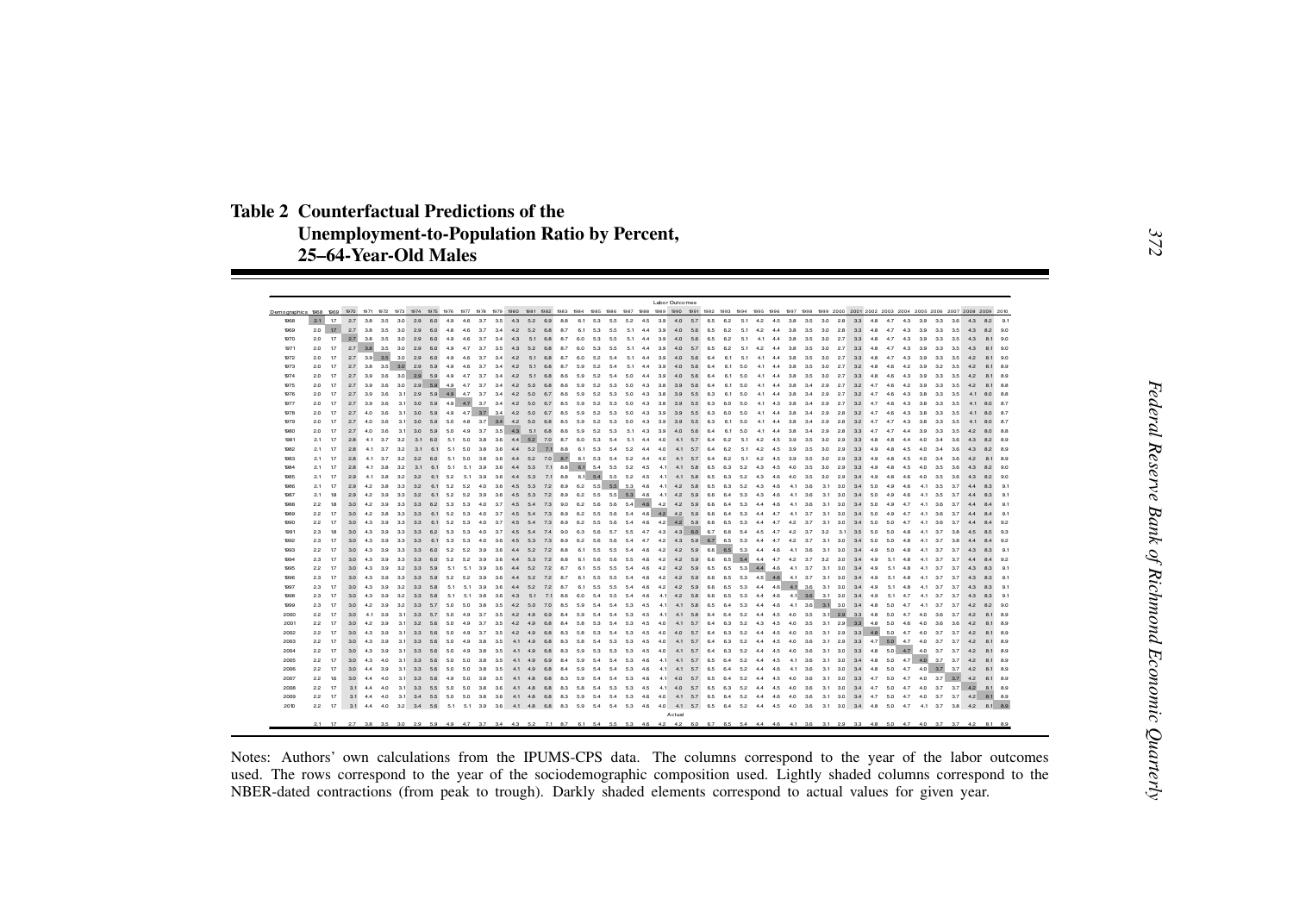**Table 3 Counterfactual Predictions of the OLF-to-Population Ratio**

|               |                 |    |           |                                                                                                                        |                  |                 |               |                             |         |                                                     |           |                         |            |            |                |                                                                                                                |           |            |                 | Labor Outcomes |                                         |                         |            |                |         |                                                                                                                                                                                                                                                  |     |                                     |       |     |             |                                 |  |     |    |  |
|---------------|-----------------|----|-----------|------------------------------------------------------------------------------------------------------------------------|------------------|-----------------|---------------|-----------------------------|---------|-----------------------------------------------------|-----------|-------------------------|------------|------------|----------------|----------------------------------------------------------------------------------------------------------------|-----------|------------|-----------------|----------------|-----------------------------------------|-------------------------|------------|----------------|---------|--------------------------------------------------------------------------------------------------------------------------------------------------------------------------------------------------------------------------------------------------|-----|-------------------------------------|-------|-----|-------------|---------------------------------|--|-----|----|--|
| Demo graphics | $2.1$ 17        |    |           | 1969 1970 1971 1972 1973 1974 1975 1976 1977 1978 1979 1980 1981 1982 1983 1984<br>2.7 3.8 3.5 3.0 2.9 6.0 4.9 4.6 3.7 |                  |                 |               |                             |         |                                                     | 3.5       | 4.3<br>5.2              |            |            | 6.1            | 1985 1986 1987 1988 1989 1990 1991 1992 1993                                                                   | 5.5       | 5.2<br>4.5 | 39              | 4.0            | 5.7                                     | 65<br>62                | 5.1        |                |         |                                                                                                                                                                                                                                                  | 30  |                                     |       |     |             |                                 |  |     |    |  |
| 1968<br>1969  | 20 <sup>1</sup> |    |           | 3.8 3.5 3.0 2.9                                                                                                        |                  |                 | 6.0           |                             |         | 37                                                  | 34        | 5.2<br>42               |            | 87         |                |                                                                                                                |           |            |                 |                |                                         |                         |            |                |         |                                                                                                                                                                                                                                                  |     |                                     |       |     |             |                                 |  |     | 90 |  |
| 1970          |                 |    |           | 2.7 3.8 3.5                                                                                                            |                  | $3.0\quad 2.9$  | 6.0           |                             |         |                                                     |           |                         |            |            |                |                                                                                                                |           |            |                 |                |                                         |                         |            |                |         |                                                                                                                                                                                                                                                  |     |                                     |       |     |             |                                 |  |     |    |  |
| 1971          |                 |    |           |                                                                                                                        | 3.5 3.0          |                 | 6.0 4.9       |                             |         |                                                     |           |                         |            |            |                |                                                                                                                |           |            |                 |                |                                         |                         | 5.1        |                |         |                                                                                                                                                                                                                                                  |     |                                     |       |     |             |                                 |  |     |    |  |
| 1972          |                 | 17 |           | 3.9 3.5 3.0                                                                                                            |                  |                 | 2.9 6.0 4.9   |                             | 46 37   |                                                     | 34        | 4.2<br>5.1              |            | 87         |                |                                                                                                                |           |            |                 |                |                                         |                         | 6.1<br>5.1 | 41             |         |                                                                                                                                                                                                                                                  |     |                                     |       |     |             |                                 |  |     |    |  |
| 1973          |                 | 17 |           | 2.7 3.8 3.5 3.0 2.9 5.9 4.9                                                                                            |                  |                 |               |                             | 4.6 3.7 |                                                     | 34        | 4.2                     | 5.1 6.8    | 8.7        |                |                                                                                                                |           |            |                 |                |                                         |                         |            |                |         |                                                                                                                                                                                                                                                  |     |                                     |       |     |             |                                 |  |     |    |  |
| 1974<br>1975  |                 | 17 | 27<br>2.7 | 3.9 3.6 3.0 2.9 5.9 4.9 4.7 3.7 3.4 4.2 5.0 6.8                                                                        |                  |                 |               | 3.6 3.0 2.9 5.9 4.9 4.7 3.7 |         |                                                     | $3.4$ 4.2 |                         | 5.1 6.8    | 8.6<br>8.6 | 5.9 5.2        | 52                                                                                                             |           |            |                 |                |                                         |                         |            |                |         |                                                                                                                                                                                                                                                  |     |                                     | 3.2   |     |             |                                 |  |     |    |  |
| 1976          |                 |    |           |                                                                                                                        |                  |                 |               |                             |         | 3.1 2.9 5.9 4.9 4.7 3.7 3.4 4.2 5.0 6.7 8.6 5.9 5.2 |           |                         |            |            |                | 5.3                                                                                                            |           | 4.3        |                 |                |                                         |                         |            |                |         |                                                                                                                                                                                                                                                  |     |                                     |       |     |             |                                 |  |     |    |  |
| 1977          |                 |    |           | $3.9$ $3.6$                                                                                                            |                  |                 |               |                             |         |                                                     |           |                         |            |            |                | 3.1 3.0 5.9 4.9 4.7 3.7 3.4 4.2 5.0 6.7 8.5 5.9 5.2 5.3                                                        |           | 5.0<br>4.3 | 3.8             | 39             | 5.5                                     | 6.3<br>60               | 5.0        | 4.1            | 43      | 34                                                                                                                                                                                                                                               | 2.9 | 27                                  | 3.2   |     |             |                                 |  |     |    |  |
| 1978          |                 | 17 |           |                                                                                                                        |                  |                 |               |                             |         |                                                     |           |                         |            |            |                | 3.1 3.0 5.9 4.9 4.7 3.7 3.4 4.2 5.0 6.7 8.5 5.9 5.2 5.3                                                        | 5.0       | 4.3        | 39              | 39             | 55                                      | 6.3                     | 50         | 41             |         |                                                                                                                                                                                                                                                  |     | 2.8                                 | 3.2   |     |             |                                 |  |     |    |  |
| 1979          |                 |    |           |                                                                                                                        |                  |                 |               |                             |         |                                                     |           |                         |            |            |                | 3.0 5.9 5.0 4.8 3.7 3.4 4.2 5.0 6.8 8.5 5.9 5.2 5.3 5.0 4.3                                                    |           |            | 39              | 39             | 55.                                     | 63.<br>6.1              | 50         | 41             |         | 34                                                                                                                                                                                                                                               | 29  | 2R                                  |       |     |             |                                 |  |     |    |  |
| 1980<br>1981  |                 |    |           |                                                                                                                        |                  |                 |               | 3.1 6.0 5.1 5.0 3.8         |         |                                                     |           |                         |            |            |                | 3.0 5.9 5.0 4.9 3.7 3.5 4.3 5.1 6.8 8.6 5.9 5.2 5.3 5.1 4.3 3.9<br>3.6 4.4 5.2 7.0 8.7 6.0 5.3 5.4 5.1 4.4 4.0 |           |            |                 | 40<br>41       | 5.6<br>5.7 6.4                          | 6.2                     | 5.1        |                |         |                                                                                                                                                                                                                                                  | 3.0 |                                     | 3.3   |     |             |                                 |  |     |    |  |
| 1982          |                 |    |           |                                                                                                                        |                  |                 |               | 3.1 6.1 5.1 5.0 3.8         |         |                                                     |           | 3.6 4.4 5.2 7.1         |            |            |                | 8.8 6.1 5.3 5.4 5.2 4.4 4.0 4.1 5.7 6.4 6.2                                                                    |           |            |                 |                |                                         |                         | 5.1        | 42             | 4.5     | 39                                                                                                                                                                                                                                               |     | 3.5 3.0 2.9 3.3                     |       |     |             | $45 - 40$                       |  |     |    |  |
| 1983          |                 |    |           |                                                                                                                        |                  |                 |               | 3.2 6.0 5.1 5.0 3.8         |         |                                                     |           |                         |            |            |                | 3.6 44 52 7.0 8.7 6.1 5.3 5.4 5.2 4.4 4.0 4.1 5.7 6.4 6.2 5.1 4.2 4.5                                          |           |            |                 |                |                                         |                         |            |                |         | 3.9 3.5 3.0 2.9 3.3 4.9                                                                                                                                                                                                                          |     |                                     |       |     | 4.8 4.5 4.0 |                                 |  |     |    |  |
| 1984          |                 |    |           |                                                                                                                        | 32               |                 | $3.1$ 6.1 5.1 |                             | 5.1 3.9 |                                                     |           |                         |            |            |                | 3.6 4.4 5.3 7.1 8.8 6.1 5.4 5.5 5.2 4.5 4.1 4.1 5.8 6.5 6.3 5.2 4.3                                            |           |            |                 |                |                                         |                         |            |                | 4.5     | 4.0 3.5 3.0 2.9 3.3                                                                                                                                                                                                                              |     |                                     |       |     |             |                                 |  |     | 90 |  |
| 1985          |                 |    |           |                                                                                                                        |                  |                 |               |                             |         |                                                     |           |                         |            |            |                |                                                                                                                |           |            |                 |                |                                         |                         |            |                |         | 32  32  6.1  52  5.1  3.9  3.6  4.4  5.3  7.1  8.8  6.1  5.4  5.5  5.2  4.5  4.1  4.1  5.8  6.5  6.3  5.2  4.3  4.6  4.0  3.5  3.0  2.9                                                                                                          |     |                                     | 34.49 |     |             |                                 |  |     |    |  |
| 1987          |                 |    |           | 4.2 3.9                                                                                                                | 33               |                 |               |                             |         |                                                     |           |                         |            |            |                |                                                                                                                |           |            |                 |                |                                         |                         |            |                |         | 32 6.1 52 52 4.0 3.6 4.5 5.3 7.2 8.9 6.2 5.5 5.5 5.3 4.6 4.1 4.2 5.8 6.5 6.3 5.2 4.3 4.6 4.1 3.6 3.1 3.0<br>32 6.1 52 52 3.9 3.6 4.5 5.3 7.2 8.9 6.2 5.5 5.5 5.3 4.6 4.1 4.2 5.9 6.6 6.4 5.3 4.3 4.6 4.1 3.6 3.1 3.0 3.4 5.0 4.9 4.6 4.1 3.5 3.7 |     |                                     |       |     |             |                                 |  |     |    |  |
| 1988          |                 |    |           |                                                                                                                        |                  |                 | 6.2 5.3       |                             |         | 5.3 4.0 3.7 4.5 5.4                                 |           |                         | 7.3        | 9.0        | 6.2 5.6        |                                                                                                                | 5.6       |            |                 |                | 5.4 4.6 4.2 4.2 5.9 6.6 6.4 5.3 4.4 4.6 |                         |            |                |         | 4.1 3.6                                                                                                                                                                                                                                          | 3.1 | 3.0                                 | 3.4   | 5.0 | 4.7         |                                 |  |     |    |  |
| 1989          |                 | 17 |           |                                                                                                                        |                  |                 |               |                             |         | 33 33 6.1 52 53 4.0 3.7 4.5 5.4 7.3                 |           |                         |            |            |                | 8.9 6.2 5.5 5.6                                                                                                |           |            |                 |                |                                         |                         |            |                |         | 54 46 42 42 59 66 64 53 44 47 41 37 31 30 34 50                                                                                                                                                                                                  |     |                                     |       | 4.9 | 4.7         |                                 |  |     | 91 |  |
| 1990          |                 |    |           |                                                                                                                        |                  |                 |               |                             |         | 33  33  6.1  52  53  4.0  3.7  4.5  5.4  7.3  8.9   |           |                         |            |            |                | 6.2 5.5 5.6                                                                                                    | 5.4       |            |                 |                |                                         |                         |            |                |         | 4.6 4.2 4.2 5.9 6.6 6.5 5.3 4.4 4.7 4.2 3.7 3.1 3.0 3.4 5.0 5.0 4.7                                                                                                                                                                              |     |                                     |       |     |             |                                 |  |     |    |  |
| 1991          |                 |    |           |                                                                                                                        |                  |                 |               |                             |         |                                                     |           |                         |            | 9.0        | 63 56          |                                                                                                                | 5.7<br>名長 |            |                 |                |                                         |                         |            |                |         | 4.7 4.3 4.3 6.0 6.7 6.6 5.4 4.5 4.7 4.2 3.7 3.2 3.1 3.5 5.0 5.0 4.8                                                                                                                                                                              |     |                                     |       |     |             |                                 |  |     |    |  |
| 1992<br>1993  |                 | 17 |           | 4.3 3.9<br>3.9                                                                                                         | 3.3 <sup>1</sup> |                 | 3.3 6.0 5.2   | 33 33 61 53 53 40           | 5.2     | 39                                                  | 3.6<br>36 | 4.5 5.3 7.3<br>44<br>52 | 7.2        | 8.9<br>8.8 |                | $62$ $5.6$ $5.6$<br>6.1 5.5 5.5                                                                                |           | 5.4 4.6    | 4.2             |                |                                         |                         |            |                |         | 5.4 4.7 4.2 4.3 5.9 6.7 6.5 5.3 4.4 4.7 4.2 3.7 3.1 3.0 3.4 5.0 5.0 4.8 4.1 3.7<br>42 59 66 65 53 44 46 41 36 31 30 34 49 50 48                                                                                                                  |     |                                     |       |     |             | $-41$                           |  |     |    |  |
| 1994          |                 |    |           | 3.9                                                                                                                    |                  |                 |               | 33 33 60 52 52 39           |         |                                                     |           | 44<br>5.3               | 7.2        | 8.8        |                | $6.1\quad 5.6\quad 5.6$                                                                                        |           | 5.5 4.6    | 4.2             | 42             | 5.9                                     | 6.6 6.5 5.4             |            |                |         | 4.4 4.7 4.2 3.7 3.2 3.0 3.4 4.9 5.1 4.8                                                                                                                                                                                                          |     |                                     |       |     |             |                                 |  |     |    |  |
| 1995          |                 |    |           | 3.9                                                                                                                    |                  |                 |               | 32 33 59 51 51 39           |         |                                                     |           |                         |            |            |                | 3.6 4.4 5.2 7.2 8.7 6.1 5.5 5.5 5.4 4.6 4.2                                                                    |           |            |                 |                |                                         |                         |            |                |         | 42 59 65 65 53 44 46 41 37 31 30 34 49 51 48 41 37                                                                                                                                                                                               |     |                                     |       |     |             |                                 |  |     |    |  |
| 1996          |                 |    |           |                                                                                                                        |                  |                 |               | 33 33 59 52 52 39           |         |                                                     |           | 5.2                     |            | 8.7        |                | 6.1 5.5 5.5                                                                                                    |           |            | 5.4 4.6 4.2     | 42             |                                         | 5.9 6.6 6.5 5.3 4.5 4.6 |            |                |         | 4.1 3.7 3.1 3.0 3.4 4.9 5.1 4.8 4.1 3.7                                                                                                                                                                                                          |     |                                     |       |     |             |                                 |  |     |    |  |
| 1997          |                 |    |           | 4.3 3.9 3.2 3.3 5.8 5.1 5.1 3.9                                                                                        |                  |                 |               |                             |         |                                                     |           | 3.6 4.4 5.2 7.2         |            | 8.7        |                |                                                                                                                |           |            |                 |                |                                         |                         |            |                |         | 6.1 5.5 5.5 5.4 4.6 4.2 4.2 5.9 6.6 6.5 5.3 4.4 4.6 4.1 3.6 3.1 3.0 3.4 4.9 5.1 4.8 4.1 3.7 3.7                                                                                                                                                  |     |                                     |       |     |             |                                 |  | 8.3 |    |  |
| 1998          |                 | 17 |           | 39                                                                                                                     |                  |                 |               | 32 3.3 5.8 5.1 5.1 3.8      |         |                                                     | $3.6$ 4.3 | 5.1                     | 7.1<br>7.0 | 8.6        | 6.0<br>8.5 5.9 | 5.4 5.5<br>5.4 5.4 5.3 4.5 4.1 4.1 5.8 6.5                                                                     |           | 5.4 4.6    |                 | 4.1 4.2 5.8    |                                         | 6.6 6.5<br>6.4          | 5.3<br>5.3 | 4.4 4.6<br>4.4 | 4.6     | $4.1\quad 3.6$<br>4.1 3.6 3.1 3.0 3.4 4.8 5.0 4.7 4.1 3.7 3.7 4.2 8.2                                                                                                                                                                            |     | 3.1 3.0 3.4 4.9 5.1 4.7 4.1 3.7 3.7 |       |     |             |                                 |  |     |    |  |
| 1999<br>2000  |                 |    |           |                                                                                                                        |                  |                 |               |                             |         | 32  3.3  5.7  5.0  5.0  3.8  3.5  4.2  5.0          |           |                         |            |            |                | 3.3 5.7 5.0 4.9 3.7 3.5 4.2 4.9 6.9 8.4 5.9 5.4 5.4                                                            |           | 5.3 4.5    |                 |                | 4.1 4.1 5.8 6.4 6.4                     |                         | 5.2        | 4.4            | 45      | 4.0 3.5 3.1 2.9 3.3 4.8 5.0 4.7 4.0 3.6 3.7 4.2 8.1                                                                                                                                                                                              |     |                                     |       |     |             |                                 |  |     |    |  |
| 2001          |                 |    |           |                                                                                                                        |                  |                 |               |                             |         |                                                     |           |                         |            |            |                | 5.6 5.0 4.9 3.7 3.5 4.2 4.9 6.8 8.4 5.8 5.3 5.4                                                                | 53.       | 4.5        | 40              | 41             | 5.7 6.4                                 | 6.3                     | 5.2        | 4.3            | 4.5     | 4.0 3.5 3.1 2.9 3.3 4.8 5.0 4.6 4.0 3.6 3.6 4.2 8.1 8.9                                                                                                                                                                                          |     |                                     |       |     |             |                                 |  |     |    |  |
| 2002          |                 |    |           |                                                                                                                        |                  |                 |               |                             |         |                                                     |           |                         |            |            |                | 3.1 3.3 5.6 5.0 4.9 3.7 3.5 4.2 4.9 6.8 8.3 5.8 5.3 5.4                                                        |           | 53 45      | 40 <sup>1</sup> |                | 4.0 5.7 6.4 6.3 5.2                     |                         |            | 44             | 4.5     | 4.0 3.5 3.1 2.9 3.3 4.8 5.0 4.7 4.0 3.7 3.7 4.2 8.1 8.9                                                                                                                                                                                          |     |                                     |       |     |             |                                 |  |     |    |  |
| 2003          |                 |    |           |                                                                                                                        | 31               |                 | 5.6           | 5.0                         |         |                                                     |           |                         |            |            |                | 4.9 3.8 3.5 4.1 4.9 6.8 8.3 5.8 5.4 5.3                                                                        | 53.       | 45         | 40 <sup>1</sup> |                |                                         |                         |            |                |         | 4.1 5.7 6.4 6.3 5.2 4.4 4.5 4.0 3.6 3.1 2.9 3.3 4.7 5.0 4.7 4.0 3.7 3.7 4.2 8.1 8.9                                                                                                                                                              |     |                                     |       |     |             |                                 |  |     |    |  |
| 2004<br>2005  |                 |    |           |                                                                                                                        |                  |                 | 后段            |                             |         | 3.8<br>5.0 3.8 3.5                                  |           |                         |            |            |                | 3.5 4.1 4.9 6.8 8.3 5.9 5.3 5.3<br>4.1 4.9 6.9 8.4 5.9 5.4 5.4 5.3 4.6                                         | 5.3       | 4.5        | 4.0             | 41             | 5.7<br>4.1 4.1 5.7 6.5 6.4 5.2 4.4 4.5  | 6.4 6.3 5.2             |            |                | 4.4 4.5 | 4.0 3.6 3.1 3.0 3.3 4.8 5.0 4.7 4.0 3.7 3.7 4.2 8.1<br>4.1 3.6 3.1 3.0 3.4 4.8 5.0 4.7 4.0 3.7 3.7 4.2 8.1 8.9                                                                                                                                   |     |                                     |       |     |             |                                 |  |     |    |  |
| 2006          |                 |    |           |                                                                                                                        |                  |                 |               |                             |         |                                                     | 3.5       |                         |            |            |                | 4.1 4.9 6.8 8.4 5.9 5.4 5.4                                                                                    | 5.3       | 4.6        | 4.1             |                | 5.7 6.5                                 | 6.4                     | 5.2        | 44             | 4.6     | $4.1$ $3.6$ $3.1$ $3.0$ $3.4$ $4.8$                                                                                                                                                                                                              |     |                                     |       |     |             | $4.7$ $4.0$ $3.7$               |  |     |    |  |
| 2007          |                 |    |           | 40                                                                                                                     |                  | 3.1 3.3 5.6 4.9 |               |                             |         |                                                     |           |                         |            |            |                |                                                                                                                |           |            |                 |                |                                         |                         |            |                |         | 5.0 3.8 3.5 4.1 4.8 6.8 8.3 5.9 5.4 5.4 5.3 4.6 4.1 4.0 5.7 6.5 6.4 5.2 4.4 4.5 4.0 3.6 3.1 3.0 3.3 4.7 5.0 4.7 4.0 3.7 3.7 4.2 8.1 8.9                                                                                                          |     |                                     |       |     |             |                                 |  |     |    |  |
| 2008          |                 |    |           | 40                                                                                                                     | 31               |                 | 5.5 5.0       |                             |         | 38                                                  | 36        |                         |            |            |                | 4.1 4.8 6.8 8.3 5.8 5.4 5.3 5.3 4.5                                                                            |           |            |                 |                | 4.1 4.0 5.7 6.5 6.3 5.2 4.4 4.5         |                         |            |                |         | 4.0 3.6 3.1 3.0 3.4 4.7                                                                                                                                                                                                                          |     |                                     |       |     |             | 5.0 4.7 4.0 3.7 3.7 4.2 8.1 8.9 |  |     |    |  |
| 2009          |                 |    | 3.1       | 44.40                                                                                                                  |                  | 3.1 3.4 5.5 5.0 |               |                             | 5.0 3.8 |                                                     | 3.6       |                         |            |            |                |                                                                                                                |           |            |                 |                |                                         |                         |            |                |         | 4.1 4.8 6.8 8.3 5.9 5.4 5.4 5.3 4.6 4.0 4.1 5.7 6.5 6.4 5.2 4.4 4.6 4.0 3.6 3.1 3.0 3.4                                                                                                                                                          |     |                                     |       |     |             | 50 47 40 37 37 42 81 89         |  |     |    |  |
| 2010          |                 |    | 31        |                                                                                                                        |                  |                 |               |                             |         |                                                     |           |                         |            |            |                |                                                                                                                |           |            |                 | Actual         |                                         |                         |            |                |         | 4.4 4.0 3.2 3.4 5.6 5.1 5.1 3.9 3.6 4.1 4.8 6.8 8.3 5.9 5.4 5.4 5.3 4.6 4.0 4.1 5.7 6.5 6.4 5.2 4.4 4.5 4.0 3.6 3.1 3.0 3.4 4.8 5.0 4.7 4.1 3.7 3.8 4.2 8.1 8.9                                                                                  |     |                                     |       |     |             |                                 |  |     |    |  |
|               |                 |    |           |                                                                                                                        |                  |                 |               |                             |         |                                                     |           |                         |            |            |                |                                                                                                                |           |            |                 |                |                                         |                         |            |                |         | 21 17 27 38 35 30 29 59 49 47 37 34 43 52 71 87 61 54 55 53 46 42 42 60 67 65 54 44 46 41 36 31 29 33 48 50 47 40 37 37 42 81 89                                                                                                                 |     |                                     |       |     |             |                                 |  |     |    |  |
|               |                 |    |           |                                                                                                                        |                  |                 |               |                             |         |                                                     |           |                         |            |            |                |                                                                                                                |           |            |                 |                |                                         |                         |            |                |         |                                                                                                                                                                                                                                                  |     |                                     |       |     |             |                                 |  |     |    |  |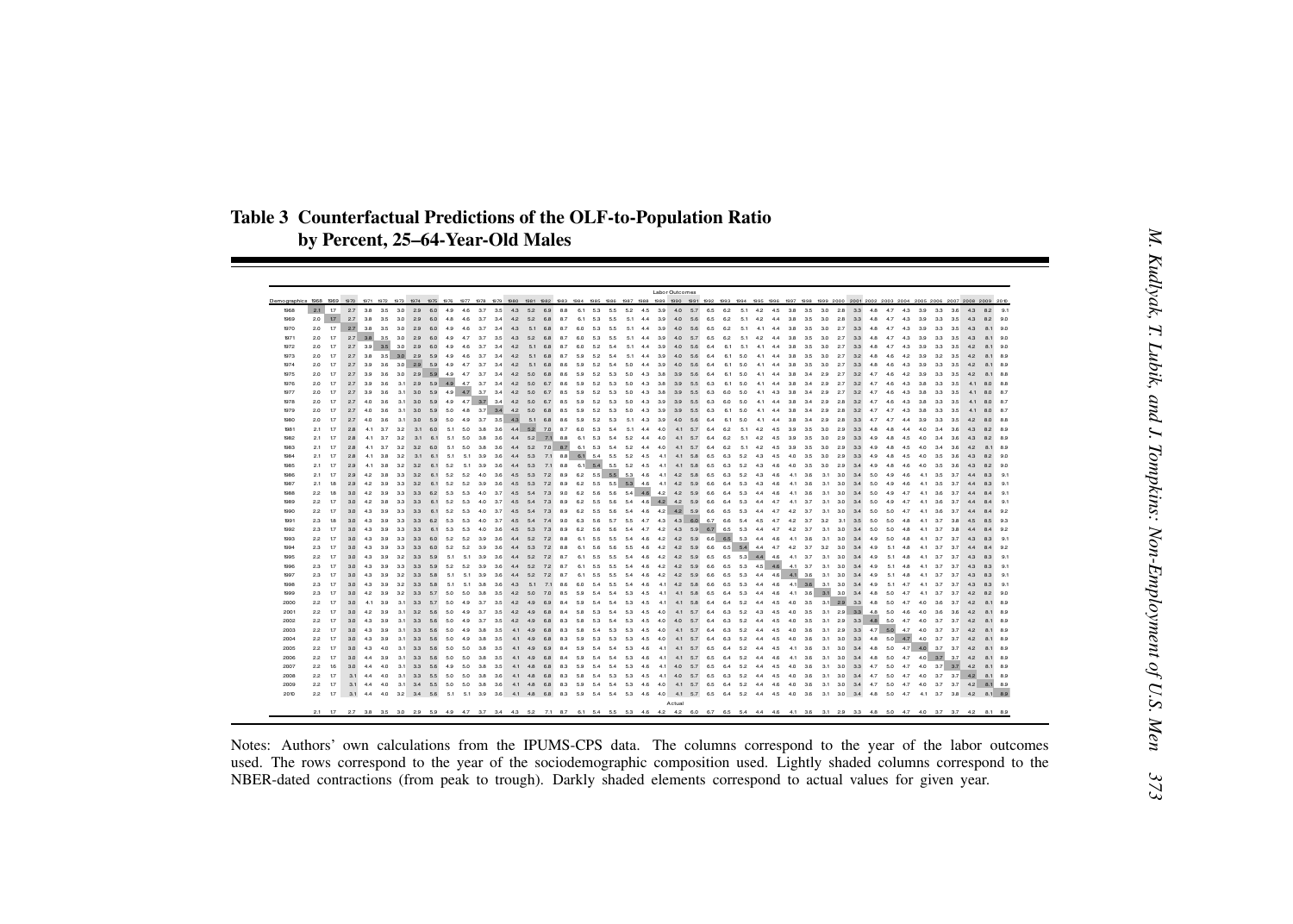small quantitative differences, find the qualitative conclusions from the two decompositions to be the same. For this reason, we report only the results of the decomposition corresponding to equation  $(2)$ .<sup>3</sup>

### **Changes in Aggregate Labor Outcomes**

Tables 1–3 show the predicted labor outcomes—proportion employed, unemployed, and OLF, respectively—calculated using the labor outcomes of different groups from year  $t_1$  and the demographic composition of the population from year  $t_2$ , where  $t_1, t_2 \in [1968, 2010]$ .

The diagonal elements in Tables 1–3 (darkly shaded) show the actual labor outcomes for their respective year. The off-diagonal elements show the counterfactual labor outcomes. Thus, for each year we have two sets of counterfactual predictions. Moving along a row gives the predicted labor outcome for a fixed demographic composition, while moving down a column gives the predicted labor outcome for fixed labor outcomes of different groups. For example, the (1983, 2010) entry of Table 1 gives the predicted proportion of employed individuals in 2010 given the 1983 demographic composition (77.9 percent), while the (2010, 1983) entry gives the predicted proportion of employed individuals in 2010 given the 1983 labor outcomes of different groups (78.6 percent).

### *Employment*

The actual 2010 value of the employment-to-population ratio for 25–64-yearold men and the two series of counterfactual predictions for 2010 are shown in Figure 6, Panel A. The dashed line shows the predicted employment-topopulation ratio from holding the demographic composition of the population constant at its 2010 level but varying the labor outcomes of different groups. The dotted line shows the predicted employment-to-population ratio from holding the labor outcomes of different groups at their 2010 level but varying the sociodemographic composition of the population. The actual employment-to-population ratio in 2010 is lower than any point of the predicted counterfactual series. This implies that changes in both the sociodemographic composition and labor outcomes of different groups in 2010 contribute to the historically low employment-to-population ratio among men.

To examine the contribution of the change in the labor outcomes of different groups and the sociodemographic composition to changes in the employment-to-population ratio, we construct each term of equation (2) for  $t_1 \in [1968, 2010]$  and  $t_2 = 2010$ . Table 4 reports the change in the employment-to-population ratio, the total change as a result of change in each

<sup>3</sup> Results of the alternative decomposition are available upon request.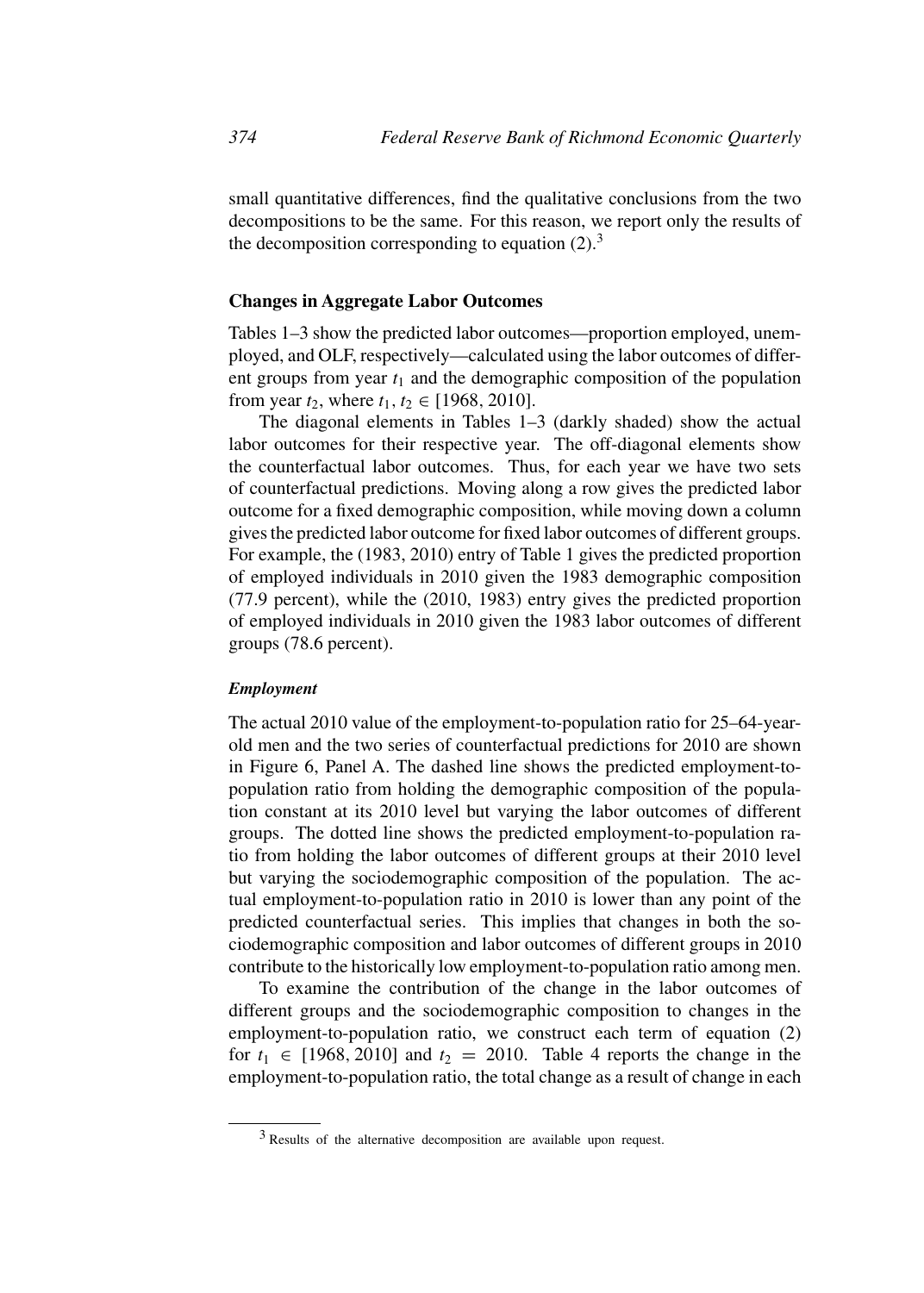

**Figure 6 Counterfactual Predictions of Labor Outcomes, 25–64-Year-Old Males**

Notes: Authors' own calculations from the IPUMS-CPS data. The figure shows the outcome-to-population ratio for each of the three labor outcomes. "Predicted, 2010 outcome-to-population ratio for each of the three labor outcomes. Demographics" gives the predicted 2010 labor outcome using the 2010 demographic composition and historical labor outcome proportions. "Predicted, 2010 Labor Outcome Proportions" gives the predicted 2010 labor outcome using the 2010 labor outcome proportions and historical demographic compositions.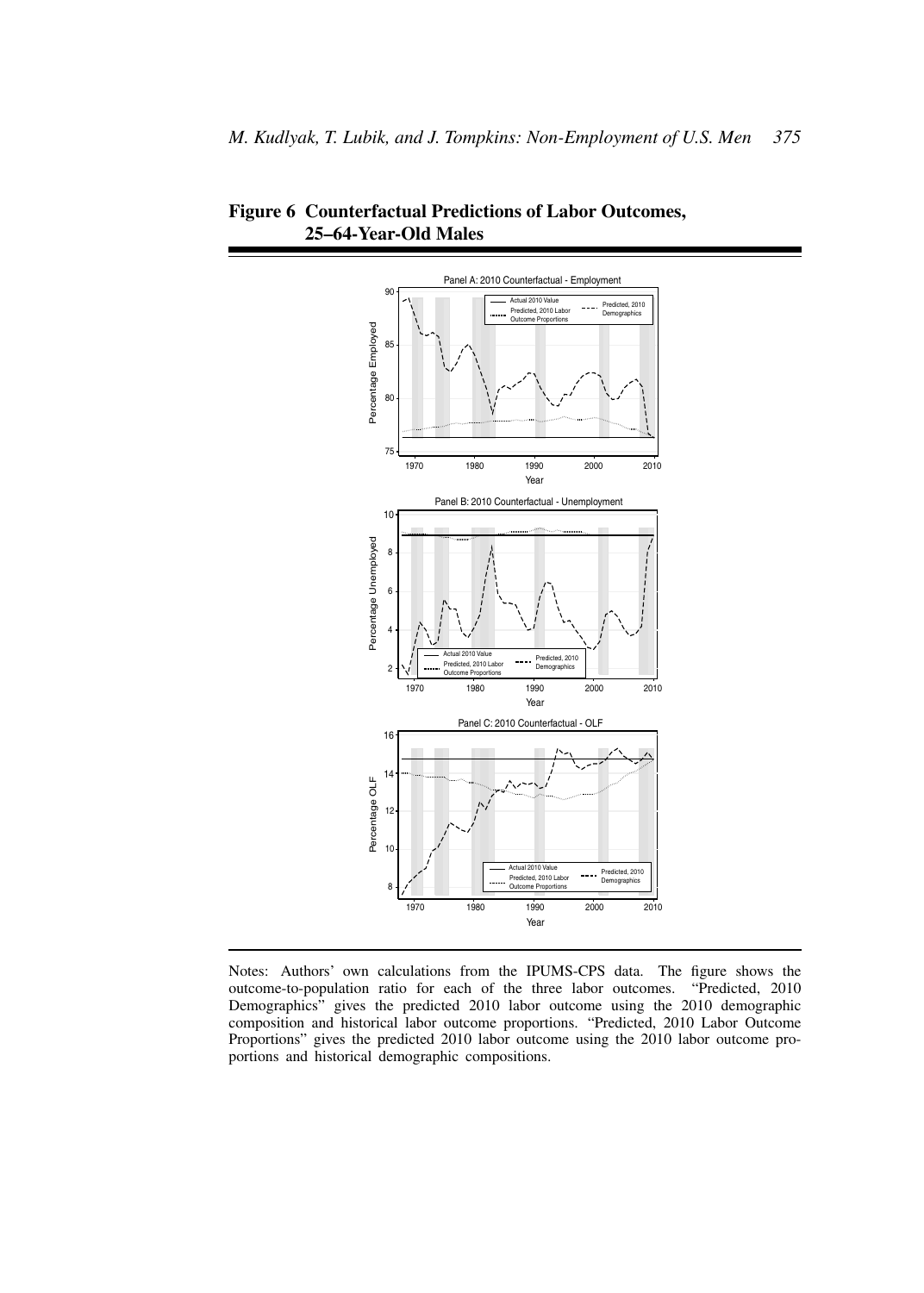of the two terms, and the percentage of the total change that is accounted for by changes in each of the two terms. Figure 7, Panel A plots the change in the employment-to-population ratio and the total change as a result of each of the two terms. We find that the change in the labor outcomes of different groups accounts for the majority of the change in the employment-to-population ratio. Comparing the aftermath of the 2007–2009 and 1980–1982 recessions, we see that between 1983–2010 the employment-to-population ratio fell by 3.86 percentage points, of which 41.7 percent is a result of the change in the demographic composition.

We conclude that the decline in the employment-to-population ratio is a result of both changes in the sociodemographic composition and changes in the labor outcomes of different groups.

### *Unemployment*

Panel B of Figure 6 plots the two counterfactual series of the 2010 unemployment-to-population ratio against its actual 2010 value. We draw two key observations from the figure: (1) the actual 2010 unemployment-to-population ratio is higher than any point of the predicted counterfactual series that holds the sociodemographic composition constant at its 2010 level; and (2) the actual 2010 unemployment-to-population ratio is lower than the predicted counterfactual for some periods when we hold the labor outcomes of different groups constant at their 2010 level.

These observations suggest that (1) the labor outcomes of different sociodemographic groups in 2010 contribute to a higher unemployment-topopulation ratio than the labor outcomes of different groups in all previous years; and (2) the sociodemographic composition of the population in 2010 actually contributes to a lower unemployment-to-population ratio as compared to the sociodemographic composition in some earlier years.

Table 5 breaks down the total change in the unemployment-to-population ratio between a given year and 2010 into change caused by developments in the demographic composition of the population and change caused by developments in the labor outcomes of different groups. Figure 7, Panel B plots the total change in the unemployment-to-population ratio and the change as a result of each of the two terms. The results of this table and graph corroborate our above claims. Changes in the demographic composition of the population have contributed a small, and often negative, amount of the increase in the unemployment-to-population ratio, whereas changes in the labor outcomes of different groups have been responsible for approximately 100 percent of the increase. We observe that, relative to 1983, the 2010 unemployment-topopulation ratio is 0.18 percentage points higher, of which 101.0 percent of the change is a result of a change in the labor outcomes of different groups. Thus, the rise in the 2010 unemployment-to-population ratio relative to its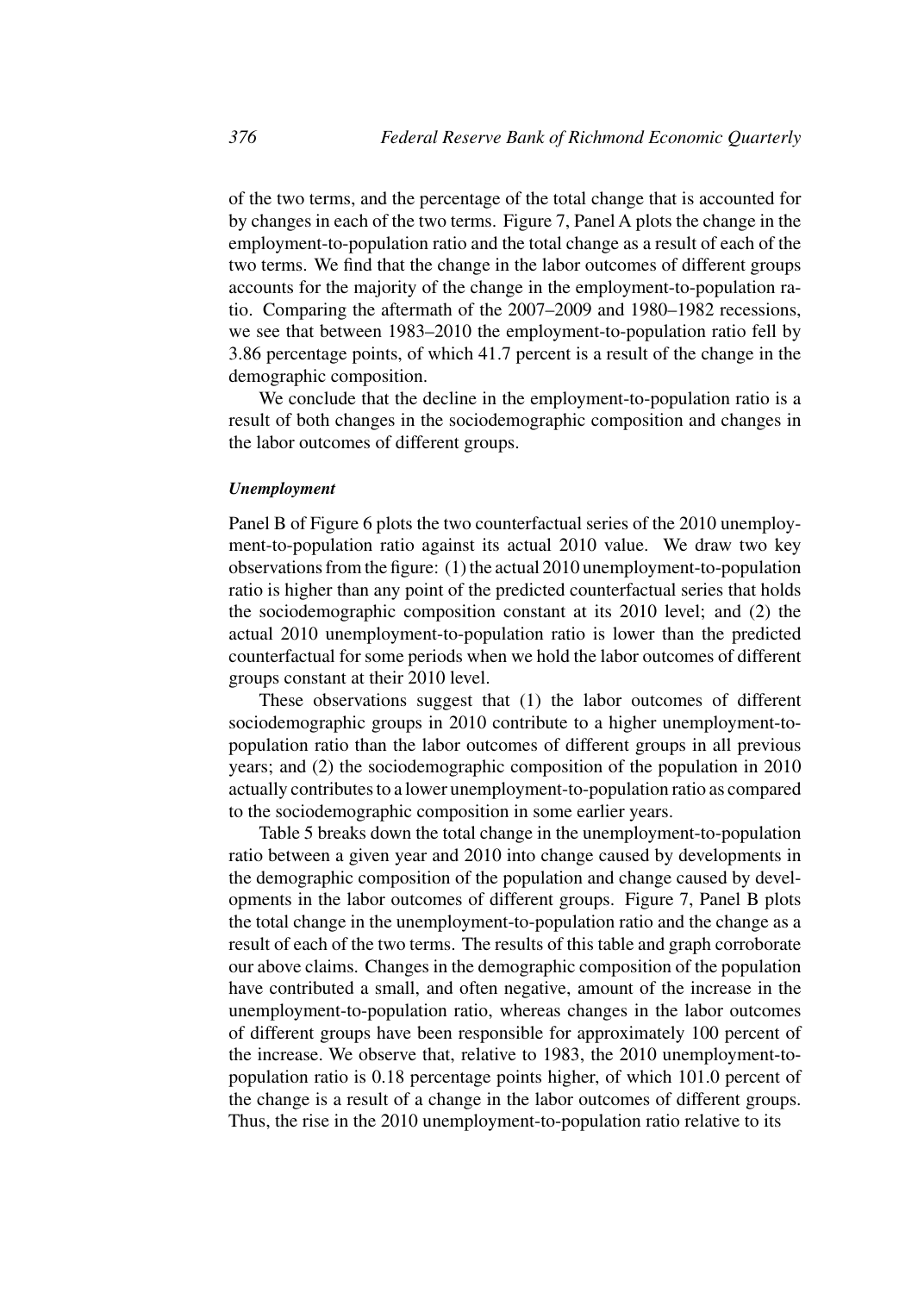| Year | <b>Total</b><br><b>Change</b> | <b>Change Because of</b><br><b>Labor Outcomes</b> |                   | <b>Change Because of</b><br>Sociodemographics |                   |
|------|-------------------------------|---------------------------------------------------|-------------------|-----------------------------------------------|-------------------|
|      |                               | <b>Percentage Points</b>                          | % of Total Change | <b>Percentage Points</b>                      | % of Total Change |
| 1968 | $-15.52$                      | $-14.96$                                          | 96.39             | $-0.56$                                       | 3.61              |
| 1969 | $-15.52$                      | $-14.87$                                          | 95.81             | $-0.65$                                       | 4.19              |
| 1970 | $-14.45$                      | $-13.70$                                          | 94.78             | $-0.76$                                       | 5.22              |
| 1971 | $-12.75$                      | $-12.03$                                          | 94.32             | $-0.72$                                       | 5.68              |
| 1972 | $-12.46$                      | $-11.61$                                          | 93.18             | $-0.85$                                       | 6.82              |
| 1973 | $-12.40$                      | $-11.40$                                          | 91.92             | $-1.00$                                       | 8.08              |
| 1974 | $-12.22$                      | $-11.26$                                          | 92.11             | $-0.96$                                       | 7.89              |
| 1975 | $-8.26$                       | $-7.23$                                           | 87.47             | $-1.04$                                       | 12.53             |
| 1976 | $-8.61$                       | $-7.33$                                           | 85.20             | $-1.27$                                       | 14.80             |
| 1977 | $-9.08$                       | $-7.75$                                           | 85.36             | $-1.33$                                       | 14.64             |
| 1978 | $-9.79$                       | $-8.54$                                           | 87.21             | $-1.25$                                       | 12.79             |
| 1979 | $-10.30$                      | $-8.90$                                           | 86.41             | $-1.40$                                       | 13.59             |
| 1980 | $-9.19$                       | $-7.77$                                           | 84.59             | $-1.42$                                       | 15.41             |
| 1981 | $-7.91$                       | $-6.57$                                           | 83.10             | $-1.34$                                       | 16.90             |
| 1982 | $-5.83$                       | $-4.37$                                           | 74.85             | $-1.47$                                       | 25.15             |
| 1983 | $-3.86$                       | $-2.25$                                           | 58.29             | $-1.61$                                       | 41.71             |
| 1984 | $-6.25$                       | $-4.65$                                           | 74.44             | $-1.60$                                       | 25.56             |
| 1985 | $-6.81$                       | $-5.25$                                           | 77.03             | $-1.56$                                       | 22.97             |
| 1986 | $-6.56$                       | $-5.03$                                           | 76.73             | $-1.53$                                       | 23.27             |
| 1987 | $-7.17$                       | $-5.50$                                           | 76.69             | $-1.67$                                       | 23.31             |
| 1988 | $-7.66$                       | $-6.07$                                           | 79.23             | $-1.59$                                       | 20.77             |
| 1989 | $-8.26$                       | $-6.59$                                           | 79.68             | $-1.68$                                       | 20.32             |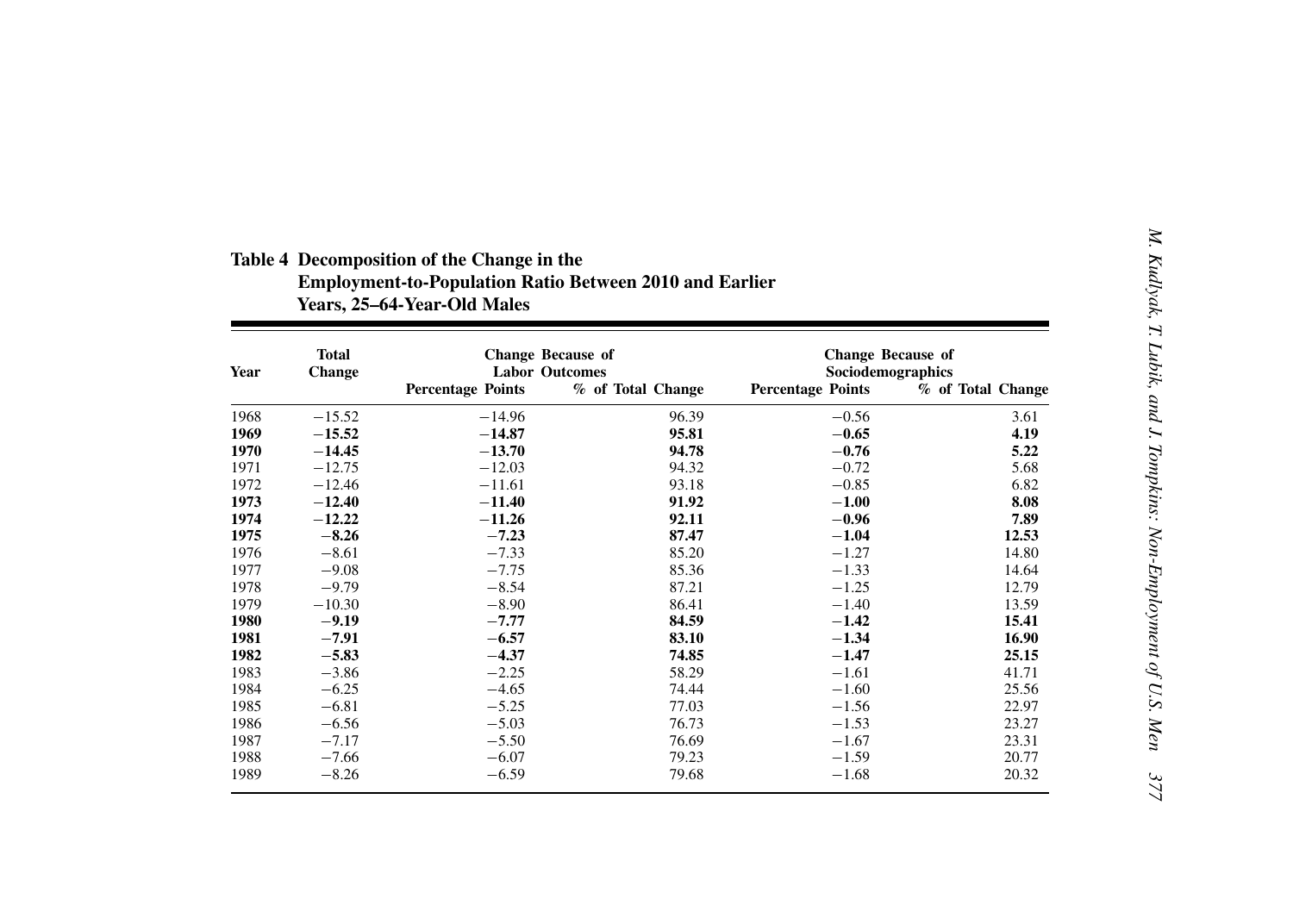| Year | <b>Total</b><br><b>Change</b> | <b>Change Because of</b><br><b>Labor Outcomes</b> |                   | <b>Change Because of</b><br>Sociodemographics |                   |
|------|-------------------------------|---------------------------------------------------|-------------------|-----------------------------------------------|-------------------|
|      |                               | <b>Percentage Points</b>                          | % of Total Change | <b>Percentage Points</b>                      | % of Total Change |
| 1990 | $-8.20$                       | $-6.49$                                           | 79.15             | $-1.71$                                       | 20.85             |
| 1991 | $-6.28$                       | $-4.80$                                           | 76.45             | $-1.48$                                       | 23.55             |
| 1992 | $-5.61$                       | $-4.01$                                           | 71.44             | $-1.60$                                       | 28.56             |
| 1993 | $-5.32$                       | $-3.61$                                           | 67.81             | $-1.71$                                       | 32.19             |
| 1994 | $-5.28$                       | $-3.53$                                           | 66.78             | $-1.76$                                       | 33.22             |
| 1995 | $-6.62$                       | $-4.61$                                           | 69.59             | $-2.01$                                       | 30.41             |
| 1996 | $-6.48$                       | $-4.69$                                           | 72.39             | $-1.79$                                       | 27.61             |
| 1997 | $-7.25$                       | $-5.56$                                           | 76.65             | $-1.69$                                       | 23.35             |
| 1998 | $-7.82$                       | $-6.17$                                           | 78.87             | $-1.65$                                       | 21.13             |
| 1999 | $-8.04$                       | $-6.29$                                           | 78.27             | $-1.75$                                       | 21.73             |
| 2000 | $-8.22$                       | $-6.38$                                           | 77.57             | $-1.84$                                       | 22.43             |
| 2001 | $-7.62$                       | $-5.90$                                           | 77.39             | $-1.72$                                       | 22.61             |
| 2002 | $-5.89$                       | $-4.33$                                           | 73.61             | $-1.55$                                       | 26.39             |
| 2003 | $-5.07$                       | $-3.66$                                           | 72.14             | $-1.41$                                       | 27.86             |
| 2004 | $-4.92$                       | $-3.69$                                           | 75.03             | $-1.23$                                       | 24.97             |
| 2005 | $-5.59$                       | $-4.62$                                           | 82.75             | $-0.96$                                       | 17.25             |
| 2006 | $-6.00$                       | $-5.24$                                           | 87.39             | $-0.76$                                       | 12.61             |
| 2007 | $-6.20$                       | $-5.46$                                           | 88.10             | $-0.74$                                       | 11.90             |
| 2008 | $-5.28$                       | $-4.80$                                           | 91.00             | $-0.47$                                       | 9.00              |
| 2009 | $-0.68$                       | $-0.39$                                           | 56.79             | $-0.29$                                       | 43.21             |
| 2010 | 0.00                          | 0.00                                              | 0.00              | 0.00                                          | 0.00              |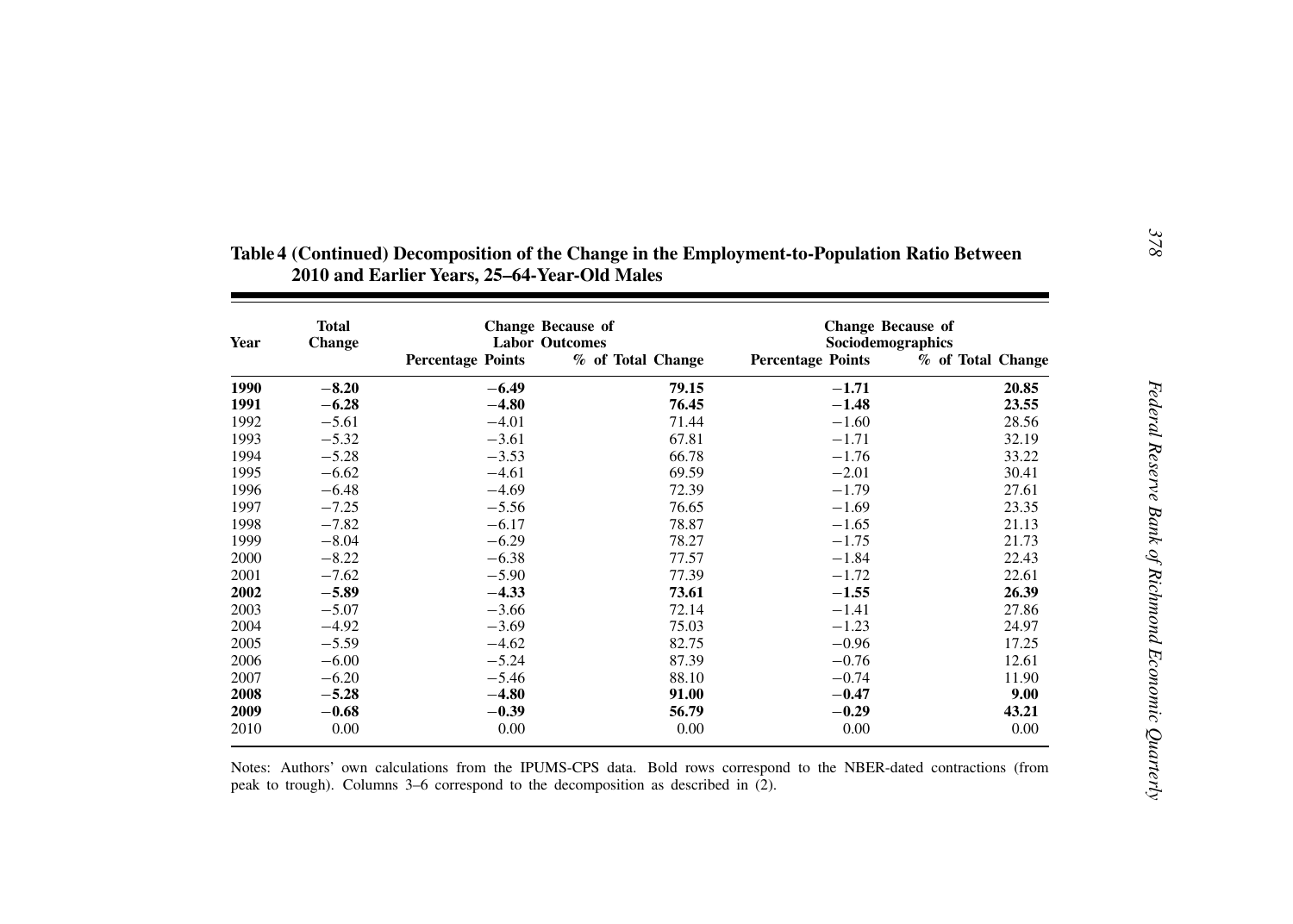1983 level is driven entirely by changes in the labor outcomes of different groups.

### *Out of Labor Force*

Panel C of Figure 6 plots the two counterfactual series of the 2010 OLFto-population ratio against its actual 2010 value. We highlight two features of the figure: (1) The actual 2010 OLF-to-population ratio is always higher than the counterfactual series calculated by holding the labor outcomes of different groups at their 2010 level; and (2) prior to 1994, the actual 2010 OLF-to-population ratio is always higher than the counterfactual series that is calculated by holding the sociodemographic composition constant at its 2010 level, although after 1994 the counterfactual is sometimes higher. Thus, we infer that the demographic composition contributes substantially to the high OLF-to-population ratio in 2010.

Table 6 and Figure 7, Panel C formalize this result, showing that the total change in the incidence of the OLF-to-population ratio between any year prior to 2009 and 2010 is positive. It also shows that the change in the sociodemographic composition contributes to a higher OLF-to-population ratio. The contribution from the change in the sociodemographic composition has been increasing since 1968. The contribution from the change in the labor outcomes of different groups has been significantly smaller, and has even lowered the OLF-to-population ratio in more recent years. Turning our attention once again to the 1983 and 2010 comparison, we see that the OLF-topopulation ratio increased 3.68 percentage points from 1983–2010, of which 1.66 percentage points can be attributed to the change in the demographic composition. Thus, changes to the demographic composition of the population have played a large role in increasing the 2010 OLF-to-population ratio relative to its 1983 level.

# **4. FORECAST OF THE OLF-TO-POPULATION RATIO**

Our findings show that changes in the employment- and OLF-to-population ratios of 25–64-year-old men during the last four decades are, to a large degree, associated with changes in the sociodemographic composition of the population. Using the labor outcomes of different sociodemographic groups from 2010 and a projected sociodemographic composition of the population in 2015, we are able to create projections of the aggregate labor outcomes in 2015 using equation (1).

As Figure 1 shows, there is a large cyclical component in the employmentand unemployment-to-population ratios. Consequently, the forecasts of these ratios depend heavily on the business cycle phase of the year of our decomposition. In addition, the changes in unemployment (and employment to a lesser extent) are mostly dominated by changes in the labor outcomes of different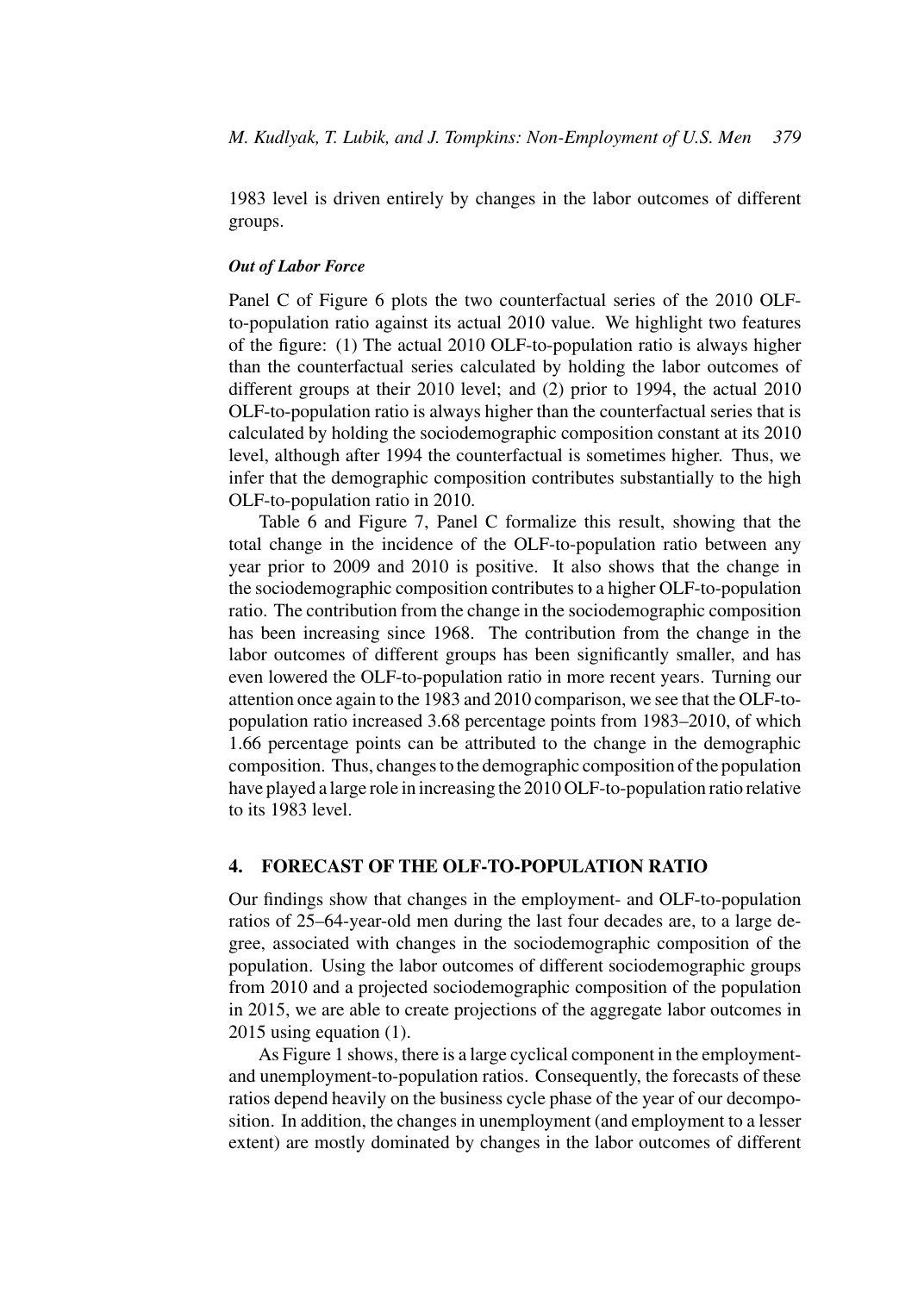

**Figure 7 The Decomposition of the Change in Labor Outcomes**

Notes: Authors' own calculations from the IPUMS-CPS data.

sociodemographic groups rather than changes in the sociodemographic composition. In contrast, the OLF-to-population ratio has a much smaller cyclical component. Consequently, we focus on forecasting the OLF-to-population ratio.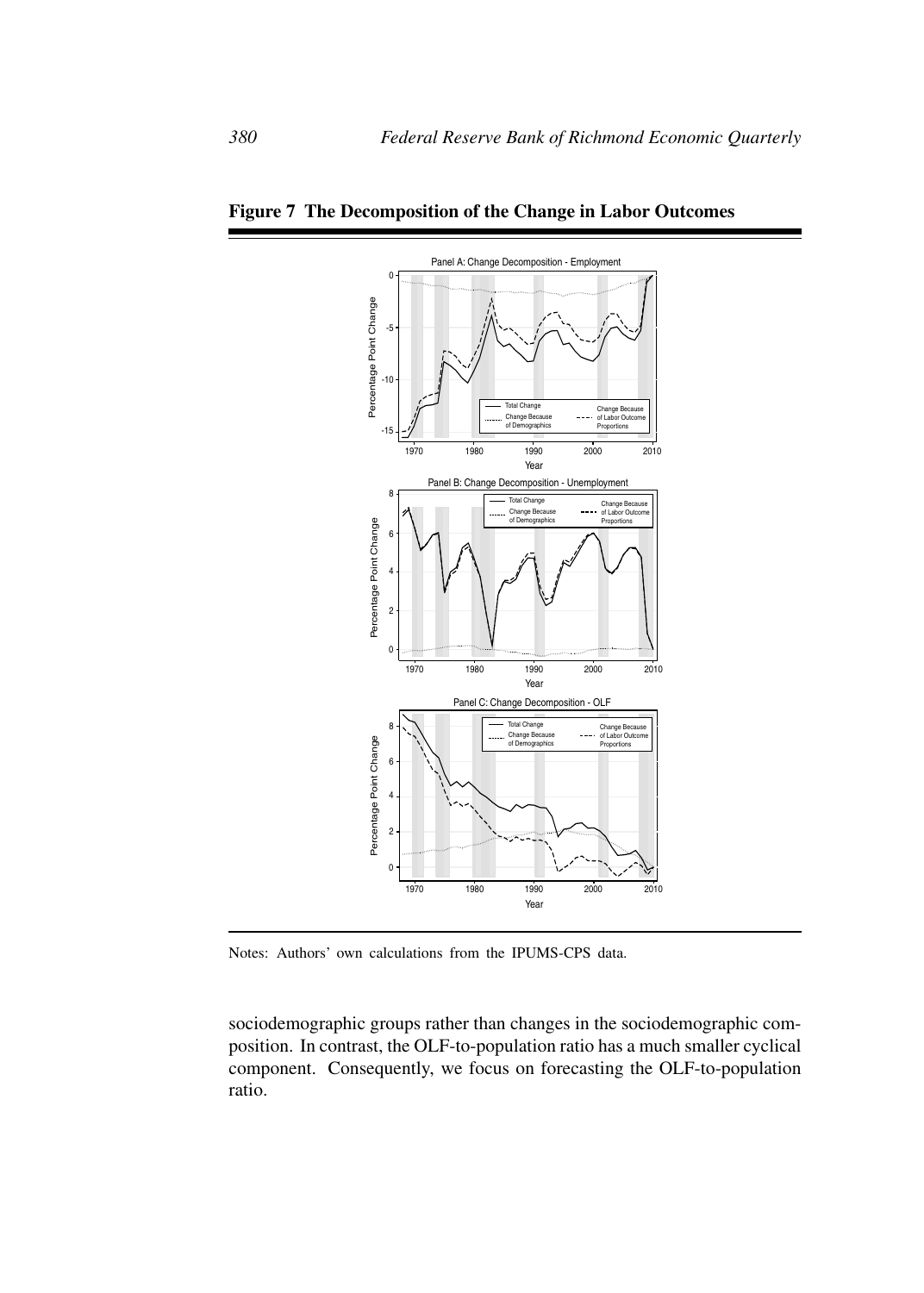|      |                               | <b>Earlier Years</b>     |                                                   |                                               |                   |
|------|-------------------------------|--------------------------|---------------------------------------------------|-----------------------------------------------|-------------------|
| Year | <b>Total</b><br><b>Change</b> |                          | <b>Change Because of</b><br><b>Labor Outcomes</b> | <b>Change Because of</b><br>Sociodemographics |                   |
|      |                               | <b>Percentage Points</b> | % of Total Change                                 | <b>Percentage Points</b>                      | % of Total Change |
| 1968 | 6.87                          | 7.04                     | 102.42                                            | $-0.17$                                       | $-2.42$           |
| 1969 | 7.20                          | 7.31                     | 101.46                                            | $-0.10$                                       | $-1.46$           |
| 1970 | 6.25                          | 6.28                     | 100.57                                            | $-0.04$                                       | $-0.57$           |
| 1971 | 5.10                          | 5.18                     | 101.62                                            | $-0.08$                                       | $-1.62$           |
| 1972 | 5.41                          | 5.44                     | 100.53                                            | $-0.03$                                       | $-0.53$           |
| 1973 | 5.90                          | 5.88                     | 99.61                                             | 0.02                                          | 0.39              |
| 1974 | 6.02                          | 5.97                     | 99.14                                             | 0.05                                          | 0.86              |
| 1975 | 3.00                          | 2.89                     | 96.20                                             | 0.11                                          | 3.80              |
| 1976 | 3.99                          | 3.83                     | 95.98                                             | 0.16                                          | 4.02              |
| 1977 | 4.22                          | 4.05                     | 95.79                                             | 0.18                                          | 4.21              |
| 1978 | 5.24                          | 5.07                     | 96.64                                             | 0.18                                          | 3.36              |
| 1979 | 5.48                          | 5.28                     | 96.33                                             | 0.20                                          | 3.67              |
| 1980 | 4.66                          | 4.49                     | 96.41                                             | 0.17                                          | 3.59              |
| 1981 | 3.73                          | 3.72                     | 99.76                                             | 0.01                                          | 0.24              |
| 1982 | 1.86                          | 1.86                     | 99.75                                             | 0.00                                          | 0.25              |
| 1983 | 0.18                          | 0.18                     | 101.02                                            | 0.00                                          | $-1.02$           |
| 1984 | 2.82                          | 2.86                     | 101.41                                            | $-0.04$                                       | $-1.41$           |
| 1985 | 3.50                          | 3.56                     | 101.66                                            | $-0.06$                                       | $-1.66$           |
| 1986 | 3.40                          | 3.55                     | 104.50                                            | $-0.15$                                       | $-4.50$           |
| 1987 | 3.62                          | 3.78                     | 104.28                                            | $-0.15$                                       | $-4.28$           |
| 1988 | 4.32                          | 4.53                     | 105.07                                            | $-0.22$                                       | $-5.07$           |
| 1989 | 4.72                          | 4.95                     | 104.72                                            | $-0.22$                                       | $-4.72$           |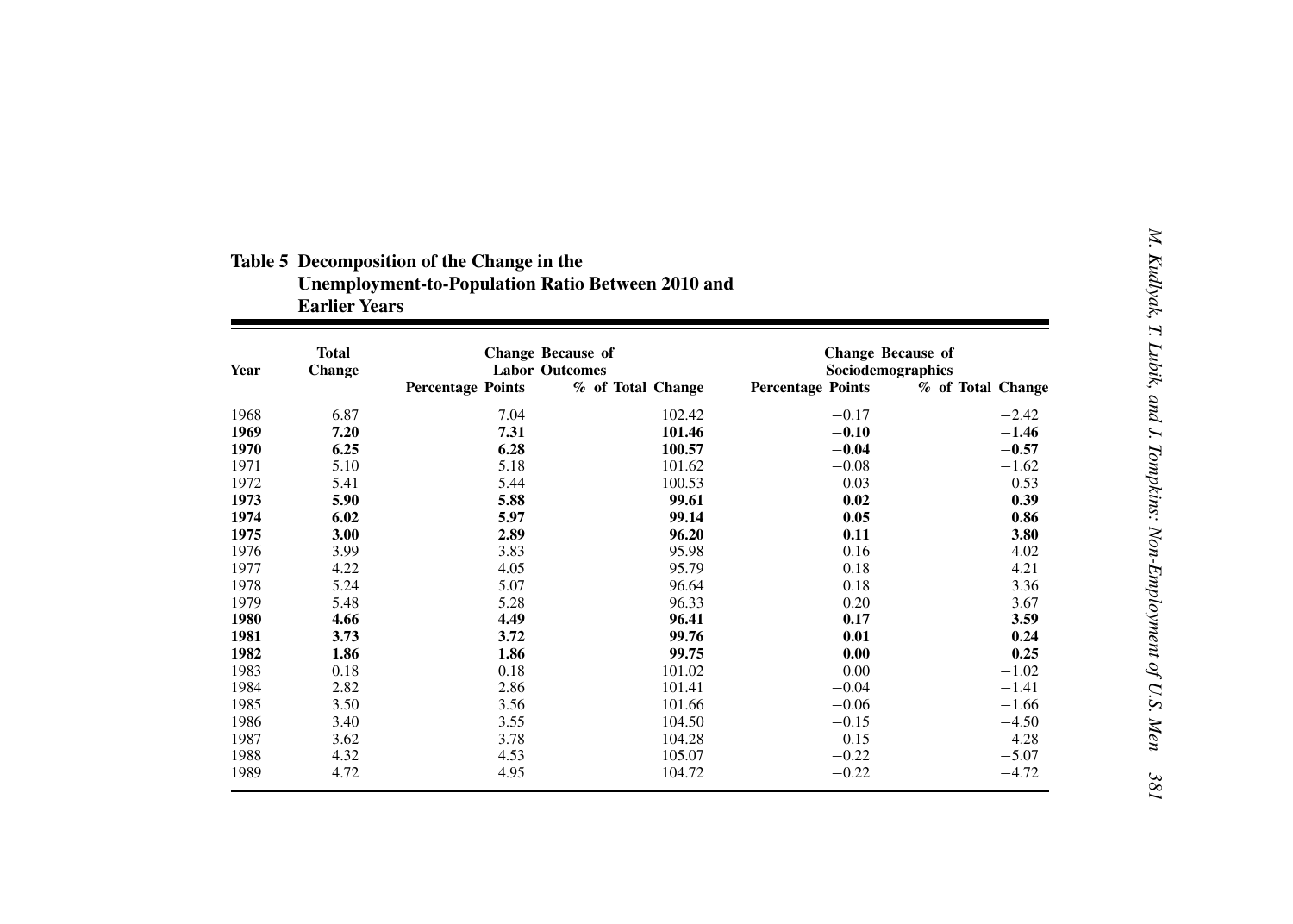| Year | <b>Total</b><br><b>Change</b> | <b>Change Because of</b><br><b>Labor Outcomes</b> |                   | <b>Change Because of</b><br>Sociodemographics |                   |
|------|-------------------------------|---------------------------------------------------|-------------------|-----------------------------------------------|-------------------|
|      |                               | <b>Percentage Points</b>                          | % of Total Change | <b>Percentage Points</b>                      | % of Total Change |
| 1990 | 4.69                          | 4.96                                              | 105.69            | $-0.27$                                       | $-5.69$           |
| 1991 | 2.90                          | 3.25                                              | 112.03            | $-0.35$                                       | $-12.03$          |
| 1992 | 2.26                          | 2.58                                              | 114.43            | $-0.33$                                       | $-14.43$          |
| 1993 | 2.45                          | 2.67                                              | 108.79            | $-0.22$                                       | $-8.79$           |
| 1994 | 3.55                          | 3.79                                              | 106.79            | $-0.24$                                       | $-6.79$           |
| 1995 | 4.47                          | 4.63                                              | 103.61            | $-0.16$                                       | $-3.61$           |
| 1996 | 4.28                          | 4.49                                              | 105.03            | $-0.21$                                       | $-5.03$           |
| 1997 | 4.78                          | 5.00                                              | 104.59            | $-0.22$                                       | $-4.59$           |
| 1998 | 5.32                          | 5.49                                              | 103.31            | $-0.18$                                       | $-3.31$           |
| 1999 | 5.83                          | 5.90                                              | 101.11            | $-0.06$                                       | $-1.11$           |
| 2000 | 5.99                          | 6.00                                              | 100.09            | $-0.01$                                       | $-0.09$           |
| 2001 | 5.57                          | 5.53                                              | 99.21             | 0.04                                          | 0.79              |
| 2002 | 4.16                          | 4.12                                              | 98.96             | 0.04                                          | 1.04              |
| 2003 | 3.93                          | 3.87                                              | 98.53             | 0.06                                          | 1.47              |
| 2004 | 4.24                          | 4.20                                              | 98.87             | 0.05                                          | 1.13              |
| 2005 | 4.89                          | 4.87                                              | 99.63             | 0.02                                          | 0.37              |
| 2006 | 5.24                          | 5.23                                              | 99.98             | 0.00                                          | 0.02              |
| 2007 | 5.25                          | 5.19                                              | 98.87             | 0.06                                          | 1.13              |
| 2008 | 4.76                          | 4.71                                              | 99.04             | 0.05                                          | 0.96              |
| 2009 | 0.83                          | 0.80                                              | 96.35             | 0.03                                          | 3.65              |
| 2010 | 0.00                          | 0.00                                              | $0.00\,$          | 0.00                                          | 0.00              |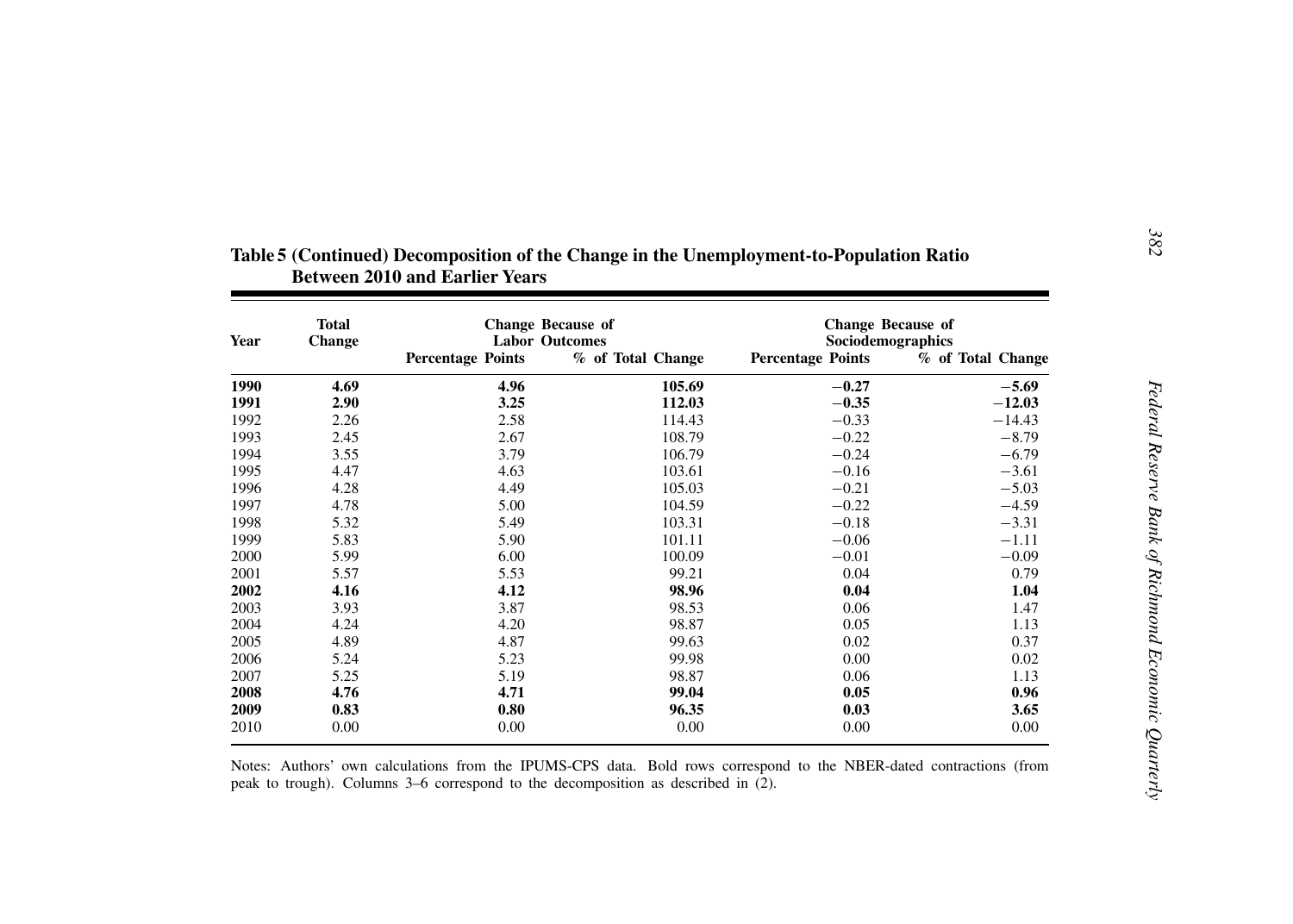To perform this forecasting exercise, we project the sociodemographic composition of the population of 25–64-year-old men in 2015. In projecting this composition, we focus on the changes in age of the individuals in the 2010 sample while holding education, race, and marital characteristics constant at their 2010 levels.

To simulate a sample of 25–64-year-old male workers in 2015, we use the 2010 sample of 20–59-year-old male workers and construct the age variable for 2015. We use the age-specific annual male mortality rates from the Social Security Administration<sup>4</sup> and accordingly choose which workers of a particular age survive from  $2010-2015$ <sup>5</sup> Each worker in the simulated sample is aged five years, but has the same education, race, and marital status as in the 2010 sample. We use the projected 2015 population and the CPS sampling weights to construct the sociodemographic composition terms in equation (1). Then we use these forecasted demographic composition terms and the labor outcomes of the corresponding sociodemographic groups from 2010 to construct the predicted aggregate 2015 OLF-to-population ratio using equation (1).

Note that this exercise assumes that the mortality rates for each age remain unchanged from 2007–2015. Also, we use the sampling weights from 2010, which may not deliver a representative population for our simulated 2015 sample (for example, because we do not adjust the weights to reflect the demographic composition of the surviving individuals). However, given the relatively short forecast horizon, these weights provide a good approximation for aggregation. Finally, when aging the 2010 population, we do not accordingly adjust demographic factors other than age. For example, aging a male from 20 to 25 might alter both his educational attainment and marital status. Our forecasting exercise does not take these effects into account.

The results of our forecast are displayed in Table 7. Panel C of Table 7 contains our forecast and the U.S. Census forecast for the age distribution of 25–64-year-old men in 2015. As the forecast shows, the shares of 55– 64 and 25–34-year-old males are projected to increase, while the share of 35–54-year-old males is projected to decrease.

Panel A of Table 7 displays the results of the forecast of the OLF-topopulation ratio based on the labor status outcomes of different groups in 2010. For comparison, Panel B contains the results based on the labor status outcomes of different groups in 2007, i.e., the year of a recent business cycle peak. The results show that under both sets of labor status outcomes of different groups, the OLF-to-population ratio is predicted to reach more than 16 percent in 2015 as compared to the actual rate of 14.7 percent in 2010.

<sup>4</sup> Data available at: www.ssa.gov/oact/STATS/table4c6.html#ss.

<sup>&</sup>lt;sup>5</sup> For example, the probability that a 20-year-old worker in 2010 survives to 2015 is  $(1$  $p_{20}^m(1-p_{21}^m)(1-p_{22}^m)(1-p_{23}^m)(1-p_{24}^m)$ , where  $p_a^m$  is the annual mortality rate of a worker at age a.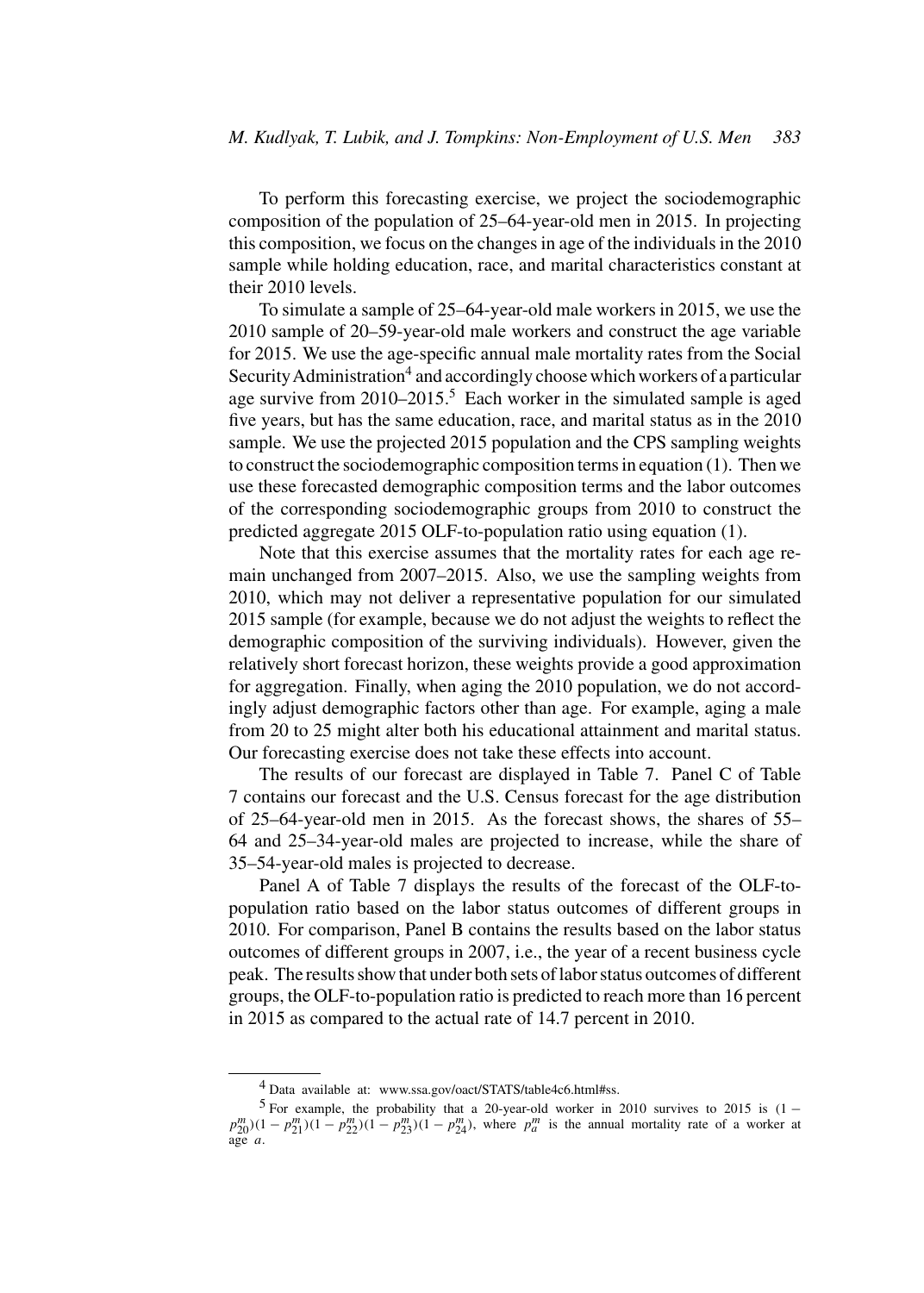| Year | <b>Total</b><br><b>Change</b> |                          | <b>Change Because of</b><br><b>Labor Outcomes</b> | <b>Change Because of</b><br>Sociodemographics |                   |
|------|-------------------------------|--------------------------|---------------------------------------------------|-----------------------------------------------|-------------------|
|      |                               | <b>Percentage Points</b> | % of Total Change                                 | <b>Percentage Points</b>                      | % of Total Change |
| 1968 | 8.65                          | 7.92                     | 91.51                                             | 0.73                                          | 8.49              |
| 1969 | 8.32                          | 7.55                     | 90.73                                             | 0.77                                          | 9.27              |
| 1970 | 8.21                          | 7.41                     | 90.25                                             | 0.80                                          | 9.75              |
| 1971 | 7.65                          | 6.84                     | 89.40                                             | 0.81                                          | 10.60             |
| 1972 | 7.05                          | 6.15                     | 87.27                                             | 0.90                                          | 12.73             |
| 1973 | 6.50                          | 5.51                     | 84.88                                             | 0.98                                          | 15.12             |
| 1974 | 6.20                          | 5.28                     | 85.16                                             | 0.92                                          | 14.84             |
| 1975 | 5.26                          | 4.31                     | 81.82                                             | 0.96                                          | 18.18             |
| 1976 | 4.61                          | 3.50                     | 75.80                                             | 1.12                                          | 24.20             |
| 1977 | 4.85                          | 3.70                     | 76.15                                             | 1.16                                          | 23.85             |
| 1978 | 4.55                          | 3.46                     | 76.03                                             | 1.09                                          | 23.97             |
| 1979 | 4.83                          | 3.60                     | 74.62                                             | 1.22                                          | 25.38             |
| 1980 | 4.53                          | 3.27                     | 72.15                                             | 1.26                                          | 27.85             |
| 1981 | 4.18                          | 2.85                     | 68.10                                             | 1.33                                          | 31.90             |
| 1982 | 3.97                          | 2.50                     | 62.90                                             | 1.47                                          | 37.10             |
| 1983 | 3.68                          | 2.06                     | 55.89                                             | 1.62                                          | 44.11             |
| 1984 | 3.43                          | 1.77                     | 51.70                                             | 1.66                                          | 48.30             |
| 1985 | 3.31                          | 1.68                     | 50.69                                             | 1.63                                          | 49.31             |
| 1986 | 3.16                          | 1.46                     | 46.24                                             | 1.70                                          | 53.76             |
| 1987 | 3.55                          | 1.72                     | 48.30                                             | 1.84                                          | 51.70             |
| 1988 | 3.35                          | 1.53                     | 45.69                                             | 1.82                                          | 54.31             |
| 1989 | 3.54                          | 1.63                     | 46.01                                             | 1.91                                          | 53.99             |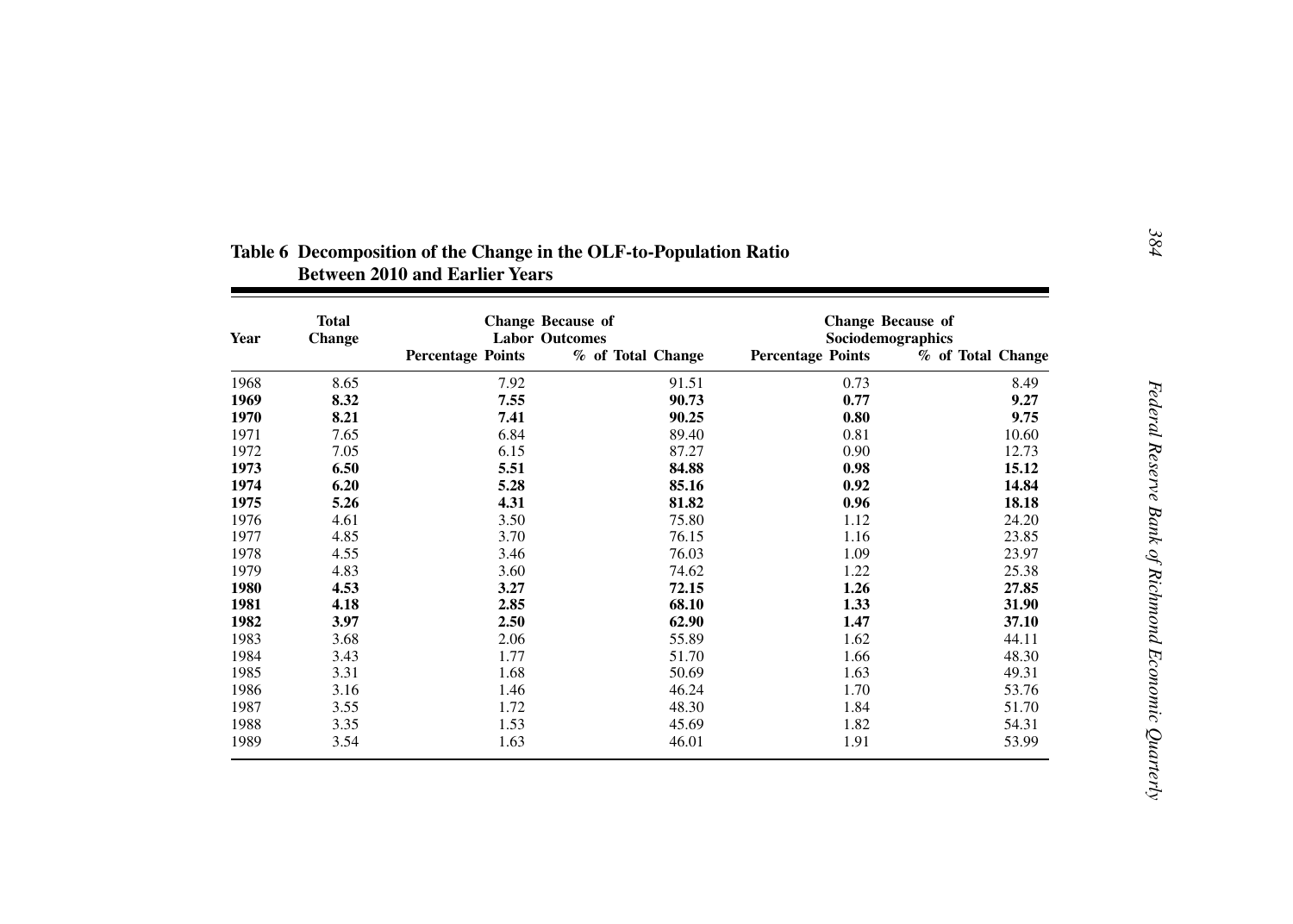| Year | <b>Total</b><br><b>Change</b> | <b>Change Because of</b><br><b>Labor Outcomes</b> |                   | <b>Change Because of</b><br>Sociodemographics |                   |
|------|-------------------------------|---------------------------------------------------|-------------------|-----------------------------------------------|-------------------|
|      |                               | <b>Percentage Points</b>                          | % of Total Change | <b>Percentage Points</b>                      | % of Total Change |
| 1990 | 3.51                          | 1.51                                              | 43.12             | 2.00                                          | 56.88             |
| 1991 | 3.38                          | 1.54                                              | 45.67             | 1.84                                          | 54.33             |
| 1992 | 3.36                          | 1.42                                              | 42.26             | 1.94                                          | 57.74             |
| 1993 | 2.87                          | 0.93                                              | 32.32             | 1.94                                          | 67.68             |
| 1994 | 1.73                          | $-0.28$                                           | $-16.19$          | 2.02                                          | 116.19            |
| 1995 | 2.15                          | $-0.03$                                           | $-1.41$           | 2.18                                          | 101.41            |
| 1996 | 2.21                          | 0.18                                              | 7.96              | 2.03                                          | 92.04             |
| 1997 | 2.47                          | 0.54                                              | 21.98             | 1.93                                          | 78.02             |
| 1998 | 2.51                          | 0.63                                              | 25.06             | 1.88                                          | 74.94             |
| 1999 | 2.21                          | 0.37                                              | 16.76             | 1.84                                          | 83.24             |
| 2000 | 2.23                          | 0.36                                              | 15.93             | 1.88                                          | 84.07             |
| 2001 | 2.05                          | 0.35                                              | 16.92             | 1.70                                          | 83.08             |
| 2002 | 1.72                          | 0.19                                              | 10.93             | 1.53                                          | 89.07             |
| 2003 | 1.14                          | $-0.24$                                           | $-20.80$          | 1.38                                          | 120.80            |
| 2004 | 0.67                          | $-0.53$                                           | $-78.90$          | 1.20                                          | 178.90            |
| 2005 | 0.70                          | $-0.27$                                           | $-38.66$          | 0.97                                          | 138.66            |
| 2006 | 0.76                          | 0.00                                              | $-0.16$           | 0.76                                          | 100.16            |
| 2007 | 0.95                          | 0.27                                              | 28.02             | 0.69                                          | 71.98             |
| 2008 | 0.52                          | 0.08                                              | 14.69             | 0.44                                          | 85.31             |
| 2009 | $-0.15$                       | $-0.43$                                           | 284.63            | 0.28                                          | $-184.63$         |
| 2010 | 0.00                          | 0.00                                              | 0.00              | 0.00                                          | 0.00              |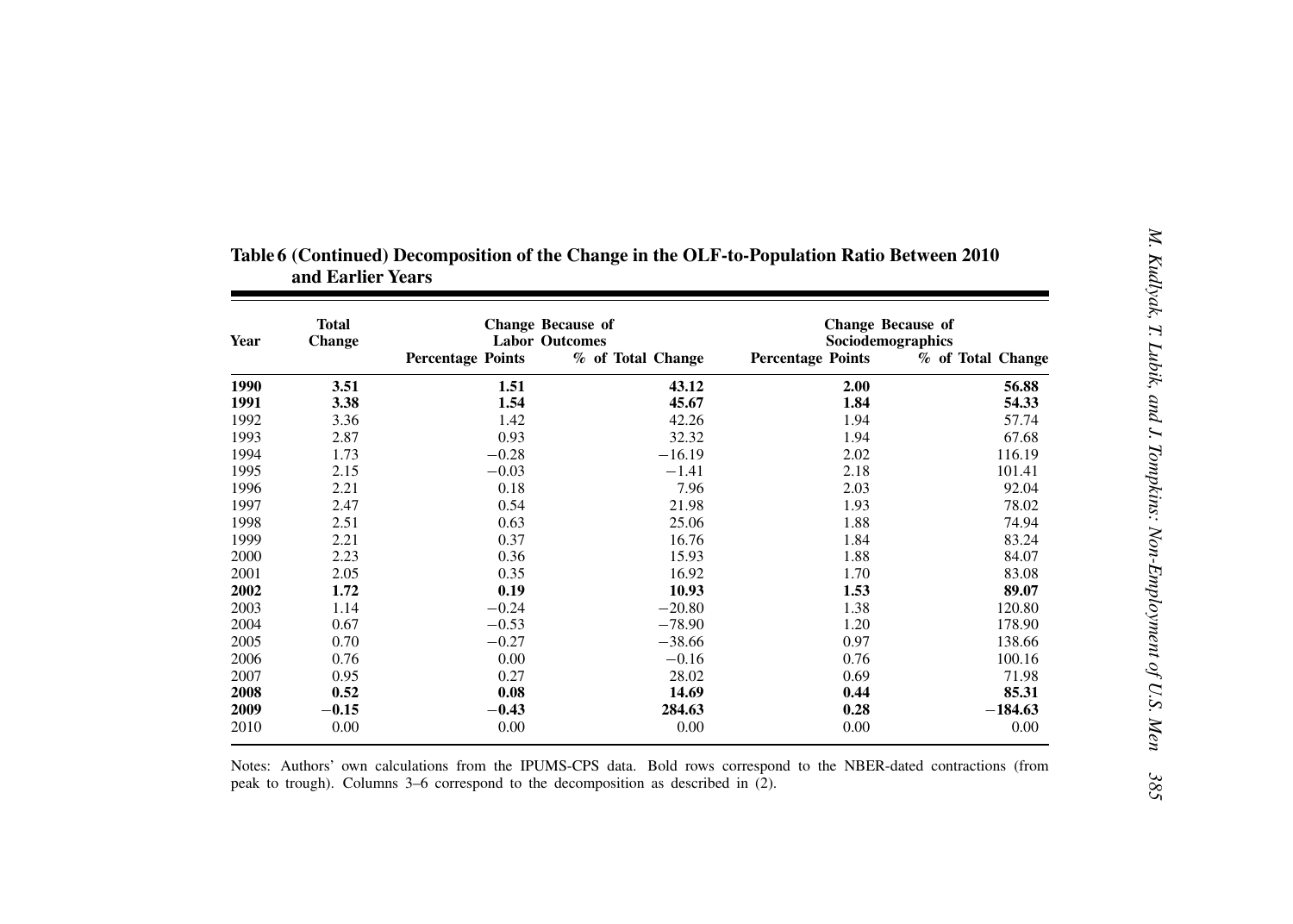|                            | Panel A: Based on 2010 Labor Outcomes |                       |             |
|----------------------------|---------------------------------------|-----------------------|-------------|
|                            | Actual 2010                           | <b>Predicted 2015</b> |             |
| Employment-to-Population   | 76.33                                 | X                     |             |
| Unemployment-to-Population | 8.92                                  | X                     |             |
| OLF-to-Population          | 14.75                                 | 16.27                 |             |
|                            | Panel B: Based on 2007 Labor Outcomes |                       |             |
|                            | Actual 2007                           | <b>Predicted 2015</b> |             |
| Employment-to-Population   | 82.53                                 | X                     |             |
| Unemployment-to-Population | 3.67                                  | X                     |             |
| OLF-to-Population          | 13.79                                 | 16.04                 |             |
|                            | Panel C: Age Composition (Percent)    |                       |             |
| Age                        | Actual 2010                           | Simulated 2015        | Census 2015 |
| $25 - 34$                  | 25.80                                 | 26.36                 | 26.74       |
| $35 - 44$                  | 25.20                                 | 23.93                 | 24.63       |
| $45 - 54$                  | 27.50                                 | 25.87                 | 25.43       |
| $55 - 64$                  | 21.50                                 | 23.85                 | 23.20       |

# **Table 7 Predicted Aggregate OLF-to-Population Ratio Among 25–64-Year-Old Men, 2015**

# **5. CONCLUSIONS**

The OLF-to-population ratio among 25–64-year-old men has increased from 6.5 percent in 1970 to 14.7 percent in 2010. In the aftermath of the 1969–1970 recession, the employment-to-population ratio among this group was 89.1 percent, while in the aftermath of the 2007–2009 recession, the ratio is nearly 13 percentage points lower. Throughout this article we have examined the degree to which these changes can be explained by changes in the composition of the population by age, race, education, and marital status, and the degree to which they can be attributed to changes in the labor market outcomes of different sociodemographic groups.

We find that the rise in the OLF-to-population ratio since the early 1980s is primarily a result of changes in the demographic composition of the population. Changes in the demographic composition account for about 25 percent of the increase in the employment-to-population ratio during the same period, and changes in the unemployment-to-population ratio are almost entirely driven by changes in the employment status composition. Finally, simulating the 2010 sample five years forward and using labor outcomes of different sociodemographic groups from 2010, we project that the OLF-to-population ratio among 25–64-year-old men will rise to 16 percent in 2015.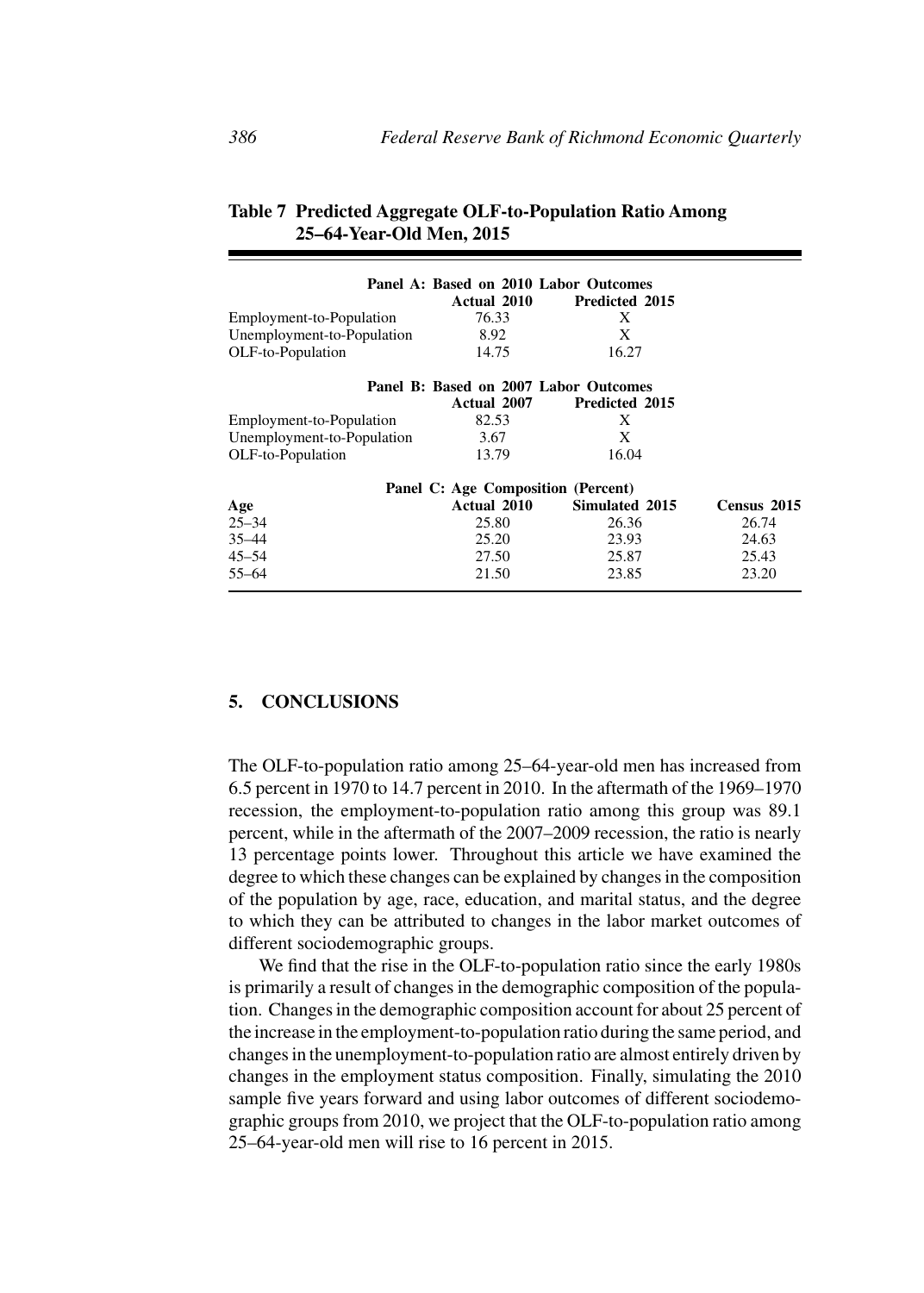# **REFERENCES**

- Autor, David H., and Mark G. Duggan. 2003. "The Rise in the Disability Rolls and the Decline in Unemployment." *The Quarterly Journal of Economics* 118 (February): 157–205.
- Fallick, Bruce, and Jonathan Pingle. 2006. "A Cohort-Based Model of Labor Force Participation." Federal Reserve Board of Governors *Finance and Economics Discussion Series 2007–2009*.
- Juhn, Chinhui, Kevin M. Murphy, and Robert H. Topel. 1991. "Why Has the Natural Rate of Unemployment Increased Over Time?" *Brookings Papers on Economic Activity* 22 (2): 75–142.
- Juhn, Chinhui, Kevin M. Murphy, and Robert H. Topel. 2002. "Current Unemployment, Historically Contemplated." *Brookings Papers on Economic Activity* 33 (1): 79–136.
- Little, Allan, and Steve Bradley. 2007. "The Determinants of Changes in the Risk of Unemployment and Inactivity in Britain: A Decomposition Analysis." Labour Economics Research Group Discussion Paper No. 17.
- Polivka, Anne E., and Stephen M. Miller. 1995. "The CPS After the Redesign: Refocusing the Economic Lens." Manuscript, Bureau of Labor Statistics.
- Shimer, Robert. 1999. "Why is the U.S. Unemployment Rate so Much Lower?" In *NBER Macroeconomics Annual 1998,* Volume 13, edited by Ben S. Bernanke and Julio Rotemburg. Chicago, The University of Chicago Press, 11–61.
- U.S. Census Bureau. 2008. "2008 National Population Projections." Washington, D.C.: U.S. Census Bureau. www.census.gov/population/ www/projections/2008projections.html.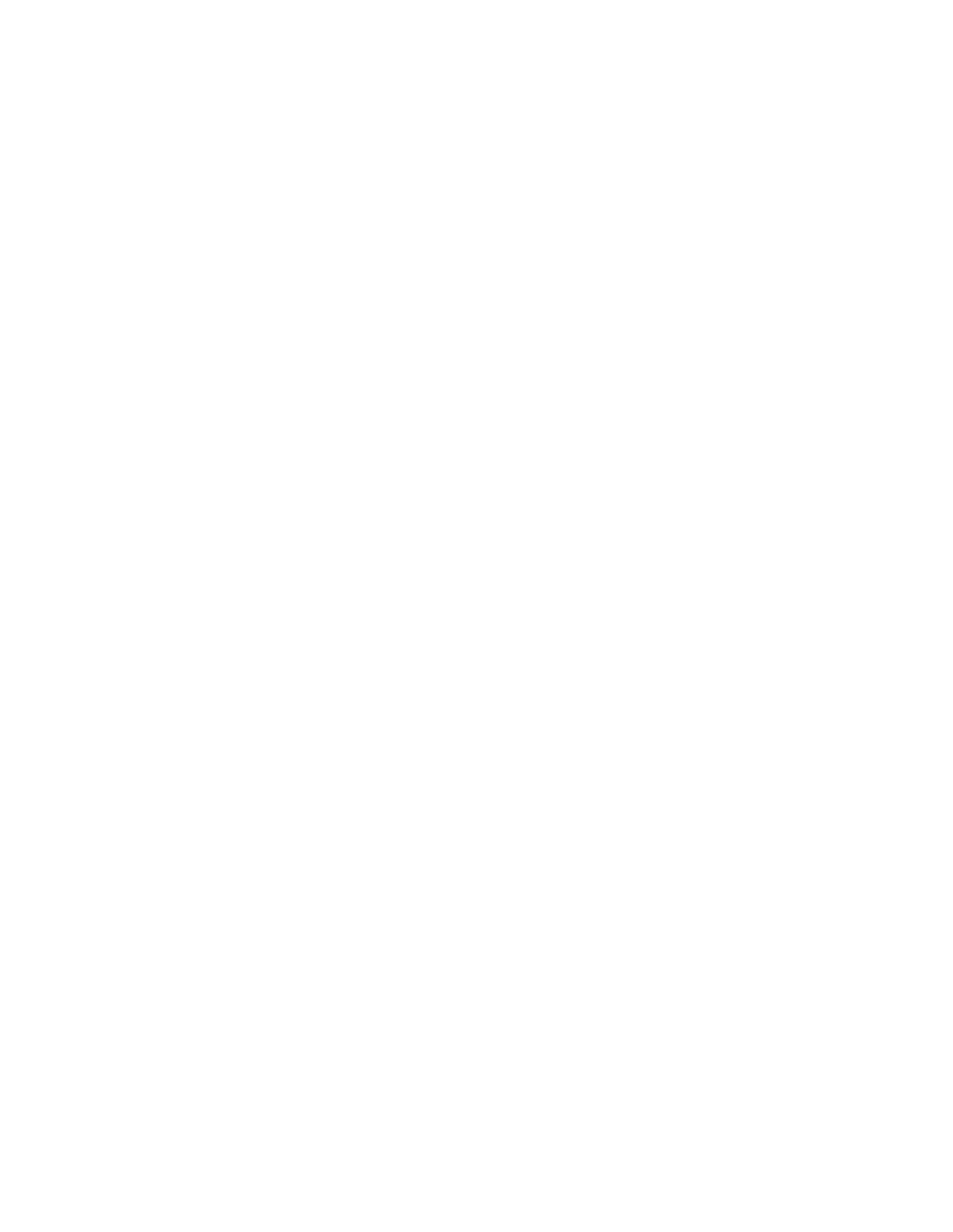# Strategic Behavior in the Tri-Party Repo Market

Huberto M. Ennis

France of contracts are a kind of collateralized loan that has become pre-<br>dominant in the United States among large cash investors. There<br>are several types of repo contracts, such as bilateral delivery-versus-<br>payment rep dominant in the United States among large cash investors. There are several types of repo contracts, such as bilateral delivery-versuspayment repos, interdealer repos, and tri-party repos. A significant portion of repo transactions in the United States take the form of tri-party repos, where a third party (a clearing bank) provides collateral management and settlement services to the borrower and the lender. The tri-party segment of the U.S. repo market is the subject of this article.

The tri-party repo market played a significant role during the 2007–2009 global financial crisis. Tri-party repos were, for example, a major source of secured funding for Bear Sterns prior to its demise. In March 2008, repo lenders in general, and tri-party repo counterparties in particular, lost confidence in their ability to recoup loans to Bear Stearns and, hence, refused to renew them, asking instead for immediate repayment (Bernanke 2008). To avoid a failure, the Federal Reserve facilitated the acquisition of Bear Stearns by the bank J.P. Morgan Chase. The withdrawal of tri-party repo funding also played a role in the collapse of Lehman Brothers in September 2008. As a result of the events during the crisis, it is now widely believed that the tri-party repo market is subject to serious vulnerability (see, for example, Dudley [2009]). Attesting to this is the fact that in 2009 the NewYork Fed asked a group of senior private U.S. bank officials to form a task force "to address the weaknesses" in the

I would like to thank Jeff Lacker for many stimulating conversations that motivated me to write this article, Jim Peck for answering my game theory questions patiently, and Borys Grochulski, Bob Hetzel, Andreas Hornstein, Tim Hursey, Todd Keister, Antoine Martin, Ned Prescott, Alex Wolman, and John Walter for comments on an earlier draft. All errors and imprecisions are of course my exclusive responsibility. The views expressed in this article are those of the author and do not necessarily represent the views of the Federal Reserve Bank of Richmond or the Federal Reserve System. E-mail: huberto.ennis@rich.frb.org.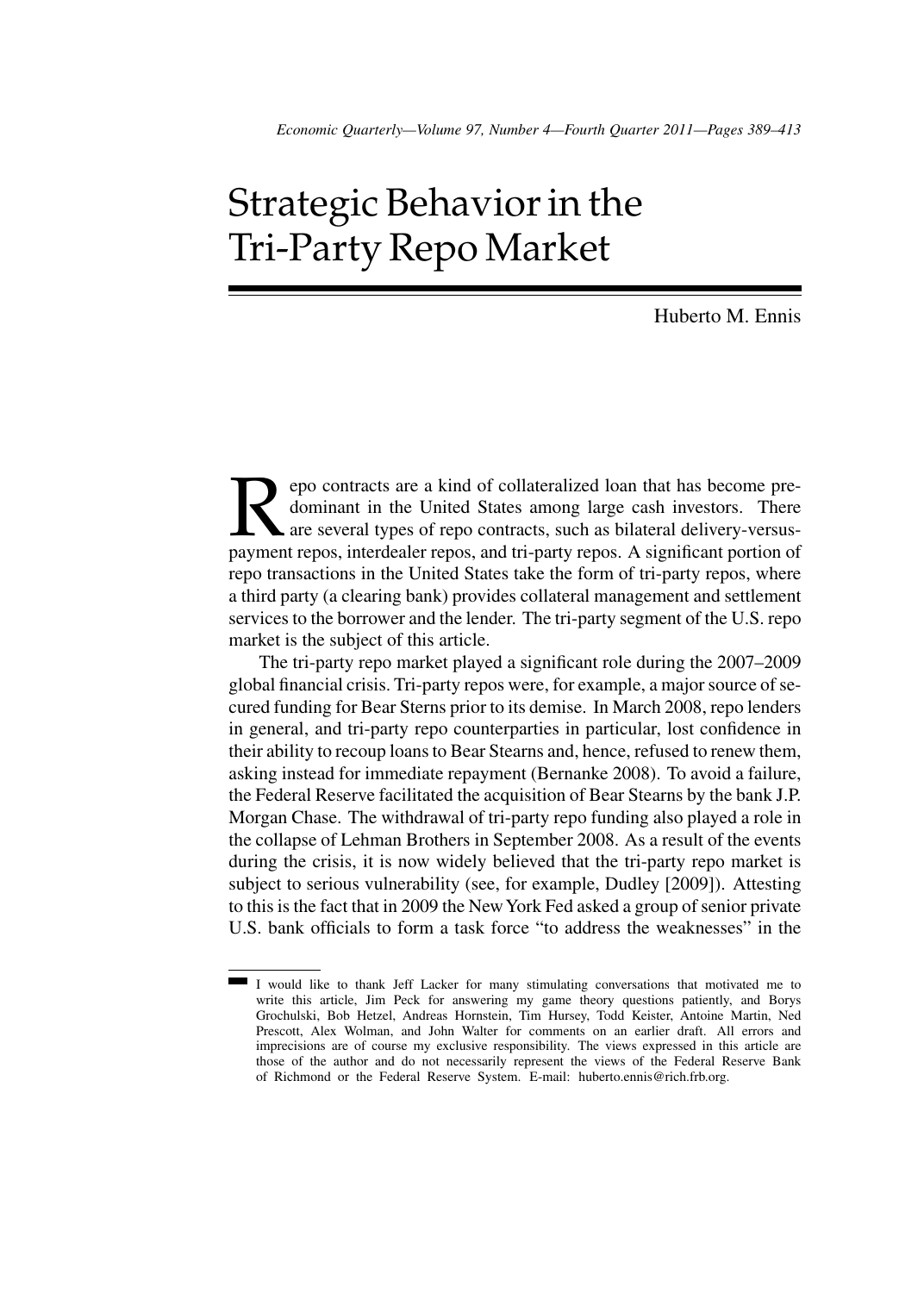infrastructure of the tri-party repo market (Federal Reserve Bank of NewYork 2010). A broad set of reforms are currently under way.<sup>1</sup>

In this article, we study a simple model of the tri-party repo arrangement that allows us to capture in a parsimonious way some of the strategic interactions that arise in this market. In our analysis, we use standard non-cooperative game theory to uncover the basic mechanisms that can create some of the vulnerabilities commonly attributed to the tri-party repo market. We will show that a change in perceptions can create a sudden coordinated withdrawal of lenders from this market. Also, we will highlight the crucial role that the clearing bank plays in this game of "withdrawing before the rest," which appears to be a good representation of the situation that was present in the tri-party repo market during the recent financial crisis.

A repo (repurchase agreement) transaction is a sale of an asset that is combined with an agreement to repurchase the asset at a pre-specified price on a later day. Effectively, it is equivalent to a collateralized loan, where the loan is the amount paid for the initial sale and the asset plays the role of collateral. Repayment of the loan takes place at the repurchase time, with the interest rate being implicit in the repurchase price. In a tri-party repo, a third party—the tri-party agent—facilitates the transaction between the two main parties, the lender (a cash investor such as a money market mutual fund) and the borrower (a securities dealer such as the broker-dealer arm of an investment bank). The tri-party agent provides custodial and other services to the lender and efficient collateral assignment and allocation tools to the borrower. Settlement happens entirely in the books of the tri-party agent where both the borrower and the lender have cash and securities accounts. Also, in many cases, the tri-party agent (via the so-called "morning unwind") extends intraday credit to the borrowers to give them access, during the day, to the securities used as collateral overnight. In the United States, the tri-party agents are the two clearing banks, Bank of New York Mellon and J.P. Morgan Chase.<sup>2</sup>

The volume of repo transactions in the United States is large. There are no official data covering the entire market but Gorton and Metrick (forthcoming) estimate that its size peaked before the crisis at a level that is in the same order of magnitude as the value of all the assets held by U.S. commercial banks (approximately \$12 trillion). The tri-party repo segment of the market is large as well. The value of securities financed in this way was around \$1.7 trillion at the end of 2011, down from about \$2.8 trillion in early 2008 (Federal

<sup>1</sup> Implementation of the reforms have proven to be more difficult than previously expected. On February 15, 2012, the New York Fed issue a statement indicating that the vulnerabilities in this market still persist.

 $2$  In what follows, for the purpose of concreteness, we will always call the lender in the triparty repo the (cash) investor, and we will call the borrower the (securities) dealer. The tri-party agent will be called the clearing bank, or sometimes just the bank, for short.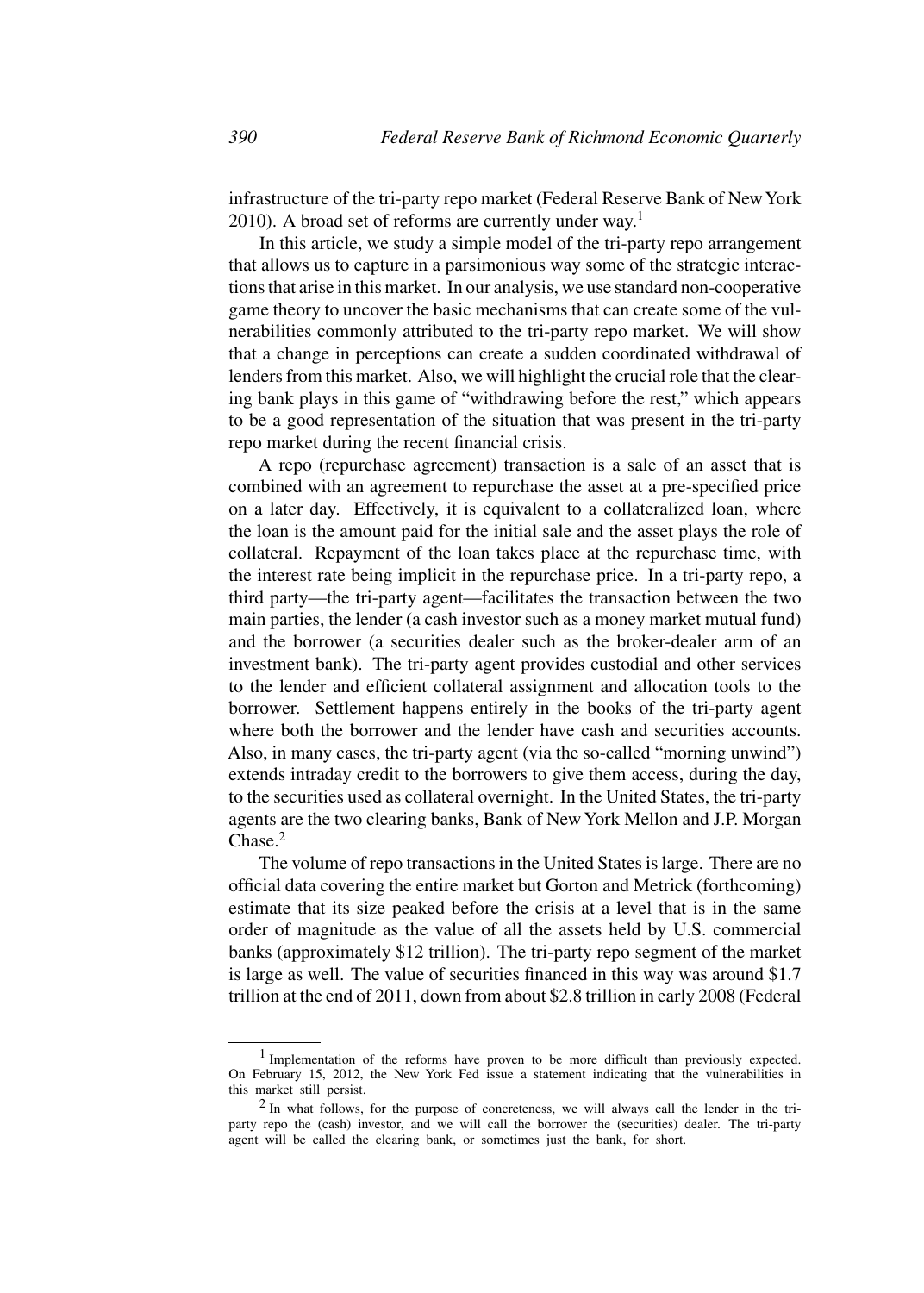Reserve Bank of New York 2010). Furthermore, some large broker dealers, arguably of systemic importance, finance large portions of their portfolios in this market. While U.S. Treasury securities and agency mortgage-backed securities (considered virtually riskless) are the most common class of assets used as collateral in tri-party repos, equities and other fixed income securities are also sometimes used. According to some estimates, at its peak in early 2008, about 30 percent of the assets used as collateral were subject to nonnegligible liquidity risk (Federal Reserve Bank of New York 2010).<sup>3</sup>

The amount of the loan in a repo transaction is often lower than the value of the posted collateral. In other words, the value of the collateral gets discounted and this discount is commonly referred to as a "haircut." Haircuts are aimed at reducing the exposure of the lending side to liquidation costs in case the borrower defaults (see Gorton and Metrick 2010). In principle, choosing the appropriate haircut would leave the repo transaction free of virtually any repayment risk. This is the case because repo transactions are generally exempt from the automatic stay that applies to debt under the U.S. Bankruptcy Code. This implies that the lender side in a repo transaction can take possession of the collateral immediately upon failure of the borrower.<sup>4</sup>

Data on haircuts for different types of repos is limited. However, the available evidence suggests that the level and sensitivity of haircuts depend on the kind of repo transaction being considered. Gorton and Metrick (2010, forthcoming), for example, study a sample of interdealer repo transactions and show that the average haircut increased significantly during the crisis. This is the manifestation of what they call "the run on repos." Repos were used to finance portfolios of securities and, as the haircuts increased, the capacity to borrow against those securities decreased. The owners of the securities, then, had to find alternative sources of funding or sell the securities in the market. This deleveraging is tantamount to the liquidation of loans that takes place in traditional bank runs.

In contrast, Copeland, Martin, and Walker (2010) show that collateral haircuts in the tri-party repo market did not appear to adjust in any meaningful way to changes in the riskiness of the borrowers. The infrastructure that made tri-party repos attractive to investors seems to have made it less convenient for them to adjust collateral haircuts on a per-transaction basis. Instead, when the financial conditions of a given dealer deteriorated, cash investors tended to withdraw from dealing with such a dealer (PRC Task Force 2010). Evidence

 $3$  Up-to-date information on the composition of collateral in the tri-party repo market can be found at www.newyorkfed.org/tripartyrepo/.

<sup>&</sup>lt;sup>4</sup> The repo exemption from the stay is likely to extend to the case of the failure of a broker dealer, as explained by Copeland, Martin, and Walker (2010, Appendix C). There is an ongoing debate about the appropriateness of granting safe-harbor exemptions from the automatic stay to a broad range of derivative transactions, including repos. See, for example, Roe (2009) and Lubben (2010).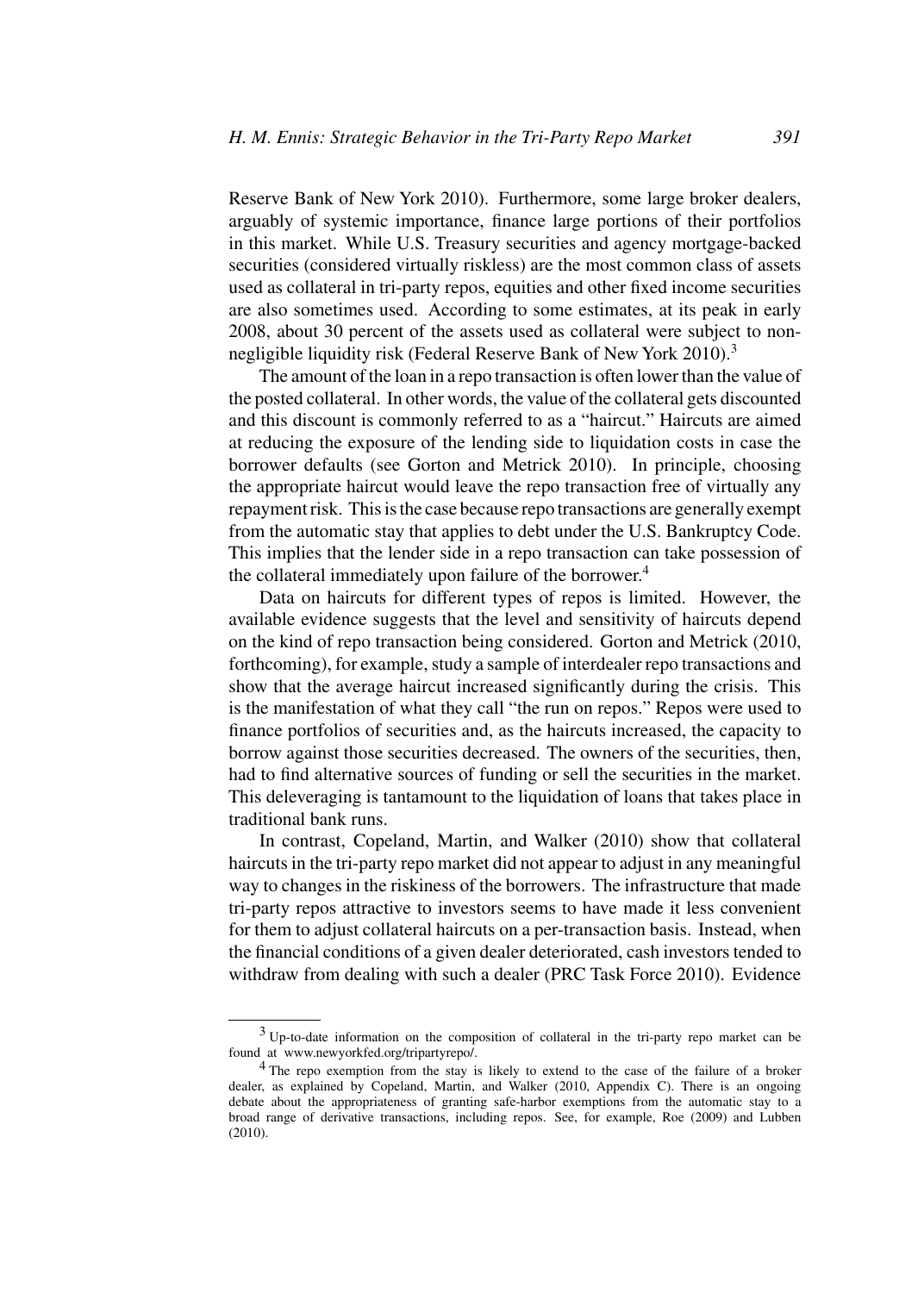suggests that this behavior was predominant during the events that led to the failure of Lehman Brothers (Copeland, Martin, and Walker 2010). This way of reacting to counterparty credit risk in the tri-party repo market is taken as a premise in this article and plays an important role in the theoretical arguments advanced later. In particular, we will investigate the problems that can arise in the strategic interaction between the main players in this market given that withdrawal from lending (and not adjustments of haircuts) constitutes the typical reaction to a change in perceptions about the viability of the borrowing side in the transaction.

Policymakers believe that a breakdown of the repo market can have systemic consequences. In March 2008, after the collapse of Bear Stearns, the Federal Reserve created the Primary Dealer Credit Facility (PDCF) on the premise that "unusual and exigent" circumstances justified the provision of emergency (collateralized) lending to large securities dealers. The idea behind the PDCF was to provide backup liquidity to dealers to give them time to arrange other sources of funding if repo lenders were to suddenly withdraw from the market. The program was designed as a backstop facility, charging a penalty rate on tri-party repo transactions in which the Fed took the lending side (see Adrian, Burke, and McAndrews 2009). Initially, only high-quality collateral (investment-grade securities) was accepted in the PDCF. At the time of the failure of Lehman Brothers, the Fed expanded collateral acceptability to a broader set of assets and usage of the PDCF soared. We will use our model to illustrate one possible role for a lending facility such as the PDCF. However, a more careful assessment of the suitable policy responses to the type of vulnerabilities highlighted in this article is left for future research.

The article is organized as follows. In the rest of this section, we describe the "morning unwind," a feature of the tri-party repo market that is crucial for understanding the main strategic interaction explored in this article. In Section 1, we set up a simple model of the tri-party repo market and proceed to study the induced strategic interaction between investors and the clearing bank using standard tools in non-cooperative game theory. In Section 2, we discuss some related issues that pertain to the functioning of the tri-party repo market as presented in this article. Finally, Section 3 concludes.

## **The Morning Unwind**

The maturity of most tri-party repo contracts is overnight, but there are also contracts being arranged for a week, 30 days, and even longer periods of time. A common practice in this market, however, is that the clearing bank "unwinds" all repos, regardless of maturity, at the beginning of each day (at around 8:00 a.m. EST).

The process of unwinding takes place as follows. Overnight, the cash investor has the securities in its account at the clearing bank. As part of an implicit arrangement, early in the morning (before the open of Fedwire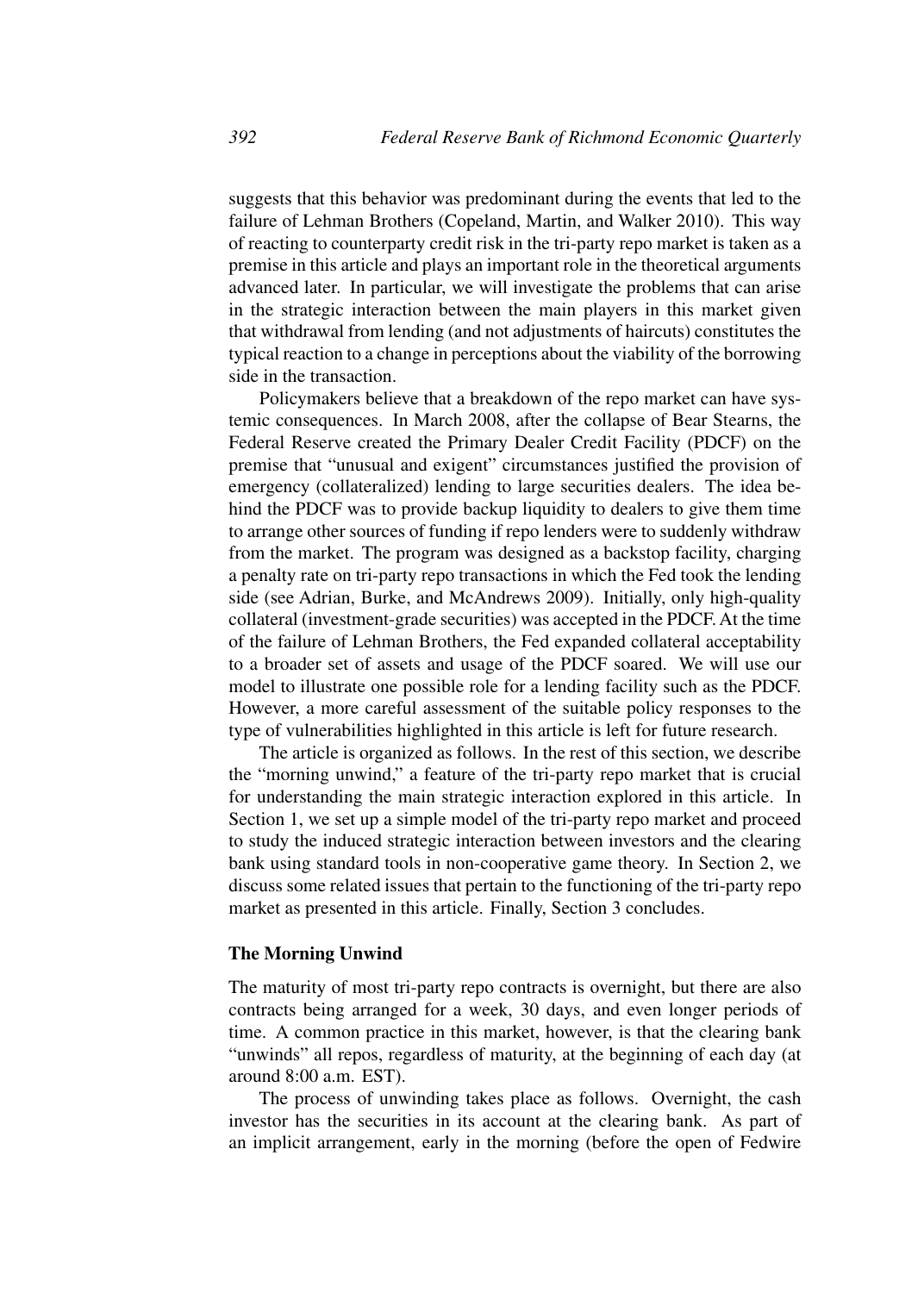securities at 8:30 a.m. EST), the clearing bank transfers the securities back from the investor's account to the dealer's account, and transfers the corresponding cash to the investor (much like in a cancellation of the repo). To finance the transfer of cash, the clearing bank (normally) extends intraday credit to the dealer. In other words, the investor gets a credit in its cash account at the bank and the dealer gets a debit, which usually results in an intraday overdraft of its cash account.

There are several reasons why it is convenient for investors and dealers to have the repos unwound in the morning. Investors benefit from having their cash available to make various payments and to satisfy withdrawal demands placed by their clients during the day. Dealers benefit from having access to the securities for the purpose of trading. In fact, as a result of the trading activities of dealers, the composition of their portfolio of securities changes during the day. If some of the securities being used as collateral in outstanding repos are sold, then they need to be substituted with new securities. This process of *collateral substitution* is simpler if all the securities are transferred to the dealer's account in the morning and only reallocated back to repo contracts at the end of the day.

With the morning unwind, the tri-party repo contract constitutes a loan based on the combination of two sources of funding: investors covering the night and the clearing bank covering the day. As with the overnight credit provided by investors, the intraday credit provided by the clearing bank is secured by the securities held by the dealer in its account at the bank.<sup>5</sup> In other words, if the dealer were to fail during the day, after the unwind has occurred, then the clearing bank would get ownership of the securities as a way to cancel the dealer's overdraft. If, instead, the failure of the dealer were to occur during the night, then investors would retain ownership of the securities that served as collateral for the tri-party repo transaction.

The morning unwind, then, to the extent that it is financed with the provision of intraday credit to dealers, exposes the clearing bank to the risk of receiving ownership of a batch of securities upon the failure of one (or more) of those dealers.<sup>6</sup> This unplanned increase in assets of the clearing bank may create some extra costs associated with balance sheet capacity (capital

<sup>&</sup>lt;sup>5</sup> The clearing bank has a lien on the dealer's collateral structured as a repo with broad flexibility for collateral substitution. When the dealer sells (delivery versus payment) a security during the day, the cash received as payment cancels out the part of the overdraft that is no longer collateralized because of the sale of the security. When a dealer delivers a security free of payment, the clearing bank is protected by its "right of offset" on all the securities that the dealer has at the clearing bank, including those that were not used in tri-party repo transactions.

<sup>&</sup>lt;sup>6</sup> The ongoing reorganization of the market intends to reduce the predominance of the automatic "morning unwind" practice. See PRC Task Force (2010) for details. However, in the statement issued on February 15, 2012, the New York Fed said: "the amount of intraday credit provided by clearing banks has not yet been meaningfully reduced, and therefore, the systemic risk associated with this market remains unchanged."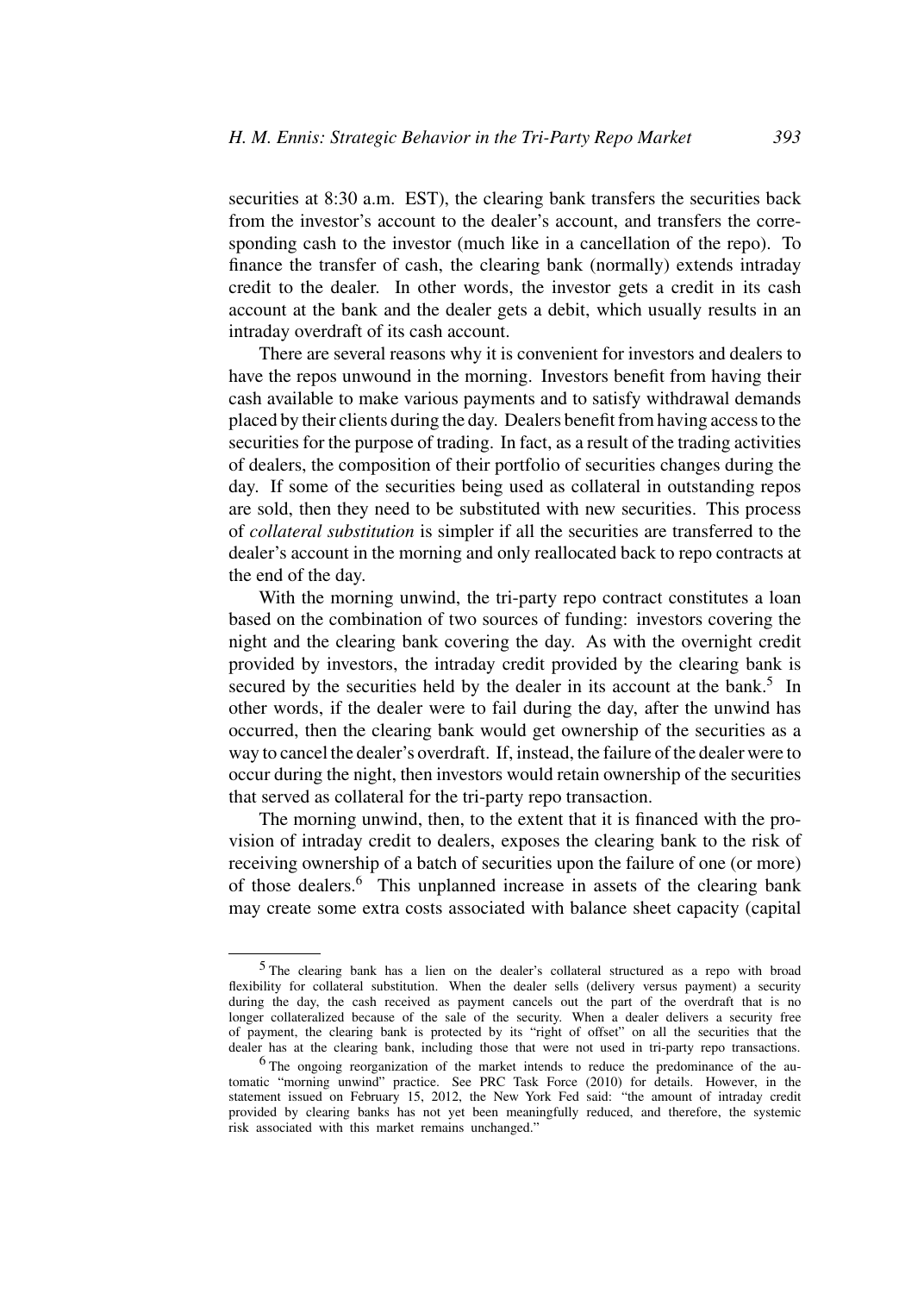constraints, for example). Furthermore, it is possible that part of the overdraft extended to the dealer by the clearing bank is, in turn, being financed by an intraday overdraft of the clearing bank on its account at the Fed. If the dealer fails and the clearing bank cannot resell the securities by the end of the day, it may incur an overnight overdraft at the Fed, which is much more expensive, or it may need to borrow at the discount window. Aside from being provided at a penalty rate, discount window borrowing may also be associated with a stigma effect that can make such an activity very costly for the clearing bank.<sup>7</sup> The risk of incurring these costs is likely to be a crucial determinant of the willingness of the clearing bank to unwind the repos every morning. The clearing bank retains the right to refuse to unwind the repos of any particular dealer.

At the end of the day, tri-party repos are "rewound" and cash investors are the party exposed to the risk of failure of the dealer during the night. It is common for cash investors in tri-party repos to accept certain securities that they are not allowed to hold permanently in their portfolios. If the dealer were to fail during the night, then, the cash investor would receive a batch of securities that they would need to sell as soon as possible. Rush sales may result in unfavorable prices (beyond the haircut applied to the collateral), effectively exposing cash investors to financial losses.

It is important to realize here that the reason why the clearing bank is (potentially) exposed to credit risk during the day is not because of the process of unwinding the repos in the morning itself, but because such unwinding is generally financed with intraday credit (an overdraft) extended by the clearing bank to the dealer. If, every morning, the dealer were to have enough cash in its account at the clearing bank, then the unwinding would make the repo essentially a secured debt contract with a half-day maturity. The only exposure in that case would be on the lending side (cash investors) and only to the extent that the haircut on the collateral is not enough to cover any discount associated with selling the assets.

# **1. A SIMPLE MODEL**

The tri-party repo market in the United States is a complex system. There are multiple participants facing diverse situations. Some of them are always there, day after day, and some only participate occasionally. The clearing banks, the main broker dealers, and some of the large cash investors participate every day; one can suspect, then, that implicit relationships and reputation, for example, play a significant role in determining outcomes (Copeland, Martin, and Walker 2010). Dealing with all these different dimensions formally is a challenging

<sup>7</sup> For recent work on the possibility of stigma at the discount window see Ennis and Weinberg (2010) and Armantier et al. (2011).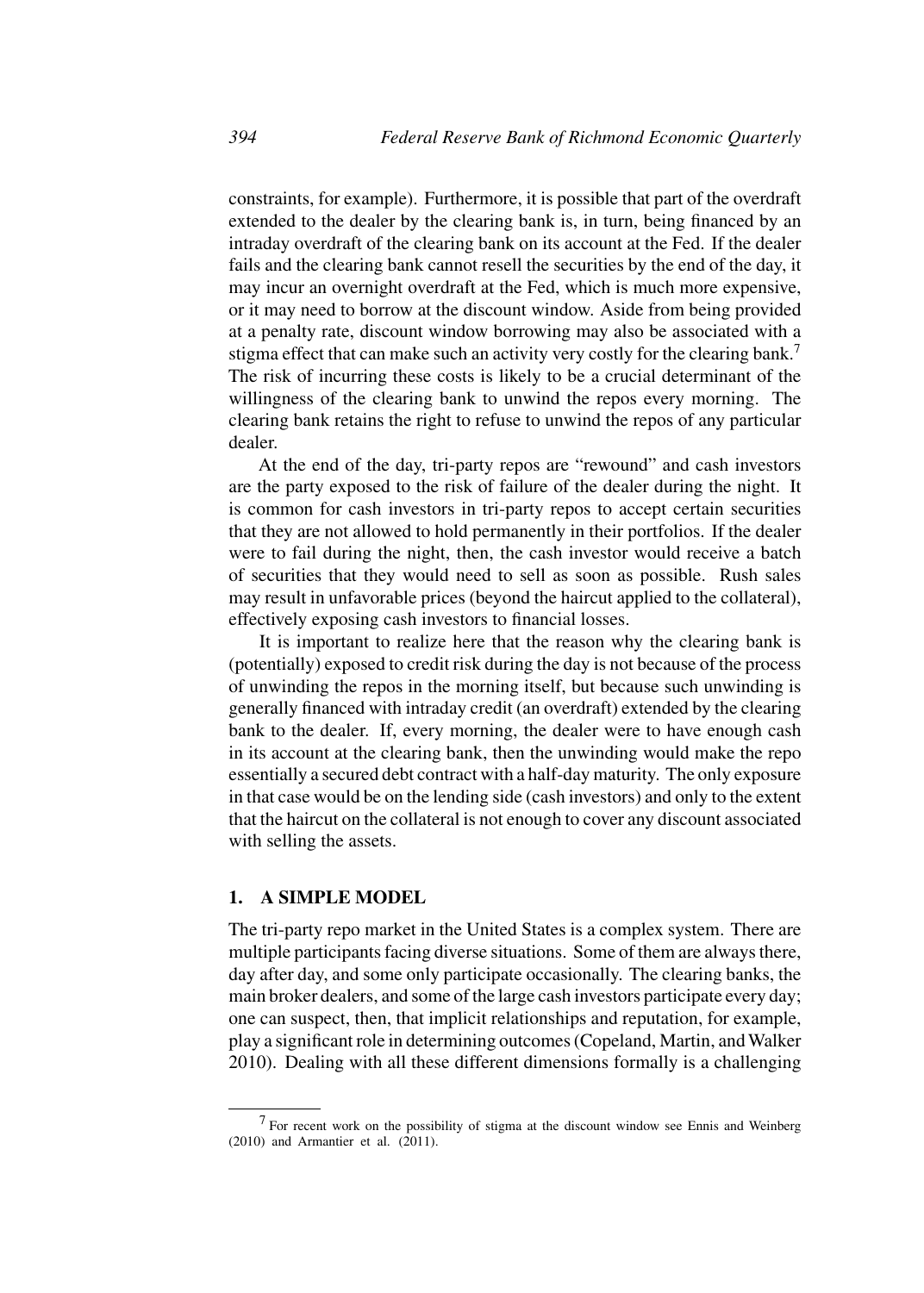task and it may not be the most illuminating approach. Instead, here, we will provide a very simple environment that captures only some of the forces at play in this market and we will use standard non-cooperative game theory to analyze the strategic component associated with such a situation.<sup>8</sup>

The model is very simple. There are two time periods,  $t = 1, 2$ , and three types of agents, a clearing bank, a securities dealer, and N cash investors. At the beginning of period 1, each cash investor has an endowment of  $c$  dollars and the dealer has the opportunity to invest 1 dollar in securities, which will pay  $1 + \rho$  at the end of period 2. We allow for  $\rho$  to be a random variable and consider the natural case in which  $\rho$  has a positive expected value. We also assume that  $Nc > 1$ .

At the beginning of period 1, cash investors deposit (some of) their cash at the clearing bank. Also at that time, the dealer can request a 1 dollar intraday overdraft at the clearing bank to buy the securities. The clearing bank may or may not agree to grant the dealer's overdraft request.

At the end of period 1, the dealer needs to close the overdraft in its account at the clearing bank. We assume that overnight overdrafts are expensive enough to give the dealer incentives to do this. In order to obtain the cash needed to fund the overdraft position, the dealer arranges tri-party repos with cash investors using the securities as collateral. The interest rate on the repos is taken parametrically and denoted by  $r<sup>9</sup>$ .

If the dealer is not able to repo the securities, then it has to sell the securities to pay back as much of the overdraft as possible. We assume that securities sold before the end of period 2 only return a portion of what was invested. In such a situation, then, the dealer gets no return and the clearing bank experiences a loss equal to  $y_B > 0$ .

If the dealer is able to repo the securities, it closes the overdraft at the bank, and the next morning the bank has to decide whether or not to unwind the repos. If the bank decides not to unwind the repos, then the dealer has no funding for the securities, it fails, and investors take possession of the collateral. We also assume that investors cannot hold the securities and need to sell them at a loss at the beginning of period 2. In such a case, again, the dealer gets no return and investors experience a loss equal to  $y_I > 0$ . The dealer stops being a customer of the bank at that point and the bank gets no payoff from the transaction.

If the bank agrees to unwind the repos instead, the dealer gets a new daylight overdraft in its bank account and investors get their cash and interest

<sup>8</sup> See Duffie (2010) for a detailed description of the various activities generally undertaken by broker dealers and the role that the repo market plays in funding those activities.

<sup>&</sup>lt;sup>9</sup> In the United States, most tri-party repos are arranged in the morning and settle in the books of the clearing bank late in the afternoon, after the close of Fedwire securities. For the formal representation of the problem, the only relevant aspect is that, each day, new repo funding is arranged only after the morning unwind.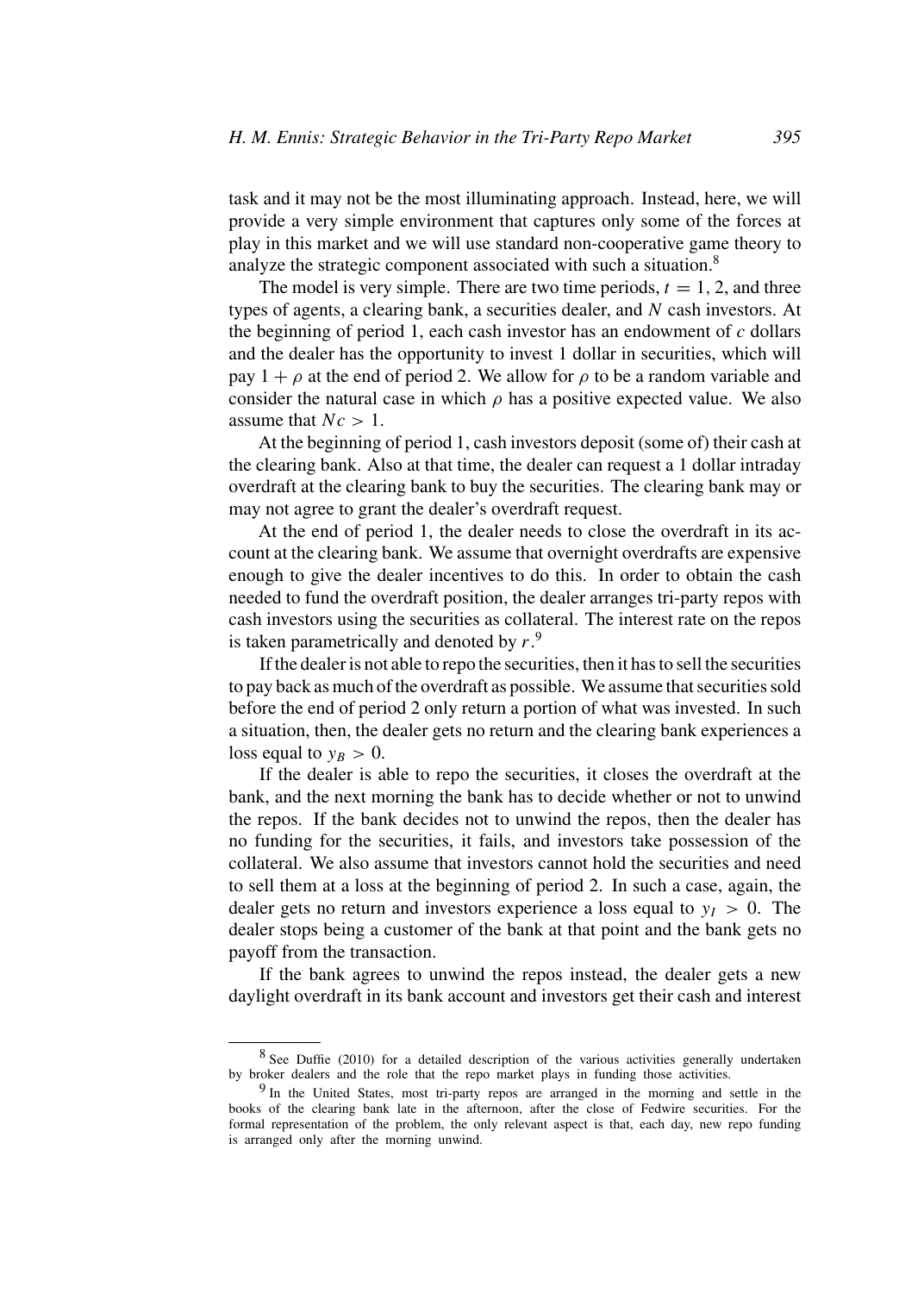back. At the end of the day, the securities pay off and the revenue is used by the dealer to close the overdraft and pay a fee  $\phi$  to the bank.

Note that the initial overdraft could be thought of as the result of the unwinding of a (set of) pre-existing repo contract(s). In that sense, we could think that our simple framework is able to handle two rounds of unwinding, to the extent that the decision to unwind, in this model, will be exclusively driven by forward-looking considerations. This interpretation of the initial overdraft will be useful when we discuss some of the results.

Since we are assuming that  $Nc > 1$ , investors' initial endowment would be enough to (fully) fund the investment opportunity of the dealer. The way this funding is channeled from investors to dealers is via the clearing bank. The clearing bank receives an initial deposit  $d \leq Nc$  from investors and then grants a daylight overdraft to the dealer. If  $d > 1$ , then, on the books of the clearing bank, the overdraft (loan) to the dealer is (fully) funded by the deposit of investors. However, if investors do not deposit all of their endowment at the bank and  $d < 1$ , then initial funding for the dealer could still be available. At the beginning of period 1, the bank obtains daylight credit from the central bank in the amount  $1-d$ . Later in the period, when (and if) the dealer secures repo funding from investors, the corresponding cash that closes the negative position of the dealer can be used by the bank to close its negative position with the central bank. In this way, the bank can avoid a more expensive overnight overdraft at the central bank.

Finally, notice that we have simplified the dealer's side of the problem by assuming that whenever funding is not forthcoming, the dealer fails. This strategy allows us to concentrate our attention on the interaction between investors and the clearing bank.<sup>10</sup> Furthermore, when the dealer fails and the securities need to be liquidated before the end of period 2, the proceeds from the sale are not enough to cover the total value of the loan—the lender suffers losses. In effect, this is a direct counterpart of postulating that insufficient haircuts are applied to the collateral. As discussed in the introduction, the evidence described in Copeland, Martin, and Walker (2010) suggests that this is a reasonable approach to take.

# **The Non-Cooperative Game**

The key strategic interaction in the model is between the clearing bank and the set of investors. To study the outcome from this interaction we can use the tools of non-cooperative game theory. In particular, we will concentrate our attention here on the implied formal game played between the bank and investors.

<sup>10</sup> See Martin, Skeie, and von Thadden (2010) for a more fleshed out formal treatment of the role of investors' decisions in determining the fate of the dealer.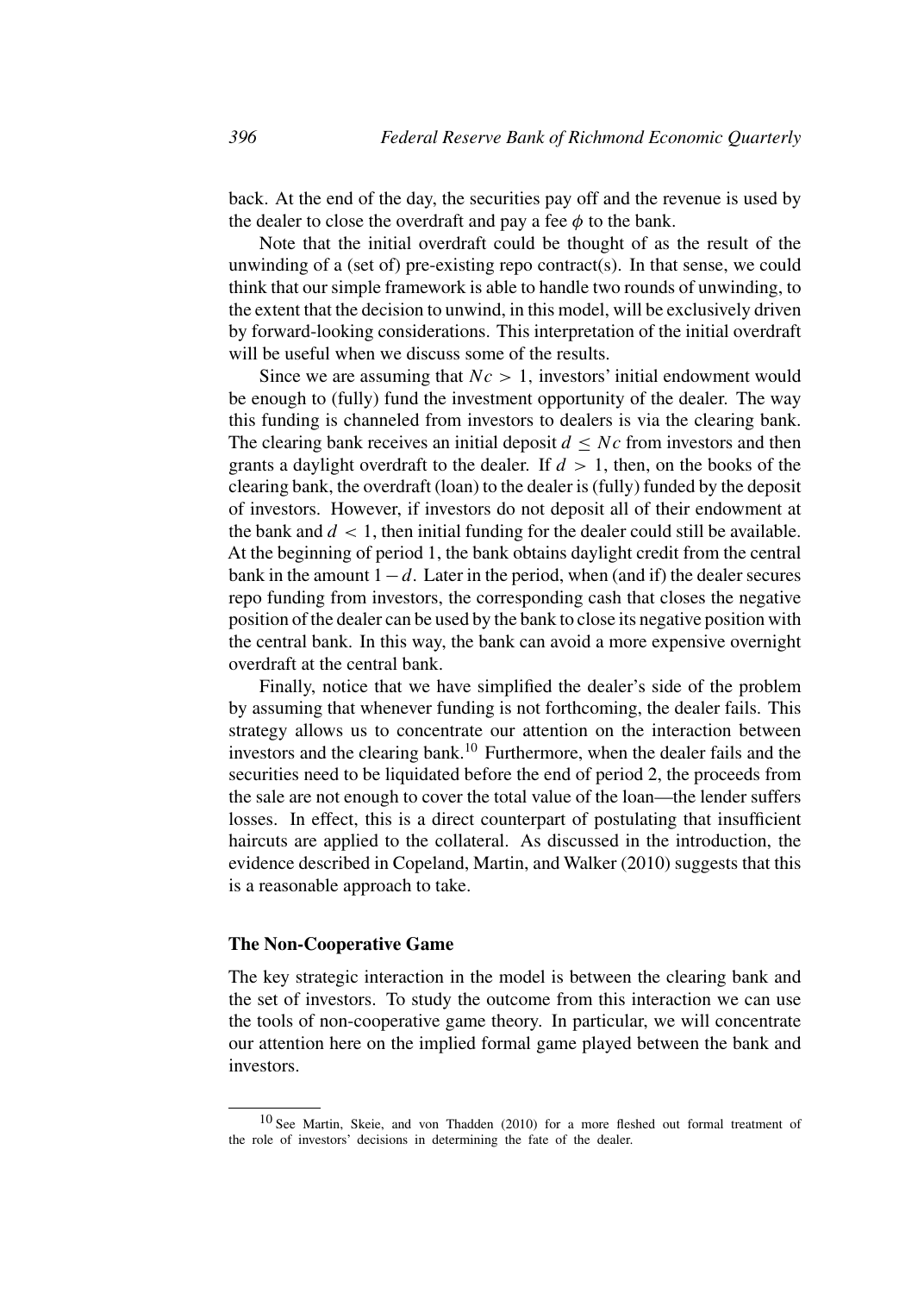

**Figure 1 The Game with No Uncertainty: Game 1**

Let us start with the case when  $N = 1$  and  $\rho = H \in \mathbb{R}_+$  (i.e.,  $\rho$  is a given number greater than zero, not a random variable). Assume that  $H > \phi + r$ . The extensive form representation of this game, which we call Game 1, appears in Figure 1. The game starts in node 1 (represented by an open circle in the figure) with the move by the clearing bank, who has to decide whether to grant the dealer a daylight overdraft (*O*) or not (*NO*). After that, if an overdraft is granted, the investor has to decide whether to enter a repo contract with the dealer  $(R)$  or not  $(NR)$ . This is the decision presented in node 2. Finally, if a repo contract is arranged, then the bank has to decide, in node 4, whether to unwind the repo  $(U)$  or not  $(NU)$  the next morning. In each of the terminal nodes (nodes 3, 5, 6, and 7) the payoffs of the players are listed in a column, with the top element representing the payoff for the clearing bank (the first player to move) and the bottom element representing the payoff of the investor. We use the variables  $x_i$  with  $i = B$ , I to represent the payoffs to the bank  $(B)$ and the investor  $(I)$  in the case where an unwinding of the repo happens on the morning of date 2. From our description of the model above, we know that  $x_B = \phi$  and  $x_I = r$ . In a less stylized setup,  $x_i$  could be equal to something more complicated, but the basic results from the strategic interaction will be the same as long as the conditions on  $x_i$  and  $y_i$  established below still hold.

We look for a subgame perfect Nash (SPN) equilibrium of this game. Since Game 1 is a finite game of perfect information, an equilibrium always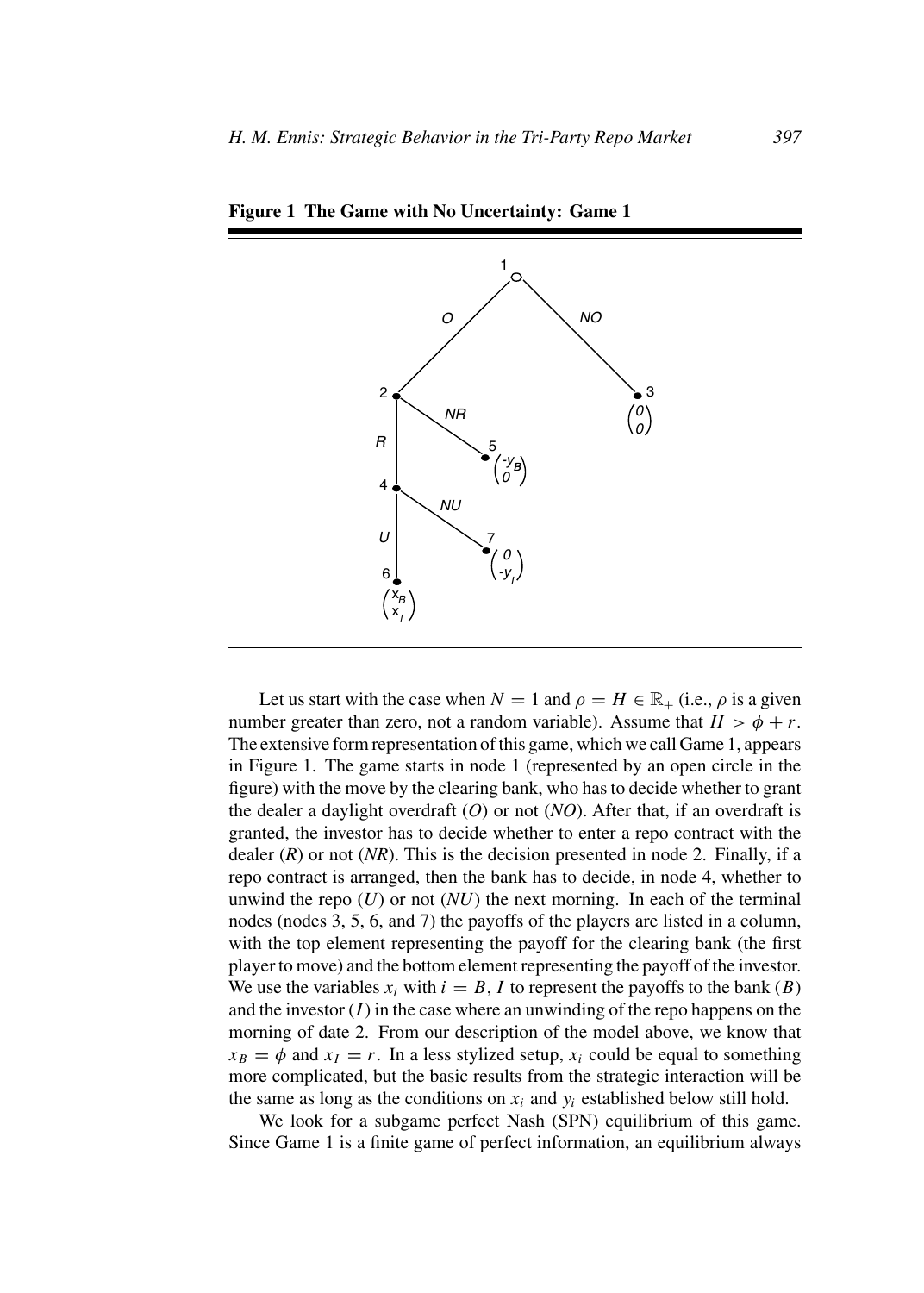

**Figure 2 Solving for the SPN Equilibrium of Game 1**

exists, and, given the payoffs, it is easy to see that the equilibrium is actually unique (see, for example, Osborne and Rubinstein [1994]).

**Proposition 1** *There is a unique SPN equilibrium of Game 1 for which the equilibrium actions are*  $(O, R, U)$ *.* 

**Proof.** As is standard with dynamic games, we proceed by solving backward. First, consider the decision of the bank in the subgame that starts at node 4, that is, after investors have agreed to repo the securities. If the bank unwinds the repos, then it gets a payoff equal to  $x_B$ , which is greater than the payoff of zero obtained from not unwinding. Then, the bank will agree to unwind the repos. We can now write an auxiliary game tree that takes this result into account. This is the tree represented in the left-hand side of Figure 2. Following the same logic, we can now solve backward in this game to find that the investor will agree to repo the securities because  $x_B > -y_B$ .

Finally, we can draw an auxiliary tree that incorporates this last result (on the right-hand side of Figure 2) and find that the bank will agree to grant an overdraft since  $x_B > 0$ . Hence, we have that the bank will always play O, then the investor will always play  $R$ , and lastly the bank will always play  $U$ , which completes the proof of the proposition.  $\blacksquare$ 

When there is no uncertainty with respect to the long-term solvency of the dealer and there is only one cash investor (or a well-coordinated group of them), the dealer always receives funding from the clearing bank (via daylight overdraft) and from the investor (via repo transactions). There is no instability associated with the tri-party repo contract in this case.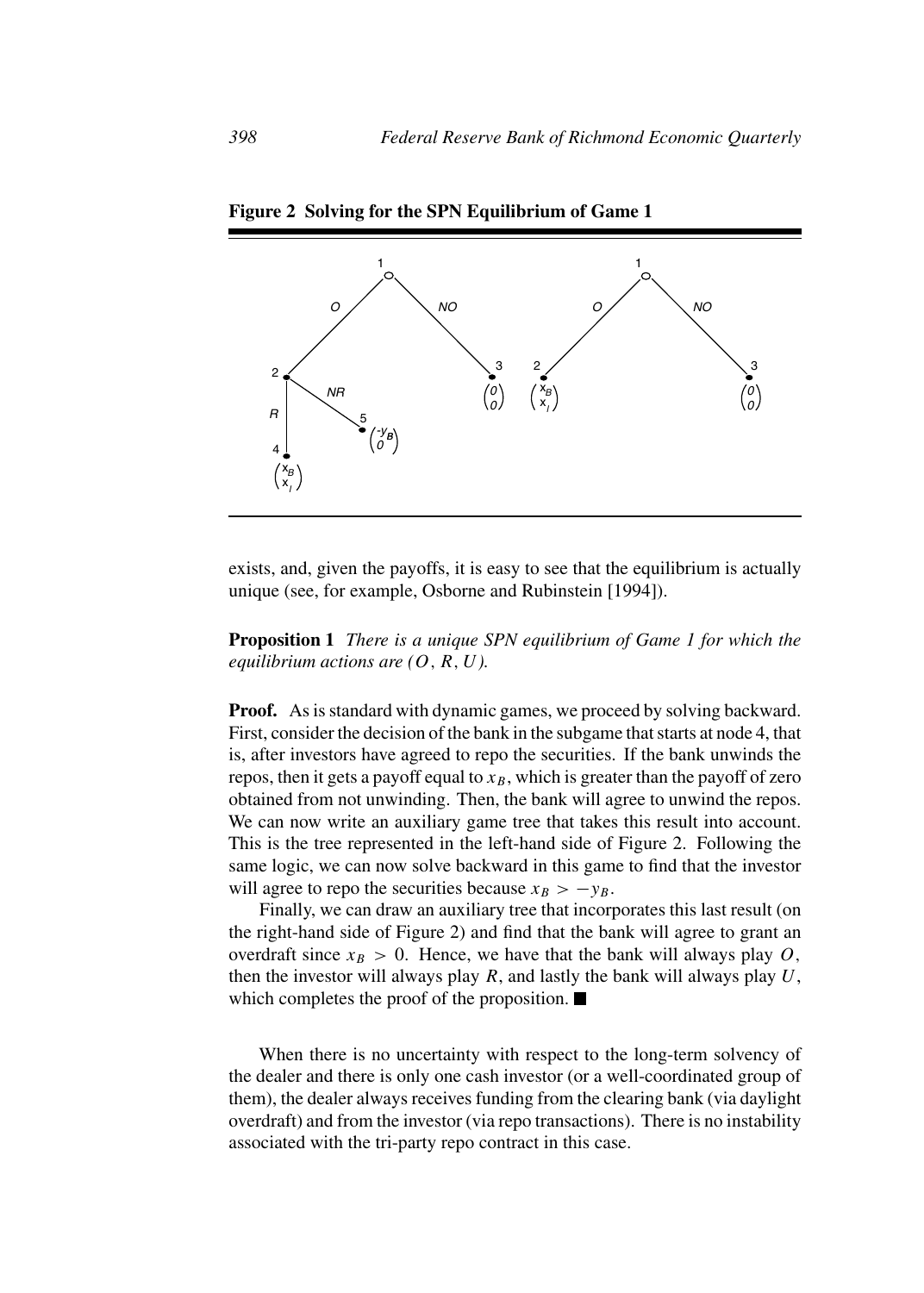## **Uncertainty over the Dealer's Solvency**

Suppose now that  $\rho$  is, in fact, a random variable that can take value  $H > 1$ with probability  $\xi$  and  $-L$  with probability  $1 - \xi$ . We associate the outcome  $\rho = -L$  with a situation where the dealer experiences a solvency problem not triggered by the actions of the participants in the tri-party repo market.<sup>11</sup> We will consider two cases: one where the game is played without the investor or the bank knowing the realization of the random variable  $\rho$ , and the other where the bank gets to know the realization of  $\rho$  before deciding whether or not to unwind the repos the morning of date 2.

#### *Uninformed clearing bank*

In this first case, both the bank and the investor, when making decisions, share the same degree of uncertainty about the expected performance of the dealer. The structure of the game is almost exactly the same as in Game 1, except that the payoff to the bank in terminal node 6 is now given by  $\xi x_B + (1 - \xi) (-f_B)$ , where  $f_B$  is the loss to the exposed bank when the dealer fails. We call this Game 2a. Note that the payoff to the repo investor in node 6 is still equal to  $x<sub>I</sub>$  since the unwinding of the repos occurs as in normal circumstances in that branch of the tree. Basically, the idea is that with some probability, the bank finds out that the dealer is insolvent after unwinding the repos and hence is left with a loss equal to  $f_B = L + r$  in our model.<sup>12</sup>

**Proposition 2** *Define*  $\overline{\xi_a} \equiv f_B/(x_B + f_B)$ *.* If  $\xi > \overline{\xi_a}$ *, then there is a unique SPN equilibrium of Game 2a for which the equilibrium actions are (*O,R,U*).*

The proof of the proposition follows the same logic as the proof of Proposition 1, so we do not repeat it here. If the probability of the dealer not experiencing a solvency problem is high enough (i.e., if  $\xi$  is high enough), then the dealer will get funding from the bank and from the cash investor. However, if the probability ξ is below the threshold value  $\overline{\xi_a}$ , then the unique SPN equilibrium has the bank playing *NO* in node 1 and the dealer does not obtain funding in such a situation.<sup>13</sup> We could summarize this result as saying that those dealers who are perceived as "fragile" will not get funded.

<sup>11</sup> See Duffie (2010) for a thorough description of the various factors that can contribute to the failure of a dealer bank.

 $12$  The bank, at the time of unwinding the repos, grants an overdraft to the dealer of size  $1 + r$ . After the dealer fails, the securities pay  $1 - L$  and the bank gets the proceeds. Hence, the net loss for the bank is equal to  $L + r$ .

<sup>&</sup>lt;sup>13</sup> Recall that in game theory, an equilibrium is a property of a profile of strategies. A strategy is a complete contingent plan of play for all possible circumstances in the game, not just the ones that occur in equilibrium. For example, when  $\xi < \overline{\xi_a}$ , the equilibrium strategy of the bank is {*NO*, *NU* if the investor plays R} and the equilibrium strategy of the investor is {*NR* if the bank plays  $O$ . In this article, we sometimes loosely describe equilibrium play by the actions taken in equilibrium, just to keep the presentation simple.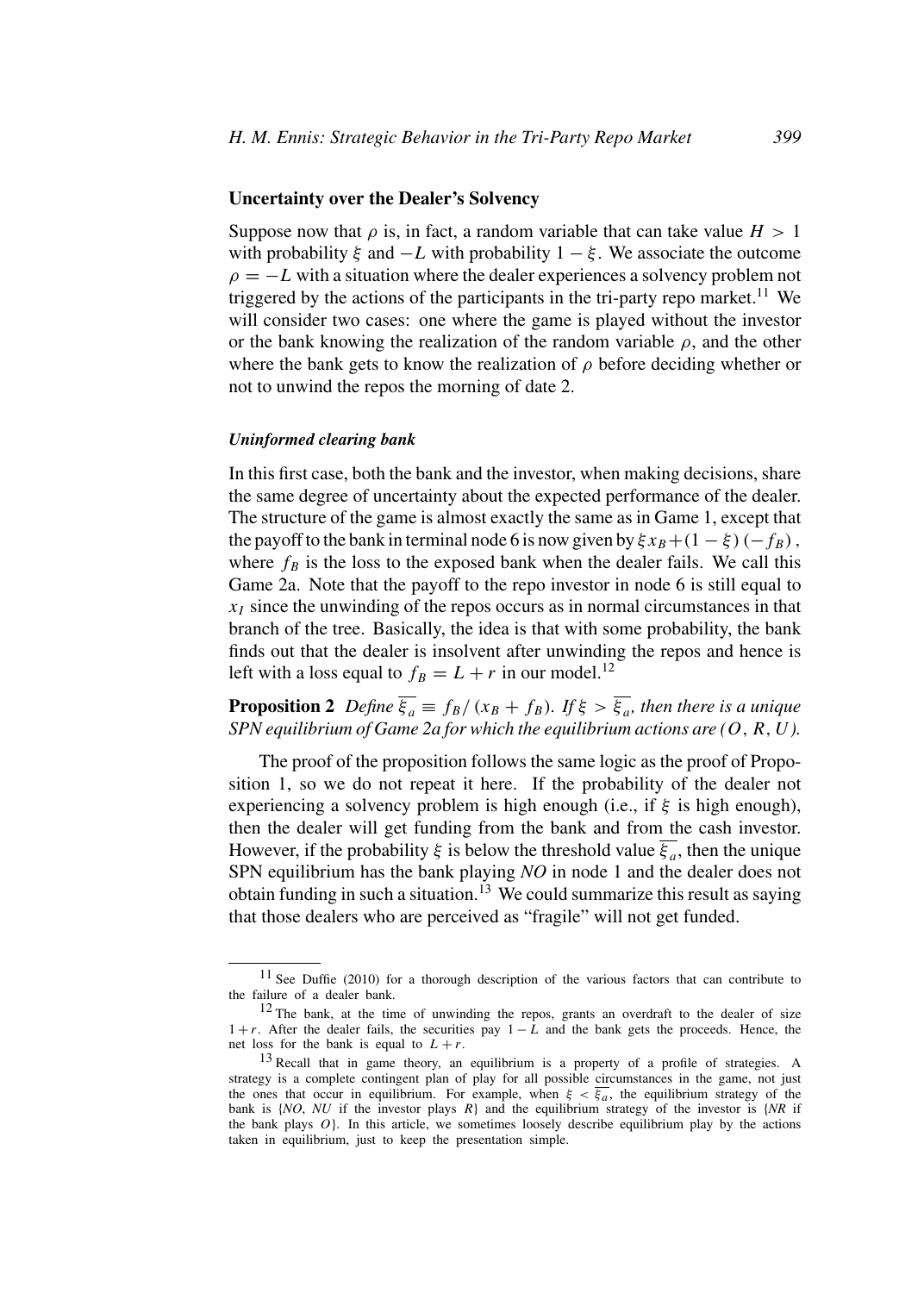It is interesting to note that the bank plays *NO* when  $\xi < \overline{\xi_a}$  because it anticipates that the investor will not be willing to enter into a repo agreement at the end of the day to finance the dealer. The investor, in turn, does not agree to participate in the repo because it anticipates that the bank will not be willing to unwind the repos the next morning if the repos were outstanding.<sup>14</sup> This anticipation game makes the tri-party repo market very sensitive to changes in perceptions, not just about actual weaknesses of the dealer being funded, but also about the perceptions of other players about those weaknesses.

If we interpret the initial overdraft as (possibly) the result of an unwinding of previously arranged repos, then the model says that if the clearing bank places a high probability on the eventual failure of the dealer *the next day*, the refusal to unwind will take place immediately. This result suggests that the situation can potentially unravel long before the actual failure of the dealer is expected to occur, even if such failure is only regarded as a possibility (and not a certainty).

A crucial issue left unexplored here is how the perception of the probability of failure gets determined and how it changes over time. What the theory here makes clear is that, once such probability has crossed a certain threshold, the whole tri-party repo arrangement is bound to immediately collapse.

#### *Informed clearing bank*

The second case we would like to consider in this section is the case when the bank gets to know the realization of  $\rho$  before deciding whether or not to unwind the repos on the morning of date 2. We refer to this game as Game 2b. The extensive form representation of this game is provided in Figure 3 where nature moves at node 4. We denote by *NF* the situation when the realized state of nature is such that  $\rho = H$ , and by F the situation when  $\rho = -L$ .<sup>15</sup> The other new piece of notation in Figure 3 is the payoff  $f_l$ , which is the loss experienced by the repo investor when the repo is not unwound by the bank and  $\rho = -L$ . In principle,  $f_I$  could be different than  $y_I$  because the liquidation value of the securities may depend on the state of nature.

**Proposition 3** *Define*  $\overline{\xi_b} \equiv f_l/(x_l + f_l)$ *. If*  $\xi > \overline{\xi_b}$ *, then there is a unique SPN equilibrium of Game 2b for which the equilibrium actions are (*O,R,U *if*  $\rho = R$ *, NU if*  $\rho = -L$ *).* 

**Proof.** First note that in the proper subgame that starts at node 6, the bank should agree to unwind the repos, and in the one that starts in node 7, the

<sup>14</sup> Copeland, Martin, and Walker (2010) call this strategic interaction "the hand-off of risk between investors and clearing banks."

<sup>15</sup> Osborne and Rubinstein (1994, 101) call games with this structure *extensive games with perfect information and chance moves*.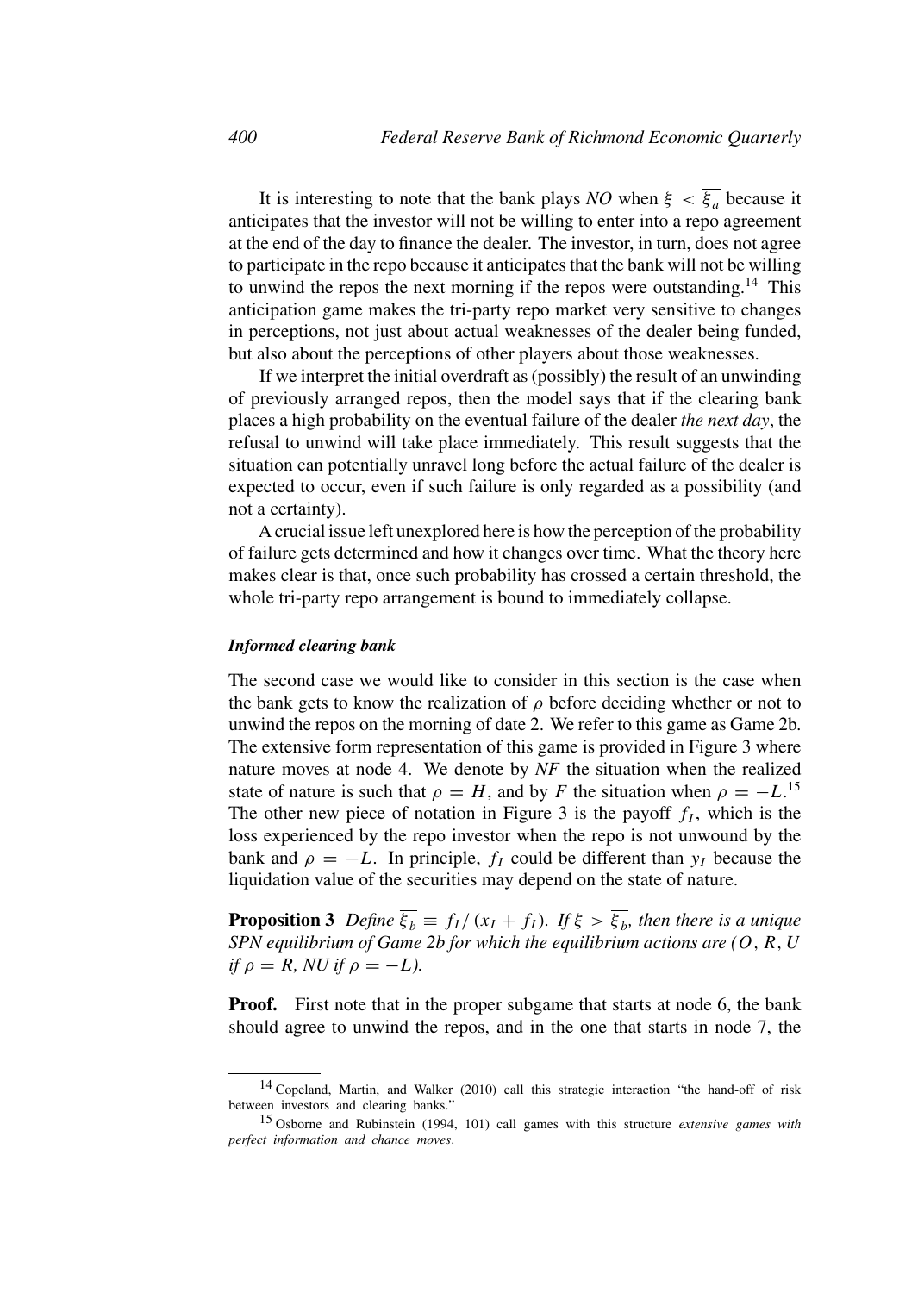

**Figure 3 The Game with Uncertainty: Game 2b**

bank should not unwind the repos. Now, using backward induction, we can construct the reduced game where nodes 6 and 7 are terminal nodes and the payoffs are the ones associated with nodes 8 and 11 in the full game. Given that nature moves according to the probability  $\xi$ , we have that the payoff for the investor from playing R is equal to  $\xi x_I + (1 - \xi)(-f_I)$ . Also, the payoff for the bank after playing  $O$  and given that the investor is playing  $R$ is  $\xi x_B$ . Now, again, using backward induction, we can construct a reduced game with node 4 as a terminal node and the associated payoffs being  ${\xi x_B}$ ,  $\xi x_I + (1 - \xi) (-f_I)$ . Clearly, if  $\xi > \xi_b$ , the investor wants to play R and, given this, the bank wants to play O (since  $\xi x_B > 0$ ).

If  $\xi < \overline{\xi_b}$ , the investor will want to play *NR* when node 2 is reached and, anticipating this, the bank will want to play *NO*. Thus, if  $\xi < \overline{\xi_b}$ , the dealer will not obtain the initial overdraft funding from the bank and no repo will be ultimately arranged.

The logic behind these results is clear. The cash investor anticipates that the bank will be able to infer somehow, before the unwinding of the repos, the future performance of the dealer. If the investor believes that it is very likely that the bank will find out that the dealer is bound to fail (and hence that the bank will not unwind the repos), then the investor will not be willing to agree to the repo transaction. In turn, anticipating this, the bank will not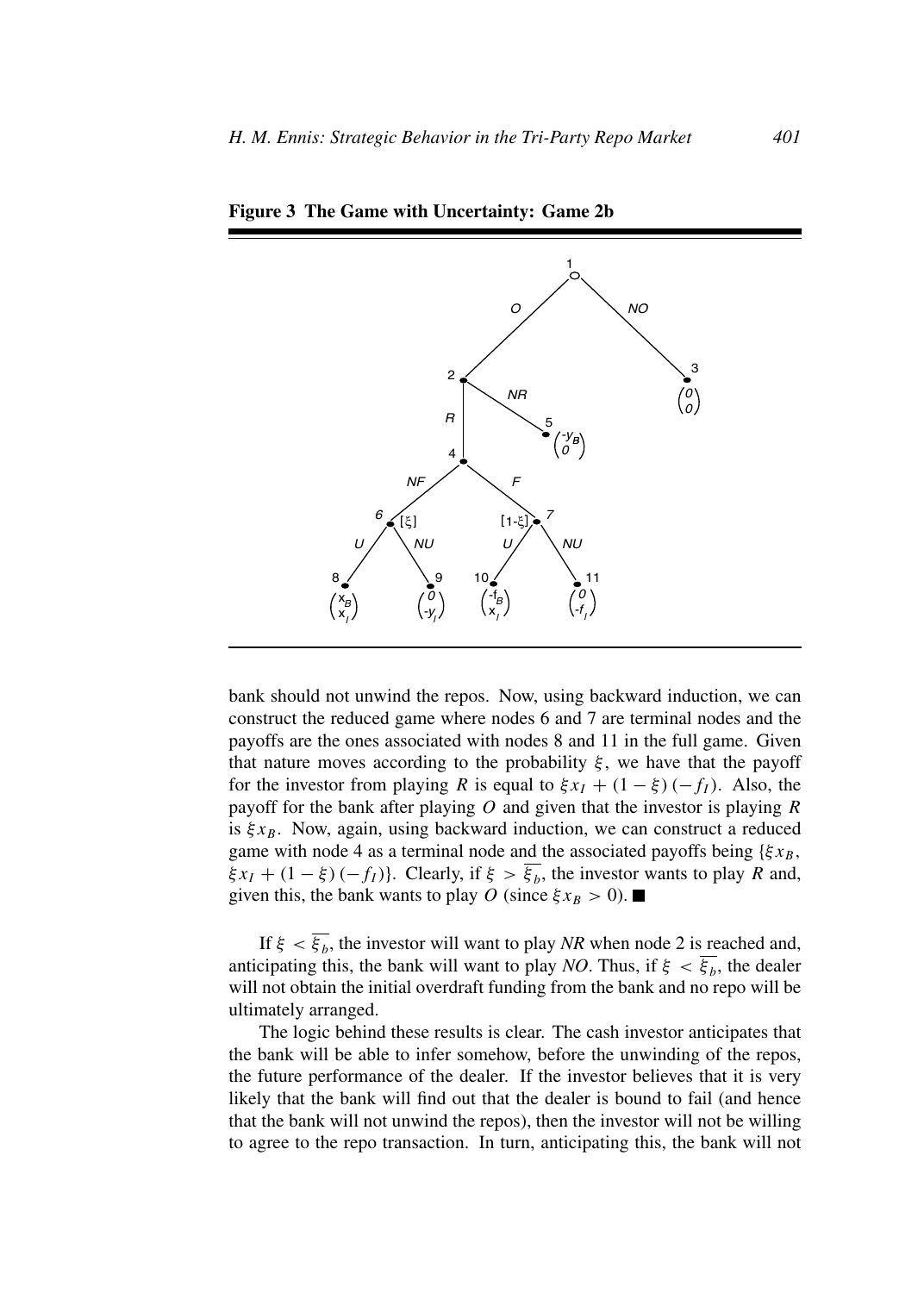grant an initial overdraft to the dealer and the whole tri-party repo arrangement collapses.

Here, again, we can loosely interpret the initial overdraft as the result of unwinding previously arranged tri-party repos. In this informal interpretation, the crucial element for such a story to work is that there must have been a change in perceptions about the situation of the dealer after repo contracts were arranged prior to the beginning of Game 2b. In particular, right at the beginning of Game 2b, it must be the case that all the participants in the triparty repo arrangement realized that the dealer actually has a probability of success (the next day) smaller than the threshold  $\overline{\xi_h}$  and that the bank will be able to find out whether or not the dealer will fail before the unwinding takes place the following day. If this is the case, then the tri-party repo arrangement *immediately* collapses, not at the time when the failure of the dealer is expected to occur but when the perceptions about that failure actually change (which could very well be much sooner, as the game illustrates).

#### *Discussion*

It is interesting to compare the results in Propositions 2 and 3. Note that the thresholds are increasing in the size of the loss if the dealer fails, and they are decreasing in the size of the gain if funding is granted and the dealer does not fail. This is true for both thresholds, although in Proposition 2 the relevant payoffs are those of the bank and in Proposition 3, those of the cash investor. The reason for this difference is the fact that in Game 2a the bank is playing the role of creditor at the time when the dealer fails, while in the case of Game 2b the bank finds out whether or not the dealer will fail before unwinding the repos, and if the dealer is actually expected to fail, then investors will be the party exposed to losses.

This difference in the threshold values has implications for the relationship between fragility and information flows in the tri-party repo market. We can interpret a situation with a lower threshold value as a situation where the tri-party repo arrangement is more likely to survive shifts in participants' perceptions. The idea is that the creditor will accept to stay in the transaction even after larger increases in the perceived probability of failure  $1 - \xi$  when the threshold value is lower. Then, if we think that cash investors have less to gain from the repo contract and more to lose relative to the bank—so that the threshold  $\overline{\xi_b} > \overline{\xi_a}$ —a situation where everybody anticipates that the bank will be able to obtain information about the solvency conditions of the dealer before the morning unwind (as in Proposition 3) would result in a more fragile tri-party repo market. In such a situation, it is worth noticing, increasing the haircuts applied to the collateral will tend to reduce the loss  $f_I$ , reduce the threshold value  $\overline{\xi_b}$ , and, in this way, improve the stability of the repo market.

In the simple formal game we have studied in this section, the initial perceptions about the probability  $\xi$  are shared by all participants and are correct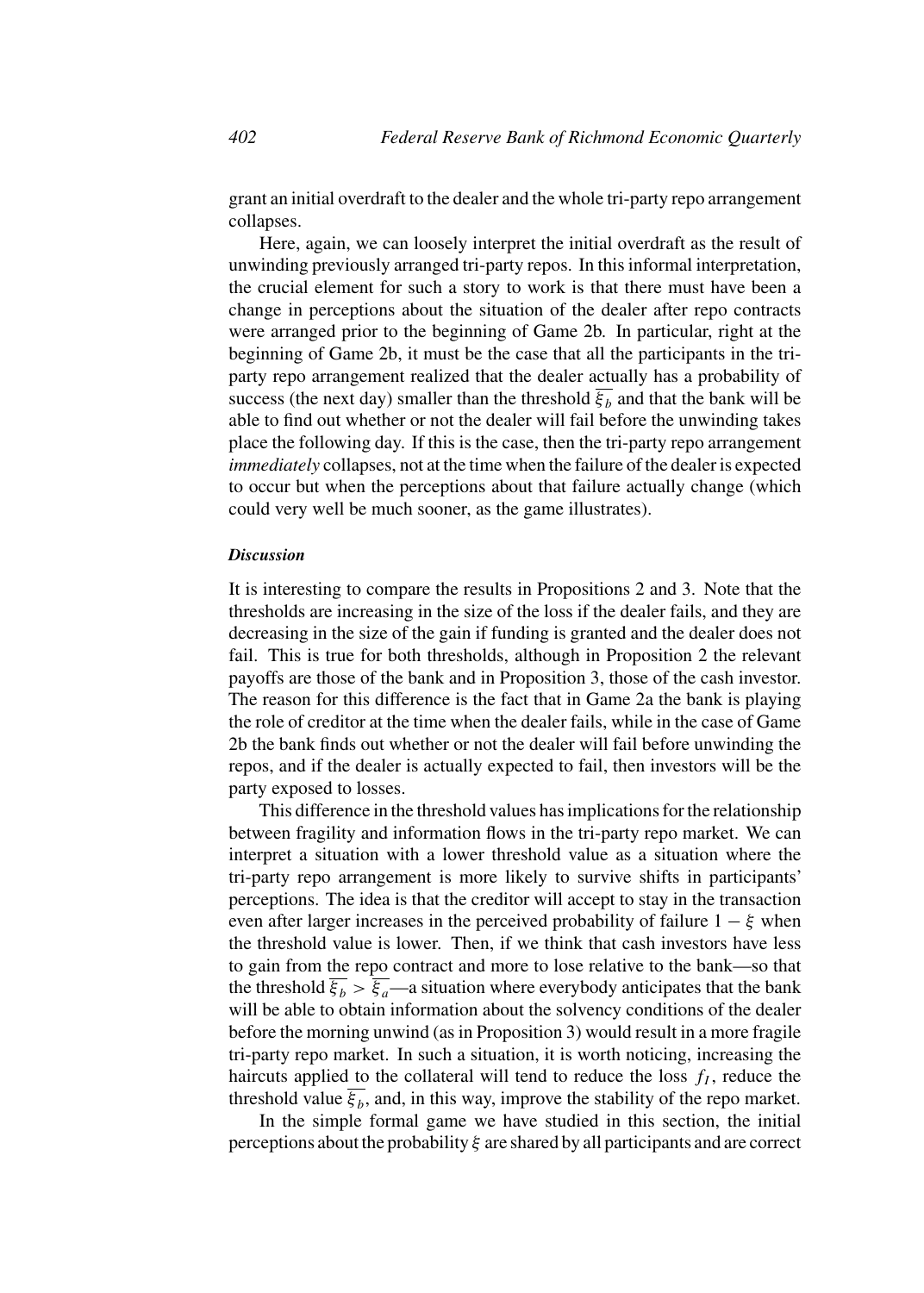in the sense of being equal to the actual objective probability associated with the random variable  $\rho$ . This stark information structure hides the fact that the crucial driver of behavior in this strategic situation is the perception that the bank has about the perception of investors about the probability of failure of the dealer. Notice that, in fact, the bank would be willing to grant the initial overdraft to the dealer regardless of the bank's perception of the probability  $\xi$ , as long as the bank expects that investors will be willing to repo the securities later in the day. Whether or not investors will be willing to repo the securities depends only on the perception that those investors (and not the bank) have about  $\xi$ . So, if the bank thinks that investors are optimistic about the dealer, then, even if the bank is not, the bank will be willing to grant the initial overdraft. This is the case because the bank will get to know whether or not the dealer will fail before unwinding the repos in the morning of the second date and, hence, can effectively get out of the deal without experiencing any losses.

We have considered here the case of only one cash investor with no interim information. However, it would be more realistic to have many investors, each getting some partial information about the solvency condition of the dealer. Because the clearing bank observes the actions of investors in the tri-party repo market, it has a vantage point to aggregate all the dispersed information available to investors and hence, to some degree, anticipate the potential failure of the particular dealer. In other words, after the round of repos during the day, the bank is likely to become better informed about the situation of the dealer. The structure of Game 2b attempts to capture the gist of this situation by having the bank become *perfectly* informed before deciding whether or not to undertake the morning unwind.

Having more than one investor makes the game more complicated and can produce other interesting insights. In particular, the issue of coordination among multiple investors is key to understanding the sources of possible fragility in the tri-party repo market. We discuss some of those issues in the following sections. The analysis in this section applies to a situation where investors can (somehow) perfectly coordinate their actions and play R whenever such a move benefits all of them.

Before we move on to discuss potential coordination issues, it is worth mentioning an interesting implication coming out of the structure of Game 2b. In situations such as the one captured by the timing in that game, any measure aimed at reducing the potential losses of a clearing bank will not change the resiliency of the tri-party repo market. If the clearing bank (by obtaining independent information or by inferring information from the behavior of investors) can (fully) anticipate the failure of any particular dealer before the morning unwind, then the bank is effectively not exposed to actual losses (i.e., the value of  $f_B$  is irrelevant for equilibrium, as long as it is positive).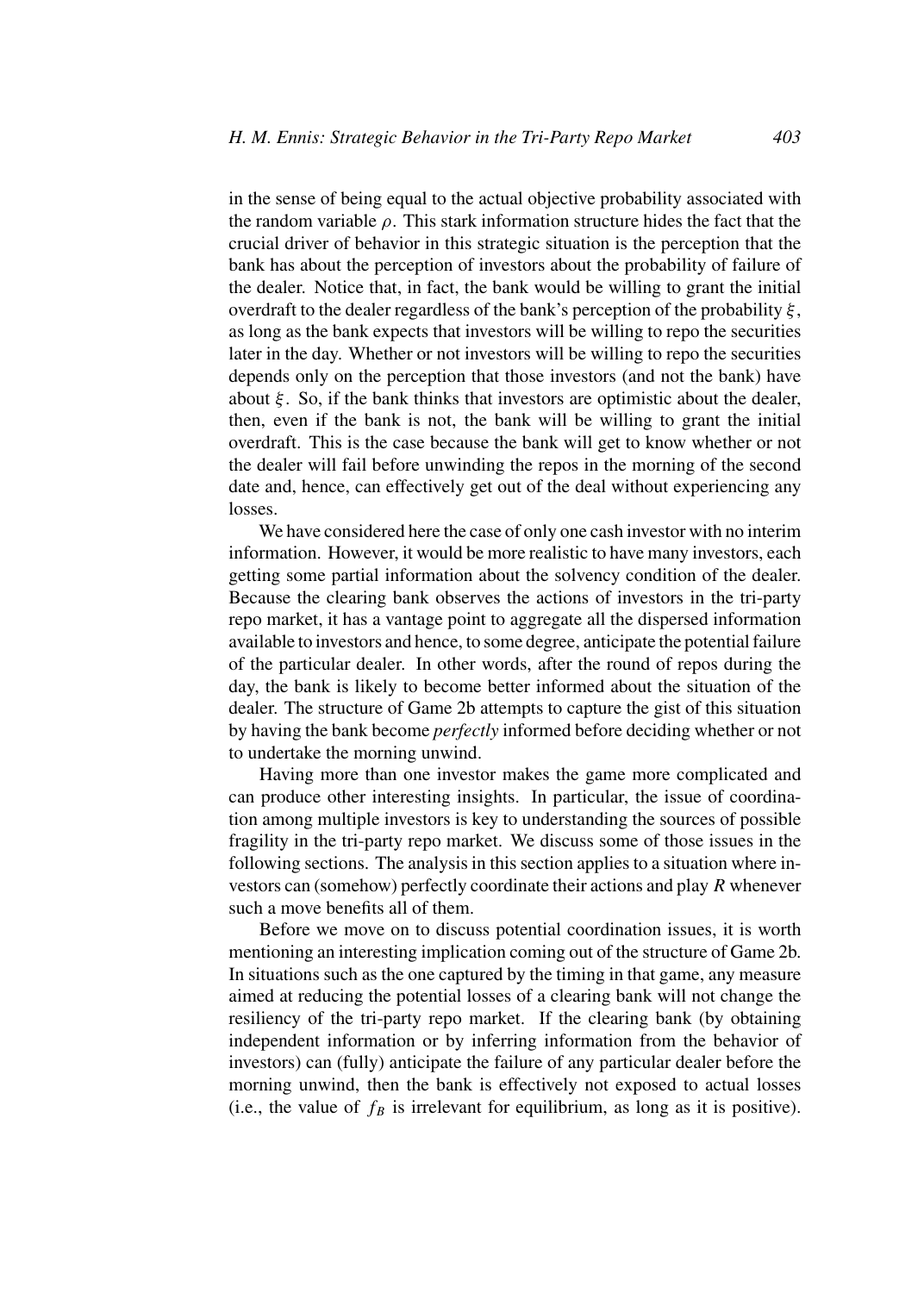

**Figure 4 Coordination in the Repo Market: Game 3**

Hence, any attempt at reducing a clearing bank's potential losses will not have a material effect on the behavior of the market.

# **Coordination in the Repo Market**

Suppose that there are  $N = 2$  cash investors and that, at the beginning of date 2, these investors play a simultaneous move game to decide whether or not to agree to enter repo contracts with the dealer. Also assume that if only one of the two investors agrees to a repo, then the dealer stops operations and the investor that entered the repo agreement experiences a loss equal to  $z<sub>I</sub>$ . The extensive form representation of this game, which we call Game 3, is given in Figure 4.<sup>16</sup>

The encircled decision nodes 4 and 5 constitute a single information set for the investor moving in those nodes. This is the result of the fact that investors play simultaneously and, hence, each investor does not know if the other investor has played R or *NR* at the time that he has to decide what to play (that is, the investor does not know if he is in node 4 or in node 5, respectively). As before, we look for a SPN equilibrium of Game 3.

<sup>16</sup> Osborne and Rubinstein (1994, 102) call games with this structure *extensive games with perfect information and simultaneous moves*.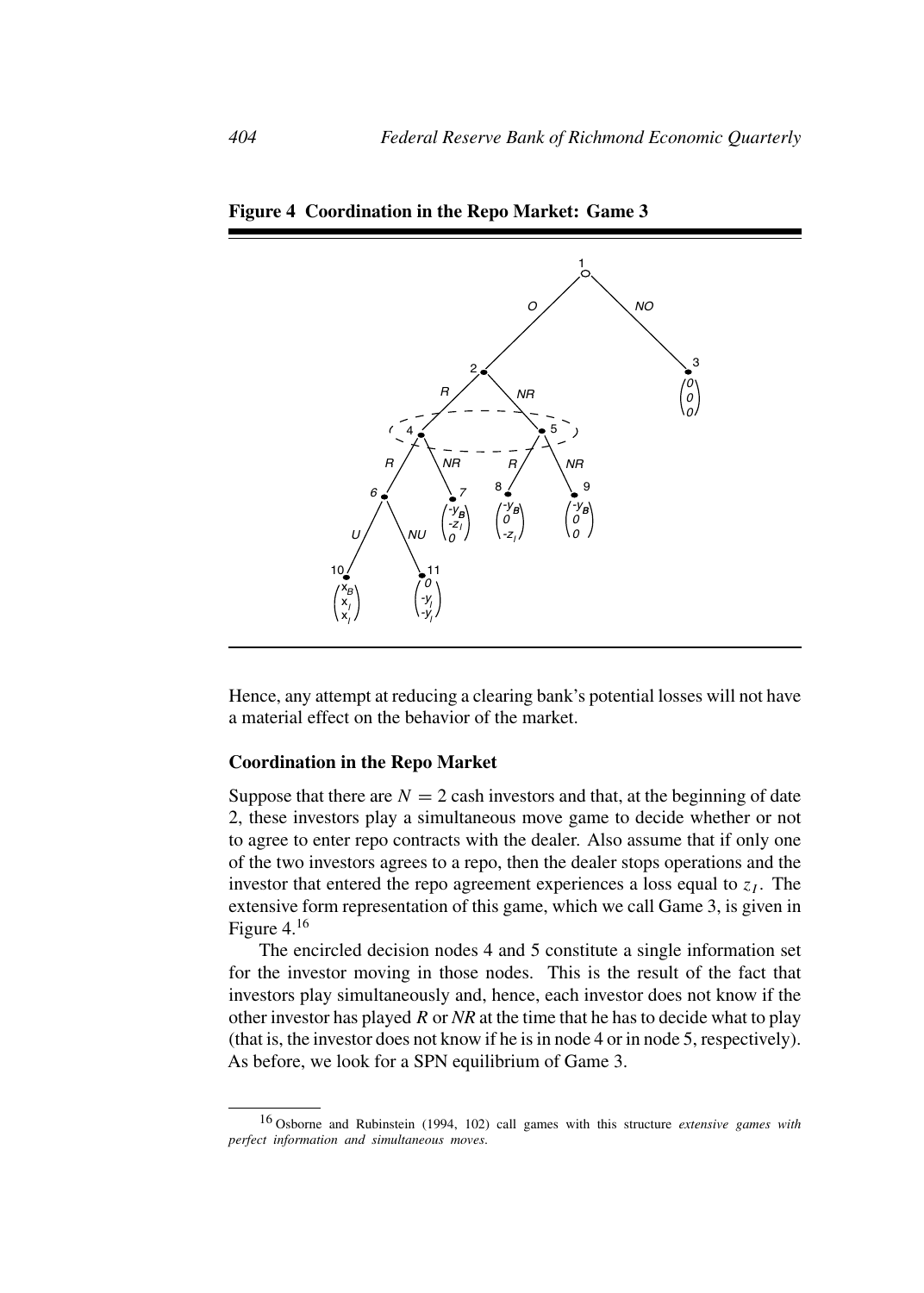|                 | Investor 2                 |           |  |
|-----------------|----------------------------|-----------|--|
|                 | R                          | ΝR        |  |
| R<br>Investor 1 | $\left(x_{i},x_{i}\right)$ | $(-z1,0)$ |  |
| NR              | $(0,-z_{1})$               | (0,0)     |  |

**Figure 5 Normal Form Representation of the Coordination Game in the Repo Market**

**Proposition 4** *There are two pure-strategy SPN equilibria of Game 3; in one the dealer gets funded and in the other it does not.*

**Proof.** Note that the branch of the game tree that starts at node 6 is indeed a proper subgame of this game. Clearly, if play reaches node 6, then the bank should agree to unwind the repos (i.e., play  $U$ ) at that point. Using backward induction, we can substitute the payoff from node 10 at node 6 and consider the reduced game that results after this first iteration. In this reduced game (and in the complete game), there is one proper subgame that starts at node 2. In fact, this subgame has the structure of a coordination game between investors and has two pure-strategy Nash equilibria: (R,R) and (*NR*,*NR*) (Figure 5 depicts the normal-form representation of this coordination game).

As a result of this multiplicity, the full game actually has two pure-strategy SPN equilibria, one where investors play  $(R, R)$  if the proper subgame starting at node 2 is reached, and another where investors play (*NR*,*NR*) if this subgame is reached. In the first case, when both investors agree to enter repo transactions, the bank will be willing to grant an overdraft (i.e., play  $O$ ) in node 1. The equilibrium actions will then be  $(O, {R, R}, U)$  and the equilibrium payoffs will be  $(x_B, x_I, x_I)$ .

In the other case, when investors play (*NR*,*NR*), we have that the bank will not agree to initially grant the overdraft and the equilibrium payoffs are equal to zero for all players since the dealer does not get funded from the outset.

The equilibrium in which the bank does not agree to grant the dealer an overdraft in node 1 captures in a stylized way a source of potential fragility in the tri-party repo market. If the clearing bank expects that, because of what amounts to a coordination failure, cash investors in the afternoon will not be willing to fund the securities dealer via repo transactions, then the bank will not be willing to grant an overdraft to the dealer in the morning. Recall that, for all practical purposes, the overdraft could originate on an initial request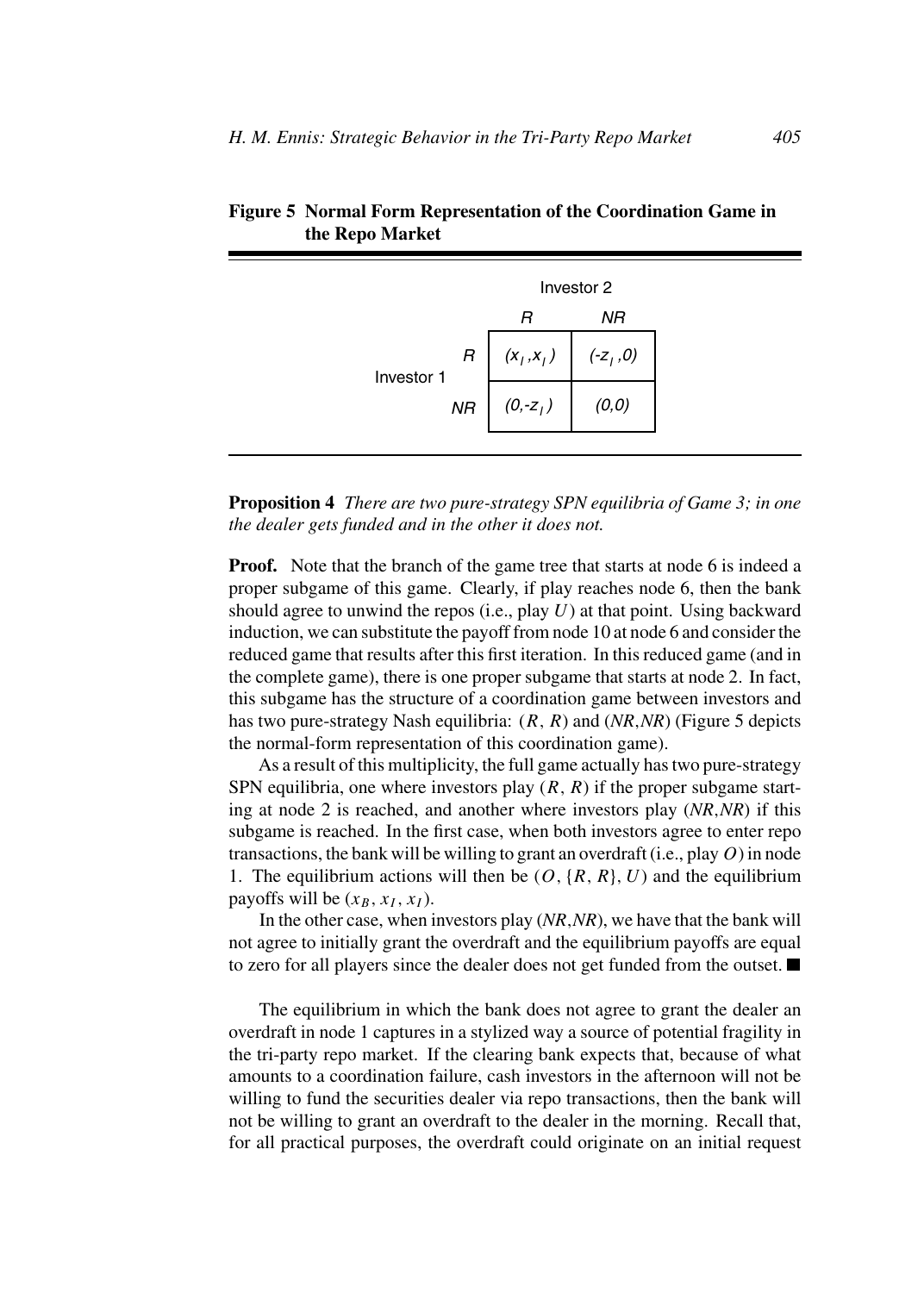for funding by a dealer or as the result of the unwinding of outstanding repo transactions. In this sense, then, the model underscores the fragility associated with the daily unwinding of repo transactions that are financed with daylight overdrafts on the accounts that securities dealers have at their clearing banks.

Note here that all agents in the model prefer that the equilibrium in which the dealer gets funded be played at all times. However, because of the possibility of a coordination failure among investors, it is consistent with rational play and equilibrium that the dealer not be funded. Martin, Skeie, and von Thadden (2010) call such a situation a repo run. One way to deal with this problem would be to have the central bank provide backstop liquidity in the repo market, as the Federal Reserve did with the PDCF. In such a situation, investors would get payoff  $x_I$  from choosing R, independent of what the other investor is choosing. This change in the structure of payoffs makes  $(R, R)$  the unique equilibrium of the game, and the dealer always gets funded. The key to this result is that the policy intervention changes the game among investors so that it is no longer a coordination game.<sup>17</sup> Interestingly, in the model, the PDCF would not be tapped by investors in equilibrium, even though it is essential for ruling out the possibility of coordination failures and, in this way, stabilizing the market.

Martin, Skeie, and von Thadden (2010) (see, also, Copeland, Martin, and Walker [2010]) consider the game played by investors in the case when there is no "morning unwind." In the context of their model, they show that the investors' game is no longer a coordination game and, hence, runs can no longer happen. Their model is different, yet related to the model presented here. In particular, they consider the case where there are old and new investors playing the game. Then, the result relies on the assumption that, without the unwind, the dealer gets to observe whether or not it will fail before making any payments to existing (old) investors. This removes the incentives of existing investors to run, even if no new investor is willing to fund the dealer. But, when existing investors do not run, the dealer can withstand a run by new investors, which removes the incentives for new investors to run.

One way to obtain a similar result in our setup is by assuming that, barring daylight credit from the clearing bank, the dealer needs to arrange repo funding before making any investments. Also, let us assume that the dealer goes ahead with the investment only if it is able to convince both investors to fund the operation. In this situation, the payoff to an investor that agrees to enter a repo

<sup>&</sup>lt;sup>17</sup> This role of the PDCF is highlighted by Adrian, Burke, and McAndrews (2009) when they say: "The PDCF has the potential to benefit trading in the repo market beyond the direct injection of funding. The very existence of the facility is a source of reassurance to the primary dealers and their customers." Dudley (2009) also says that "the PDCF essentially placed the Fed in the role of the tri-party repo investor of last resort thereby significantly reducing the risk to the clearing banks that they might be stuck with the collateral. As a consequence, the PDCF reassured end investors that they could safely keep investing. This, in turn, significantly reduced the risk that a dealer would not be able to obtain short-term funding through the tri-party repo system."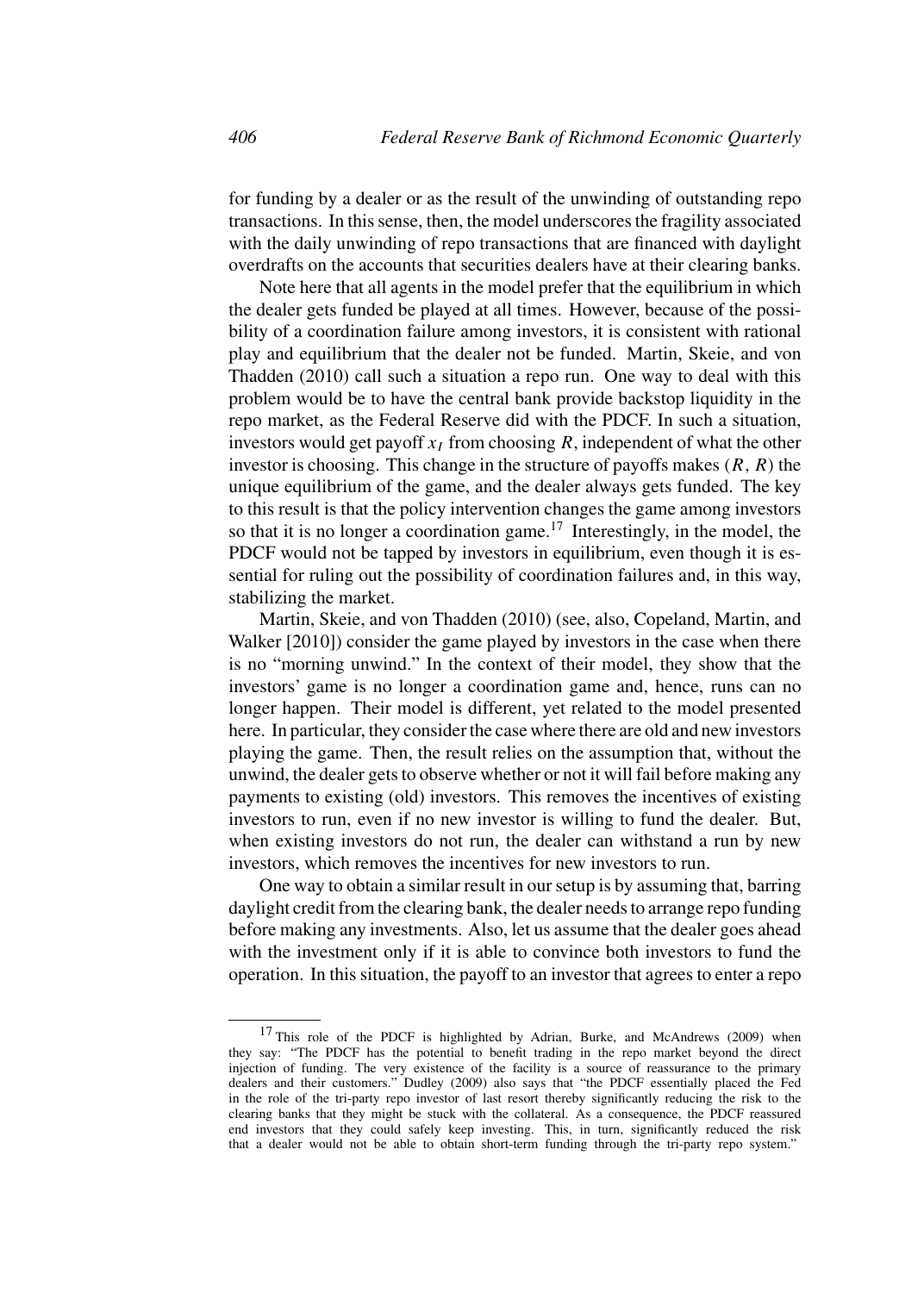contract, when the other investor does not, is the same as the payoff from not entering a repo contract; i.e., it is equal to zero. Assuming, as Martin, Skeie, and von Thadden (2010) do, that in case of indifference an investor agrees to repo, we have that the "unique" equilibrium in the investors' game is to play  $(R, R)$ , and the dealer always gets funded.

### **Correlated Equilibrium**

In the SPN equilibria of Proposition 4, the clearing bank in the morning has no doubts about the events that will take place during the afternoon when the cash investors have to decide whether or not to fund the securities dealer: Either the bank anticipates that funding from cash investors will be broadly available or it anticipates that no investor will be accepting repo requests. In principle, however, the bank may not be sure about the availability of funding in the afternoon. A simple representation of this uncertainty can be accomplished by using the alternative equilibrium concept of *correlated equilibrium*. 18

In particular, suppose that at the time when investors have to decide whether or not to fund the dealer in the afternoon of the first date, they observe a public signal that can take two possible values:  $\alpha$  with probability  $\pi$ , and β with probability  $1 - π$ . Suppose also that, when investors observe  $\alpha$ , they play the equilibrium with actions  $(R, R)$ , and when they observe  $\beta$ , they play the equilibrium with actions (*NR*,*NR*). The bank, instead, does not observe the public signal at the time when it has to decide whether or not to allow the dealer to incur an overdraft on its account at the bank.

**Proposition 5** *Define*  $\overline{\pi} \equiv y_B/(x_B + y_B)$ *. If*  $\pi \geq \overline{\pi}$ *, then there is a correlated equilibrium in which the bank plays O in node 1 of Game 3. If*  $\pi < \overline{\pi}$ , *then there is a correlated equilibrium in which the bank plays NO in node 1.*

The proof of the proposition is very similar to the other proofs and is not included here. We can interpret  $\pi$  as the clearing bank's perception of the likelihood that the dealer will obtain funding in the afternoon. If the probability is high enough, above the threshold  $\bar{\pi}$ , then the bank will agree to grant an overdraft. Note that, after the bank allows for the overdraft, with probability  $1 - \pi$ , investors do not agree to fund the dealer in the afternoon and the clearing bank is stuck with the securities that served as collateral for the overdraft. In such case, the bank suffers a loss given by  $y_B$ . Note that, as the loss increases, the threshold value  $\bar{\pi}$  increases and gets closer to unity.

<sup>18</sup> There is also a mixed-strategy SPN equilibrium of Game 3 in which investors randomize over actions R and NR, playing R with probability  $z_I/(x_I + z_I)$ . In such an equilibrium, the bank also faces uncertainty about the ability of the dealer to get funding at the end of period 1. However, we find the interpretation of this equilibrium less appealing and, for this reason, we do not discuss it here.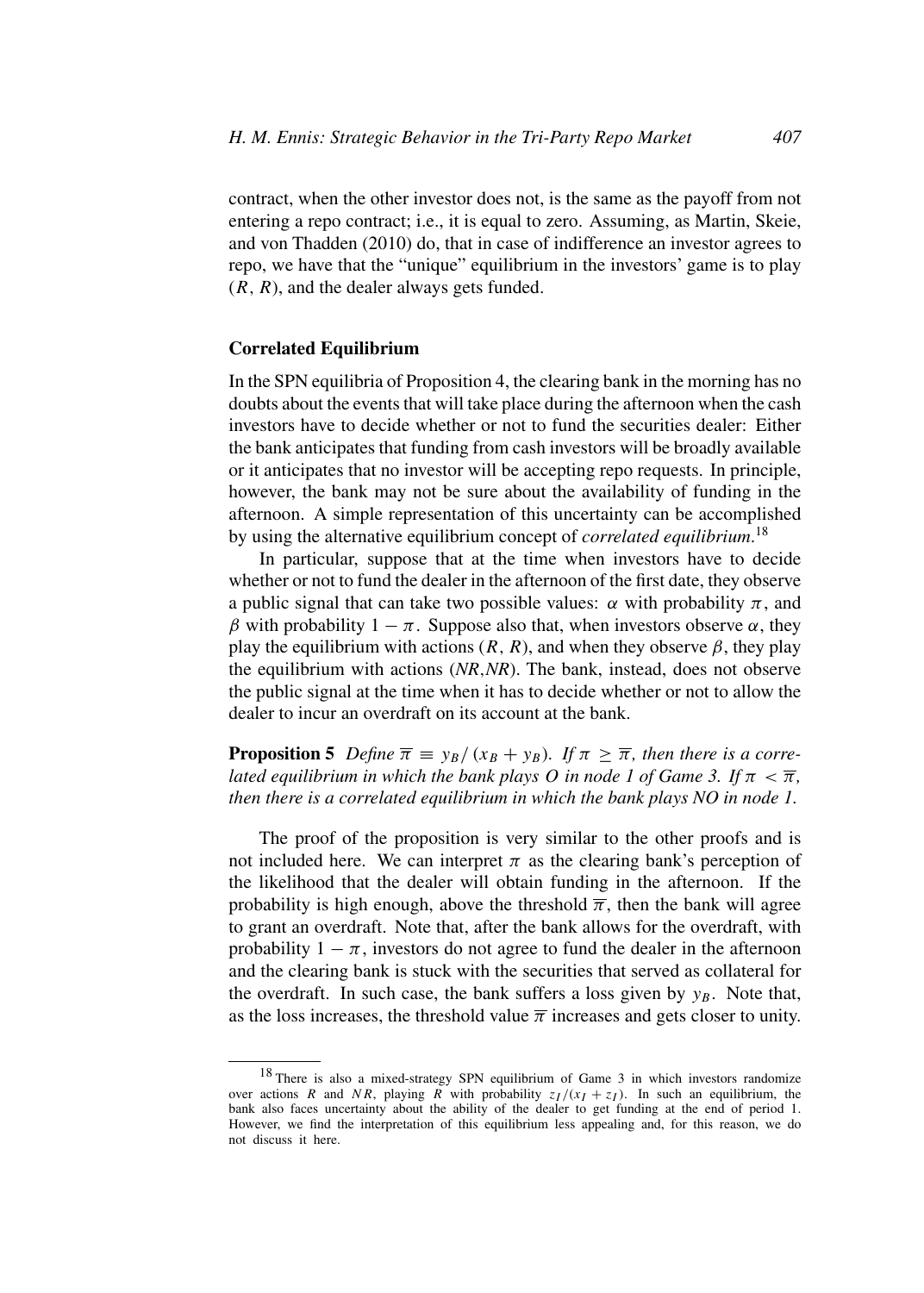In other words, as the loss for the clearing bank becomes larger, the bank needs to be more and more certain that investors will fund the dealer in the afternoon if an overdraft is to be granted in the morning. We can think that a lower  $\pi$  represents a situation where confidence in the ability of the dealer to participate in the repo market decreases. If the situation deteriorates enough, to the point when  $\pi$  gets below the threshold  $\overline{\pi}$ , then the clearing bank will not agree to grant an overdraft (or unwind previously arranged repo transactions by granting the dealer daylight credit).

Note that, in contrast to the situation described in the previous subsection, here the payoff of the bank in case the dealer defaults after the morning unwind is relevant for the outcomes of the game. In the equilibrium of Proposition 5, the clearing bank retains some uncertainty about the ability of the dealer to obtain repo funding in the afternoon of date 1. The key to this result is that the public signal is only observed after the morning unwind and, hence, it creates the potential for a sudden shift in the behavior of investors in the afternoon repo market. Coordination failures are, perhaps, more likely to happen abruptly since they are based only on changes in the beliefs of market participants about the behavior of other market participants. Instead, changes in behavior driven by fundamentals, such as the ones studied in Propositions 2 and 3, are more likely to happen gradually over time, allowing the clearing bank to potentially exploit its informational advantage.

For concreteness, we have considered here a situation with only two investors. However, in general, there could be many more cash investors.<sup>19</sup> An alternative formalization would be to have a continuum of investors deciding at the end of date 1 whether or not to fund the dealer via repo transactions. In such case, it is clear that the decision of any one investor will not have a material consequence on the overall ability of the dealer to fund itself. In other words, if an investor enters a repo contract with a dealer when all the other investors do not, then the dealer will indeed fail and the investor with the repo contract will be stuck with the securities. The structure of payoffs that implies a coordination game arises more naturally in this case, relative to the case where there are only two investors. However, given our assumptions on payoffs, the results would be basically the same in both cases.

# **2. DISCUSSION**

From the perspective of cash investors, the tri-party repo contract is almost equivalent to an interest-bearing demand deposit. Because of the daily unwind, investors have access to their cash during the day (on demand). During the

 $19$  Copeland, Martin, and Walker (2010) consider a coordination game similar to the one studied here but where there are three investors in the game. See also Martin, Skeie, and von Thadden (2010).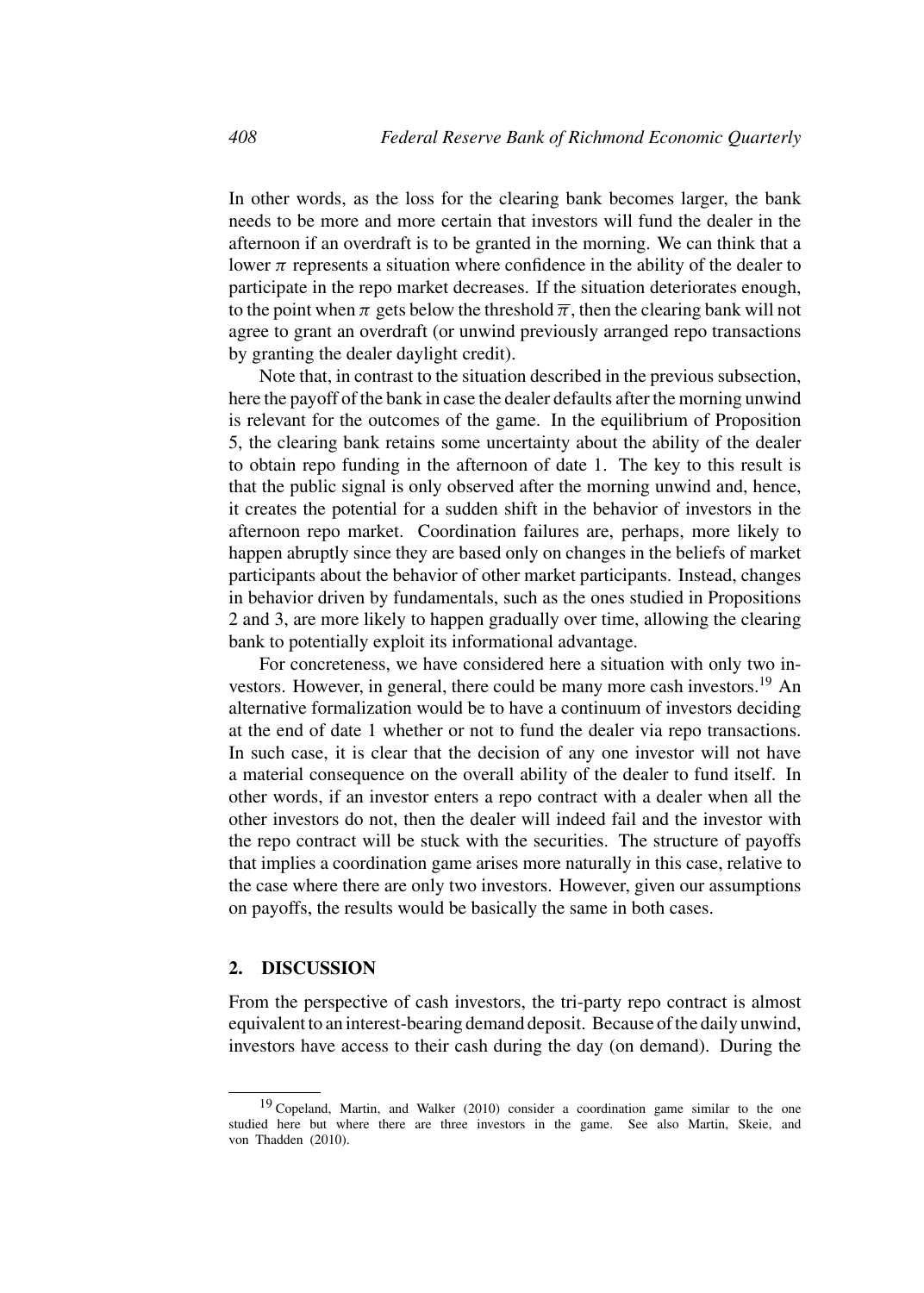night, the cash is locked in with the repo transaction. The next morning, the contract entitles the investor to a positive interest payment. In an uninsured demand deposit contract, investors are exposed to counterparty credit risk. In contrast, the tri-party repo contract could be considered, in principle, a form of secured lending since there is collateral pledged to address default risk. Haircuts on the collateral could be set so as to leave the lender with virtually no exposure to credit risk. However, in reality, evidence suggests that cash investors still perceive themselves as being exposed to some risk of losses when the borrower defaults (see, for example, Copeland, Martin, and Walker [2010] and PRC Task Force [2010]). We have taken the possibility of losses as a premise for our model, without trying to explain the fundamental reasons for under-collateralization. Understanding how this arrangement could arise optimally is not an easy task. Lacker (2001) provides a framework to think about collateralized debt that could be used to address these kinds of issues (see, also, Dang, Gorton, and Holmström  $[2010]$ ). More work is clearly needed in this area.

In the United States, paying interest on demand deposits was not allowed until very recently. This restriction was especially binding for businesses. However, the financial system has developed some alternatives that constitute close substitutes of interest-bearing demand deposits. The tri-party repo arrangement could be considered one such alternative. The newly enacted Dodd-Frank financial reform legislation includes a provision that repeals the prohibition of paying interest on demand deposits and, starting on July 21, 2011, banks are now allowed to pay interest on these accounts. It is an open question how this will impact the tri-party repo market in the long run. It seems plausible that some cash investors looking for a way to earn interest on their cash holdings overnight may now turn to demand deposits at banks for this purpose. But, of course, there is a demand as well as a supply side in the tri-party repo market. On the demand side, securities dealers will still need to fund their portfolios of securities. Some form of repo contract is likely to play a role in satisfying that demand.

As we have explained, the source of funding for tri-party repos is twofold: during the night, cash investors provide the funding and, during the day, daylight overdrafts granted by the clearing banks provide (most of) the funding. Some (if not most) of the cash owned by cash investors does not leave the books of the clearing bank during the day. Those funds are effectively demand deposits held by cash investors in their accounts at the clearing bank. These deposits, then, can be used by the clearing bank to fund the daylight credit provided to the dealers as part of the tri-party repo contract. But, to the extent that some of the cash owned by investors is used during the day to make payments and other transfers, the clearing bank needs to obtain daylight funding for the overdraft granted to the dealers. Of course, one readily available source of daylight funding for clearing banks is their daylight overdraft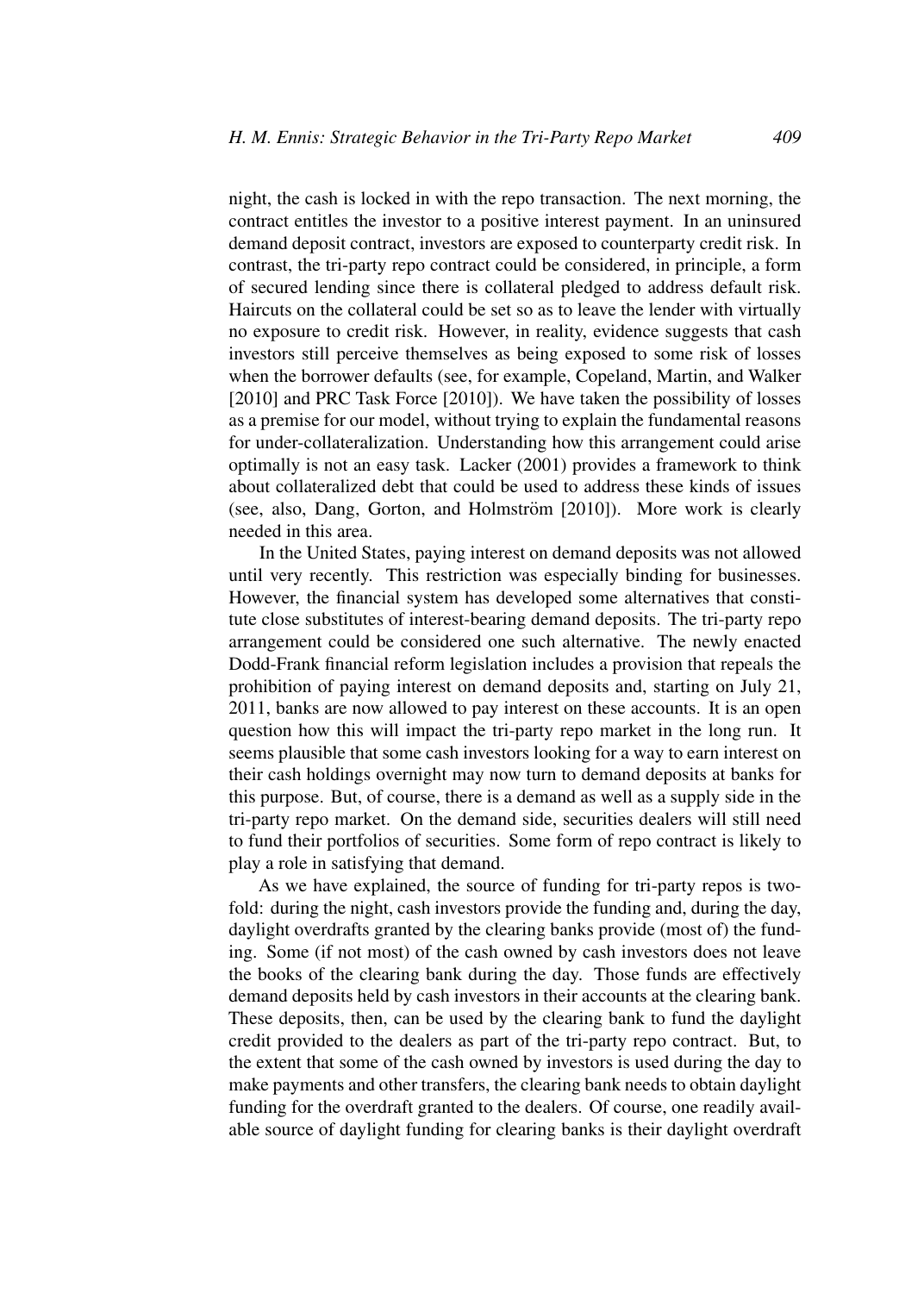capabilities with the Federal Reserve. If we think that the rate charged by the Fed for daylight credit is intentionally kept low ("to ensure the smooth functioning of payment and settlement systems"), then we could conclude that, to a certain extent, the tri-party repo arrangement is an indirect way for dealers to access subsidized funding during the day.<sup>20</sup>

With its simplified treatment of the events associated with a dealer's default, our formal analysis could not be used to address some significant issues being discussed in policy circles (see, for example, Copeland et al. [2011]). For example, the possibility that the liquidation of a dealer's portfolio could result in fire sale prices and externalities to other dealers (and to market participants in general) was left unexplored.<sup>21</sup> Another important issue that was not examined here is the possibility of "a loss of confidence" in the solvency of a clearing bank. This was a major concern for policymakers during the crisis and has been a salient point in the discussions about possible reforms to the infrastructure in the tri-party repo market (Bernanke 2008). Each clearing bank in the United States provides services to multiple dealers and to a large number of investors. To some extent, dealers need the clearing bank for their daily operation. It seems plausible, then, that problems at a clearing bank could spread to its client dealers if, for example, those dealers were relying on daylight credit to stay in business. Furthermore, cash investors usually have large unsecured exposures to their clearing bank during the day that could also destabilize them if that cash were no longer readily available. These are important issues that deserve careful consideration and are certainly related to the subject of this article. Here, however, we chose to keep the model simple on these dimensions to be able to sharpen our understanding of the strategic interaction between the clearing bank and investors, which may play a crucial role in the functioning of this complex market during a crisis.

In May 2010, the Tri-Party Repo Infrastructure Reform Task Force issued a set of recommendations to increase the stability of this market (PRC Task Force 2010). Their main proposal was to reform the system in order to reduce as much as possible the reliance of market participants on large amounts of intraday credit provided by clearing banks. In short, the proposal calls for an elimination of the indiscriminate daily unwind of all tri-party repo trades. Evidently, reducing the credit exposure of the clearing banks will limit the power of some of the strategic interactions highlighted in this article. However,

<sup>20</sup> Currently, the Fed provides daylight credit to depository institutions using a two-tiered fee schedule. Those institutions that pledge enough acceptable collateral with their Reserve Bank receive daylight credit (up to a cap) at no charge. Uncollateralized daylight credit is charged a fee that is calculated per minute using an annual rate of 50 basis points. This system was only recently introduced. During the crisis, the Fed charged a uniform rate of 36 basis points for intraday credit and this credit was all uncollateralized. For more information on the current system see www.federalreserve.gov/paymentsystems/psr policy.htm.

 $21$  For a model that is useful to address some of these issues, see Acharya and Viswanathan (2011).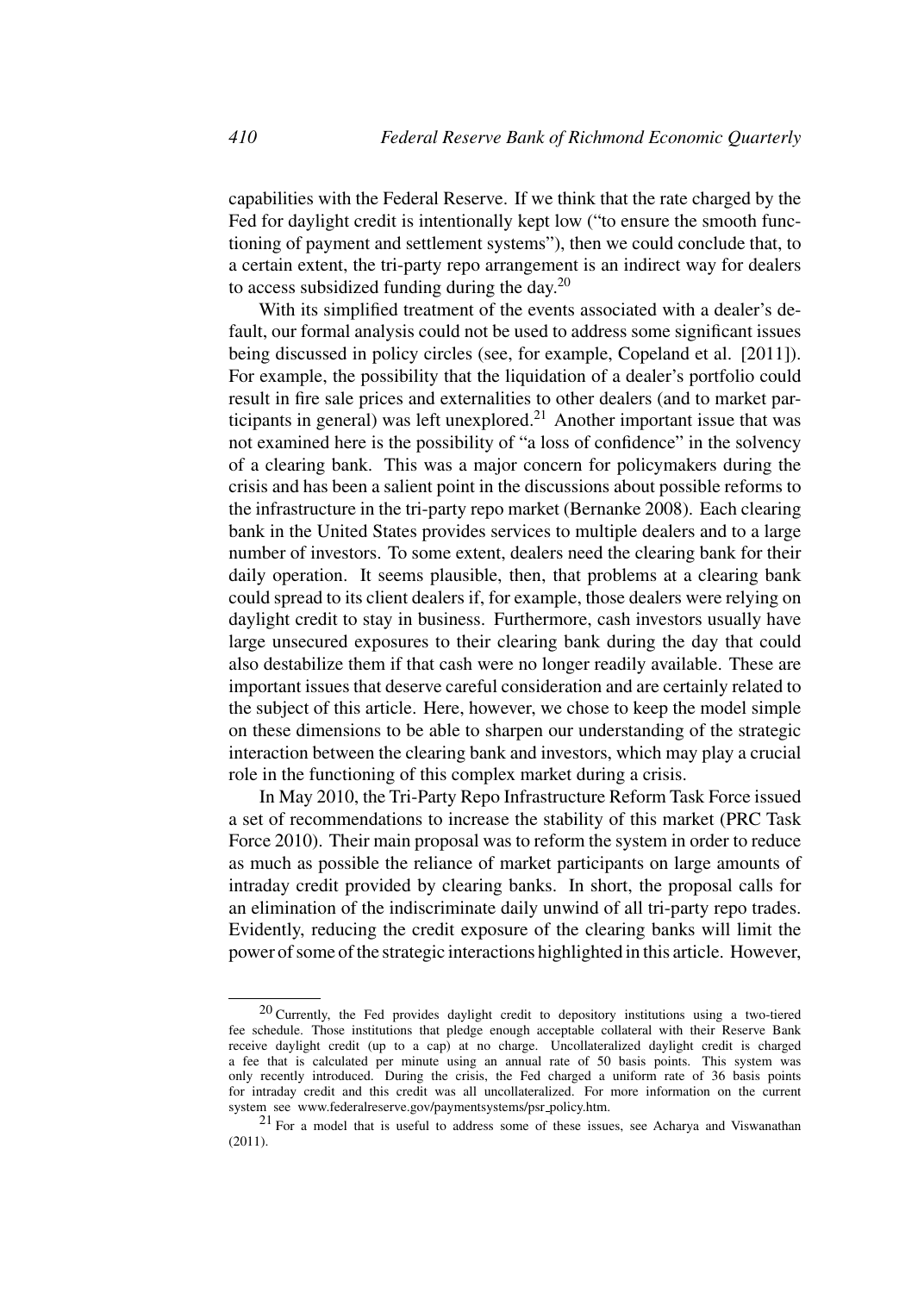if the morning unwind creates some valuable operational advantages that make the tri-party repo contract especially attractive to dealers and investors, then an obvious tradeoff arises between stability and effectiveness.<sup>22</sup> In such a case, fragility is not to be combated at all costs. As in many other situations where a risk-return frontier results in a tradeoff, the optimal arrangement could very well involve actually tolerating some positive risk.

There are also other alternatives that have been considered to limit this source of fragility in the tri-party repo market. For example, a system of capital requirements and risk charges that penalizes the intraday exposure of the clearing banks may give the appropriate incentives to participants, inducing them to move away from their over-reliance on intraday credit from the clearing banks (Tuckman 2010). Similarly, changes in the treatment of repos under bankruptcy law, such as removing them from the exception to the automatic stay (Roe 2009), could make these contracts less attractive and, hence, reduce the size of this potentially destabilizing market.

As the process of evaluating possible reforms continues, it is important to keep in mind that many of the features of the tri-party repo contract that we observe in the data are contingent on a set of rules (and common practices) that existed when the data was collected. If some of those rules are changed (by fiat or by newly built consensus among major participants), then some prevalent characteristics of the existing contract may also change. A case in point is the distribution of maturity terms in the market. Currently, term trades represent 10 percent to 40 percent of the market (PRC Task Force 2010). To the extent that participants stop perceiving the morning unwind as an automatic event for repos of longer maturities, it seems plausible that an even higher proportion of the outstanding repos will become overnight contracts. This may seem a fairly obvious point, yet it clearly highlights the limitations of evaluating the effects of possible changes in policies using only historical data. To complement our data analysis, we need to develop better models of the tri-party repo market that can allow us to conduct policy evaluations in a more meaningful way. The alternative is a costly process of trial and error purely based on experience in the actual market. Considering the current importance of this market, pushing forward a model-based agenda for studying this market seems worthwhile. The model introduced in this article is an attempt to take a preliminary step in this direction.

<sup>22</sup> For example, changing to a system in which repos get unwound only later in the day (or, not unwound at all, in the case of term repos) will make those contracts less comparable with a demand deposit from the perspective of cash investors. While it is true that during the day investors are unlikely to need all the cash used in tri-party repos, the option to have that cash available presumably has some value for investors.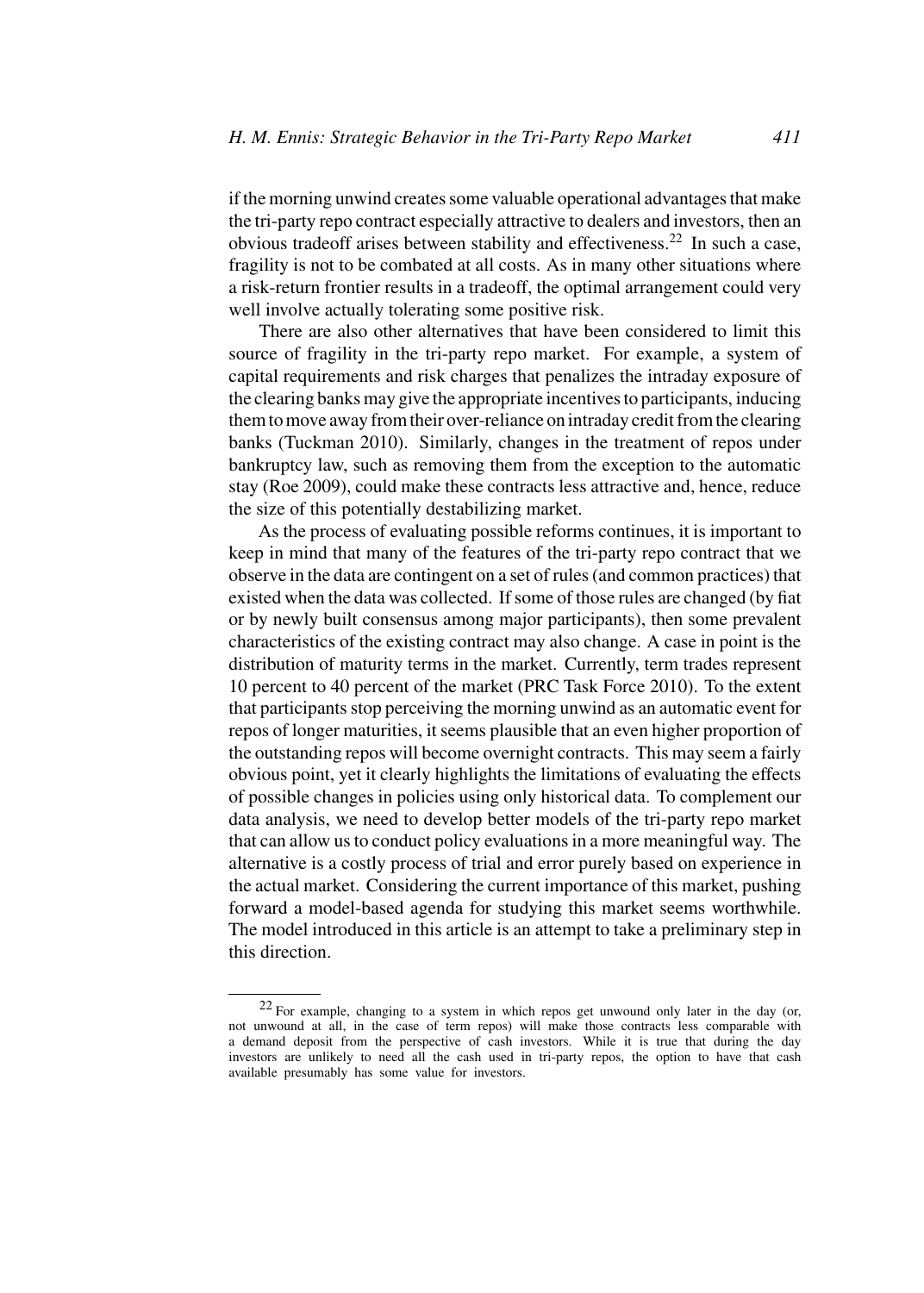# **3. CONCLUSION**

In this article, we study a simple model of the strategic interaction between investors and the clearing bank in the tri-party repo market. In order to be able to apply simple game theory techniques to the problem, we abstract from many important features of this complex market. We mention several of them along the way in the presentation. Clearly, a lot more work is needed to extend the formal analysis in ways that would allow us to evaluate the role, and the relative importance, of those various features left unexplored here.

Perhaps the aspect most clearly highlighted by the model in this article is the role in the inception of a crisis played by participants' anticipation of each others' perceptions and actions. In particular, the model eloquently illustrates how changes in expectations about future events and actions can make a crisis happen abruptly before the fundamental factors behind it visibly manifest themselves. We conclude, then, that swings in perceptions (about fundamentals or about market confidence) can, in principle, trigger sudden crises in the tri-party repo market.

# **REFERENCES**

- Acharya, Viral V., and S. Viswanathan. 2011. "Leverage, Moral Hazard, and Liquidity." *Journal of Finance* 66 (February): 99–138.
- Adrian, Tobias, Christopher R. Burke, and James J. McAndrews. 2009. "The Federal Reserve's Primary Dealer Credit Facility." Federal Reserve Bank of New York *Current Issues in Economics and Finance* 15 (August).
- Armantier, Olivier, Eric Ghysels, Asani Sarkar, and Jeffrey Shrader. 2011. "Stigma in Financial Markets: Evidence from Liquidity Auctions and Discount Window Borrowing during the Crisis." Federal Reserve Bank of New York Staff Report 483 (January).
- Bernanke, Ben S. 2008. "Financial Regulation and Financial Stability." Speech at the FDIC Forum on Mortgage Lending for Low and Moderate Income Households. Arlington, Va., July 8.
- Copeland, Adam, Antoine Martin, and Michael Walker. 2010. "The Tri-Party Repo Market before the 2010 Reforms." Federal Reserve Bank of New York Staff Report 477 (November).
- Copeland, Adam, Darrell Duffie, Antoine Martin, and Susan McLaughlin. 2011. "Policy Issues in the Design of Tri-Party Repo Markets." Unpublished manuscript, Federal Reserve Bank of New York.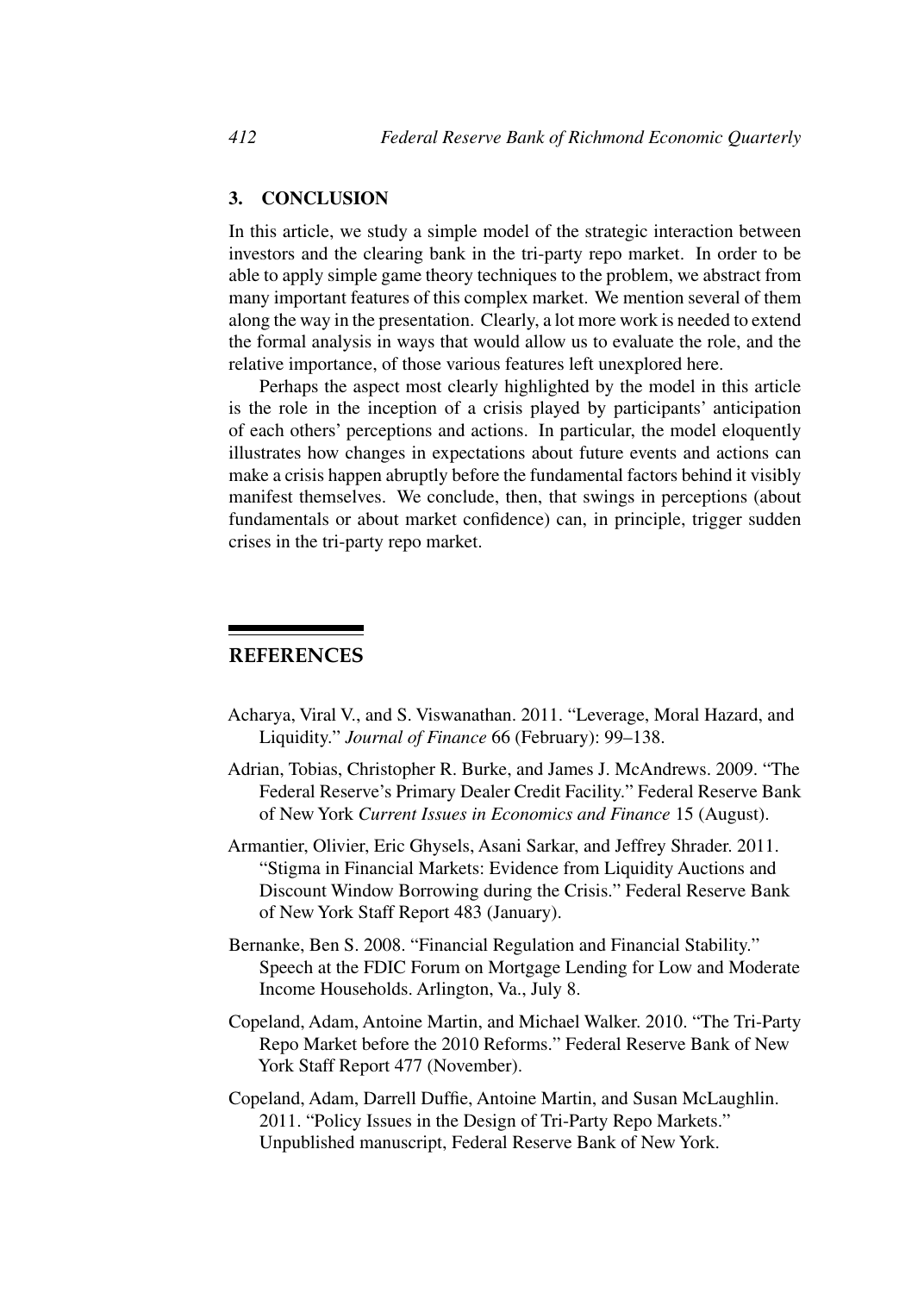- Dang, Tri Vi, Gary Gorton, and Bengt Holmström. 2010. "Financial Crises and the Optimality of Debt for Liquidity Provision." Unpublished manuscript, Yale University.
- Dudley, William C. 2009. "More Lessons from the Crisis." Remarks at the Center for Economic Policy Studies (CEPS) Symposium. Princeton, N. J., November 13.
- Duffie, Darrell. 2010. "The Failure Mechanics of Dealer Banks." *Journal of Economic Perspectives* 24 (Winter): 51–72.
- Ennis, Huberto M., and John A. Weinberg. 2010. "Over-the-Counter Loans, Adverse Selection, and Stigma in the Interbank Market." Federal Reserve Bank of Richmond Working Paper 10-07 (April).
- Federal Reserve Bank of New York. 2010. "Tri-Party Repo Infrastructure Reform." Federal Reserve Bank of New York White Paper (May 17).
- Gorton, Gary, and Andrew Metrick. 2010. "Haircuts." Federal Reserve Bank of St. Louis *Review 92* (November/December): 507–19.
- Gorton, Gary B., and Andrew Metrick. Forthcoming. "Securitized Banking and the Run on Repo." *Journal of Financial Economics*.
- Lacker, Jeffrey M. 2001. "Collateralized Debt as the Optimal Contract." *Review of Economic Dynamics* 4 (October): 842–59.
- Lubben, Stephen J. 2010. "The Bankruptcy Code Without Safe Harbors." *American Bankruptcy Law Journal* 84 (Spring): 123.
- Martin, Antoine, David Skeie, and Ernst-Ludwig von Thadden. 2010. "Repo Runs." Federal Reserve Bank of New York Staff Report 444. (April).
- Osborne, Martin J., and Ariel Rubinstein. 1994. *A Course in Game Theory*. Cambridge, Mass.: The MIT Press.
- PRC Task Force. 2010. Report of the Payments Risk Committee Task Force on Tri-party Repo Infrastructure. (May 17)
- Roe, Mark. 2009. "End Bankruptcy Priority for Derivatives, Repos and Swaps." *Financial Times*, December 16.
- Tuckman, Bruce. 2010. "Systemic Risk and the Tri-Party Repo Clearing Banks." CFS Policy Paper (February 2).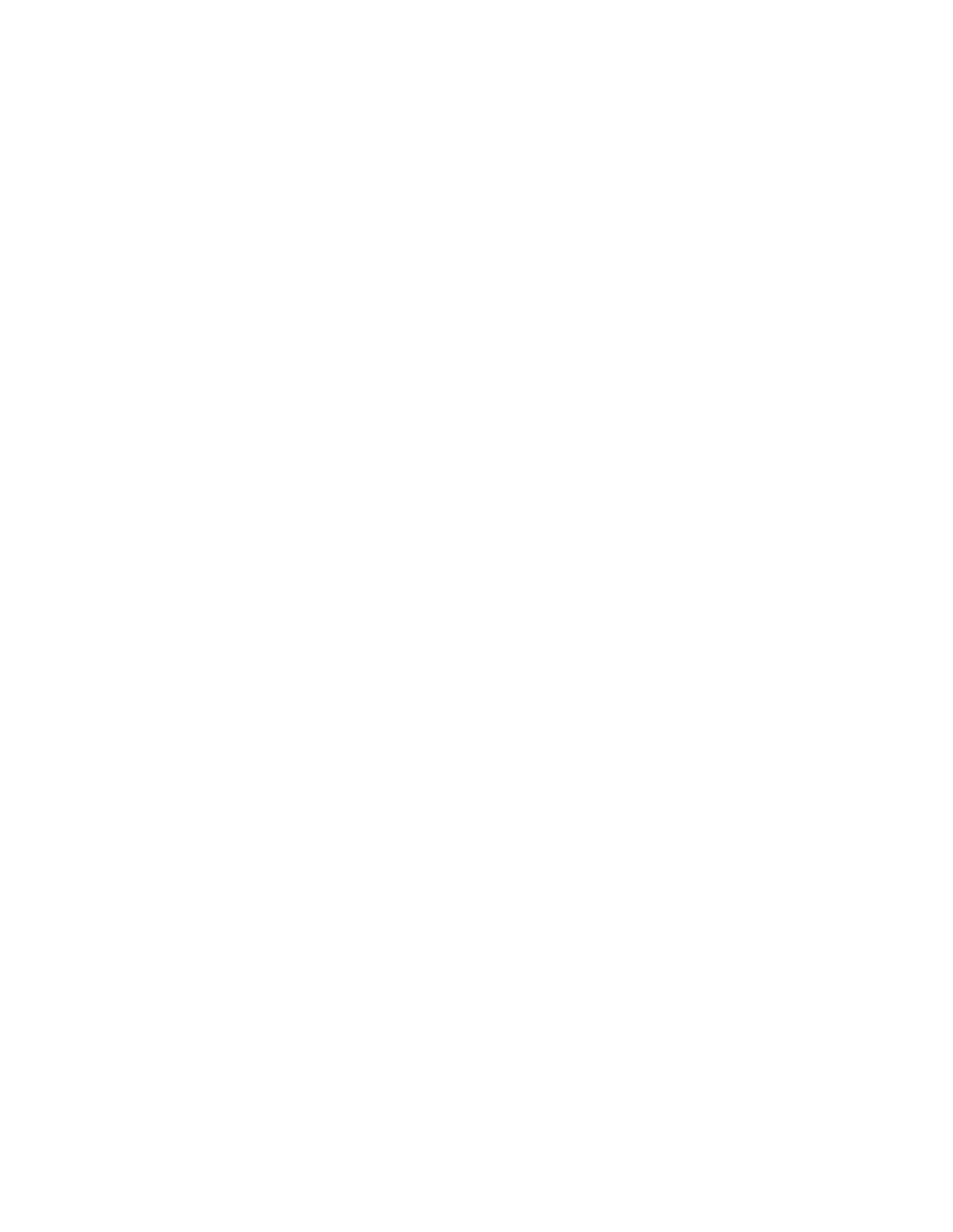# K-Core Inflation

Alexander L. Wolman

Standard measures of inflation (for example, personal consumption expenditure [PCE] or consumer price index [CPI]) are constructed in order to accurately describe the behavior of consumption prices as a whole.<br>However, to penditure [PCE] or consumer price index [CPI]) are constructed in order to accurately describe the behavior of consumption prices as a whole. However, to the extent that the inflation rate in a given period is accounted for by large relative price changes for particular goods and services, it may be desirable to have additional measures of inflation that adjust for those large relative price changes. These alternatives would be useful if large relative price changes are a source of noise, obscuring underlying patterns in the economy. Any such alternative inflation measure could never be the best measure of overall price changes, but it might provide valuable information about the behavior of future inflation, or more generally about the "state of the world" relevant for conducting monetary policy. This article describes a new class of measures of underlying inflation called "k-core inflation."

The term "core inflation" came into use in the 1970s, when large price increases for food and energy coincided with high overall CPI inflation and, in some years, with weak economic activity. Researchers using a Phillips curve framework at that time sought a notion of inflation that was consistent with a positive association between inflation and real activity. For example, Robert Gordon (1975) referred to "underlying 'hard-core' inflation" as distinct from the contributions made by food and energy, dollar devaluation, and the end of price and wage controls.<sup>1</sup> The Bureau of Labor Statistics responded to these conditions in 1977 by beginning to publish a measure of the CPI that omitted food and energy components ("the index for all items less food and energy").<sup>2</sup> Today that subindex of the CPI is widely referred to as the core CPI, and, more

The author thanks Todd Clark, Marianna Kudlyak, Nika Lazaryan, Thomas Lubik, and Ned Prescott for helpful comments. The views in this paper are the author's and do not represent the views of the Federal Bank of Richmond, the Federal Reserve Board of Governors, or the Federal Reserve System. E-mail: alexander.wolman@rich.frb.org.

<sup>&</sup>lt;sup>1</sup> Beryl Sprinkel (1975) seems to have used the same term ("hard-core" inflation) a few months earlier than Gordon.

 $2$  See the Bureau of Labor Statistics (2011).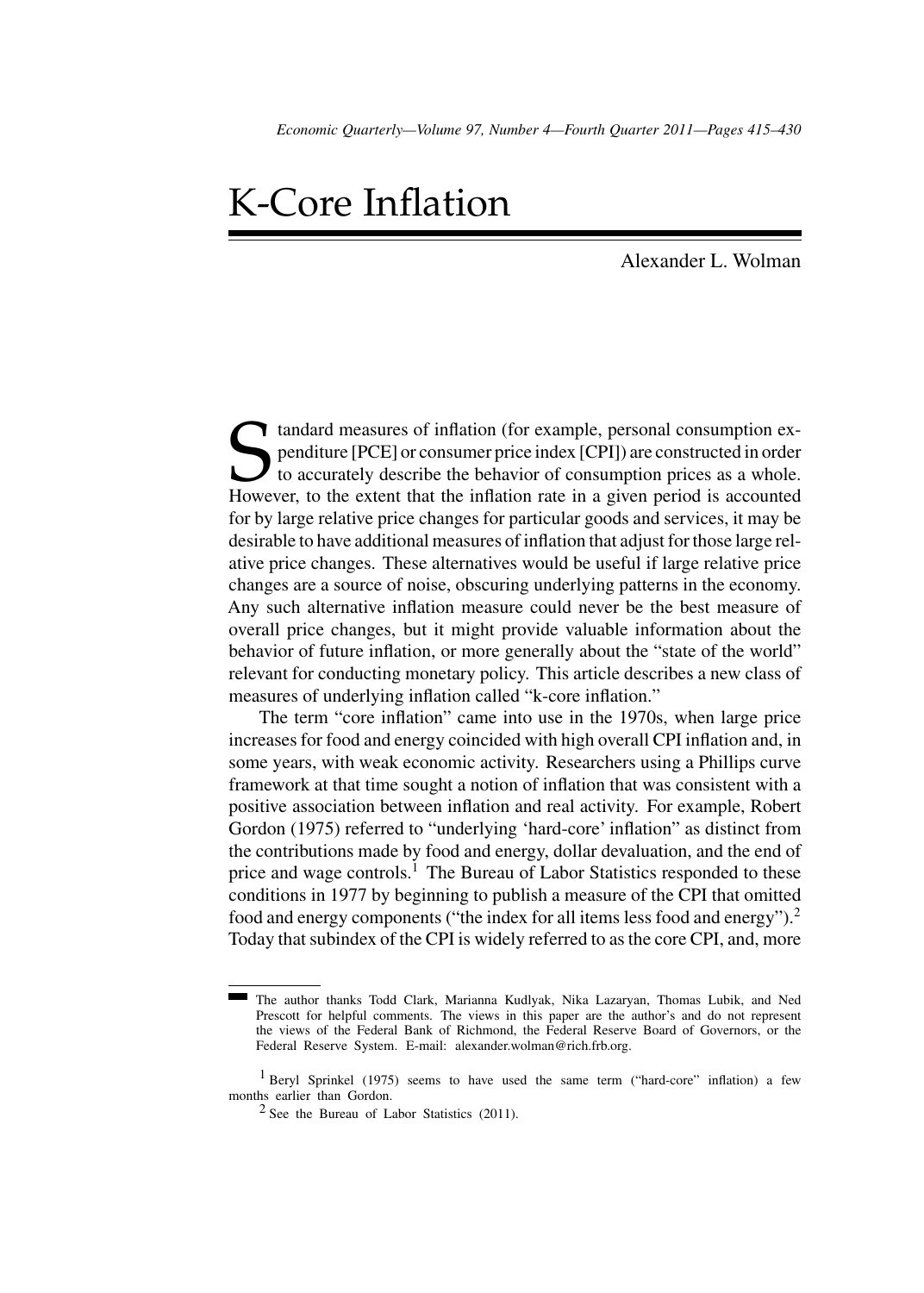generally, "core inflation" is understood to refer to some broad price index that excludes food and energy contributions.

Although both the term "core inflation" and the CPI measure originated in the 1970s, it was not until around 1990 (see Ball and Cecchetti [1990]) that the two became essentially synonymous. In recent years, economists have proposed many alternative measures of core inflation. One of the more prominent alternatives is trimmed mean inflation, which removes from the inflation calculation those price changes above and below specified percentiles in the distribution. K-core inflation, the measure proposed in this article, is a close cousin both to the standard core inflation measure (the index for all items less food and energy) and to trimmed mean inflation. Instead of removing food and energy prices—as core does—and instead of removing prices beyond specified percentiles in the distribution—as a trimmed mean does—k-core inflation removes items whose relative prices change by more than a specified threshold. If one's objective is to construct a measure of inflation on which large relative price changes have a limited effect, then k-core inflation seems clearly preferable to both inflation ex-food and energy and trimmed mean inflation. In periods during which food and energy prices move with the overall price level, whereas other categories experience large relative price changes, inflation exfood and energy will exclude small relative price changes and include large relative price changes. In contrast, k-core inflation will always exclude—and only exclude—the large relative price changes. Likewise, in periods during which the distribution of relative price changes is unusually concentrated but asymmetric, trimmed mean inflation would exclude many small relative price changes, and could produce a measure that deviates markedly from overall inflation. In contrast, k-core inflation would simply replicate overall PCE inflation if there were no large relative price changes.

Section 1 provides some background information on the construction of PCE inflation and the behavior of the category price changes that go into constructing PCE inflation. Section 2 describes k-core inflation in general terms. Whereas the measure in Section 2 is a parametric family, in Section 3 we show how the properties of k-core inflation vary with that parameter  $(k,$ the criterion for a large relative price change). We specify a value for  $k$  and compare k-core inflation to core inflation and trimmed mean inflation. Section 4 suggests areas for future research and concludes.

# **1. INFLATION AND THE DISTRIBUTION OF PRICE CHANGES**

The two most commonly discussed measures of inflation in the United States are PCE inflation and CPI inflation. PCE inflation is an index of the rate of price change for a broad array of consumption goods and services—technically the entirety of consumption in the national income and product accounts. CPI inflation is an index of the rate of price change for "out-of-pocket"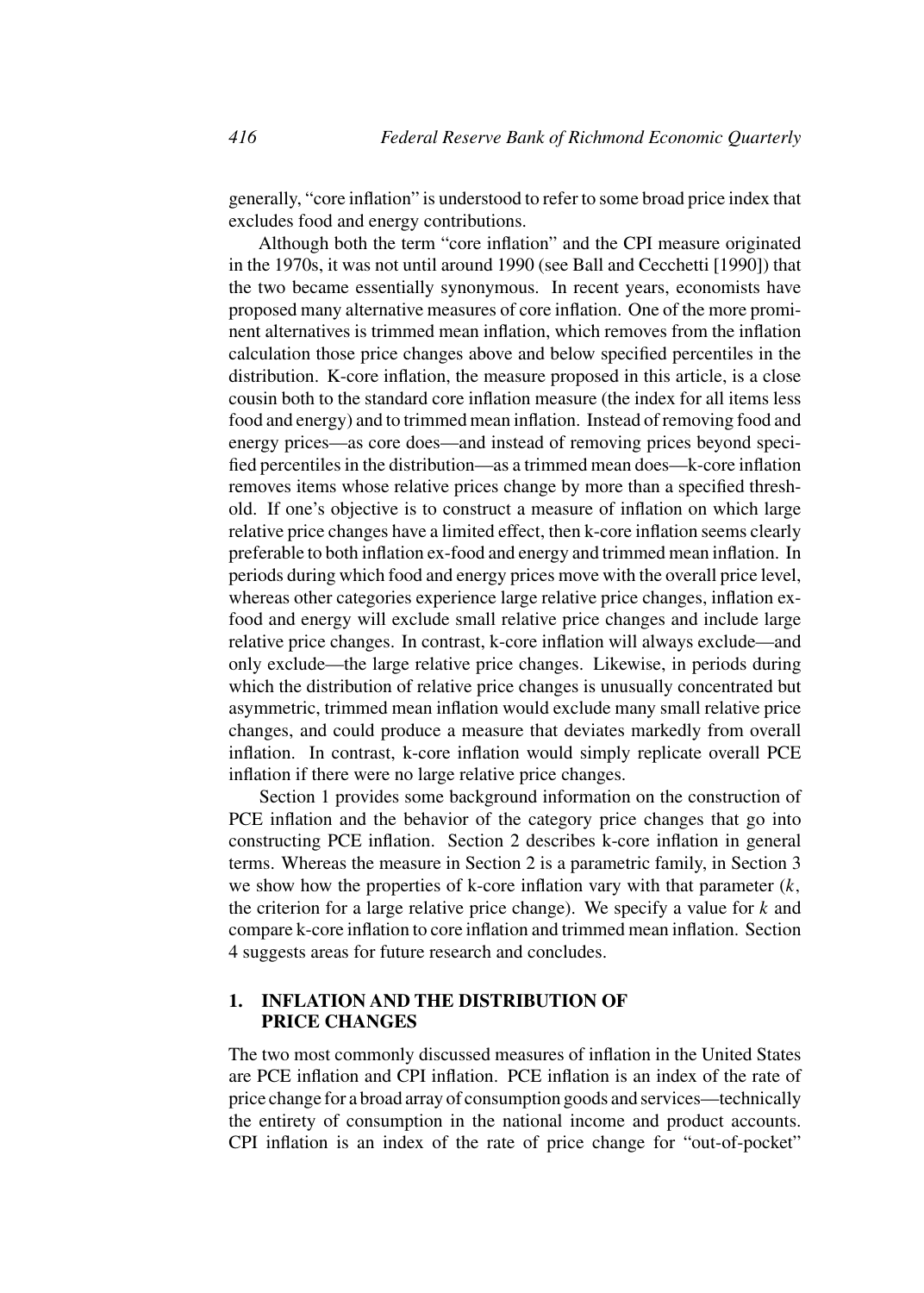consumption expenditures. As such, there are a number of differences between the components of PCE inflation and those of CPI inflation. Most importantly, PCE inflation puts a significantly higher weight on health care spending, and CPI inflation puts a significantly higher weight on housing services. There are also differences in the way the indexes are calculated; for details, see Clark (1999). Because the PCE index is a more comprehensive measure and is generally believed to be a more accurate measure of overall price changes, in the remainder of this article all references to inflation (without other qualifiers) will be to PCE inflation.

PCE inflation  $(\pi_t)$  is a Fisher ideal index of price changes for a large number  $(N)$  of categories of consumption goods; it is the geometric mean of the Paasche and Laspeyres indexes of price change. The Paasche index in period t, denoted  $\pi_t^P$ , is the rate of price change from period  $t - 1$  to period  $t$  for the consumption basket purchased in period  $t$ :

$$
\pi_t^P = \frac{\sum_{n=1}^N p_{n,t} q_{n,t}}{\sum_{n=1}^N p_{n,t-1} q_{n,t}}.
$$
\n(1)

In this expression,  $p_{n,t}$  and  $q_{n,t}$  are the price and quantity purchased of category *n* in period *t*. The Laspeyres index in period *t*, denoted  $\pi_t^L$ , is the rate of price change from period  $t - 1$  to period t of the consumption basket purchased in period  $t - 1$ :

$$
\pi_t^L = \frac{\sum_{n=1}^N p_{n,t} q_{n,t-1}}{\sum_{n=1}^N p_{n,t-1} q_{n,t-1}}.
$$
\n(2)

Thus, the PCE inflation rate is given by the following formula:

$$
\pi_t = \sqrt{\left(\frac{\sum_{n=1}^N p_{n,t} q_{n,t}}{\sum_{n=1}^N p_{n,t-1} q_{n,t}}\right) \left(\frac{\sum_{n=1}^N p_{n,t} q_{n,t-1}}{\sum_{n=1}^N p_{n,t-1} q_{n,t-1}}\right)}.
$$
(3)

Note that both the Paasche and Laspeyres indexes can be written as weighted averages of price changes for each category, thus

$$
\pi_{t} = \sqrt{\left(\sum_{n=1}^{N} \omega_{n,t-1}^{P} \pi_{n,t}\right) \left(\sum_{n=1}^{N} \omega_{n,t-1}^{L} \pi_{n,t}\right)},
$$
(4)

where  $\pi_{n,t}$  is the rate of price change for consumption category n in period t (that is,  $\pi_{n,t} = p_{n,t}/p_{n,t-1}$ ), and where the weights are given by

$$
\omega_{n,t-1}^L = \frac{p_{n,t-1}q_{n,t-1}}{\sum_{j=1}^N p_{j,t-1}q_{j,t-1}}
$$
(5)

and

$$
\omega_{n,t-1}^P = \frac{p_{n,t-1}q_{n,t}}{\sum_{j=1}^N p_{j,t-1}q_{j,t}}.
$$
\n(6)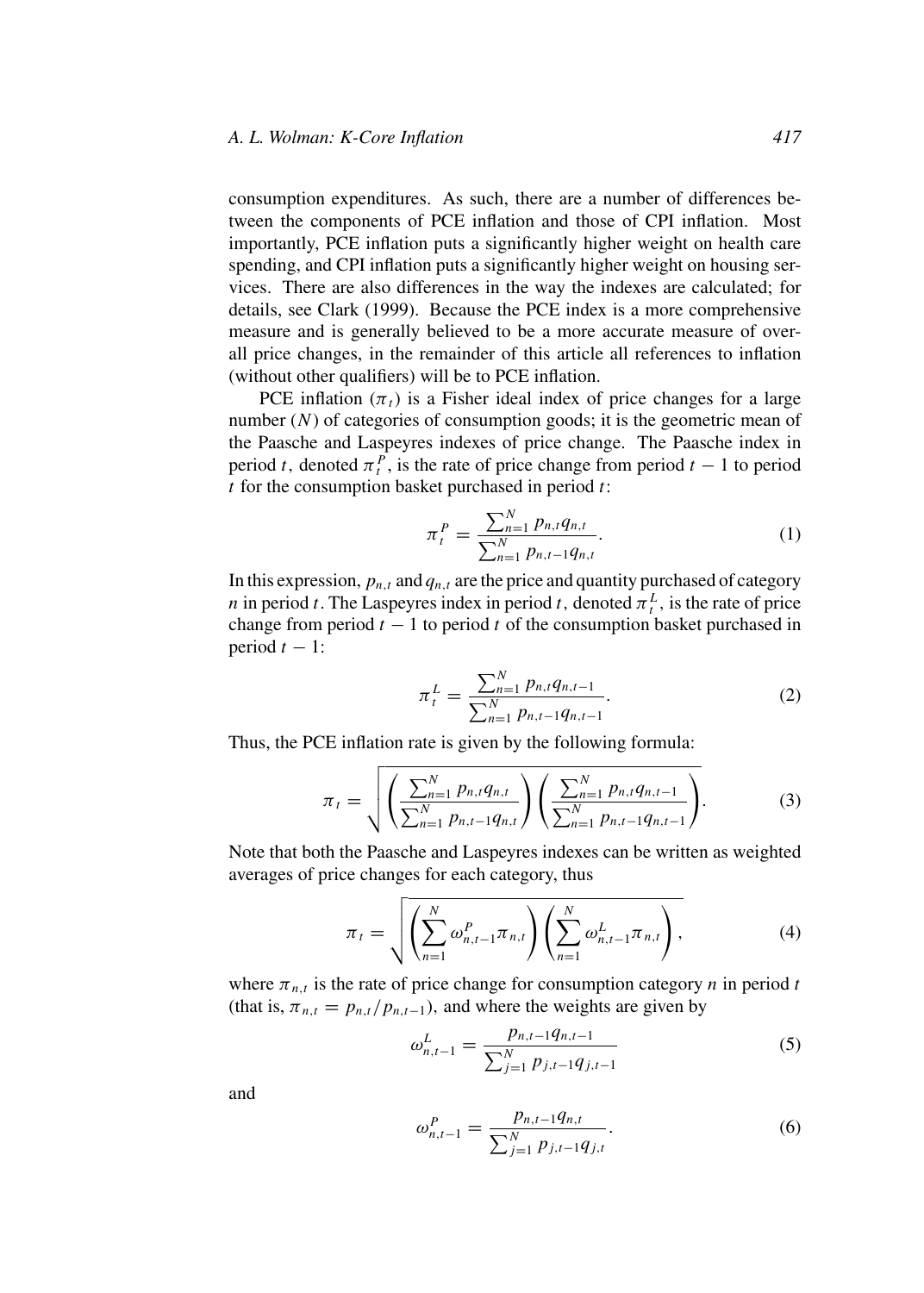

**Figure 1 PCE Inflation: Constructed and from the BEA**

The Laspeyres weight,  $\omega_{n,t-1}^L$ , is the period  $t-1$  expenditure share for category *n*, and the Paasche weight,  $\omega_{n,t-1}^P$ , is the hypothetical expenditure share associated with evaluating the period t consumption basket at period  $t - 1$ prices.

Hundreds of consumption categories comprise PCE inflation, which is compiled by the Bureau of Economic Analysis of the U.S. Department of Commerce (BEA). We aggregate some of those categories in order to have a consistent panel going back to January 1987, and are left with 240 categories, covering 100 percent of personal consumption expenditure, for the period from January 1987–October 2011. Figure 1 plots the behavior of official 12 month PCE inflation over this period (solid line), together with the series we constructed using (4) with 240 categories (open circles). A careful look at the figure reveals slight differences between the two measures in some periods. Overall however, the two series are close enough that it appears legitimate to proceed using the constructed PCE measure instead of the BEA's measure.

If the component price changes that aggregate up to PCE inflation were all close to each other, and thus close to PCE inflation, then there would be no reason to consider inflation measures that control for large relative price changes. The black line in Figure 2 displays the distribution of relative price changes for all categories across all periods in the sample, where the relative price change for category  $n$  in period  $t$  is simply the difference between the rate of price change for that category and the rate of PCE price change:

$$
r_{n,t} = \pi_{n,t} - \pi_t.
$$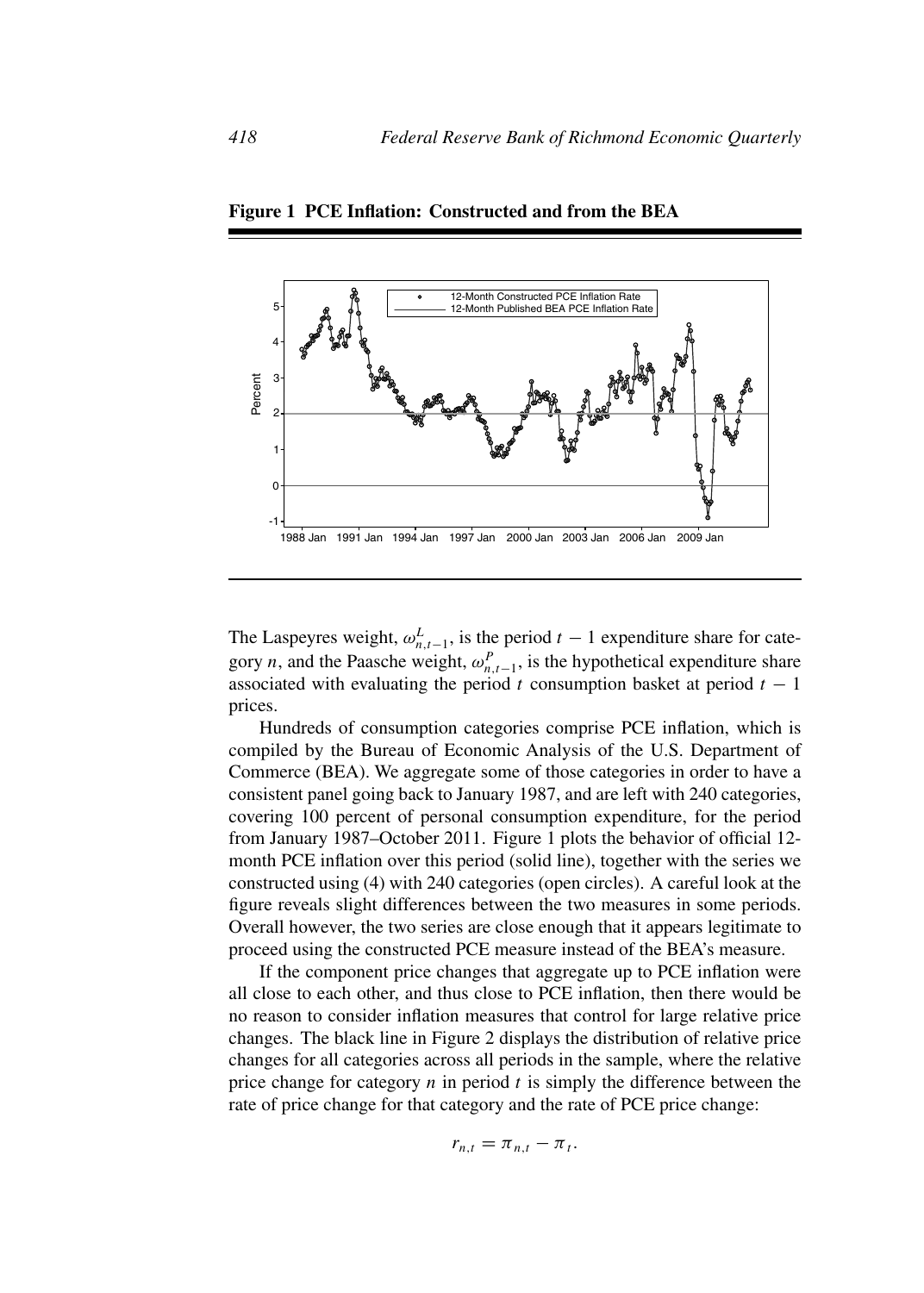

**Figure 2 CDF of Monthly Relative Price Changes, Jan. 1987–Oct. 2011**

To construct the distribution, each  $r_{n,t}$  is weighted by the corresponding expenditure share  $\omega_{n,t}^L$ . The distribution of monthly relative price changes is indeed concentrated around zero, with an interquartile range of  $(-0.23$  percent, 0.25 percent). However, there are also many large relative price changes: For example, 12.1 percent of (weighted) relative price changes are greater than 1 percent per month in absolute value. Figure 2 also displays the distribution of relative price changes for the 28 food and energy categories (dark gray) and for the 212 non-food and energy categories (light gray). Food and energy relative prices vary much more than their complement: The interquartile range for food and energy categories is  $(-0.53$  percent, 0.55 percent) compared to (−0.19 percent, 0.24 percent) for other categories.

In sum, from Figure 2 it is clear that (i) there is nontrivial variation in the relative prices of different categories of consumption, and (ii) the variation is especially large for food and energy categories. We take those facts as motivation for constructing measures of inflation that attempt to control for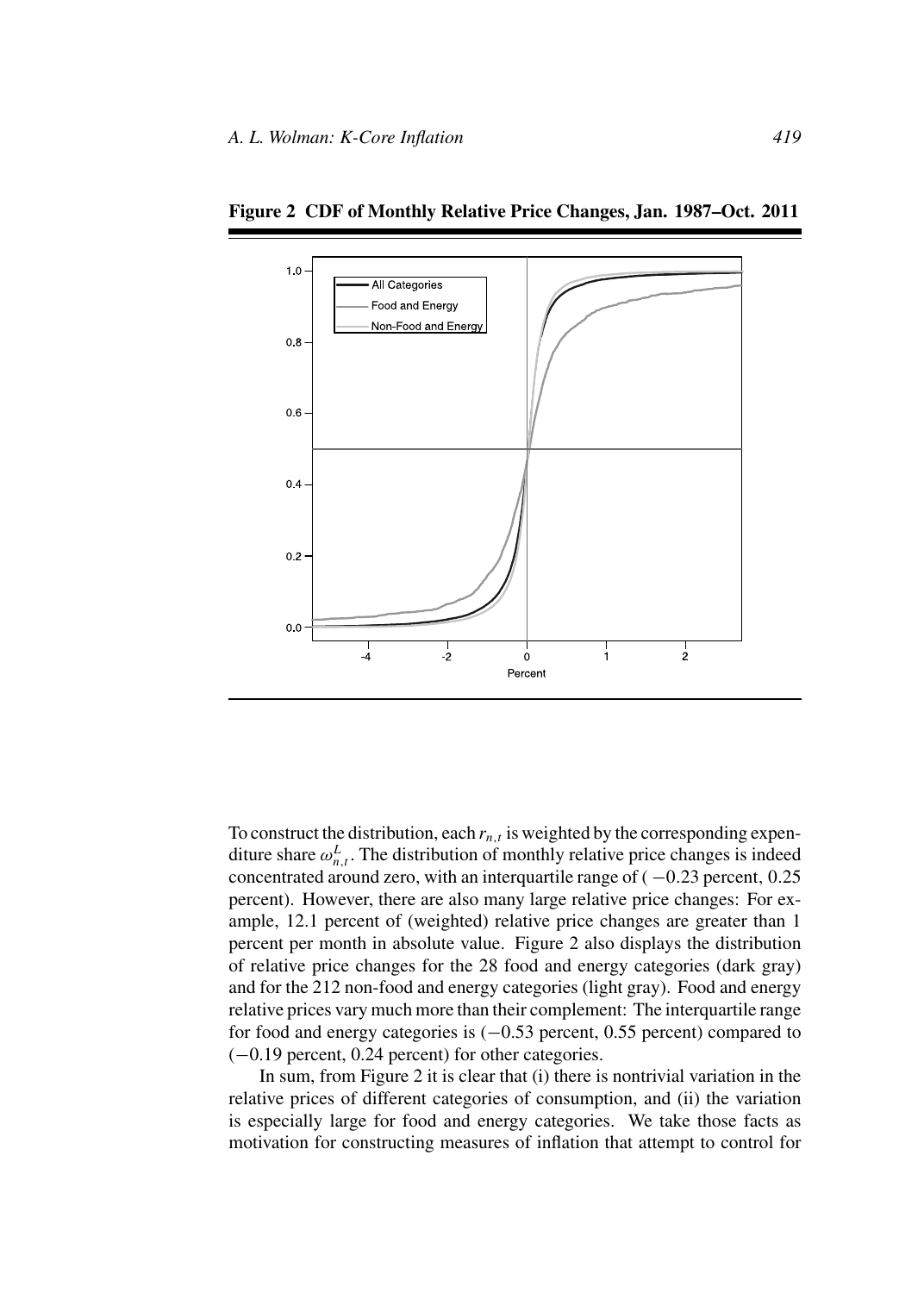the contributions of*large* relative price changes.<sup>3</sup> We refer to any such measure below as a measure of underlying inflation.

# **2. OLD AND NEW MEASURES OF UNDERLYING INFLATION**

Because food and energy prices are so much more volatile than the prices of other consumption categories (see Figure 2), a natural underlying inflation measure is one that simply removes food and energy prices from the inflation calculation. This measure, so-called "ex-food and energy" PCE inflation, has the virtue of simplicity. However, always and only removing food and energy prices does not mean always and only removing categories with the largest relative price changes. Of the top 10 price increases and the top 10 price decreases each period, on average less than one quarter of those largest price changes were from food and energy categories. And of the 20 smallest relative price changes each period (measured by absolute value), more than 8 percent were from food and energy categories.<sup>4</sup> Thus, removing only food and energy price changes means not removing most of the large relative price changes, and it means removing a significant number of very small relative price changes.

An alternative to ex-food and energy inflation that does remove only the largest price changes each period is trimmed mean inflation. Trimmed mean inflation begins with the weighted cumulative distribution function (CDF) of monthly price changes each period, and removes those price changes that lie outside upper and lower percentile cutoffs. If the upper and lower cutoffs are the 50th percentile, then trimmed mean inflation is simply the rate of price change for the median category. Bryan and Cecchetti (1994) and Dolmas (2005) provide detailed discussions of trimmed mean inflation, with the former focusing on the CPI and the latter on PCE inflation. They suggest various methods of choosing the specific percentile cutoffs for trimmed mean inflation. The Federal Reserve Bank of Dallas maintains a trimmed mean inflation series (Federal Reserve Bank of Dallas 2012)—currently, their preferred cutoffs are 24 percent from the bottom of the distribution and 31 percent from the top (see Section 3 for further discussion). From the data behind Figure 2, on average these criteria remove relative price *decreases* greater than 0.25 percent per month, and relative price *increases* greater than 0.18 percent per month.

If the goal is to construct a measure of underlying inflation by removing large relative price changes, then a trimmed mean has an obvious advantage

<sup>3</sup> From the definition of PCE inflation, it is tautological that *all* relative prices together account completely for the behavior of inflation.

<sup>4</sup> These statements refer to unweighted price changes—meaning that each category is weighted equally. There are 28 food and energy categories out of 240 total categories in our sample, so that if price change distributions were identical across categories then 11.6 percent of any range of price changes would be from food and energy categories.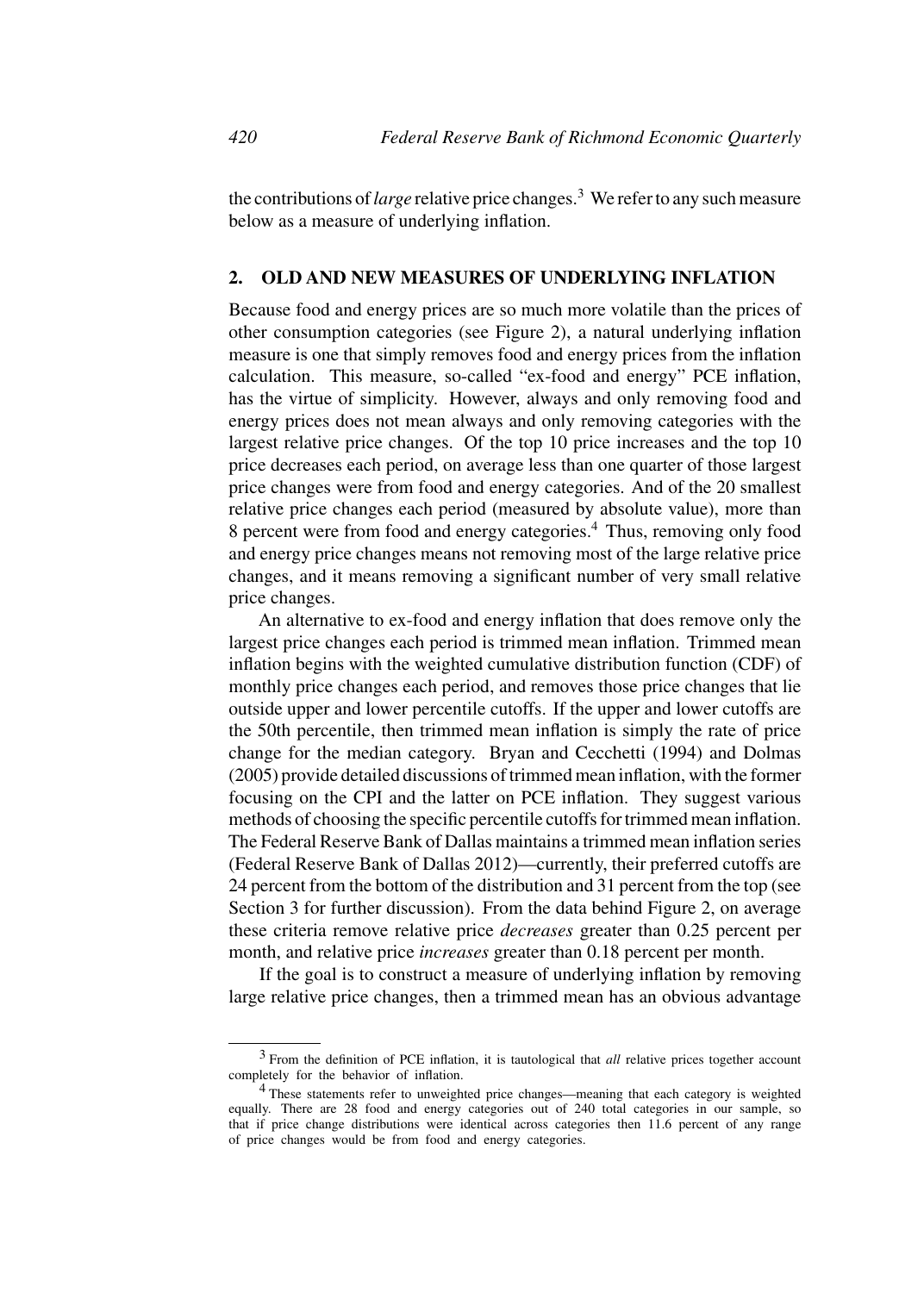

**Figure 3 How the Distribution (Across Time) of k-Core Inflation Varies with k**

relative to ex-food and energy inflation: It removes categories with the largest price changes, regardless of whether they are food and energy categories. However, the fact that a trimmed mean removes fixed percentiles of each period's distribution of price changes has an important implication. Depending on how the distribution of price changes behaves in a given period, price changes of different sizes will be removed. That is, once one specifies the percentile cutoffs, the largest price changes are removed each period, regardless of the size of those price changes. But if the goal is to remove large relative price changes, it seems preferable to specify the size of relative price changes that will be removed and hold that size fixed each period. In the remainder of the article we consider such a measure, which we call k-core inflation.<sup>5</sup>

K-core inflation specifies a cut-off value,  $k$ , for the size of relative price changes. If the relative price change for category  $n$  is less than  $k$  in absolute

<sup>5</sup> Researchers such as Bryan and Cechetti (1994) and Dolmas (2005) motivate trimmed mean inflation partly on statistical grounds and partly on theoretical grounds. In the conclusion, we suggest a theoretical grounding for soft-core inflation.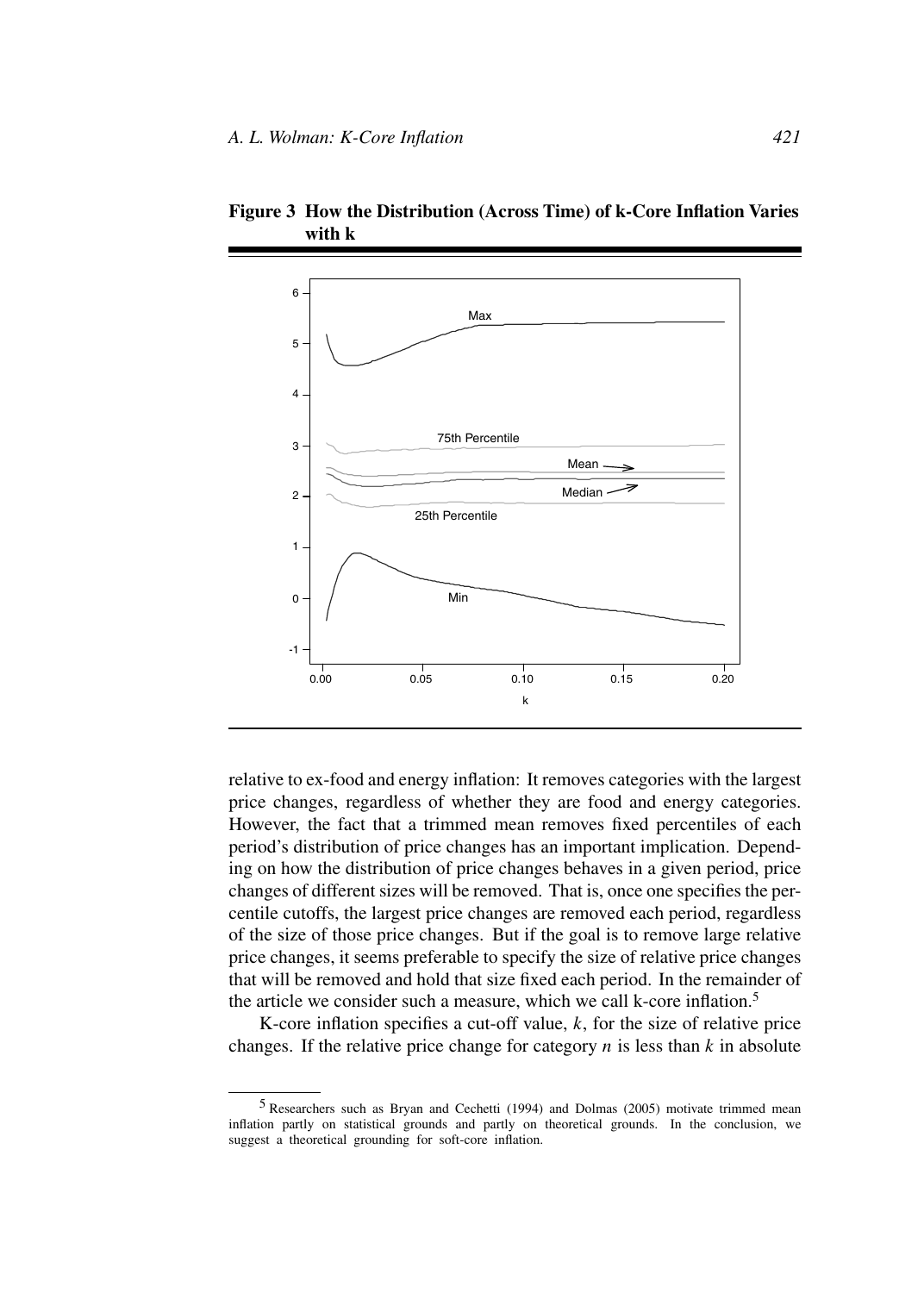

**Figure 4 Benchmark k-Core Inflation (k = 2 Percent Annual Rate)**

value, then the price change for category  $n$  is included without modification. If the relative price change for category  $n$  in period  $t$  is greater than  $k$  in absolute value, then the price change for category  $n$  is truncated at  $k$ . Formally, for a given k, k-core inflation  $(\pi_t^{sc})$  is defined as follows:

$$
\pi_t^{kc}(k) = \sqrt{\left(\sum_{n=1}^N \omega_{n,t-1}^P \pi_{n,t}^{kc}(k)\right) \left(\sum_{n=1}^N \omega_{n,t-1}^L \pi_{n,t}^{kc}(k)\right)},
$$
(7)

where

$$
\pi_{n,t}^{kc}(k) = \begin{cases}\n\pi_{n,t}, & \text{if } |\pi_{n,t} - \pi_t| < k \\
\pi_t \left(1 + k \cdot sign\left(\pi_{n,t} - \pi_t\right)\right), & \text{if } |\pi_{n,t} - \pi_t| \ge k\n\end{cases} \tag{8}
$$

Three assumptions embodied in this definition require some discussion. First, large price changes are truncated rather than being omitted. This choice is based on the facts that there is uncertainty about the proper value of  $k$ , and about whether or not every relative price change greater than  $k$  should be omitted from underlying inflation. An appealing implication of this assumption is that varying k between zero and infinity makes  $\pi_t^{kc}(k)$  a smooth function that starts and ends at  $\pi_t$ . For low k all price changes are replaced with actual inflation, and for high k all price changes are admitted, which returns actual inflation. The second important assumption is that the criterion for truncating price changes is the size of relative price change, rather than the size of nominal price change. This choice simply reflects the view that it is large *relative* price changes that we want to control for. Third, the criterion  $(k)$  does not vary with the level of inflation. There is a large literature on the relationship between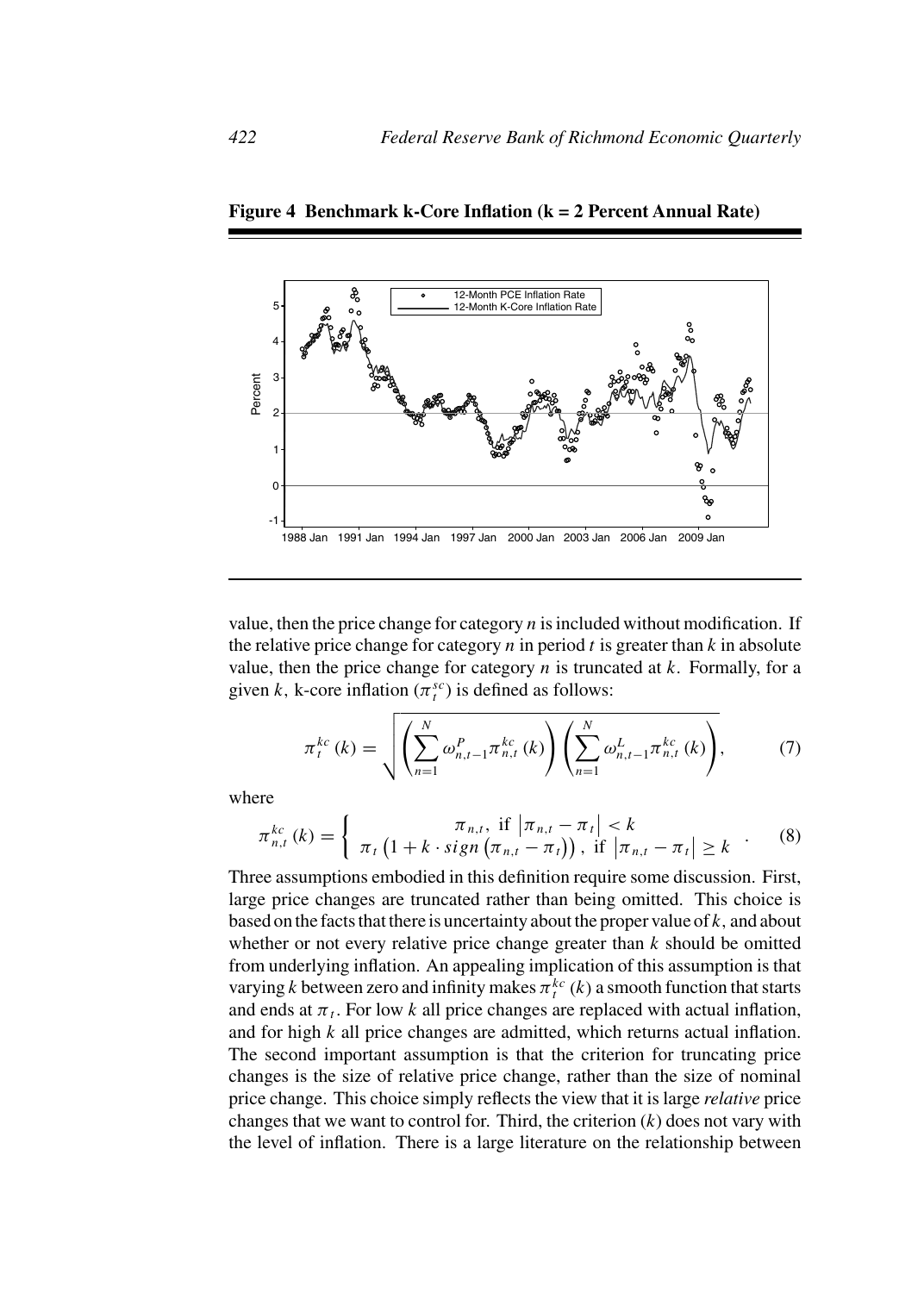|              | Mean | Min      |      | 25th and 75th Percentiles | Max   | Std. Dev. |
|--------------|------|----------|------|---------------------------|-------|-----------|
| <b>PCE</b>   | 2.51 | $-13.55$ | 1.40 | 3.74                      | 13.66 | 2.41      |
| k-core       | 2.43 | $-1.31$  | 143  | 3.37                      | 6.28  | 1.38      |
| <b>XFE</b>   | 2.56 | $-5.35$  | 1.59 | 3.37                      | 8.30  | 1.55      |
| Trimmed Mean | 2.47 | 0.30     | 1.87 | 2.99                      | 5.68  | 0.95      |

**Table 1 Summary Statistics for One-Month Inflation (Annualized Percent)**

relative price variability and inflation (see Hartman [1991], for example). Based on that literature, one might argue that  $k$  should be an increasing function of the inflation rate. Because the data used in this article is from a period of relatively low and stable inflation, we assume that such considerations are not quantitatively important.

From Figure 2, one can see how the choice of  $k$  maps into the fraction of price changes that will be truncated:  $k \geq 0.04$  (4 percent monthly in Figure 2) would mean truncating a tiny fraction of price changes, whereas  $k = 0.005$ (one-half percent monthly) would mean truncating 13.9 percent of weighted price changes because of relative price decreases, and 12.7 percent because of relative price increases. Of course, these are averages, and the fraction of expenditures (equivalently, price changes) affected in a given period would depend on the distribution of price changes in that period.

# **3. BEHAVIOR OF K-CORE INFLATION**

Figure 3 plots summary statistics for 12-month k-core inflation as a function of k, using the entire sample. For each value of  $k$ , we compute the time series for k-core inflation and plot the summary statistics, mean, median, maximum, minimum, and 25th and 75th percentiles. The figure shows how these summary statistics of the time series vary with  $k$ . For low and high values of  $k$ , the statistics are similar, reflecting the fact that k-core inflation converges to overall PCE inflation as k approaches zero or infinity. The properties of k-core inflation are sensitive to  $k$  for values around 0.02 (2 percent monthly relative price change). The range (maximum minus minimum) of k-core inflation shrinks from almost six percentage points (the range for PCE inflation) for high and low k to less than four percentage points when k is around 0.02. Because it is a round number and comes close to minimizing the range of k-core inflation, we will use  $k = 0.02$  as our benchmark.

Figure 4 plots the time series for benchmark k-core inflation, together with overall PCE inflation (the constructed measure from Figure 1). Although we construct k-core inflation as a monthly measure, using (7), the time series plotted in Figure 4 and in subsequent figures display the 12-month cumulative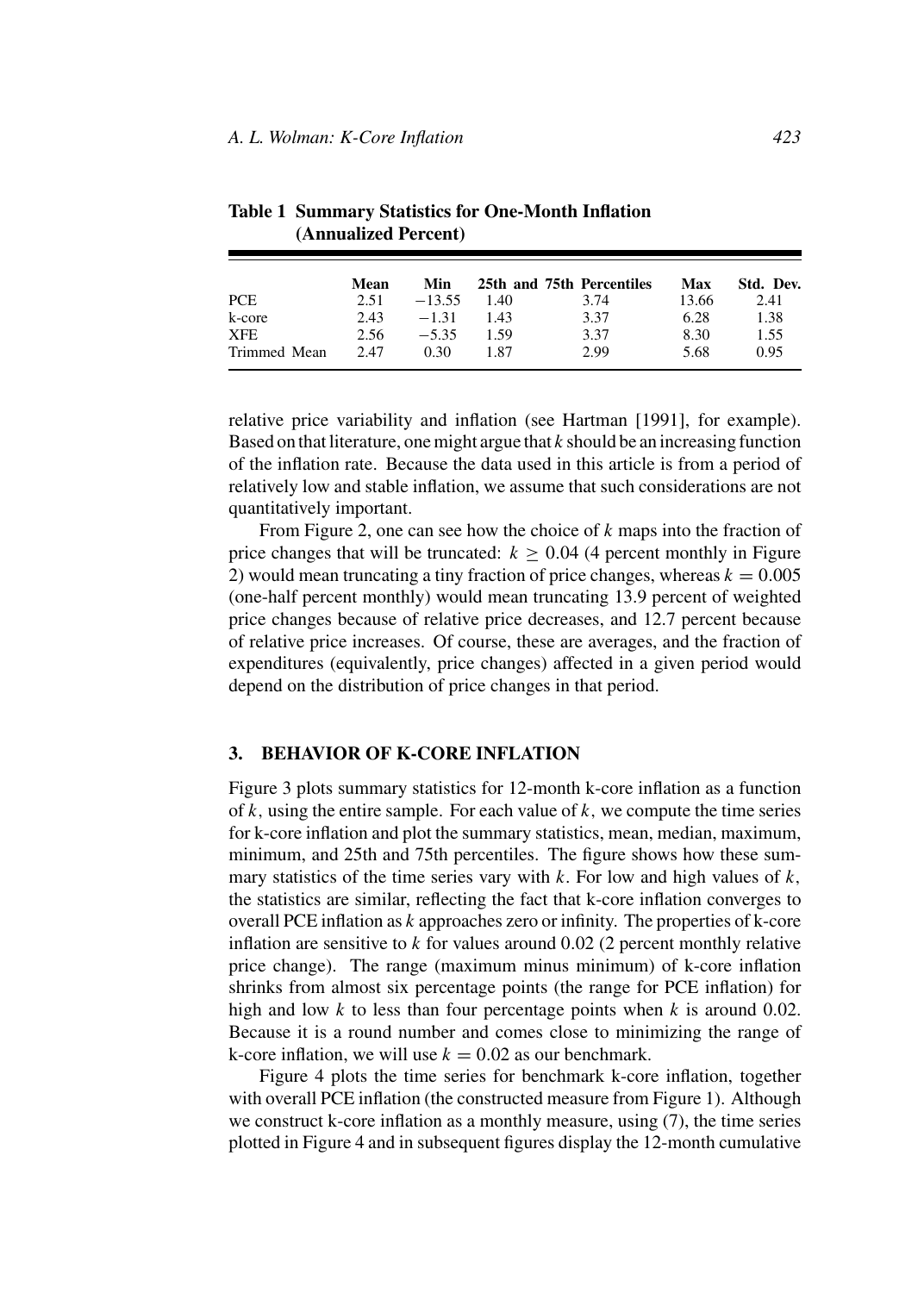|              | Mean | <b>Min</b> |      | 25th and 75th Percentiles | Max  | Std. Dev. |
|--------------|------|------------|------|---------------------------|------|-----------|
| <b>PCE</b>   | 2.46 | $-0.91$    | 1.86 | 3.02                      | 5.42 | 1.11      |
| k-core       | 2.41 | 0.88       | 1.81 | 2.88                      | 4.59 | 0.88      |
| <b>XFE</b>   | 2.55 | 0.98       | 1.84 | 2.67                      | 5.19 | 1.10      |
| Trimmed Mean | 2.45 | 0.80       | 2.05 | 2.66                      | 4.28 | 0.74      |

**Table 2 Summary Statistics for 12-Month Inflation (Percent)**

k-core inflation rate.<sup>6</sup> As expected from Figure 3, k-core inflation is notably less volatile than PCE inflation. The behavior of inflation in the depths of the Great Recession illustrates this point well: From mid-2008 to mid-2009, PCE inflation fell by more than five percentage points, whereas k-core inflation fell by less than three percentage points. However, it is not always the case that k-core inflation is a smoother version of PCE inflation. For example, in the second half of 2010, PCE inflation was relatively low (generally below 1.5 percent), yet k-core inflation was below PCE inflation.

# **K-Core Inflation and Ex-Food and Energy Inflation**

Having motivated k-core inflation as an appealing alternative to ex-food and energy inflation and trimmed mean inflation, we now compare the behavior of k-core to inflation ex-food and energy (henceforth XFE), and in the next section, to trimmed mean inflation (henceforth TMI). The top three rows of Tables 1 and 2 display summary statistics for one-month and 12-month PCE inflation, k-core inflation, and  $XFE$ <sup>7</sup> For monthly price changes, both k-core and  $XFE$ are much less volatile than PCE inflation. This statement holds whether one measures volatility by max-min, standard deviation, or interquartile range. K-core inflation is less volatile than XFE, apart from the interquartile range measure. Moving from one-month to 12-month inflation, the comparisons become more muddied. Because each of these series has a substantial transitory component, the volatility of 12-month inflation is lower in every case than the volatility of the one-month measure. The transitory component is strongest in PCE inflation, so that the standard deviation of that series is cut by more than half when comparing one-month and 12-month changes. In contrast, the standard deviation of XFE inflation falls by just 29 percent, leaving the standard deviations of 12-month PCE and XFE inflation essentially identical. K-core's standard deviation is 36 percent lower for 12-month than one-month changes,

<sup>6</sup> The only reason for doing this is that one-month inflation is quite volatile. Some of the tables, as well as Figure 2, refer to one-month price changes.

<sup>7</sup> Note that the version of XFE analyzed here is not the version reported by the BEA. Instead, we calculate our own version by removing the 28 food and energy categories (and adjusting the other weights accordingly) in equation (3). The resulting series is close to the one reported by the BEA.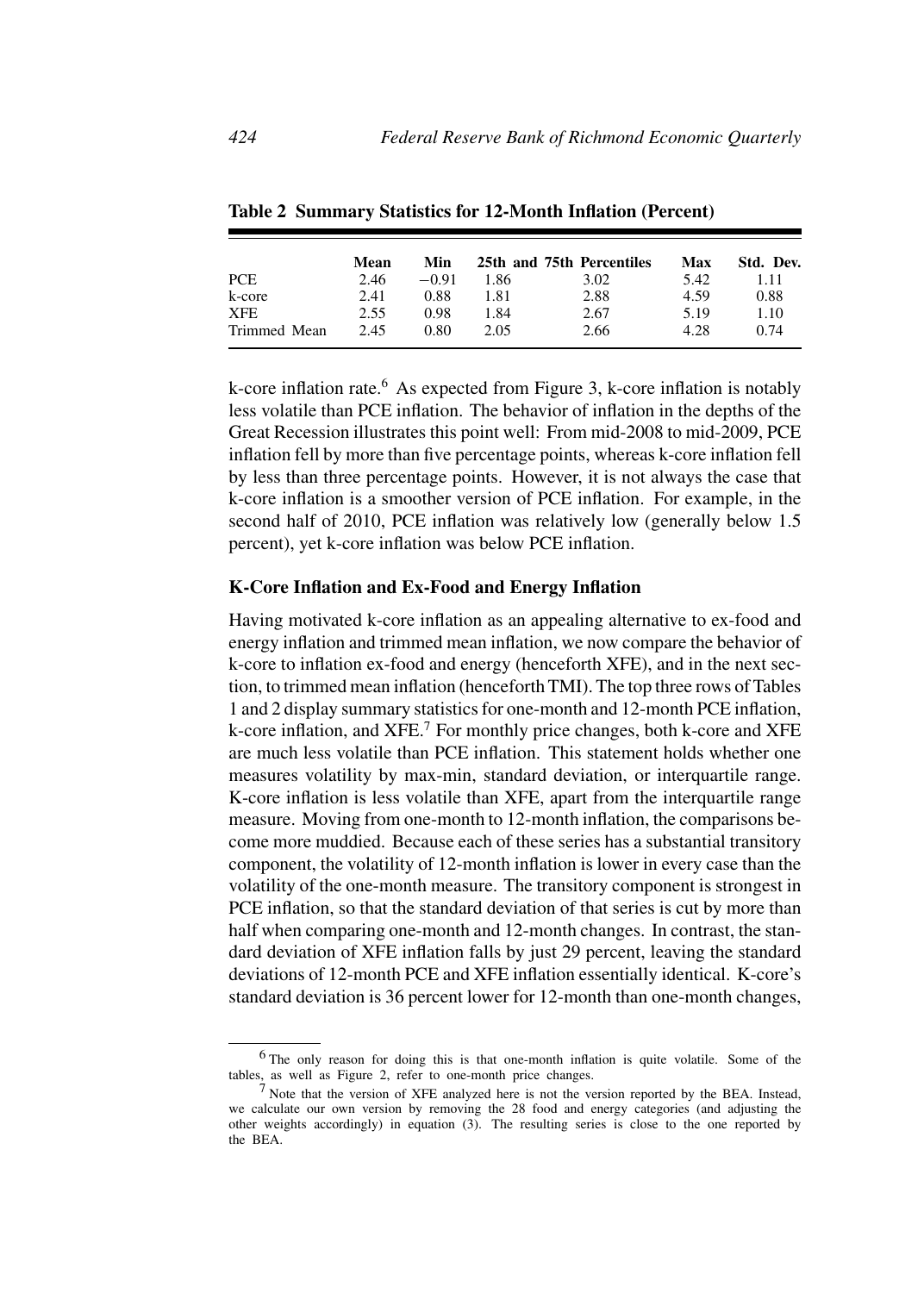

**Figure 5 K-Core Inflation and Ex-Food and Energy Inflation**

leaving it well below XFE (0.88 versus 1.10). However, the interquartile range for 12-month k-core inflation is well *above* that for XFE.

Figure 5 plots the time series for 12-month k-core inflation and XFE. Although Tables 1 and 2 indicate that k-core inflation is generally less volatile than XFE, Figure 5 shows that this volatility ranking is heavily influenced by the first few years of the sample, when PCE inflation was often above 5 percent. During that time, k-core inflation was well below XFE. In the last several years, by contrast, XFE has been markedly less volatile than kcore. The recent period has involved dramatic swings in energy prices. In September 2008 for example, 12-month inflation was 4.03 percent, whereas XFE was 2.52 percent. During this period, Figure 6 shows that there were many large relative price decreases that k-core inflation adjusted for, whereas XFE did not. As a result, k-core inflation was much higher than XFE, 3.37 percent, in the 12 months preceding September 2008.

From Figure 2, it is already clear that k-core inflation with  $k = 0.02$  does not always truncate food and inflation categories, and sometimes truncates categories other than food and inflation. Table 3 lists the 15 categories whose price changes are truncated most frequently when  $k = 0.02$ , restricting to categories representing more than 0.01 percent of expenditure on average over the sample period. $8$  Seven of the 15 categories are either food or energy categories (they are indicated in bold in the table). The 15 categories together

<sup>8</sup> The restriction based on expenditure shares meant that two categories were eliminated and replaced with other categories.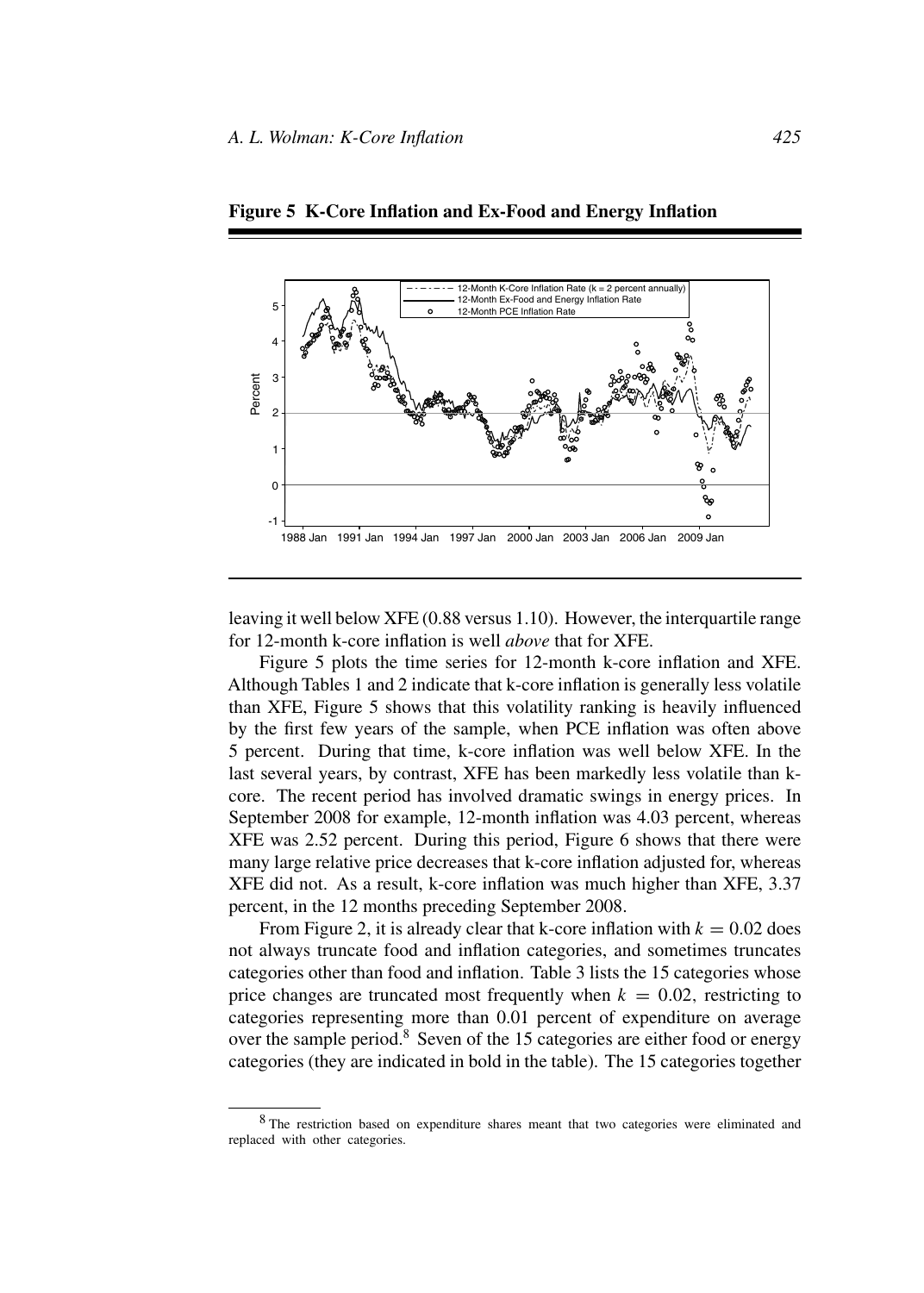| Category                                               | Freq. Exceed k | Avg. Share |
|--------------------------------------------------------|----------------|------------|
| Eggs                                                   | 81             | 0.0007     |
| <b>Fuel Oil</b>                                        | 80             | 0.0023     |
| <b>Gasoline &amp; Other Motor Fuel</b>                 | 79             | 0.0269     |
| <b>Fresh Vegetables</b>                                | 64             | 0.0040     |
| Indirect Securities Commissions                        | 64             | 0.0013     |
| Mutual Fund Sales Charges                              | 63             | 0.0011     |
| Air Transportation                                     | 52             | 0.0060     |
| Direct Securities Commissions                          | 44             | 0.0032     |
| Used Truck Margin                                      | 42             | 0.0017     |
| <b>Natural Gas</b>                                     | 41             | 0.0065     |
| <b>Fresh Fruit</b>                                     | 39             | 0.0027     |
| <b>Other Fuels</b>                                     | 39             | 0.0002     |
| Luggage & Similar Personal Items                       | 35             | 0.0024     |
| <b>Tobacco</b>                                         | 32             | 0.0096     |
| Commissions for Trust, Fiduciary, & Custody Activities | 31             | 0.0011     |

**Table 3 Categories Whose Relative Price Changes Most Frequently Exceed k = 0.02 in Absolute Value**

Notes: Food and energy categories are listed in bold.

represent 7 percent of expenditures, and the seven food and energy categories represent 4.3 percent of expenditures.

## **K-Core Inflation and Trimmed Mean Inflation**

Next, we compare our k-core inflation measure to TMI. To generate TMI we use a lower cutoff of 20 percent of expenditures, and an upper cutoff of 23 percent. Dolmas (2005) proposes three different criteria for choosing the upper and lower cutoffs. One of the criteria he uses is to minimize the squared deviations from a centered 36-month moving average of overall PCE inflation. Applying that criterion to our sample generates the 20 percent and 23 percent cutoffs. Note that for k-core inflation, our choice of  $k = 0.02$  nearly represents the value of  $k$  that would minimize the deviation of  $k$ -core inflation from the 36-month moving average of overall PCE inflation; that value is  $k = 0.018$ . However, even this "optimized" version of k-core is considerably less successful than the optimized TMI at matching the moving average. The sum of squared deviations for the TMI is  $7.5 \times 10^{-5}$ , whereas the sum of squared deviations for k-core inflation is  $1.2 \times 10^{-4}$ .

Tables 1 and 2 contain summary statistics for TMI, in the bottom row, and Figure 7 plots TMI along with k-core inflation and PCE inflation. TMI is less volatile than either XFE or k-core inflation. The difference is especially striking for one-month inflation, where the standard deviation of TMI is at least 30 percent lower than that of the other measures, and the difference between the maximum and minimum values is 5.4 percent for TMI, compared to 7.6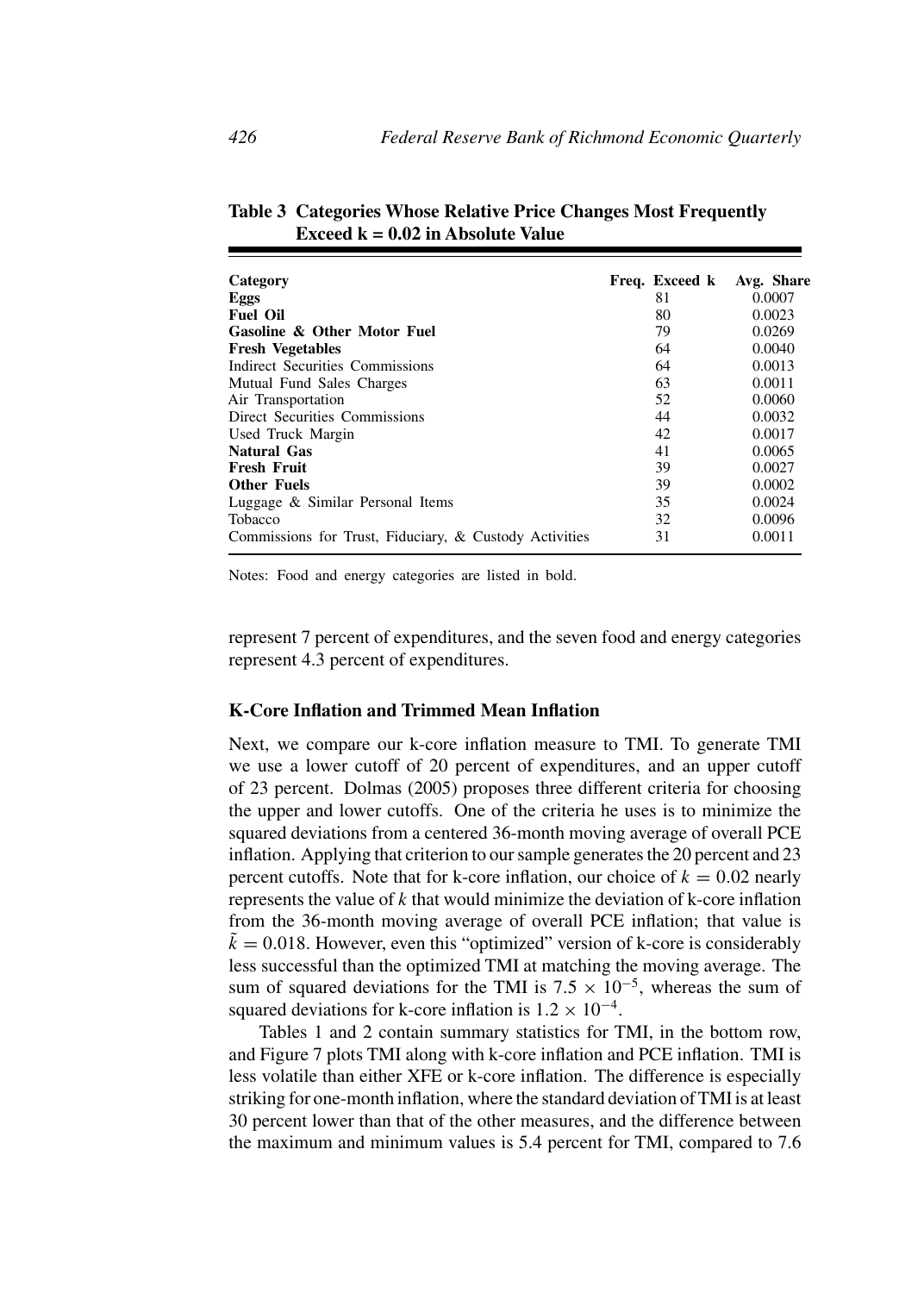

**Figure 6 Pooled Distribution of Monthly Relative Price Changes from Sept. 2007–Sept. 2008**

percent for k-core and 13.7 percent for XFE. The relative stability of TMI compared to k-core can be partly understood by referring back to Figure 2, the distribution of relative price changes. Although k-core inflation is not a trimmed mean, we can think of it as a "truncated mean," where the percentile cutoffs for truncation (at 0.02) change each period. From Figure 2, on average both the lower and upper cutoffs for truncation are close to 0.25 percent of expenditure-weighted price changes. Thus, TMI with cutoffs at about 20 percent results in a price index that differs much more dramatically from PCE inflation than does our k-core inflation measure. If we were to exclude categories instead of truncating their price changes, the resulting series would be precisely a trimmed mean with time-varying cutoffs. From the numbers reported in the previous section we know that relatively little trimming would be implied by  $k = 0.02$ . Figure 8 displays the somewhat smoother series generated by eliminating categories with  $k = 0.02$  instead of truncating their price changes.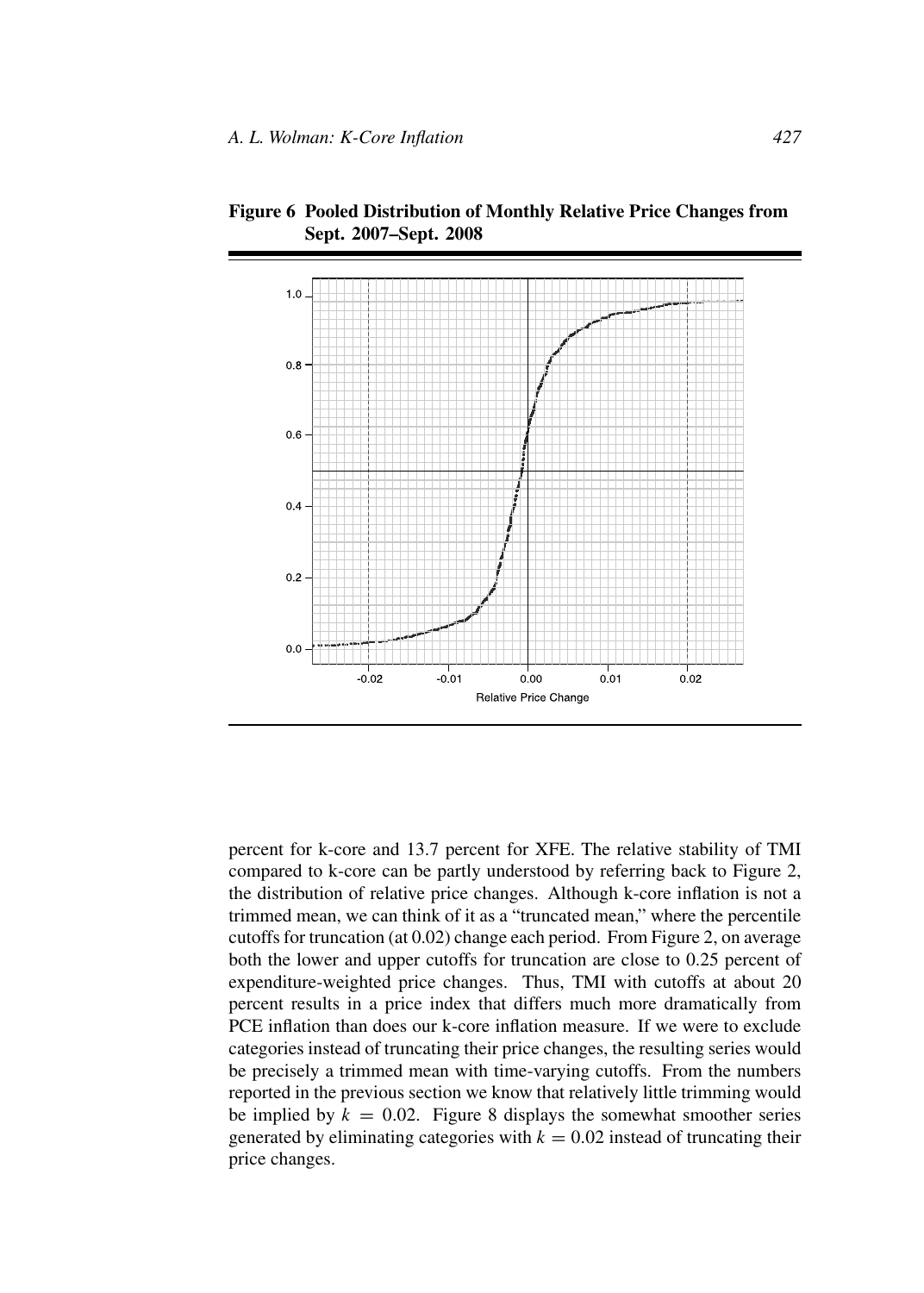

**Figure 7 K-Core and Trimmed Mean Inflation**

# **4. CONCLUSION**

We have proposed a new measure of underlying inflation, referred to as k-core inflation.All such measures are motivated to some degree by the idea that large relative price changes may represent noise, which the monetary authority ought to filter out for the purpose of forecasting or for inferring the current stance of monetary policy. K-core inflation does this filtering by specifying a threshold for a large relative price change. Relative price increases or decreases beyond that threshold are truncated to be equal to the threshold. In contrast, inflation ex-food and energy excludes food and energy prices regardless of how much those prices change, and trimmed mean inflation excludes fixed percentiles of the price change distribution, regardless of the size of price changes to which those percentiles correspond.

The figures and tables in the article illustrate how k-core inflation behaves, and how it compares to inflation ex-food and energy and to trimmed mean inflation. Mid-2008 was a period in which the differences between k-core inflation and these other measures were particularly large and persistent. K-core inflation indicated significantly higher underlying inflation in mid-2008 than either ex-food and energy inflation or trimmed mean inflation. The situation looks somewhat similar today, when energy price increases are again in the headlines: In the 12 months preceding October 2011, k-core inflation was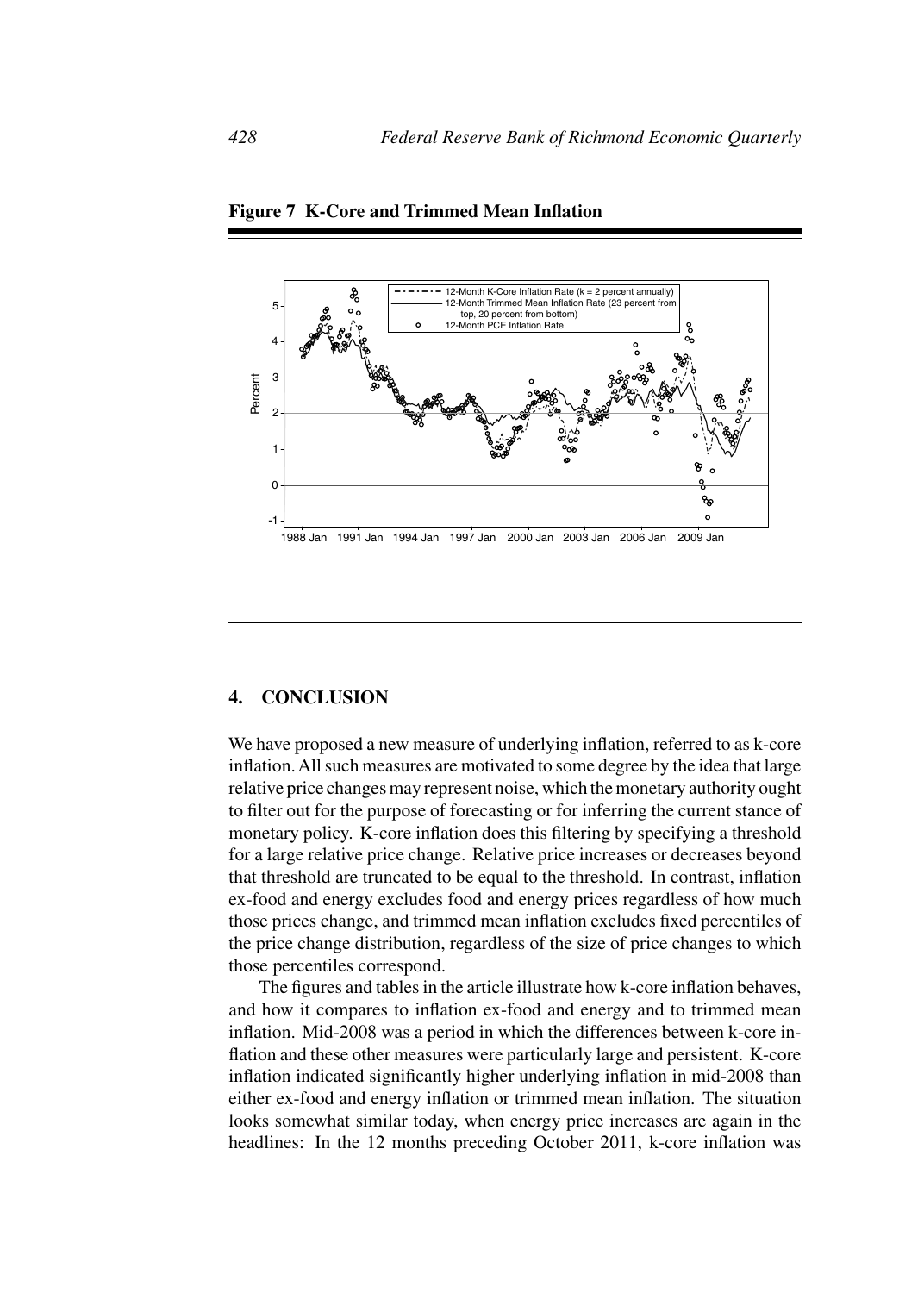

**Figure 8 K-Core Inflation when Large Price Changes are Eliminated Rather than Truncated**

2.3 percent, compared to 2.7 percent for overall PCE inflation, 1.6 percent for PCE inflation ex-food and energy, and 1.9 percent for trimmed mean inflation.

This article is exploratory in nature. It would be interesting to investigate k-core inflation further in at least three dimensions. First, measures of underlying inflation are often evaluated on the basis of their ability to forecast PCE inflation. How does k-core inflation fare according to this criterion? Second, the definition of k-core inflation used here has maintained that PCE inflation is the correct inflation rate against which to measure relative price changes. Perhaps k-core inflation is instead the correct inflation rate against which to measure relative price changes. Applying this change to our definition would require solving a fixed-point problem to compute k-core inflation. Finally, and most importantly, it would be interesting to pursue possible theoretical underpinnings of k-core inflation. If there are large sector-specific shocks (as suggested by much research on price adjustment, such as Golosov and Lucas [2007]) and if the structure of the economy and the behavior of monetary policy are such that monetary policy does not generate large relative price changes, then something like k-core inflation might be a useful indicator of monetary conditions. It would be straightforward to study this issue in a multisector equilibrium model. Of course, it is also possible that large relative price changes could actually signal loose monetary policy. That would go against the spirit of this article, but it cannot be ruled out a priori. Whether or not such a possibility is empirically relevant would seem to depend on the nature of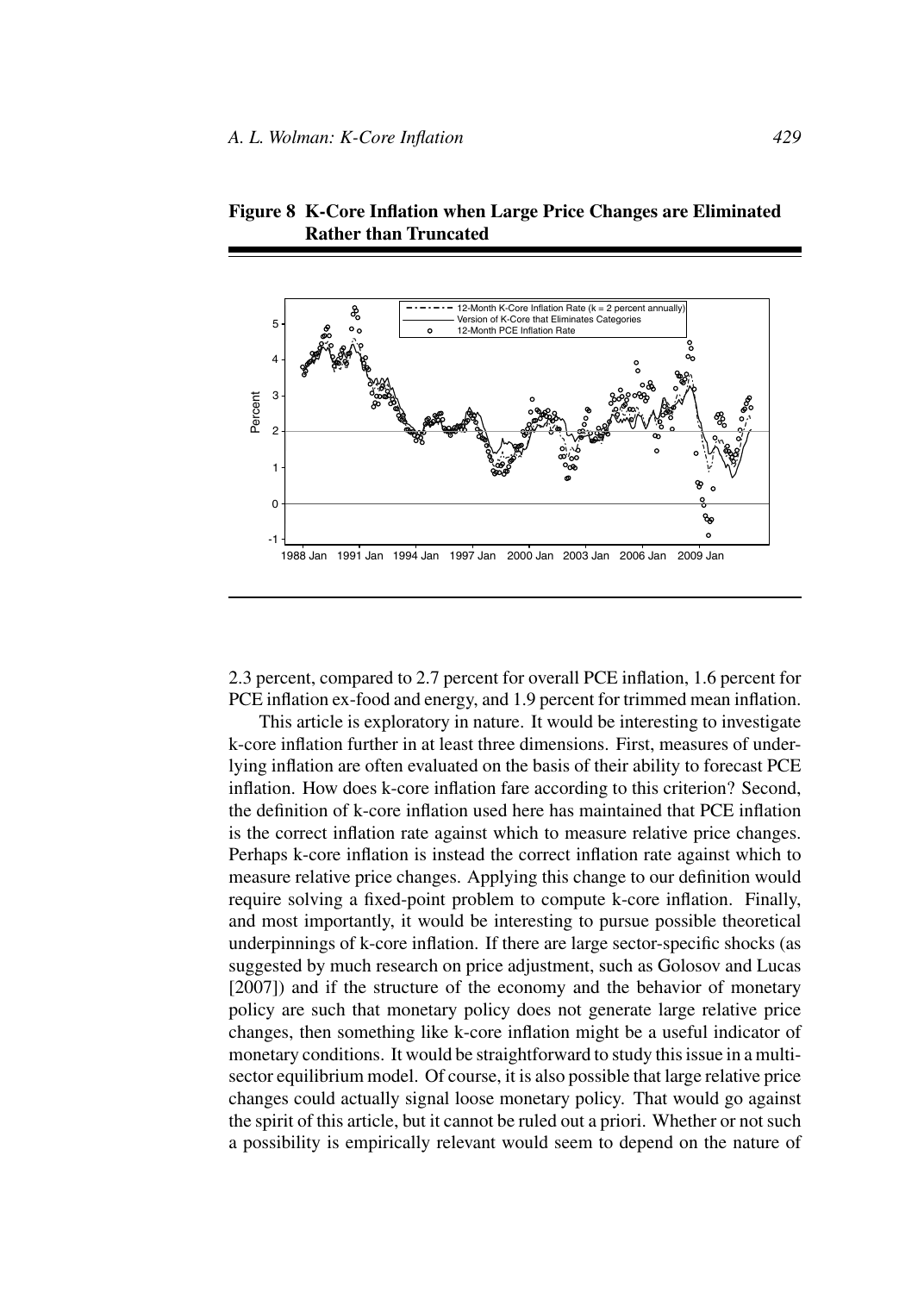cross-sectoral variation in price stickiness and demand and supply elasticities. These issues could be studied in the context of a calibrated equilibrium model.

# **REFERENCES**

- Ball, Laurence, and Stephen G. Cecchetti. 1990. "Inflation and Uncertainty at Long and Short Horizons." *Brookings Papers on Economic Activity* 21 (1): 215–54.
- Bryan, Michael, and Stephen Cecchetti. 1994. "Measuring Core Inflation." In *Monetary Policy*, edited by N. Gregory Mankiw. Chicago: University of Chicago Press, 195–215.
- Bureau of Labor Statistics. 2011. "The So-called 'Core' Index: History and Uses of the Index for All Items Less Food and Energy." In *Focus on Prices and Spending*. Washington, D.C.: Bureau of Labor Statistics (February).
- Clark, Todd E. 1999. "A Comparison of the CPI and the PCE Price Index." Federal Reserve Bank of Kansas City *Economic Review* Q3: 15–29.
- Dolmas, Jim. 2005. "Trimmed Mean PCE Inflation." Federal Reserve Bank of Dallas Working Paper 0506 (July).
- Federal Reserve Bank of Dallas. 2012. "Trimmed Mean PCE Inflation Rate." Available at www.dallasfed.org/research/pce/index.cfm.
- Golosov, Mikhail, and Robert E. Lucas, Jr. 2007. "Menu Costs and Phillips Curves." *Journal of Political Economy* 115: 171–99.
- Gordon, Robert J. 1975. "Alternative Responses of Policy to External Supply Shocks." *Brookings Papers on Economic Activity* 6 (1): 183–206.
- Hartman, Richard. 1991. "Relative Price Variability and Inflation." *Journal of Money, Credit and Banking* 23 (May): 185–205.
- Sprinkel, Beryl W. 1975. "1975: A Year of Recession, Recovery, and Decelerating Inflation." *Journal of Business* 48 (January): 1–4.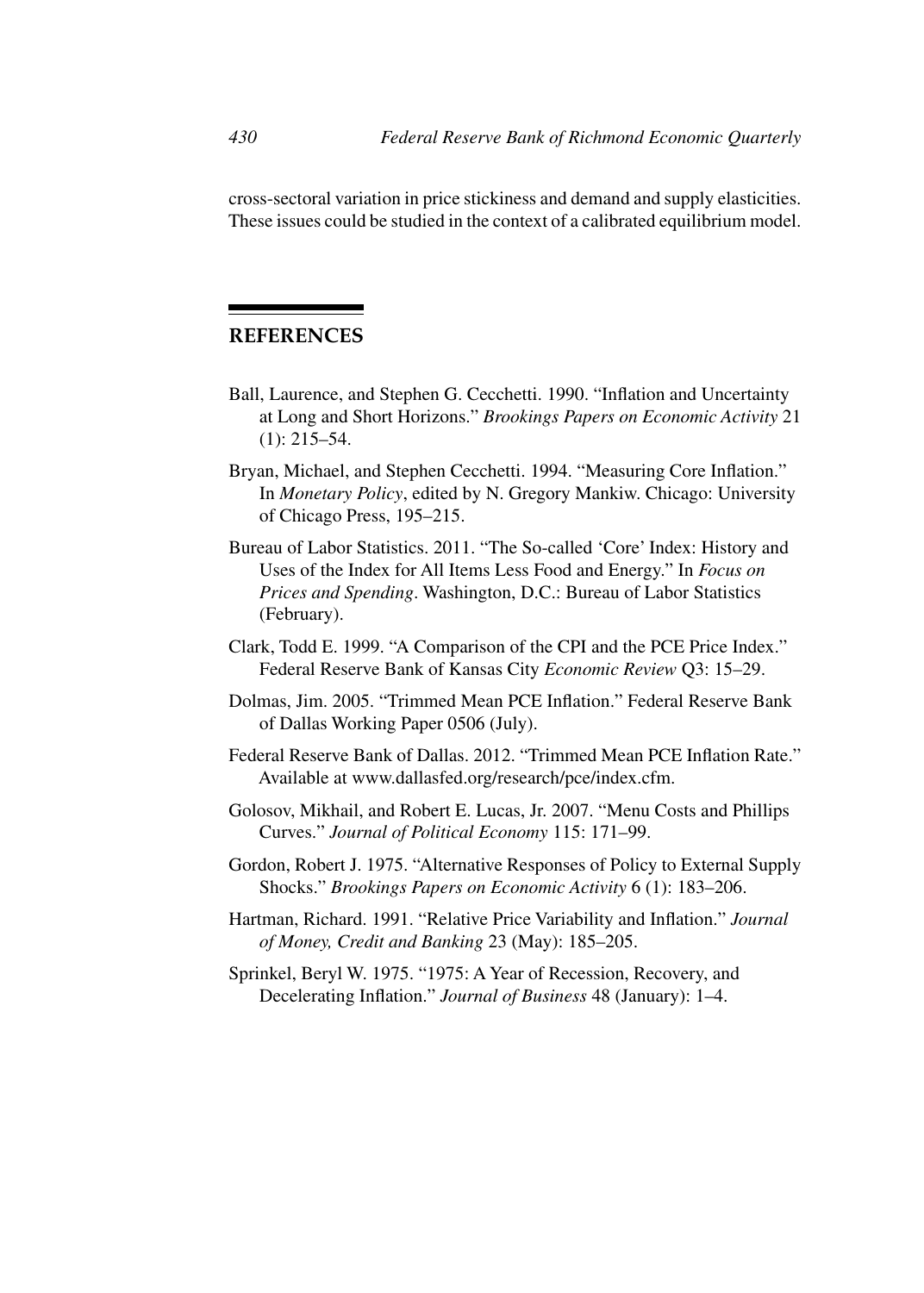# The Cost of Unanticipated Household Financial Shocks: Two Examples

Kartik Athreya and Urvi Neelakantan

The duration of their financial circumstances. In this article, we quantify the consequences of two representative types of unanticipated financial shocks. By "unanticipated," we mean that households in our experiments their financial circumstances. In this article, we quantify the consequences of two representative types of unanticipated financial shocks. By "unanticipated," we mean that households in our experiments are modeled as ignoring even the *possibility* that the shock could occur. We are thus interested in the cost of an event that comes as such a surprise to the household that its previous consumptions-savings decisions in no way prepared it for such an eventuality. Our analysis is therefore exactly analogous to a standard form of experiment in business cycle contexts, e.g., the impulse response of an unanticipated fiscal or monetary policy shock that agents know is permanent as soon as it occurs (see, for example, Baxter and King [1993]).

For each shock, our calculations tell us how costly it is for households to live in a world where the shock occurs compared to a world in which it does not. Why might such costs be useful to study? If the household (or a policymaker) could pay—say through investment in financial education—for information that would enable it to avoid the shock or mitigate its effect, our calculations may provide an upper bound on how much it might be willing to pay. The reason is that the cost of the shock depends not just on its magnitude but also its likelihood. For a shock of a given size, households will be less willing to pay to avoid it as its likelihood falls. We assume that the shock is

We thank Juan Carlos Hatchondo, Marianna Kudlyak, Ned Prescott, Pierre Sarte, Max Schmeiser, Jonathan Tompkins, John Weinberg, Kim Zeuli, seminar participants at the Federal Reserve Bank of Richmond and the University of Illinois at Urbana-Champaign, and participants at the Georgetown Center for Economic Research and the Southern Economics Association conferences for helpful comments and suggestions. We are solely responsible for any errors. The views expressed in this paper are those of the authors and do not necessarily reflect the views of the Federal Reserve Bank of Richmond or the Federal Reserve System. E-mail: kartik.athreya@rich.frb.org; urvi.neelakantan@rich.frb.org.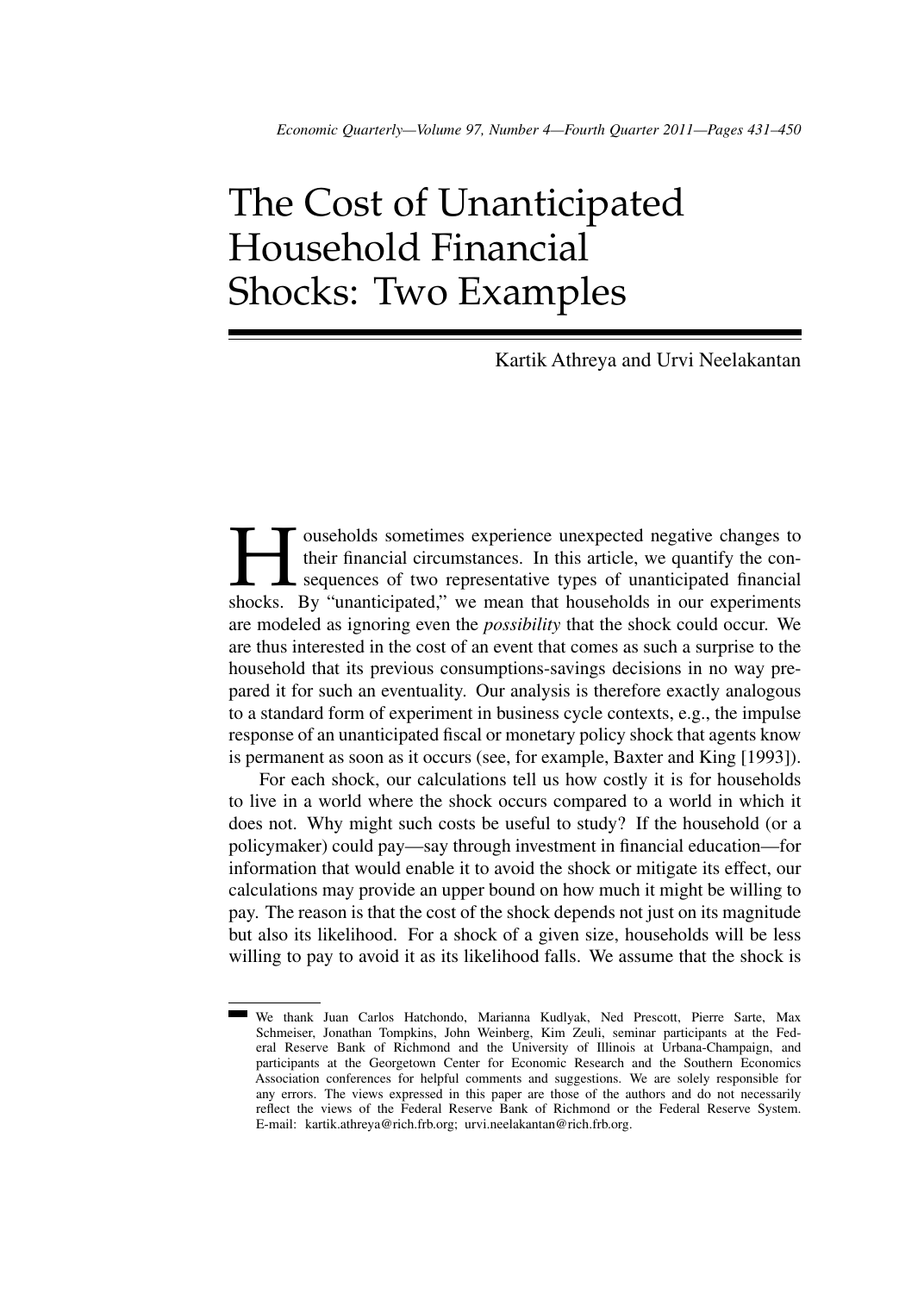completely unanticipated or seen as one with zero likelihood. If its likelihood is truly close to zero, this makes it not worth doing much about, all else equal. Moreover, if the household is incorrect in assigning zero or nearzero likelihood to the shock, that is a belief that maximizes the amount by which households "underestimate" the risks. If the household instead knew that the shock could occur with positive probability, it would take actions (to the extent warranted by the magnitude and likelihood of the shocks, and the household's aversion to risk) to reduce its severity. By contrast, our model features households that will, by their unawareness, have made no provisions at all at the onset of either of the shocks we consider. Our cost calculations will also allow us to compare shocks, that is, to point out which shocks are costlier (assuming equal likelihood) and therefore worthy of greater attention.

The two types of shocks we consider here are (1) an unanticipated drop in net worth and (2) an unpredicted increase in borrowing costs for all forms of unsecured debt. Each is meant to represent the occurrence of an empirically plausible scenario. The first provides insight into the cost borne by those who are surprised by declines in the value of assets in their portfolio. Consider, for example, a household that has a net worth that is largely composed of equity in its home, and for which the recent decline in U.S. house prices came as a shock. It is evident that many commentators and experts placed little probability on a widespread decline in home prices.<sup>1</sup> The second case is that of a sudden, widespread increase in the cost of rolling over debt and captures the effects of general credit market tightening as might occur in the midst of a severe recession that was a priori assigned zero probability. Note that both shocks are fully persistent.

The size of a shock is an inadequate measure of its importance to a household, in particular because the cost is likely to vary across households. Thus, quantifying the cost requires a model of household financial decision making. Households make consumption-savings decisions with the goal of smoothing consumption over their lifetime. A consequence of this hypothesis is that households' financial positions (and, hence, the cost of the shock to them) will differ by age. Moreover, to the extent that households face other, more predictable forms of risk throughout their lives, they will also differ from each other at any given age. In turn, the cost of a shock will vary across households of any given age as well. The economic model we use is a fairly standard version of a life-cycle model of consumption and savings, and follows Athreya (2008). We use the model and, in particular, the optimal value function of the household, to quantify the effects of the shocks. Specifically, we use the

<sup>1</sup> Freddie Mac's "Rent or Buy" calculator provides anecdotal evidence of the lack of concern with house price declines. The calculator did not allow users to analyze the effects of negative realizations for home prices, even though the same device allowed for increases in house prices of up to 100 percent (Joffe-Walt and Davidson 2010).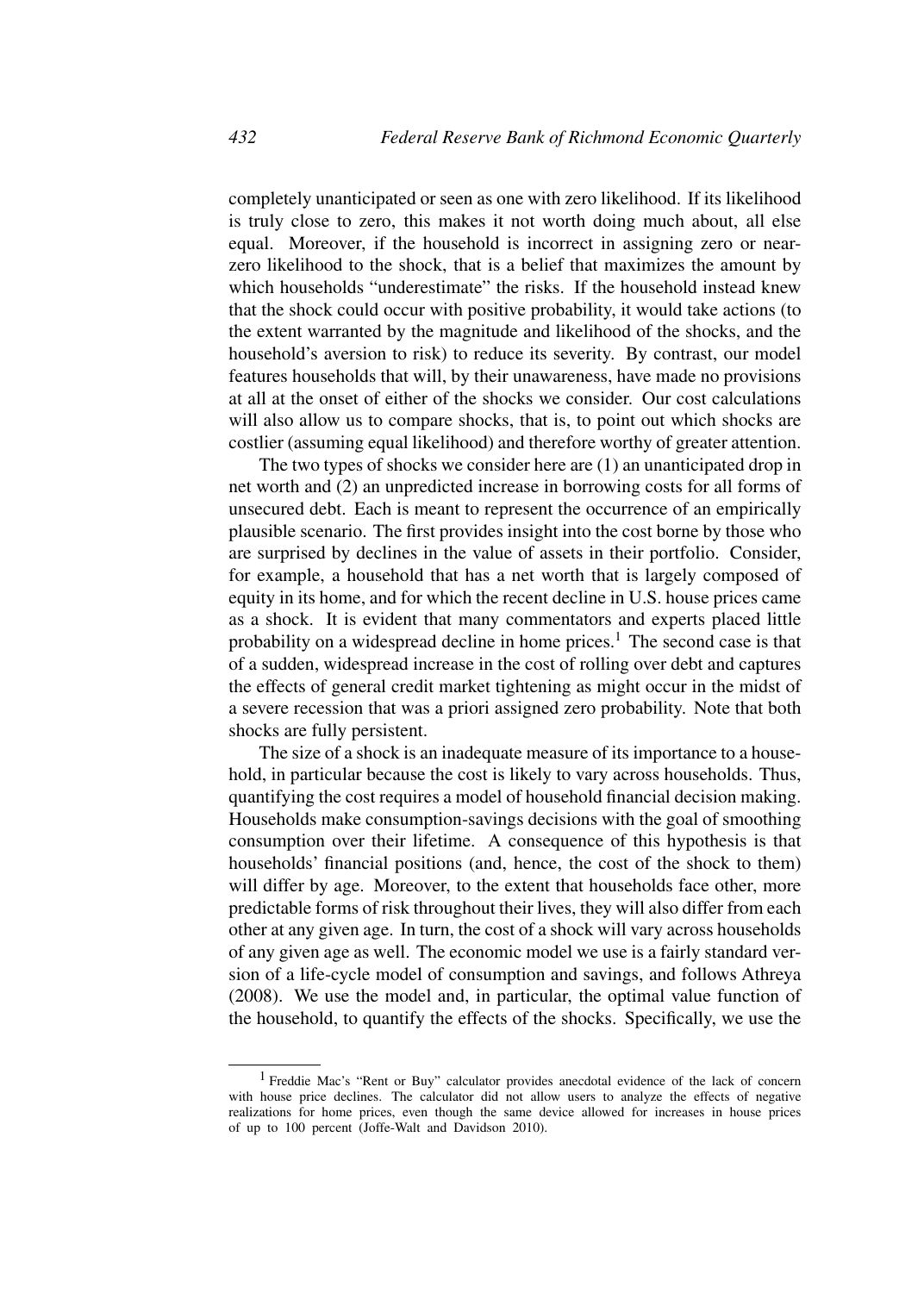model to determine the amount of annual consumption that a household would be willing to give up to avoid facing the shock.

The reader will no doubt see that our article is highly stylized. Importantly, it abstracts from portfolio choice and focuses instead on a simple scalar measure of net worth. In its current form it therefore cannot speak directly to particular kinds of financial decisions, such as house purchases or any other leveraged purchase of risky assets. In particular, our focus on net worth effectively precludes us from being able to assess the impact of decisions whose effects derive primarily from their impact on the gross financial positions of households—as well as on any attendant changes in the periodic payment obligations—while leaving net worth essentially unchanged. Our model also abstracts from the labor supply decision, which could mitigate the cost of the shock by allowing households to simply "work their way" out of a reduction in net worth. However, this is not wholly unreasonable because the shocks we consider are most relevant to recessionary settings, in which labor markets could plausibly preclude such adjustments.

Finally, our model embodies a strong assumption with respect to the information that households possess: We assume that the shocks that the household faces are completely unanticipated. It is possible, instead, that households are aware of the existence of the kinds of shocks we analyze in this article, but wrong about the exact probabilities with which they could occur. Nonetheless, while strong, this assumption allows us to determine what are likely to be upper bounds on the consequences of such shocks. After all, any information received in advance about the likelihood of such events can only make the eventual shock, if it occurs, easier to deal with, as households will have consumed and saved in anticipation of such possible outcomes. In addition, the current work is simply a small first step, and we have indeed begun to incorporate each of these features in ongoing work (Athreya, Ionescu, and Neelakantan 2011) that we hope will shed greater light on the questions addressed here.

With the preceding in mind, we describe the model in Section 1. Section 2 describes how each shock is introduced within this framework. Section 3 reports the results in terms of the costs of each shock. Section 4 concludes.

# **1. A LIFE-CYCLE MODEL OF CONSUMPTION AND NET WORTH**

The economy is that of Athreya (2008), and consists of a continuum of J overlapping generations of working households. Households value consumption, do not value leisure, and therefore supply labor inelastically.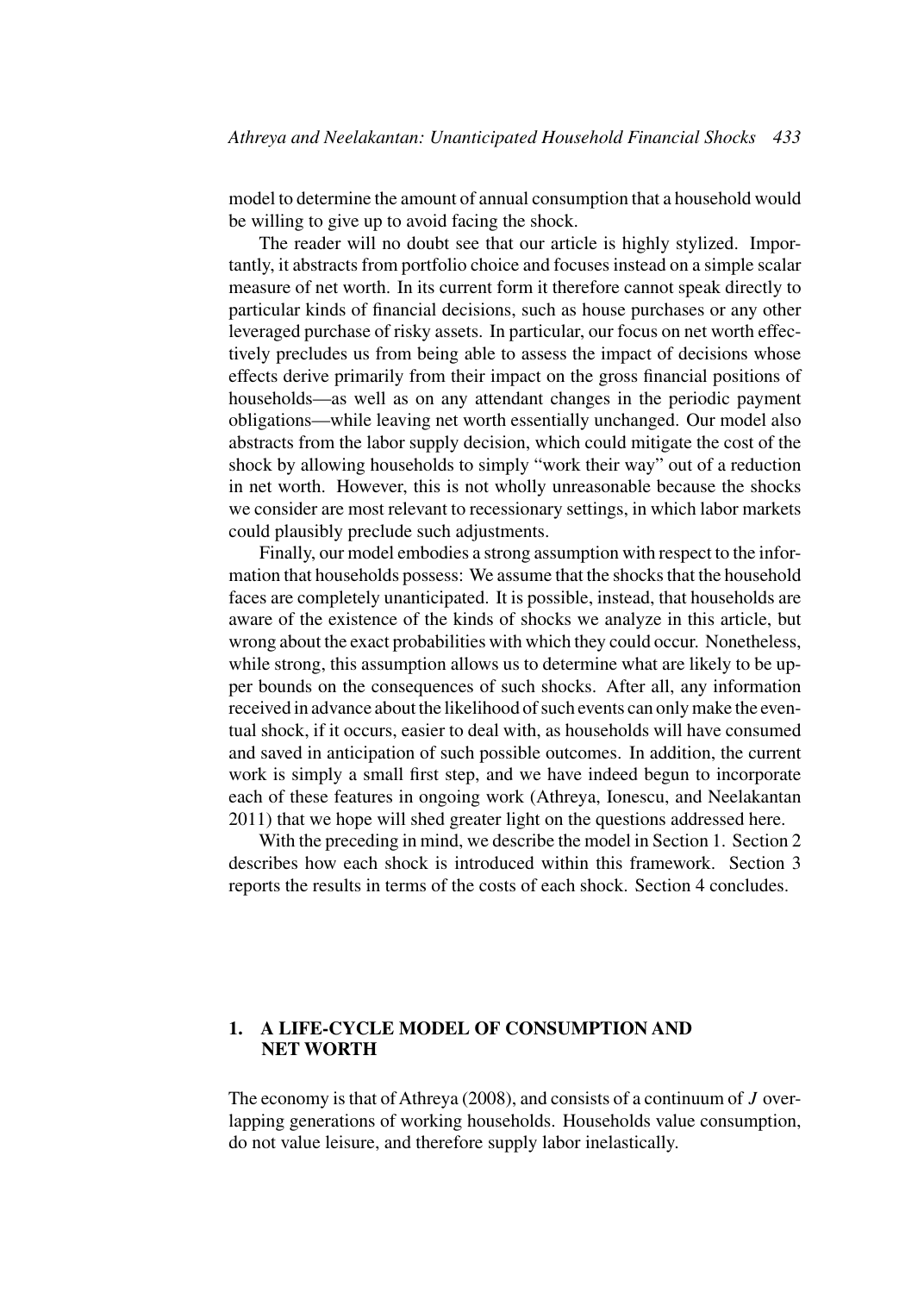| <b>Parameter</b><br>$\alpha$ | Value | Parameter Value Parameter |                                           | Value | <b>Parameter</b><br>2 $R^f$ 1.01 $\gamma$ 0.99 $\tau$ | Value<br>\$7,600 |
|------------------------------|-------|---------------------------|-------------------------------------------|-------|-------------------------------------------------------|------------------|
| $\beta$                      |       |                           |                                           |       | 0.96 $\psi$ 3.4% $\sigma_u^2$ 0.063 $\tau^R$          | \$8,600          |
|                              |       |                           | $x_1$ 0 $\lambda$ 0.9 $\sigma_n^2$ 0.0275 |       |                                                       |                  |
|                              |       |                           | $\sigma_{n1}^2$ 0.22                      |       |                                                       |                  |

**Table 1 Model Parametrization**

#### **Preferences**

The household chooses consumption,  ${c_j}_{j=1}^J$ , and retirement wealth,  $x_R$ , to solve

$$
\sup_{(\{c_j\}, x_R) \in \Pi(\Psi_0)} E_0 \sum_{j=1}^J \beta^j \frac{c_j^{1-\alpha}}{1-\alpha} + \frac{x_R^{1-\alpha}}{1-\alpha}.
$$
 (1)

Here,  $\Pi(\Psi_0)$  denotes the space of all feasible combinations ({c<sub>i</sub>}, x<sub>R</sub>) given initial state  $\Psi_0$ ,  $\alpha$  denotes risk aversion, and  $\beta$  is the discount factor. In the calibration, risk aversion and the discount factor are set at the standard values of  $\alpha = 2$  and  $\beta = 0.96$ . (See Table 1 for all model parameter values, which follows Athreya [2008].)

## **Income**

Households have three potential sources of income: labor income, meanstested transfer income, and retirement income, with labor income being subject to shocks drawn from a probability structure that is known perfectly by the agent.

#### *Labor Income*

The model period is one calendar year. Households begin working life at age 21 and retire at age 65. Households face uncertainty in their labor income because of stochastic productivity shocks to their labor supply. Following the literature (e.g., Hubbard, Skinner, and Zeldes 1995; Huggett and Ventura 2000; Storesletten, Telmer, and Yaron 2004), the evolution of log income, ln  $y_j$ , is modeled as

$$
\ln y_j = \mu_j + z_j + u_j,\tag{2}
$$

where  $\mu_i$  is an age-specific mean of log income,  $z_j$  is the persistent shock, and  $u_i$  is the transitory shock.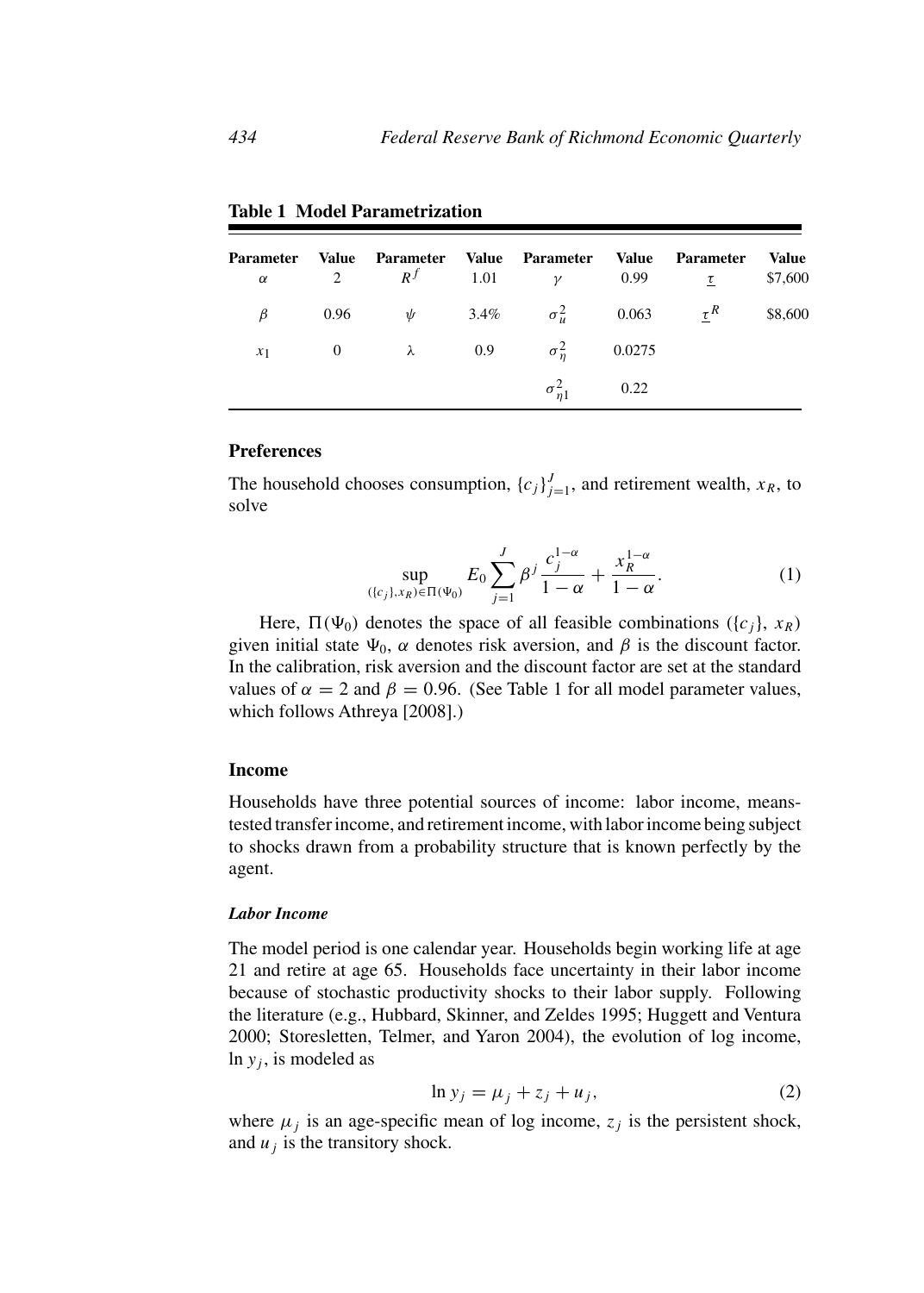The profile  $\{\mu_j\}_{j=1}^J$  is parameterized using data on the median earnings of U.S. males from the 2000 Census.<sup>2</sup>

The persistent shock,  $z_i$ , is given by

$$
z_j = \gamma z_{j-1} + \eta_j, \ \gamma \le 1, \ j \ge 2, \eta_j \sim i.i.d. \ N(0, \sigma_\eta^2). \tag{3}
$$

We set  $\gamma = 0.99$  and  $\sigma_{\eta}^2 = 0.0275$  to capture the facts that, in the data, the cross-sectional variance in log income increases substantially, and roughly linearly, over the life cycle; it is roughly 0.28 among 21-year-olds and roughly 0.90 among new retirees. The transitory shock,  $u_j$ , is distributed as  $u_j \sim$ *i.i.d*  $N(0, \sigma_u^2)$  and is independent of  $\eta_j$ .

To capture initial heterogeneity across households, it is assumed that they draw their first realization of the persistent shock from a distribution with a different variance than at all other ages. That is,

$$
z_0 = 0, \text{ and } \eta_1 \sim N(0, \sigma_{\eta_1}^2). \tag{4}
$$

In the above,  $\sigma_{\eta_1}^2 = 0.22$ .

Note that the assumption that households supply labor inelastically restricts them from using a smoothing mechanism that could be particularly useful in the face of unanticipated shocks. However, not only does this assumption keep the model parsimonious, it is in keeping with the usefulness of providing an upper bound on the costs of the shocks we study.

#### *Means-Tested Transfer Income*

Following Hubbard, Skinner, and Zeldes (1995), means-tested transfers  $\tau(\cdot)$ are specified as a function of age, j, net worth,  $x_i$ , and income,  $y_i$ , as follows:

$$
\tau(j, x_j, y_j) = \max\{0, \underline{\tau} - (\max(0, x_j) + y_j)\}.
$$
 (5)

Social insurance in the United States aims to provide a floor on consumption and the specification in equation (5) captures this feature. The transfer scheme provides households with a minimum of  $\tau$  units of the consumption good at the beginning of the period. In the calibration,  $\tau \approx$  \$7,600 to match data on the asset accumulation of households in the lower percentiles of the wealth distribution.

#### *Retirement Income*

Household utility at retirement is evaluated as  $\frac{x_R^{1-\alpha}}{1-\alpha}$ . Retirement wealth,  $x_R$ , is the sum of household personal savings,  $x_{J+1}$ , and a baseline retirement benefit,  $x_{\tau}$   $\in$ :

$$
x_R = x_{J+1} + x_{\underline{\tau}^R}.\tag{6}
$$

<sup>2</sup> Since income is lognormally distributed, the mean of log income equals the log of median income. Therefore, the log of median earnings is used to generate the profile.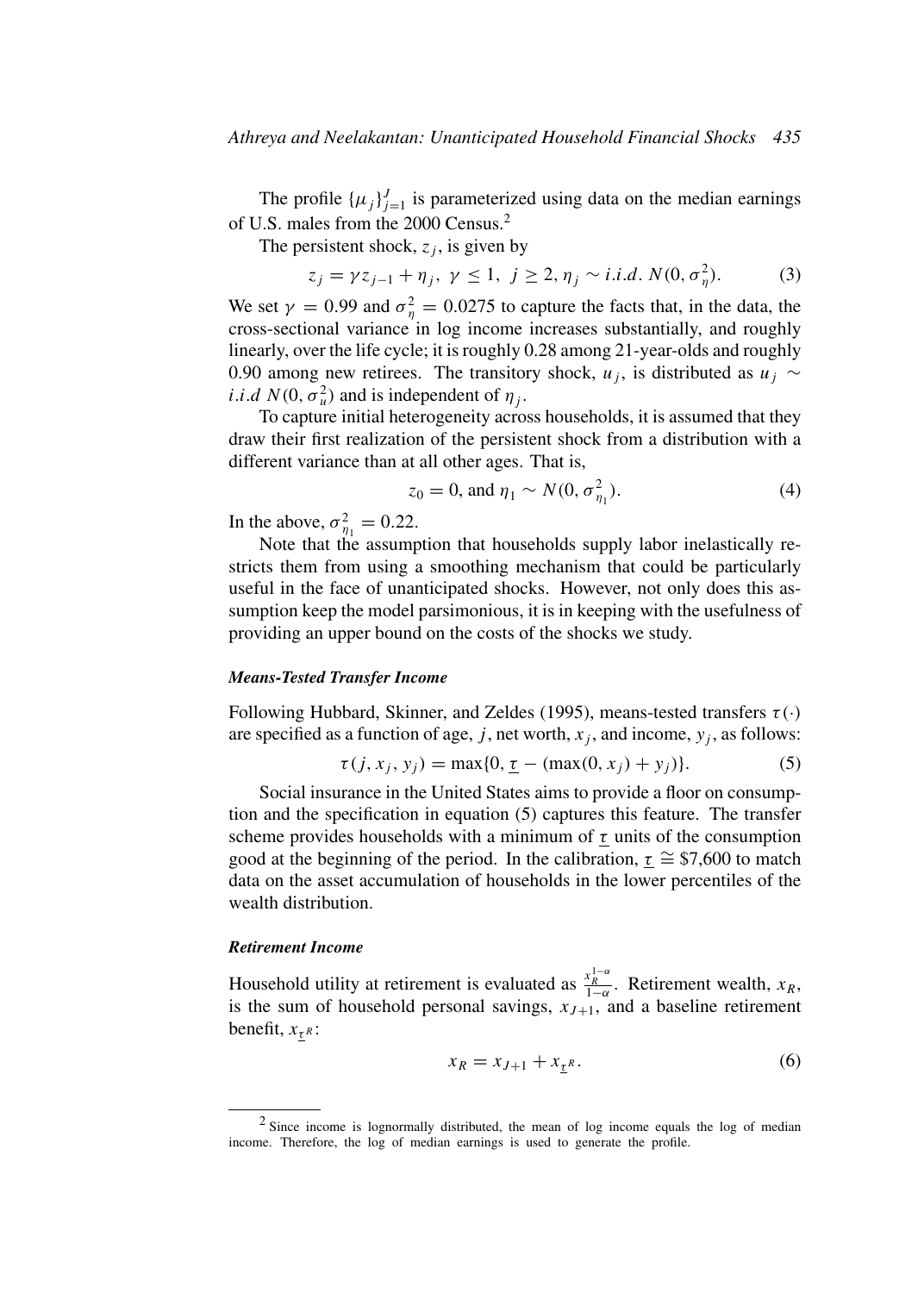The baseline retirement benefit,  $x_{\tau}$ <sup>R</sup>, yields an annual income of  $\tau$ <sup>R</sup> when annuitized using discount rate  $R^f$ . That is, the baseline retirement benefit solves

$$
\sum_{k=1}^{K} \frac{\underline{\tau}^R}{(R^f)^k} = x_{\underline{\tau}^R}.
$$
 (7)

Here,  $\tau^R$  represents the societal minimum amount of consumption at retirement. This amount is not means tested and is intended to represent the sum of welfare programs, Social Security, and Medicare.<sup>3</sup> The interest rate,  $R^f > 0$ , is the risk-free rate of return on savings and is exogenously given.

In the calibration, the minimum amount of consumption at retirement,  $\tau^R$ , is set equal to \$8,600 and  $R<sup>f</sup> = 1.01$ .

## **Technology and Market Arrangement**

At each age j, households choose whether to save  $(x_{i+1} > 0)$  or borrow  $(x_{i+1} < 0)$ . Savings earn the exogenous risk-free rate of return  $R^f > 0$ . The interest rate on borrowing is  $R(.)$ , which incorporates credit risk (because households can default on the debt next period) and transaction costs,  $\psi$ , arising from resources used in intermediation. Default is costly and reduces household utility by  $\lambda$  in the period in which debts are repudiated. This cost includes, but is not limited to, the cost of legal representation and court fees. It is meant to capture all costs deemed relevant by households, and will be calibrated to help the model match default-related behavior.

#### **Recursive Formulation**

The household's problem is recursive in a state vector that includes age,  $j$ , beginning-of-period net worth,  $x_i$ , current-period realization of the persistent shock,  $z_i$ , and current-period realization of transitory income,  $u_i$ .

## *Value Functions*

Households that enter a period with debt must decide whether or not to default. The value function when repaying debts is  $W^R(\cdot)$ , which solves

$$
W^{R}(j, x_{j}, z_{j}, u_{j}) = \sup_{x_{j+1}} \left\{ \frac{c_{j}^{1-\alpha}}{1-\alpha} + \beta E_{z_{j+1}|z_{j}} V(j+1, x_{j+1}, z_{j+1}, u_{j+1}) \right\},\tag{8}
$$

 $3$  This approach follows Huggett (1996) and Gourinchas and Parker (2002).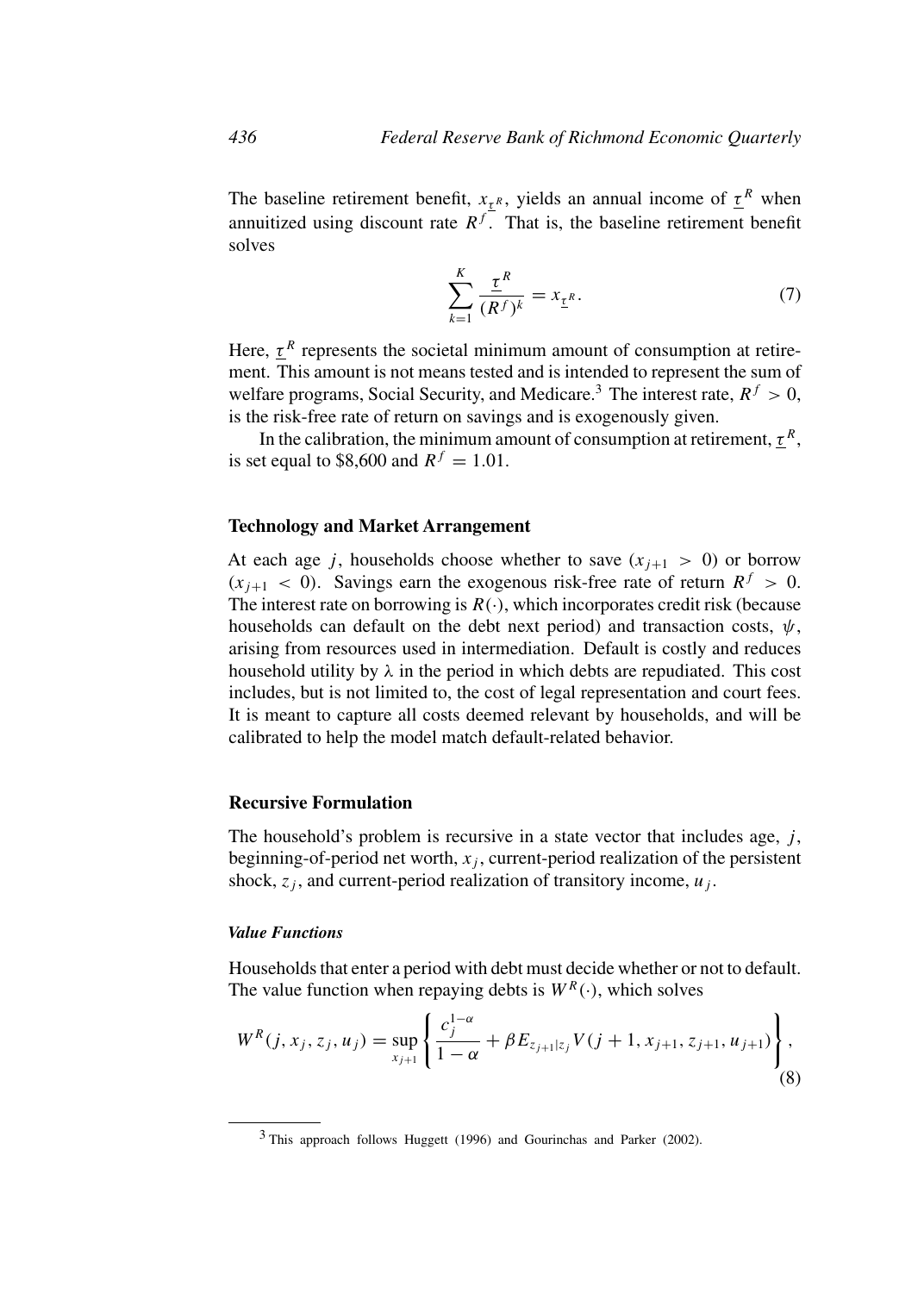subject to

$$
c_j + \frac{x_{j+1}}{R(j, x_{j+1}, z_j)} \le y_j + \tau(j, x_j, y_j) + x_j,
$$
\n(9)

where  $R(j, x_{j+1}, z_j)$  is the interest rate associated with the level of savings or borrowing,  $x_{i+1}$ , chosen by the household of age j and current realization of the persistent shock  $z_i$ .

The value of defaulting is given by  $W^D(\cdot)$ , which solves

$$
W^{D}(j, x_{j}, y_{j}, u_{j}) = \sup_{x_{j+1}} \left\{ \frac{c_{j}^{1-\alpha}}{1-\alpha} - \lambda + \beta E_{z_{j+1}|z_{j}} V(j+1, x_{j+1}, z_{j+1}, u_{j+1}) \right\},
$$
\n(10)

subject to

$$
c_j + \frac{x_{j+1}}{R^f} \le y_j + \tau(j, x_j, y_j), \qquad (11)
$$

$$
x_{j+1} \geq 0. \tag{12}
$$

The debt obligation in the right-hand side of  $(9)$  does not appear in  $(11)$  because the household defaults. The household pays the utility cost,  $\lambda$ , associated with defaulting. In the parametrization,  $\lambda$  is set to 0.9. Along with the other parameters in the model, this targets the Chapter 7 filing rate of 0.5 percent and the mean net worth of Chapter 7 bankruptcy filers of \$16,815.<sup>4</sup>

The household is not allowed to borrow in the period in which it defaults. Thus, net worth chosen in the current period must be non-negative and earns the risk-free rate of interest,  $R<sup>f</sup>$ . The household can borrow in all subsequent periods.

The beginning-of-period value function must therefore satisfy

$$
V(j, x_j, z_j, u_j) = \max[W^{R}(j, x_j, z_j, u_j), W^{D}(j, x_j, z_j, u_j)].
$$
 (13)

Once borrowing or savings is chosen, the period ends.

## **Loan Pricing**

In the market for loans, creditors are assumed to be competitive and to hold a sufficiently large number of loans of any given size for the law of large numbers to guarantee them a deterministic rate of return on loans of that size. They pay transactions costs,  $\psi$ , in exchange for which they can observe all factors needed to forecast the risk of default one period ahead. In the model, these factors are age, j, the persistent shock,  $z_i$ , and household debt,  $x_i$ . Creditors expect to break even on each loan by pricing contingent on these factors. Let  $\pi^{D}(j, x_{j+1}, z_j)$  denote the probability of default on a loan of

<sup>4</sup> This data is as of 1991 in order to be consistent with the timing of the income and consumption data.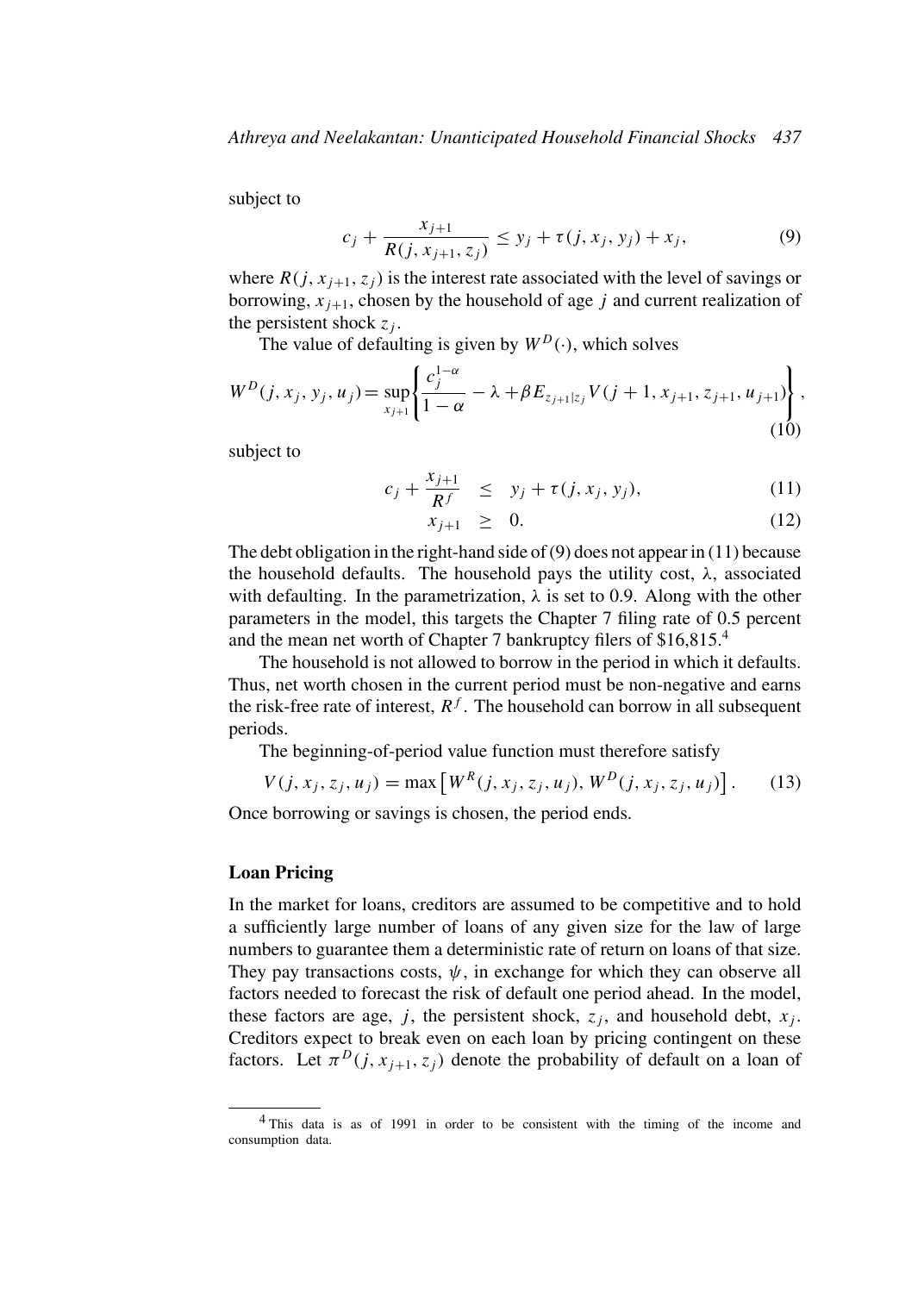size  $x_{i+1}$ , made to a household of age j, with persistent income shock  $z_i$ . Let  $I(j + 1, x_{j+1}, z_{j+1}, u_{j+1})$  be the indicator function over whether or not a household with debt  $x_{i+1}$  and shocks  $z_{i+1}$  and  $u_{i+1}$  will choose to default. That is,

$$
I(j+1, x_{j+1}, z_{j+1}, u_{j+1}) = 1,
$$

if and only if

$$
W^{D}(j+1, x_{j+1}, z_{j+1}, u_{j+1}) > W^{R}(j+1, x_{j+1}, z_{j+1}, u_{j+1}).
$$

Therefore,  $\pi^{D}(\cdot)$  is calculated at each age j as follows:

$$
\pi^{D}(j, x_{j+1}, z_j) = \iint I(j+1, x_{j+1}, z_{j+1}, u_{j+1}) f(z_{j+1}, u_{j+1}|z_j) dz_{j+1} du_{j+1}.
$$
\n(14)

Given  $\pi^{D}(\cdot)$ , the interest rate function,  $R(j, x_{i+1}, z_i)$ , is determined as follows:

$$
R(j, x_{j+1}, z_j) = \frac{R^f + \psi}{(1 - \pi^D(j, x_{j+1}, z_j))}.
$$
 (15)

## **2. UNANTICIPATED SHOCKS AND THEIR SIZES**

We now introduce unanticipated shocks to households in the above framework. We capture the effect of the shock on the "representative" household of any given age, as described by the age-specific median value of wealth.

As mentioned earlier, we quantify the effect of such shocks in terms of annual consumption. There are several ways in which we could do this. For ease of interpretation, we express all quantities in terms of *constant* consumption levels. We now describe the two scenarios under study and detail the particular calculations needed to derive the costs in terms of equivalent constant consumption levels under each.

#### **Case 1: An Unanticipated Drop in Net Worth**

The first case analyzes the consequences of an unanticipated drop in net worth. The empirical parallels we have in mind are unexpected decreases in house prices or stock prices. Since wealthier households are likely to have more expensive homes and larger stock portfolios, we assume that the shock is proportional to net worth.

The cost of this shock is calculated as follows. Let  $V(j, \overline{x}_k, z_j, u_j)$  denote the value of arriving in a given period k with wealth  $\overline{x}_k$ . Let  $V(j, \widetilde{x}_k, z_j, u_j)$ denote the value of arriving in a given period k with wealth  $\tilde{x}_k$ , where, for  $0 < \theta < 1$ ,

$$
\widetilde{x}_k = (1 - \theta)\overline{x}_k \text{ if } \overline{x}_k \ge 0
$$
  

$$
\widetilde{x}_k = (1 + \theta)\overline{x}_k \text{ if } \overline{x}_k < 0.
$$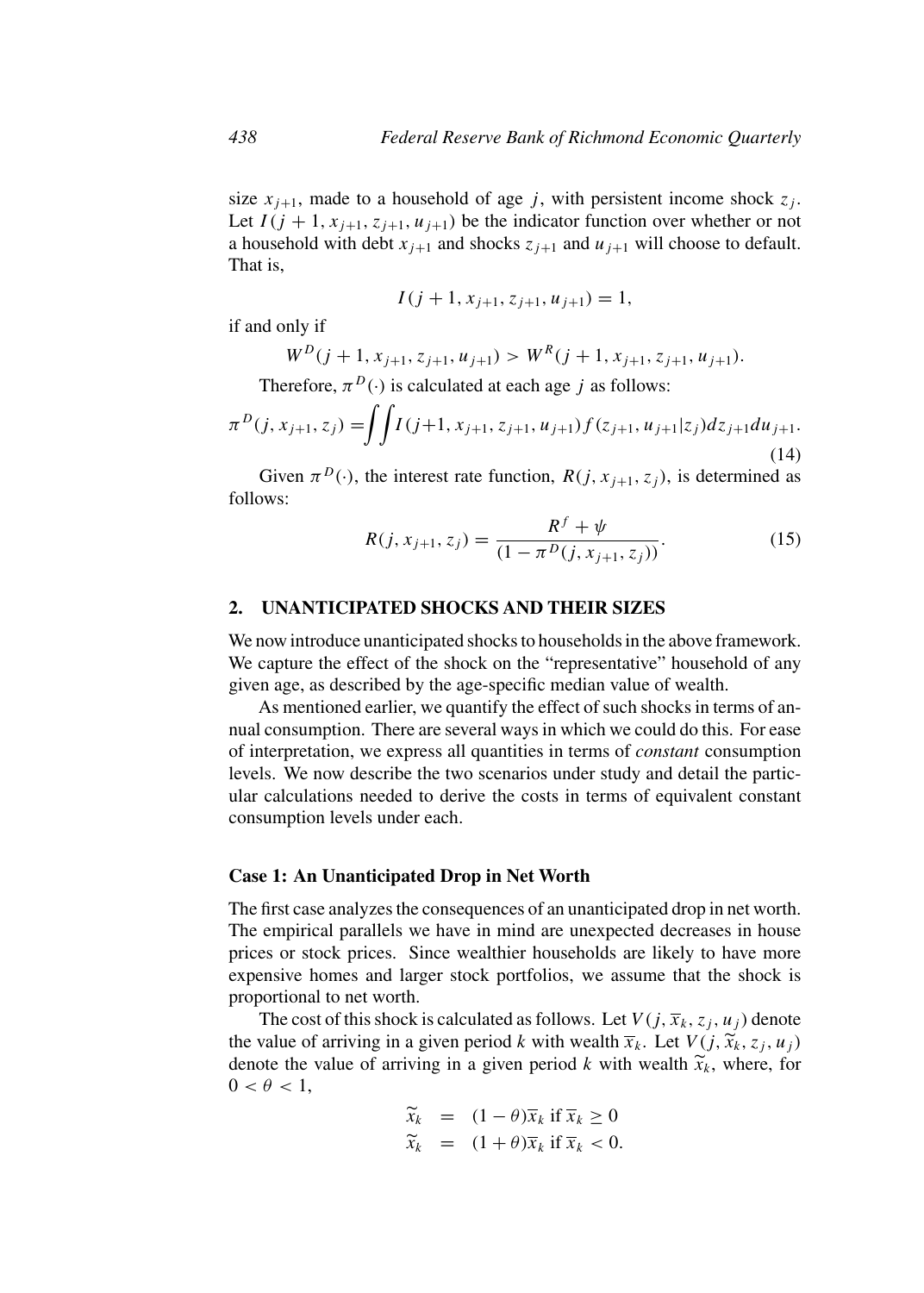The latter is the value associated with the discounted expected utility that a household can obtain from behaving optimally after the occurrence of the shock to net worth. Given this, we define  $\bar{c}$  and  $\tilde{c}$  as the constant values for consumption that, when received over an entire lifetime, generate discounted utility equal to  $V(j, \overline{x}_k, z_i, u_i)$  and  $V(j, \widetilde{x}_k, z_i, u_i)$ , respectively. Thus,  $\overline{c}$  and  $\tilde{c}$  solve, respectively,

$$
V(j, \overline{x}_k, z_j, u_j) = \sum_{k=j}^{J+25} \beta^{j-k} \frac{\overline{c}^{1-\alpha}}{1-\alpha},
$$
  

$$
V(j, \widetilde{x}_k, z_j, u_j) = \sum_{k=j}^{J+25} \beta^{j-k} \frac{\overline{c}^{1-\alpha}}{1-\alpha}.
$$

The difference  $\bar{c}$ − $\tilde{c}$  represents the number of units of consumption that would make the household indifferent to facing the shock or not. The difference thus represents the cost of the shock in units of consumption, or, alternately, the amount the household would pay in units of consumption to avoid facing the shock. (See the Appendix for calculation details.)

What are empirically plausible sizes of the net worth shocks? We may arrive at upper bounds by assuming that the household's entire net worth is composed of a single asset and attribute the shock to a drop in the value of that asset. This asset might be the household's equity in its home or its stock portfolio. To obtain an approximation of the upper bound on the size of shocks to house and stock prices, we use available data. The recent house price bust serves as a case in point. The largest annual decline of nearly 19 percent in the S&P/Case-Shiller Home Price Index of U.S. National Values since 1987 came between the first quarter of 2008 and the corresponding quarter of 2009.<sup>5</sup> If we look at stocks, the shock could correspond to the worst one-year performance of diversified mutual funds such as Vanguard's S&P 500 Index or Total Stock Market Index, in which their value fell by roughly 37 percent. Different values may be appropriate for households with different profiles, but we carry out the exercise for a 40 percent drop in asset values, i.e.,  $\theta = 0.4$ , to serve as an upper bound.

## **Case 2: An Unexpected Tightening of Credit Markets**

Our second scenario aims to measure the cost imposed on a household by a sudden change in borrowing premia, and so intends to be reflective of dysfunction in credit markets very generally. We capture this in the model by comparing the maximal value that is attainable to an agent under the initial

<sup>5</sup> See

www.standardandpoors.com/indices/sp-case-shiller-home-price-indices/en/us/?indexId=spusacashpidff–p-us—-.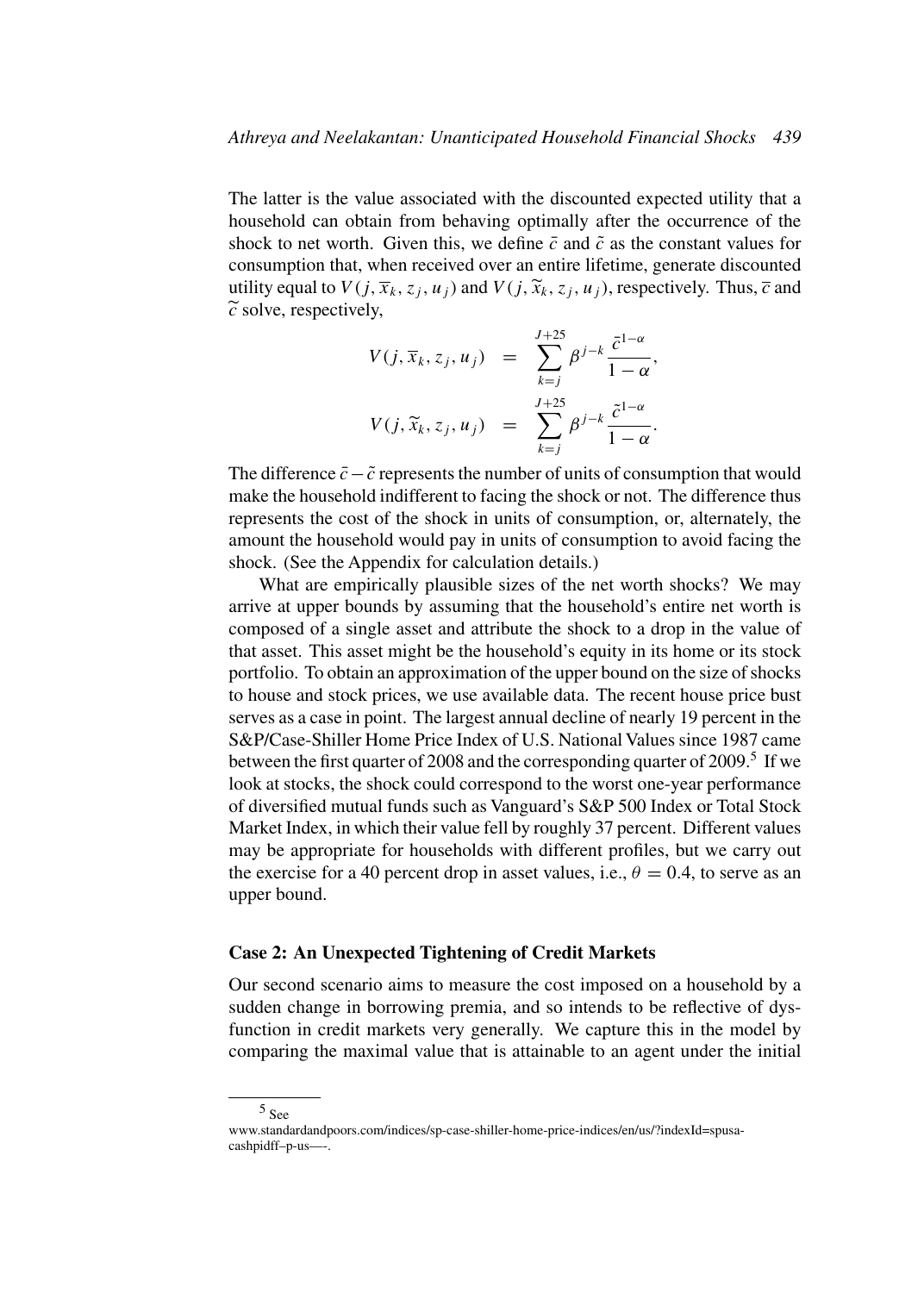interest rate function with that attainable from living in an environment where loans are costlier than before. Specifically, we model the shock as raising the interest rate on credit to  $R(\cdot) + \iota$ ,  $\iota > 0$ . Importantly, we assume that agents will be faced with the tighter credit conditions *for the rest of their lives*. As a result, our calculations will likely represent an upper bound on the cost of such credit market tightening.

The net worth shock did not change household value functions. This is because the shock did not alter the subsequent uncertainty or costs in the household's environment. In this case, by changing the interest rate faced by households for the rest of their lives, the shock does change the maximal value of attainable utility coming from any given wealth position. Let  $V(j, x_k, z_i, u_i)$  be the value function before the shock, when the interest on credit is  $R(\cdot)$ . Let  $\widetilde{V}(j, x_k, z_i, u_j)$  be the value function after the shock, derived from solving the household's optimization problem over its remaining life under the new credit-pricing function.

In this case,  $\bar{c}$  and  $\tilde{c}$  solve

$$
V(j, x_k, z_j, u_j) = \sum_{k=j}^{J+25} \beta^{j-k} \frac{\bar{c}^{1-\alpha}}{1-\alpha},
$$
  

$$
\widetilde{V}(j, x_k, z_j, u_j) = \sum_{k=j}^{J+25} \beta^{j-k} \frac{\tilde{c}^{1-\alpha}}{1-\alpha}.
$$

As before, cost of shock is  $\bar{c} - \tilde{c}$ .

We increase borrowing costs at all debt levels by 300 basis points, which corresponds to among the largest spreads observed between mortgage market interest rates and 10-year Treasury securities.

#### **3. RESULTS**

The following section presents results for the two cases. In both scenarios, we impose the shock on households at one period and calculate the cost of the shock for households of various ages. The household does not expect, nor does it receive, any further shocks aside from the age at which we study them.

Notice that in our model, the presence of uninsurable risk will lead households to vary not only in income, but importantly, in consumption and wealth. There is, therefore, no "representative" household. This raises the issue of *whose* well-being and costs we are studying. A natural candidate, which we use, is the household with the median level of wealth and the median level of income shocks for its age group. Figure 1 shows median wealth for households at each age.

We find in general that the cost depends on the household's initial level of assets, the size of the shock, and the time period in which it occurred. Each case is discussed in detail.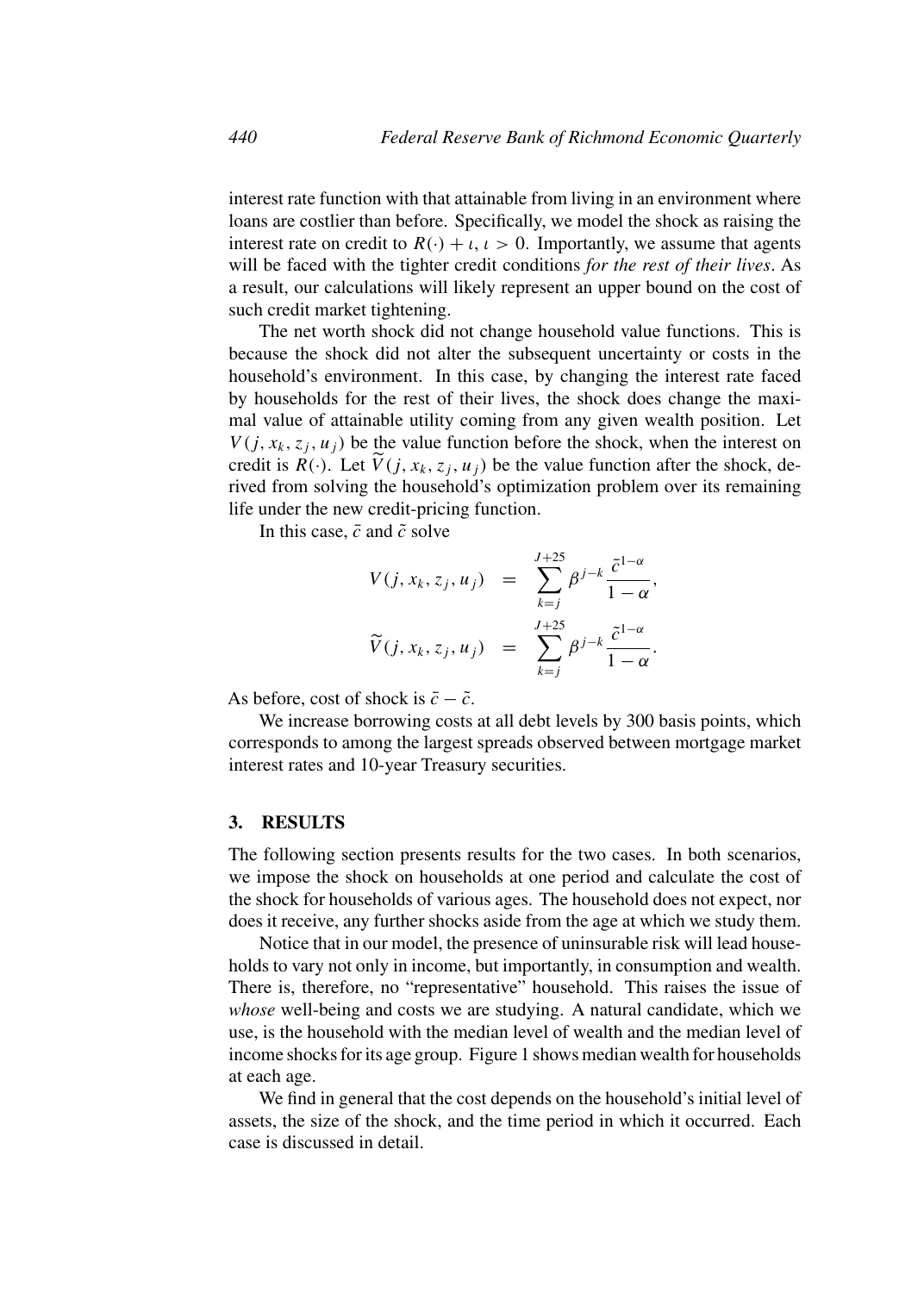

**Figure 1 Median Wealth by Age**

#### **Case 1: Net Worth Shock**

We calculate the cost of a 40 percent decrease in net worth to a household with the median level of assets and income shocks for its age. Figure 2 shows the cost of the shock to the household in dollars of constant annual consumption, which is calculated as  $\tilde{c} - \bar{c}$ . Figure 3 shows the cost as a fraction of constant annual consumption, calculated as  $\frac{\tilde{c} - \bar{c}}{\tilde{c}}$ .

The cost as a function of age displays a U-shape and then a steep increase. The U-shape corresponds to ages at which the household has negative net worth. The proportional shock pushes the household deeper into debt, and is costliest when the household has the most debt (at age 26). Subsequently, the cost of the shock is small for a while. This is because the absolute value of wealth is low, so a proportional decline amounts to a very small number. However, the cost rapidly increases with age. As age increases, so does median wealth and the same percentage drop in net worth represents a much larger absolute loss. For example, the cost to a household that faces the shock at age 40 is  $$481$  in constant annual consumption for the rest of its life.<sup>6</sup> For

 $6$  All costs in this article are reported in 2010 dollars.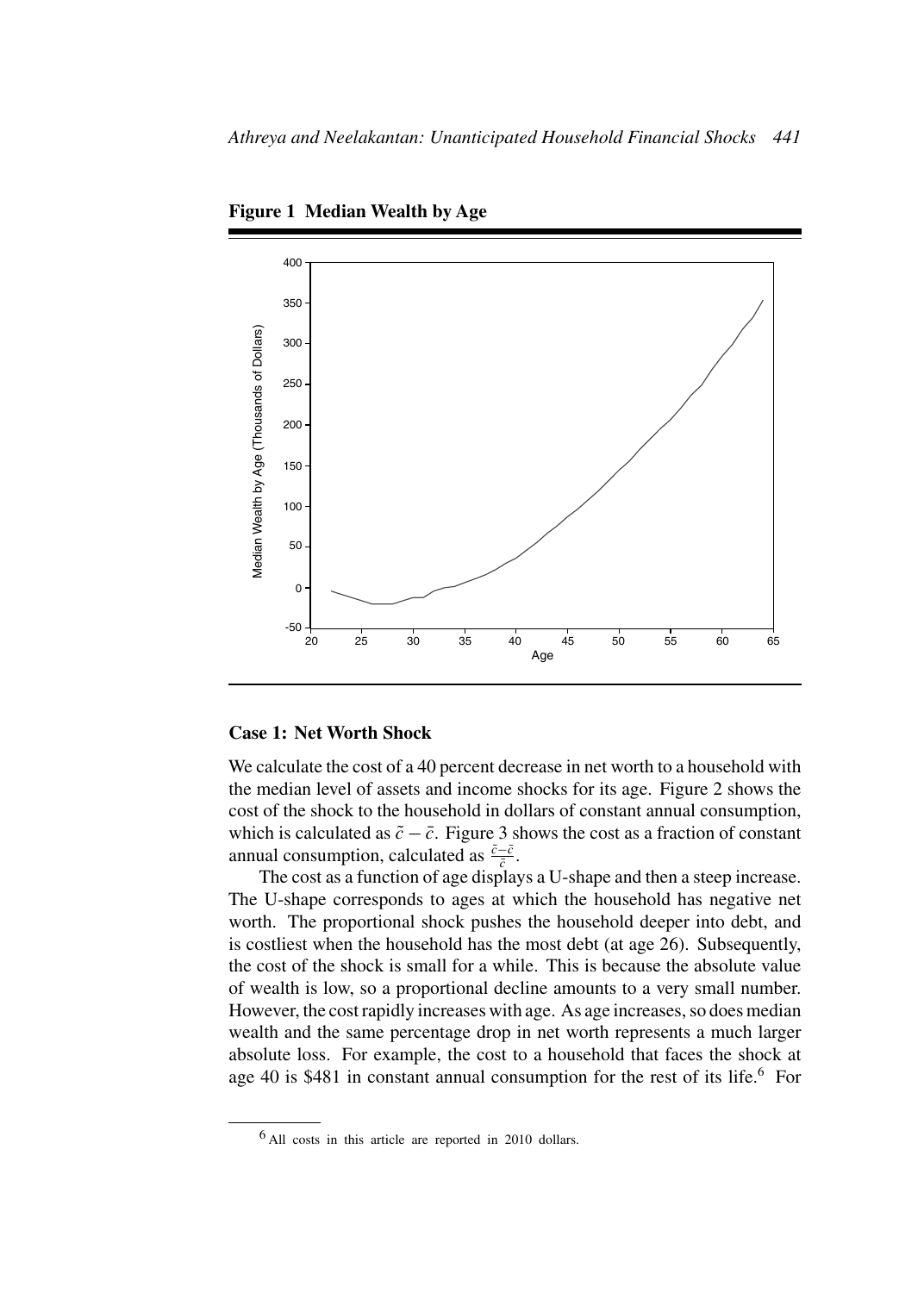

**Figure 2 Difference in Consumption by Age at Shock: Case 1**

a household at age 60, the cost of an unforeseen 40 percent reduction in net worth is \$6,870 per year for the rest of its life. Figure 3 represents the same cost in percentage terms. The cost to the 40-year-old household is 1 percent of annual consumption without the shock, while for the 60-year-old household, it is nearly 15 percent.

While older households face greater costs in terms of annual consumption, they also face them for fewer periods. It is therefore useful to compare the present value of the sequence  $\{\bar{c} - \tilde{c}\}_{j=k}^{J+25}$  for various k, where k is the date of the shock. Calculating the present value in the first period of the model gives the perspective of one household looking ahead, while calculating the present value at date  $k$  compares the relative cost of the shock to older and younger households living in date k. Figure 4 shows the results of both calculations.<sup>7</sup> Even in present value terms, the cost of the shock is highest for the oldest households.

<sup>7</sup> See the Appendix for calculation details.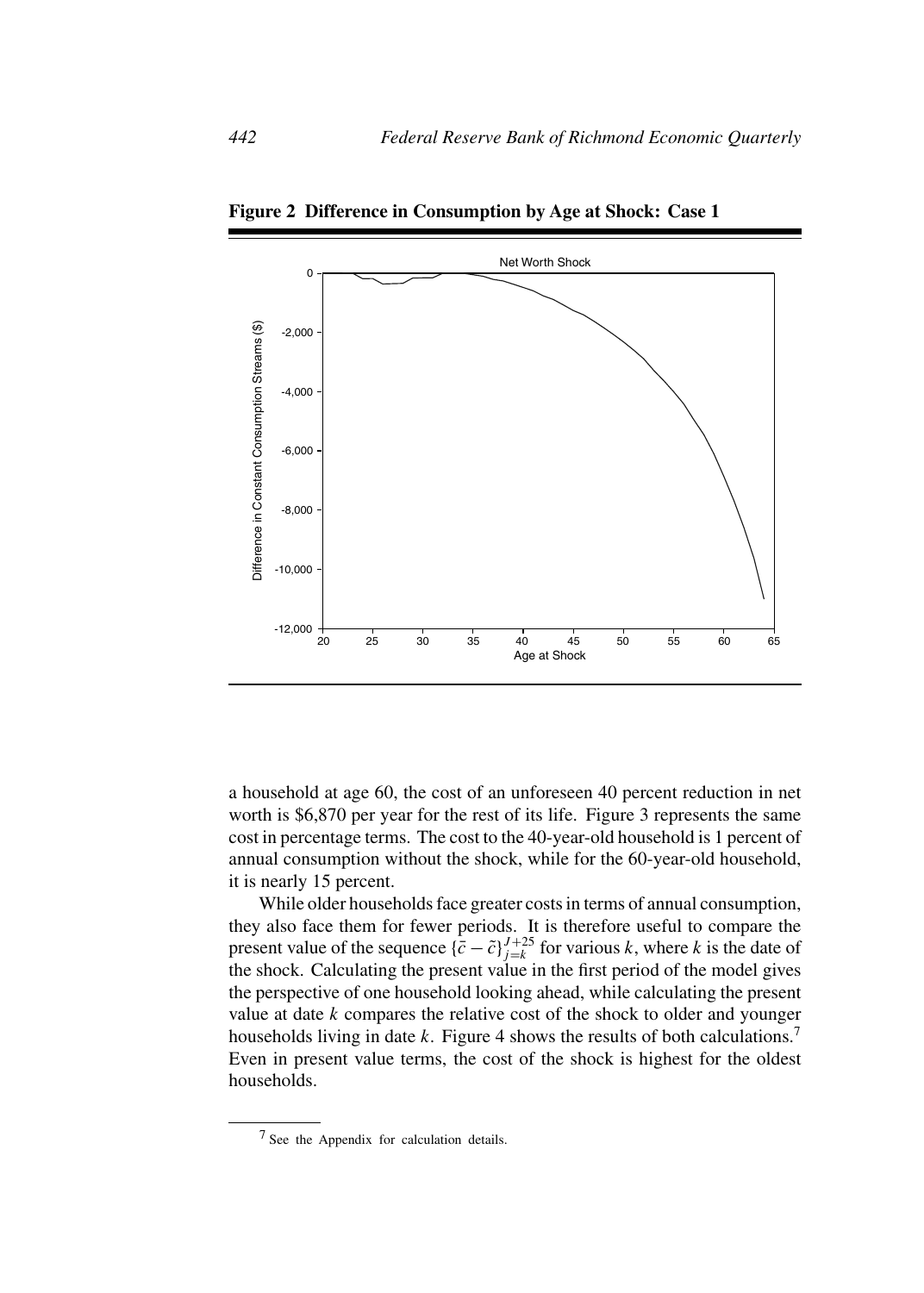

**Figure 3 Percentage Difference in Consumption by Age at Shock: Case 1**

## **Case 2: Interest Rate Shock**

We now consider the shock to a household that comes from facing unexpectedly higher interest rates on credit for the rest of its working life. Recall that in this case, we measure the cost as arising from a 300-basis-point increase in the interest rate on all debt levels that the household might choose. The corresponding costs in terms of annual consumption, fraction of original consumption, and present value of annual consumption are shown in Figures 5–7.

The cost of this shock is very small relative to the net worth shock; it does not exceed \$300 of annual consumption for agents of any age. An important part of why this cost remains small is that households can adjust savings in the interim fairly effectively to nullify the effects of such an increase in costs. Moreover, as long as such a shock does not occur at the time when a household is holding peak debt (lowest net worth), the size of the shock itself is not large. Lastly, once households leave the first 15 years or so of their working life cycle, they are typically not in debt (have non-negative net worth), and, moreover, do not typically expect to return to such a state. Thus, contractions in credit markets will not hurt them.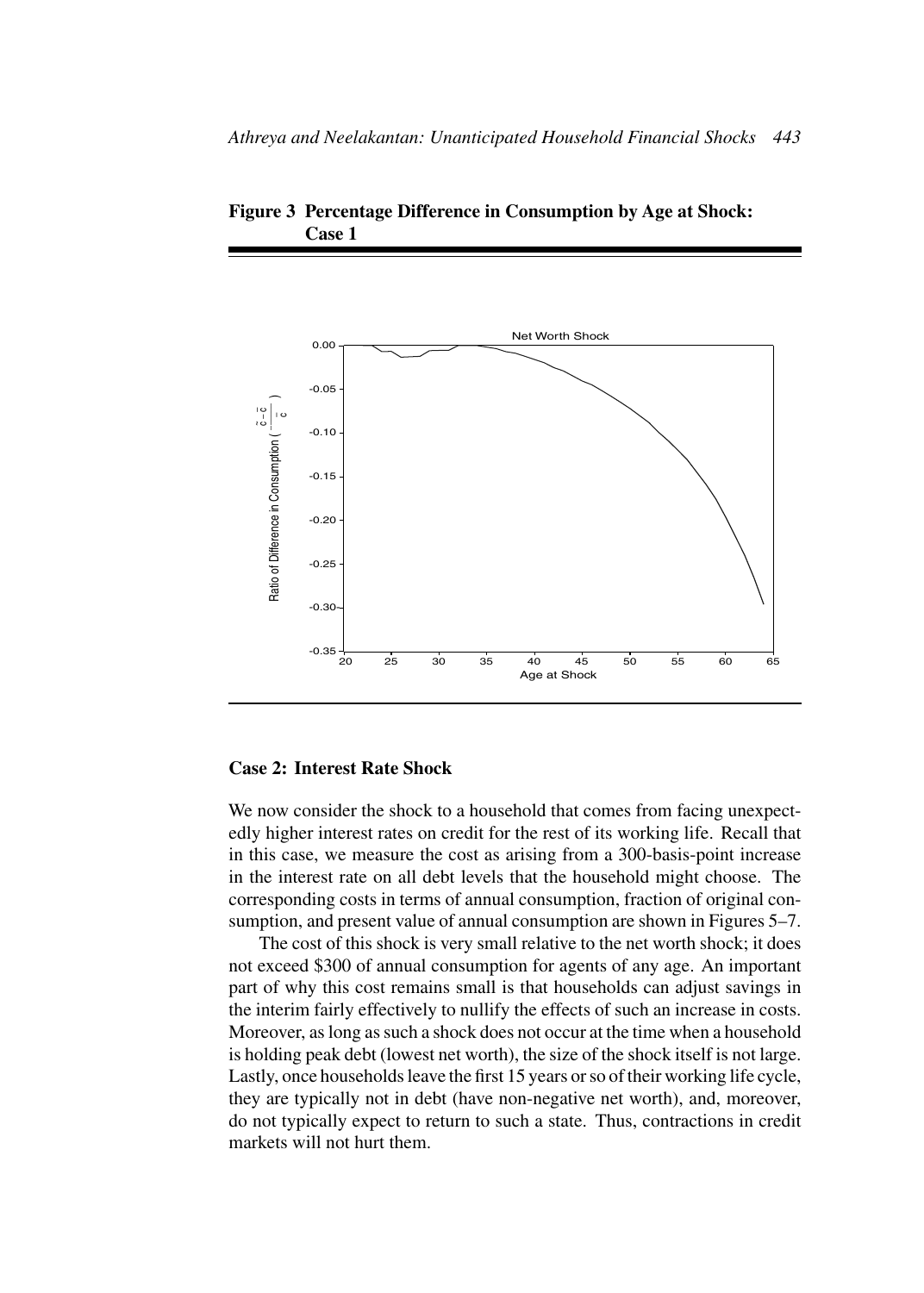

**Figure 4 Present Value of Difference in Consumption: Case 1**

The costs we report have all been calculated under the assumption that households can declare bankruptcy and remove all unsecured debt obligations subject to a penalty. As a result, debt in the model is priced to reflect this possibility. Household net worth over the life cycle is, of course, different than what it would be in a setting where households did not have this option but instead had access to risk-free borrowing. As a check for robustness, we have shut down this option in the model by making the utility cost,  $\lambda$ , infinite, which effectively precludes bankruptcy.<sup>8</sup> We find that this has little or no effect on the size of the costs. This is because the option to declare bankruptcy is relevant only to a subset of households—those with negative net worth (that do not have sufficient assets to pay off their debts). In our model, these are younger households. Because the debt they hold is not large on average, the proportional net worth shock translates into a small shock for them in absolute

<sup>8</sup> Results are available from the authors upon request.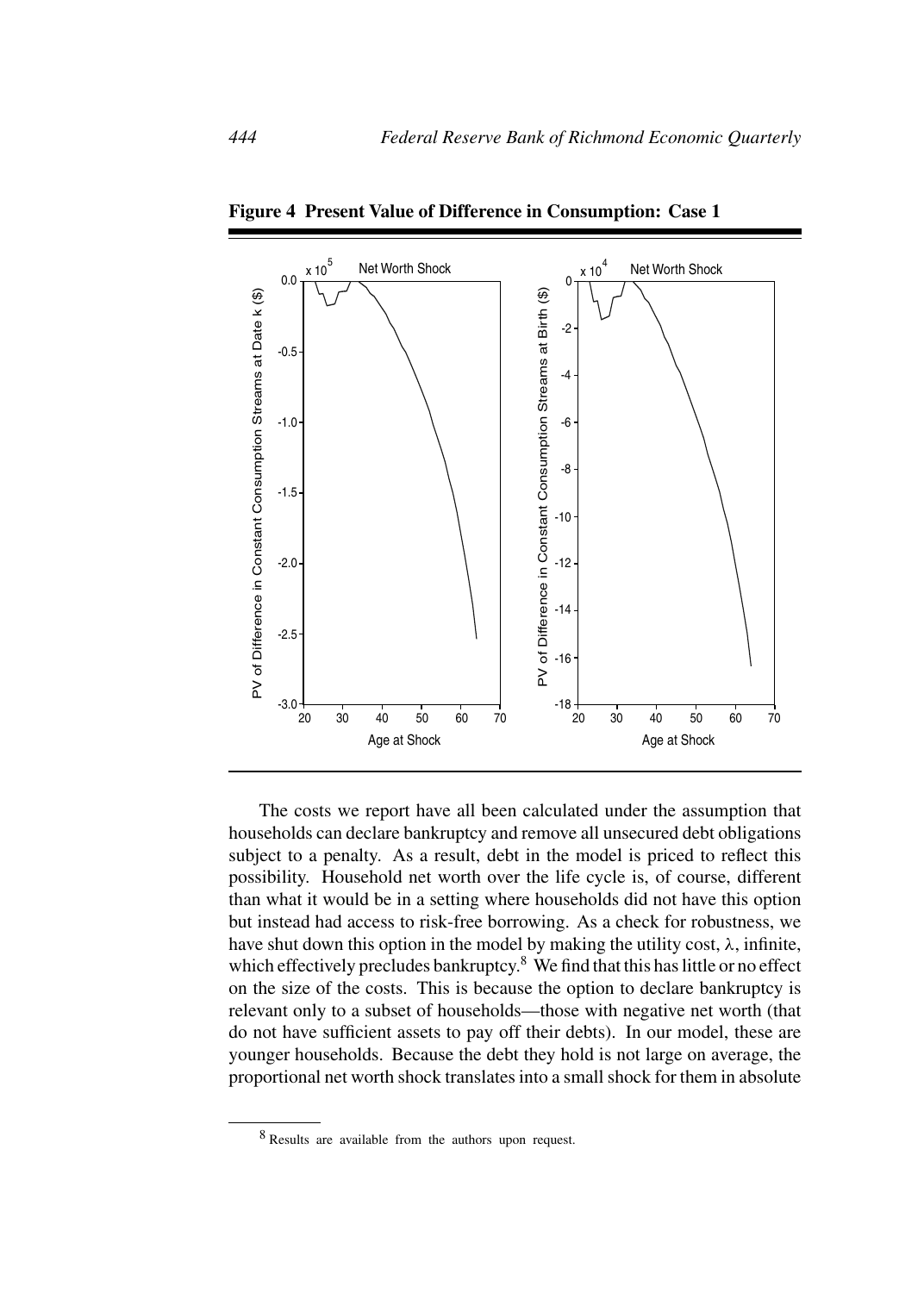

**Figure 5 Difference in Consumption by Age at Shock: Case 2**

terms. Our results have shown that the cost of the interest rate shock is also small in absolute terms for these households. As a result, neither shock is large enough to make bankruptcy an important consideration for the examples we study.

We note here that the focus of the model on net worth is likely very important for the small role it assigns to the effects of an interest rate shock. In a richer setting, the fact that households are often engaged in very heavily leveraged investment (taking out mortgages to finance a home purchase) means that credit market costs could likely affect people well into late middle-age. This is simply because, while they might have positive net worth by middleage (indeed will, in most instances), they may also owe substantial amounts on a mortgage, and the size of these obligations may be quite large and difficult to deal with. In ongoing work (Athreya, Ionescu, and Neelakantan 2011), we are considering precisely this.

## **4. CONCLUSION**

In this article, we take a first step in measuring the cost of two particular and, we think, representative types of financial shocks. The results yield some general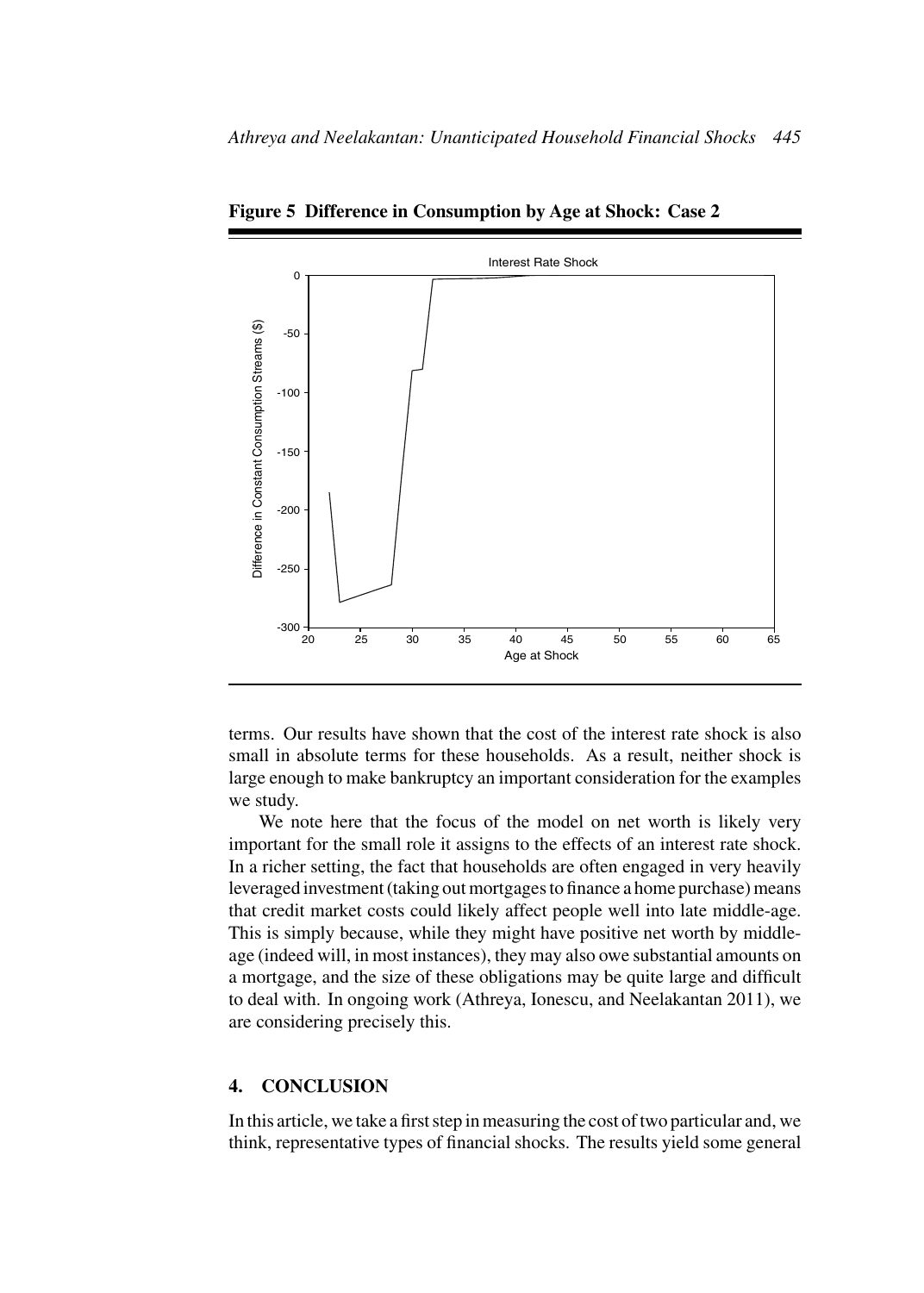

**Figure 6 Percentage Difference in Consumption by Age at Shock: Case 2**

insights about such shocks and their costs. Comparing across households of various ages, shocks that are proportional to net worth are costliest to the oldest households for which the proportional shock translates into the largest absolute drop in net worth. Interest rate shocks, in the form of an unanticipated tightening of the credit market, are much less costly.

As mentioned at the outset, this article is stylized along several dimensions, and thus represents only a small first step in the important task of assessing the power of financial shocks to compromise household well-being. In particular, the model abstracts from portfolio choice and focuses instead on a simple scalar measure of net worth. This in turn prevents us from fully analyzing particular kinds of financial decisions, such as house purchases or any other leveraged purchase of risky assets, which can greatly change gross financial positions and periodic payment obligations while leaving net worth essentially unchanged. The model also abstracts from the labor supply decision, which could mitigate the cost of the shocks. Finally, the shocks that the household faces are completely unanticipated, something that is likely not as stark in reality. Households may well be aware of the existence of the kinds of shocks we analyze in this article, but incorrect about or unable to assess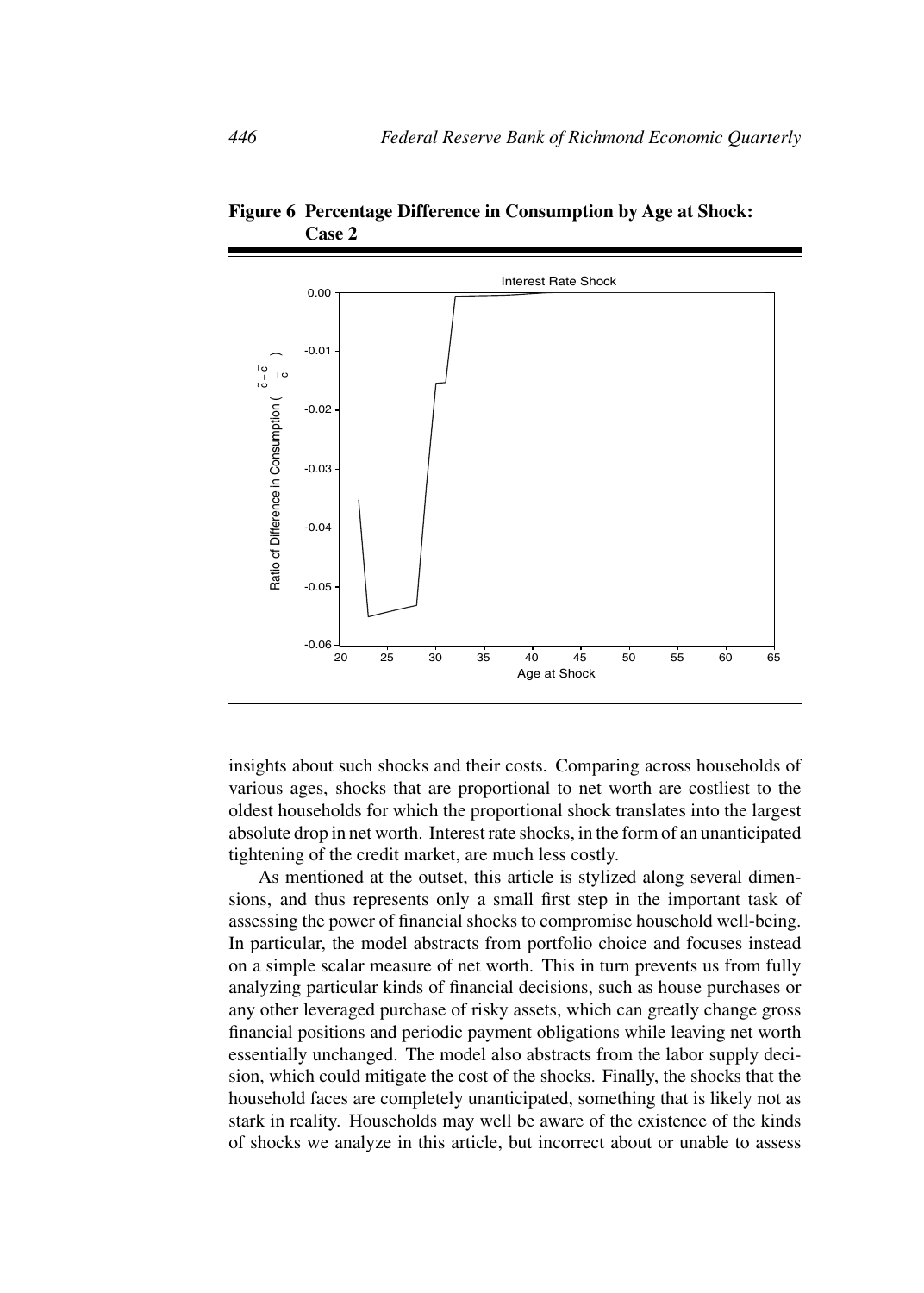

**Figure 7 Present Value of Difference in Consumption: Case 2**

"true" probabilities for such events. In ongoing work (Athreya, Ionescu, and Neelakantan 2011), we consider these issues in a richer model of household portfolio choice.

## **APPENDIX**

**Solving for**  $\bar{c}$  **and**  $\tilde{c}$ 

$$
V(j, \overline{x}_k, z_j, u_j) = \sum_{j=k}^{J+25} \beta^{j-k} \frac{\bar{c}^{1-\alpha}}{1-\alpha}.
$$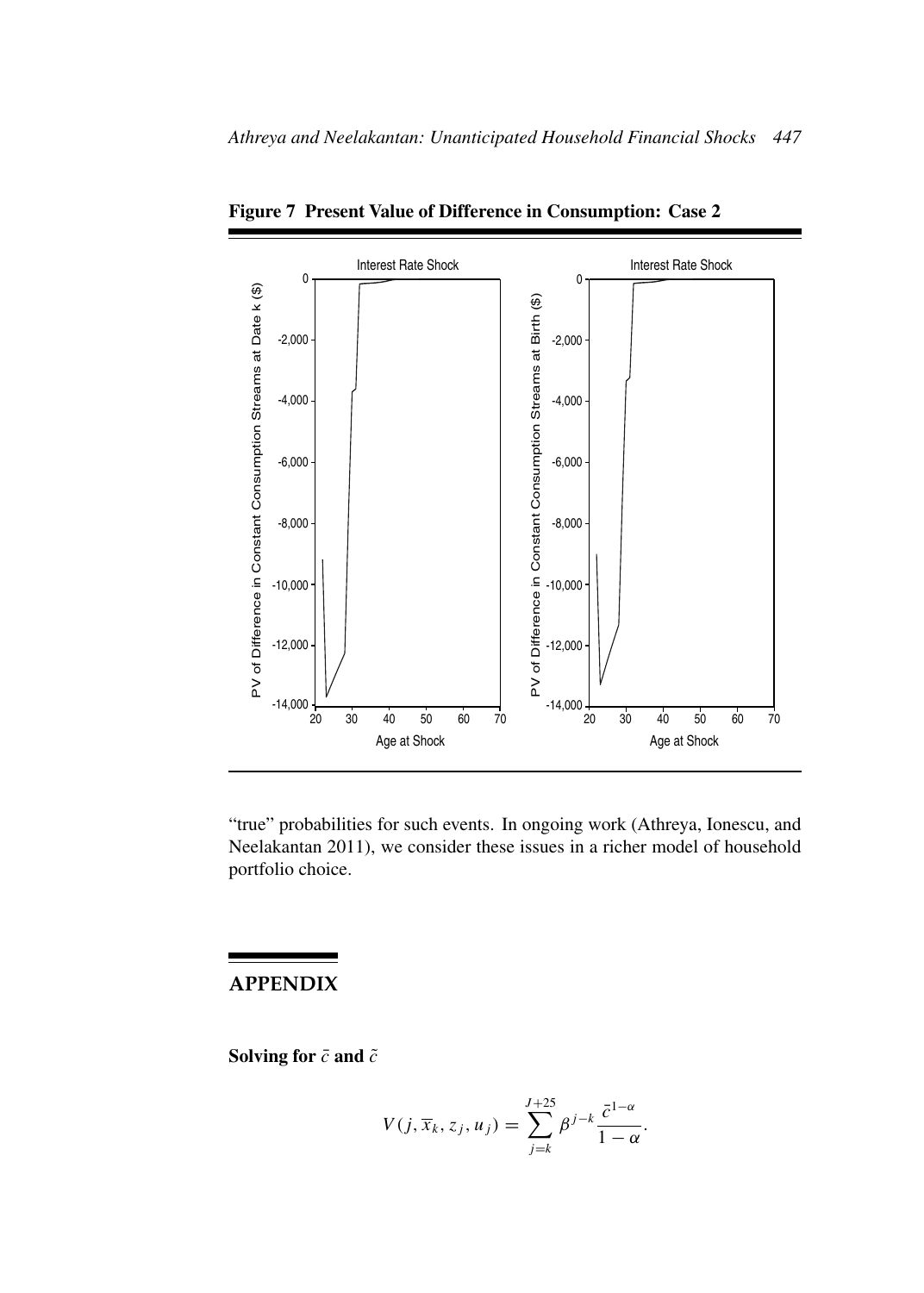First, we change the index of summation. Let  $i = j - k$ . Then

$$
V(j,\overline{x}_k,z_j,u_j)=\sum_{i=0}^{J+25-k}\beta^i\frac{\bar{c}^{1-\alpha}}{1-\alpha}.
$$

We use the following rule for the sum of a finite series:

$$
\sum_{i=0}^{n} a^{i} = \frac{1 - a^{n+1}}{1 - a},
$$

to obtain

$$
V(j, \overline{x}_k, z_j, u_j) = \frac{\overline{c}^{1-\alpha}}{1-\alpha} \left[ \frac{1-\beta^{J+25-k+1}}{1-\beta} \right].
$$

Let

$$
\Phi_k = \left[\frac{1 - \beta^{J+25-k+1}}{1 - \beta}\right].
$$

Then

$$
V(j, \overline{x}_k, z_j, u_j) = \frac{\bar{c}^{1-\alpha}}{1-\alpha} \Phi_k.
$$

Solving for  $\bar{c}$  yields

$$
\bar{c} = \left[ \frac{V(j, \overline{x}_k, z_j, u_j)}{\Phi_k} (1 - \alpha) \right]^{\frac{1}{1 - \alpha}}.
$$
 (16)

Similarly,

$$
\tilde{c} = \left[ \frac{V(j, \tilde{x}_k, z_j, u_j)}{\Phi_k} (1 - \alpha) \right]^{\frac{1}{1 - \alpha}}.
$$
\n(17)

## **Finding the Present Value of**  $\bar{c} - \tilde{c}$

To allow us to easily compare the cost of shocks at various ages, we now compute two types of present values. First, we begin by discounting *to age 0*, not just back the date at which the shock occurred (date  $k$ ). The present value *at date zero* of a shock occurring at date k, given that the constant consumption equivalents are  $\bar{c}$  and  $\tilde{c}$ , is

$$
PV_0(k) = \frac{\bar{c} - \tilde{c}}{(1+r)^k} + \frac{\bar{c} - \tilde{c}}{(1+r)^{k+1}} + \dots + \frac{\bar{c} - \tilde{c}}{(1+r)^{J+25}},
$$

where  $r$  is the interest rate on savings. To be clear, notice that the first discounting term  $\frac{1}{(1+r)^k}$  shows that we are discounting to age 0 events that begin at age k.

Let  $\frac{1}{1+r} = \hat{\beta}$ . Next, we'll use the known formula for the finite sum of a geometric series. We want the sum from age k to death (age  $J + 25$ ). We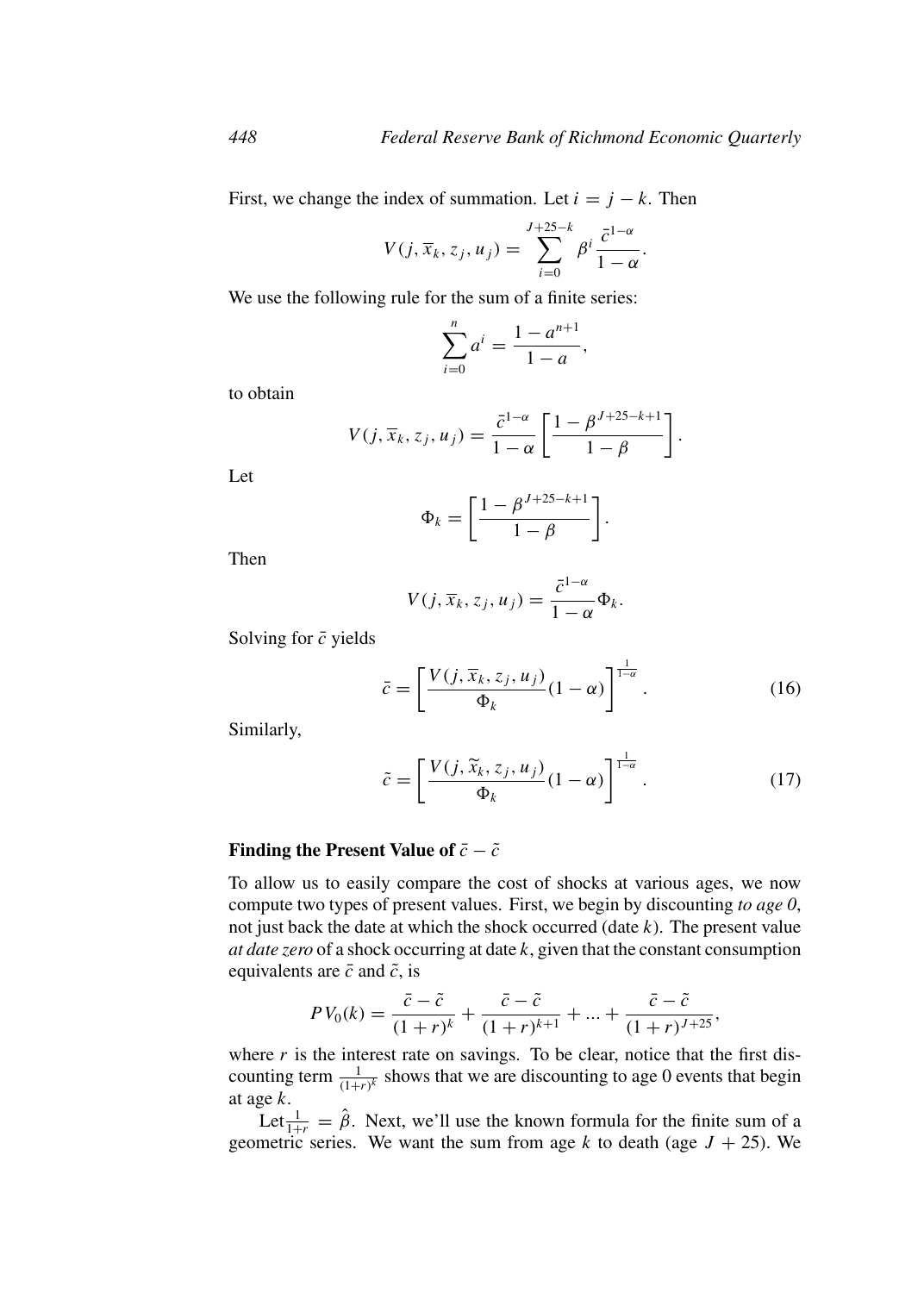therefore first take the series from 0 to  $J + 25$ ,  $\left[ \frac{1 - \hat{\beta}^{J+25+1}}{1 - \hat{\beta}} \right]$  $1-\hat{\beta}$ and subtract from this the sum going from 0 to  $k-1$ ,  $\int \frac{1-\hat{\beta}^{k}}{\frac{1}{2-\hat{\beta}}}$  $1-\hat{\beta}$  .  $PV_0(k) = (\bar{c} - \tilde{c}) \left[ \frac{1 - \hat{\beta}^{J+25+1}}{1 - \hat{\beta}} - \frac{1 - \hat{\beta}^k}{1 - \hat{\beta}} \right]$ ן  $=$   $\left(\bar{c}-\tilde{c}\right)\left[\frac{\hat{\beta}^k-\hat{\beta}^{J+25+1}}{1-\hat{c}}\right]$  $1 - \hat{\beta}$ ٦  $= (\bar{c} - \tilde{c}) \left[ \frac{1 - \hat{\beta}^{J+25-k+1}}{1 - \hat{c}} \right]$  $1-\hat{\beta}$  $\bigg \} {\hat \beta}^k$  $=$   $(\bar{c} - \tilde{c})\Phi_{diff\_at\_birth}$ ,

letting

$$
\Phi_{diff\_at\_birth} = \left[\frac{1-\hat{\beta}^{J+25-k+1}}{1-\hat{\beta}}\right]\hat{\beta}^k,
$$

we have

$$
PV_0(k) = (\bar{c} - \tilde{c})\Phi_{diff\_at\_birth}.
$$

Similarly, the present value of a shock occurring at date  $k$ , discounted back to date  $k$  is

$$
PV_k(k) = (\bar{c} - \tilde{c})\Phi_{diff\_at\_k},
$$

where we define

$$
\Phi_{diff\_att,k} = \left[\frac{1 - \hat{\beta}^{J+25-k+1}}{1 - \hat{\beta}}\right]
$$

.

# **REFERENCES**

- Athreya, Kartik B. 2008. "Default, Insurance, and Debt over the Life-Cycle." *Journal of Monetary Economics* 55 (May): 752–74.
- Athreya, Kartik B., Felicia A. Ionescu, and Urvi Neelakantan. 2011. "How Nasty are Financial Surprises? A View Over the Life-Cycle." Mimeo, Federal Reserve Bank of Richmond.
- Baxter, Marianne, and Robert G. King. 1993. "Fiscal Policy in General Equilibrium." *American Economic Review* 83 (June): 315–34.